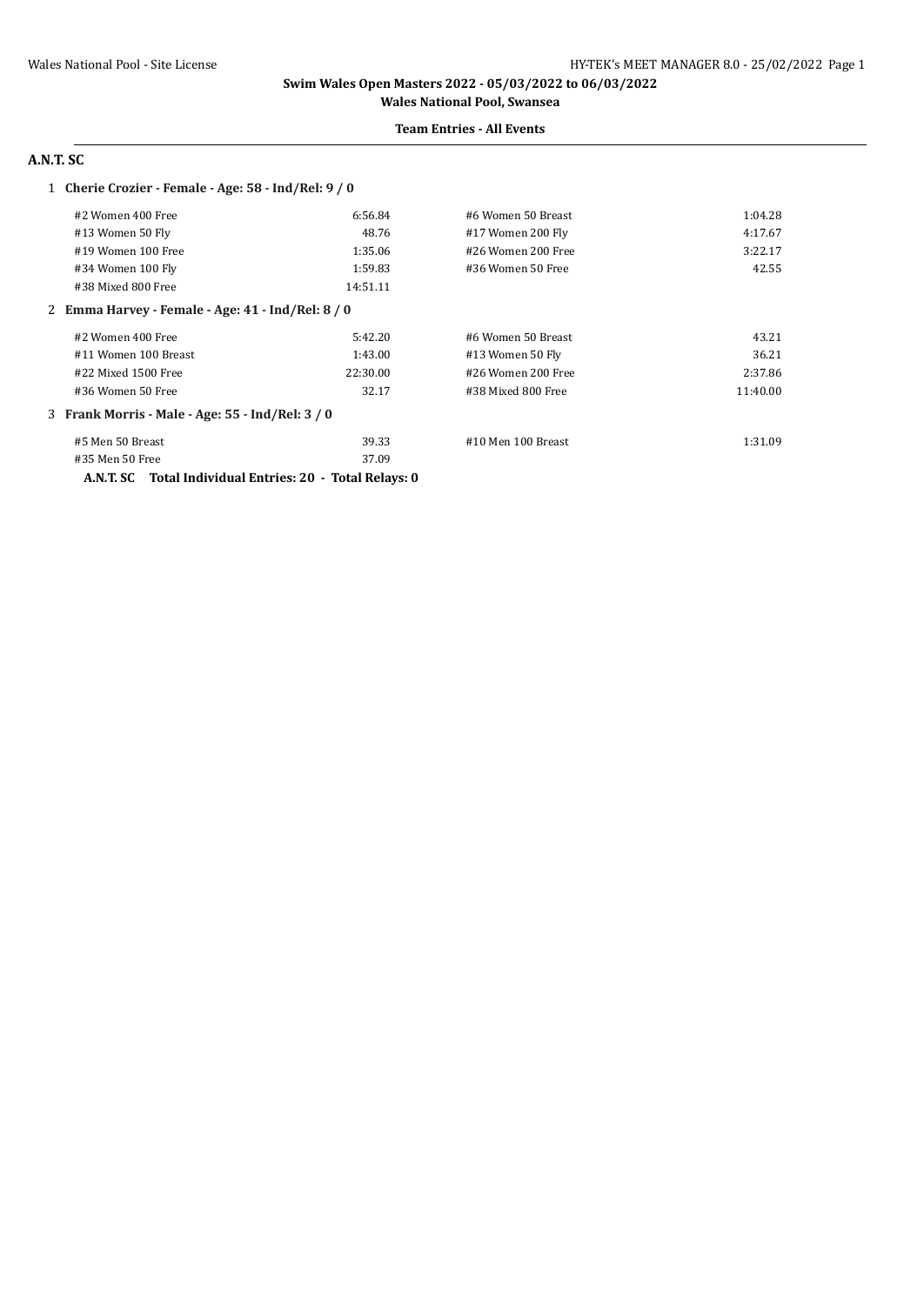#### **Team Entries - All Events**

### **Aer Lingus Masters**

| 1 Geoff Boddie - Male - Age: 49 - Ind/Rel: 3 / 0                  |                                                      |         |                       |          |
|-------------------------------------------------------------------|------------------------------------------------------|---------|-----------------------|----------|
|                                                                   | #5 Men 50 Breast                                     | 34.59   | #10 Men 100 Breast    | 1:15.51  |
|                                                                   | #31 Men 200 Breast                                   | 2:44.93 |                       |          |
|                                                                   | 2 Boyd Freeman - Male - Age: 60 - Ind/Rel: 4 / 0     |         |                       |          |
|                                                                   | #1 Men 400 Free                                      | 5:30.00 | #22 Mixed 1500 Free   | 20:00.00 |
|                                                                   | #25 Men 200 Free                                     | 2:30.00 | #38 Mixed 800 Free    | 10:30.00 |
|                                                                   | 3 Dymphna Morris - Female - Age: 61 - Ind/Rel: 4 / 0 |         |                       |          |
|                                                                   | #2 Women 400 Free                                    | 5:45.00 | $#22$ Mixed 1500 Free | 22:00.00 |
|                                                                   | #26 Women 200 Free                                   | 2:42.00 | #38 Mixed 800 Free    | 11:20.00 |
| Aer Lingus Masters Total Individual Entries: 11 - Total Relays: 0 |                                                      |         |                       |          |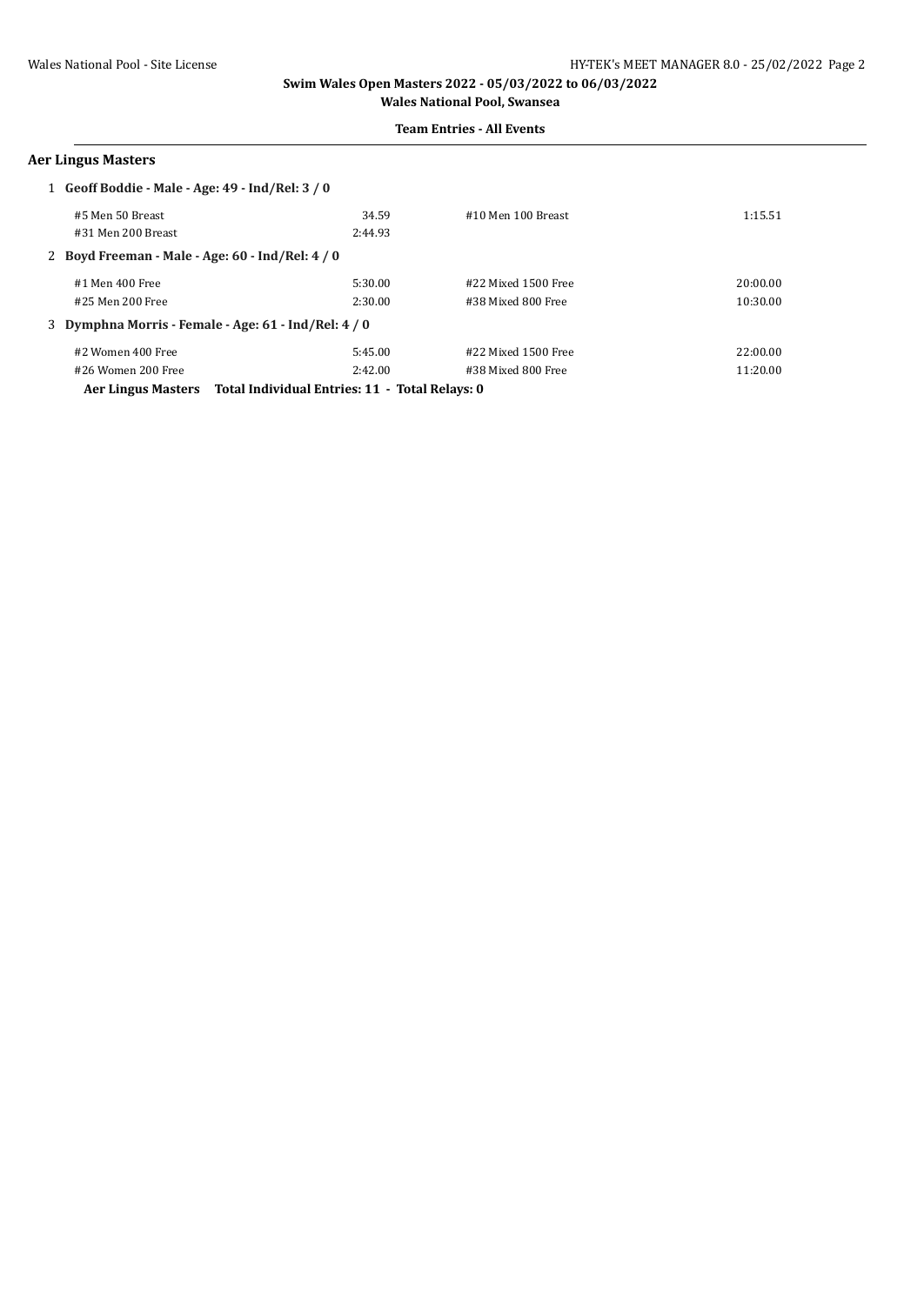**Wales National Pool, Swansea**

# **Team Entries - All Events**

### **Arfon**

# 1 **Helen Hughes - Female - Age: 80 - Ind/Rel: 3 / 0**

| #4 Women 200 IM    | 6:50.00 | #9 Women 200 Back | 6:50.00 |
|--------------------|---------|-------------------|---------|
| #26 Women 200 Free | 6:50.00 |                   |         |
|                    |         |                   |         |

**Arfon Total Individual Entries: 3 - Total Relays: 0**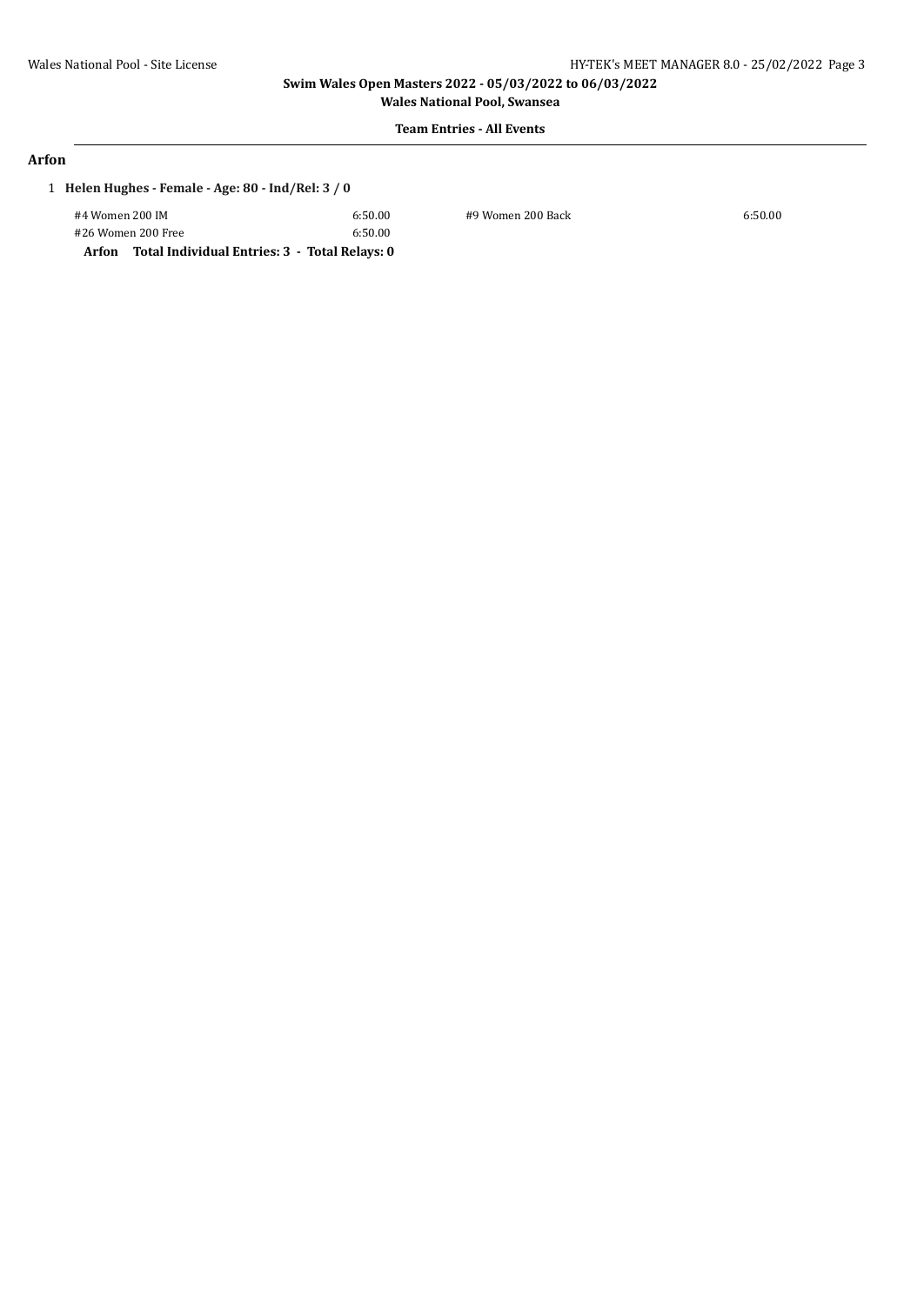**Team Entries - All Events**

### **Asa Temp 2**

|                                                             | 1 Marco Menegazzi - Male - Age: 42 - Ind/Rel: 3 / 0 |         |                  |         |
|-------------------------------------------------------------|-----------------------------------------------------|---------|------------------|---------|
| #12 Men 50 Fly                                              |                                                     | 30.00   | #33 Men 100 Fly  | 1:05.00 |
| #35 Men 50 Free                                             |                                                     | 28.00   |                  |         |
|                                                             | 2 Alex Pearshouse - Male - Age: 37 - Ind/Rel: 1 / 0 |         |                  |         |
| #35 Men 50 Free                                             |                                                     | 27.30   |                  |         |
|                                                             | 3 Euryn Williams - Male - Age: 60 - Ind/Rel: 3 / 0  |         |                  |         |
| #1 Men 400 Free                                             |                                                     | 6:30.00 | #5 Men 50 Breast | 1:25.00 |
| #10 Men 100 Breast                                          |                                                     | 2:15.00 |                  |         |
| Total Individual Entries: 7 - Total Relays: 0<br>Asa Temp 2 |                                                     |         |                  |         |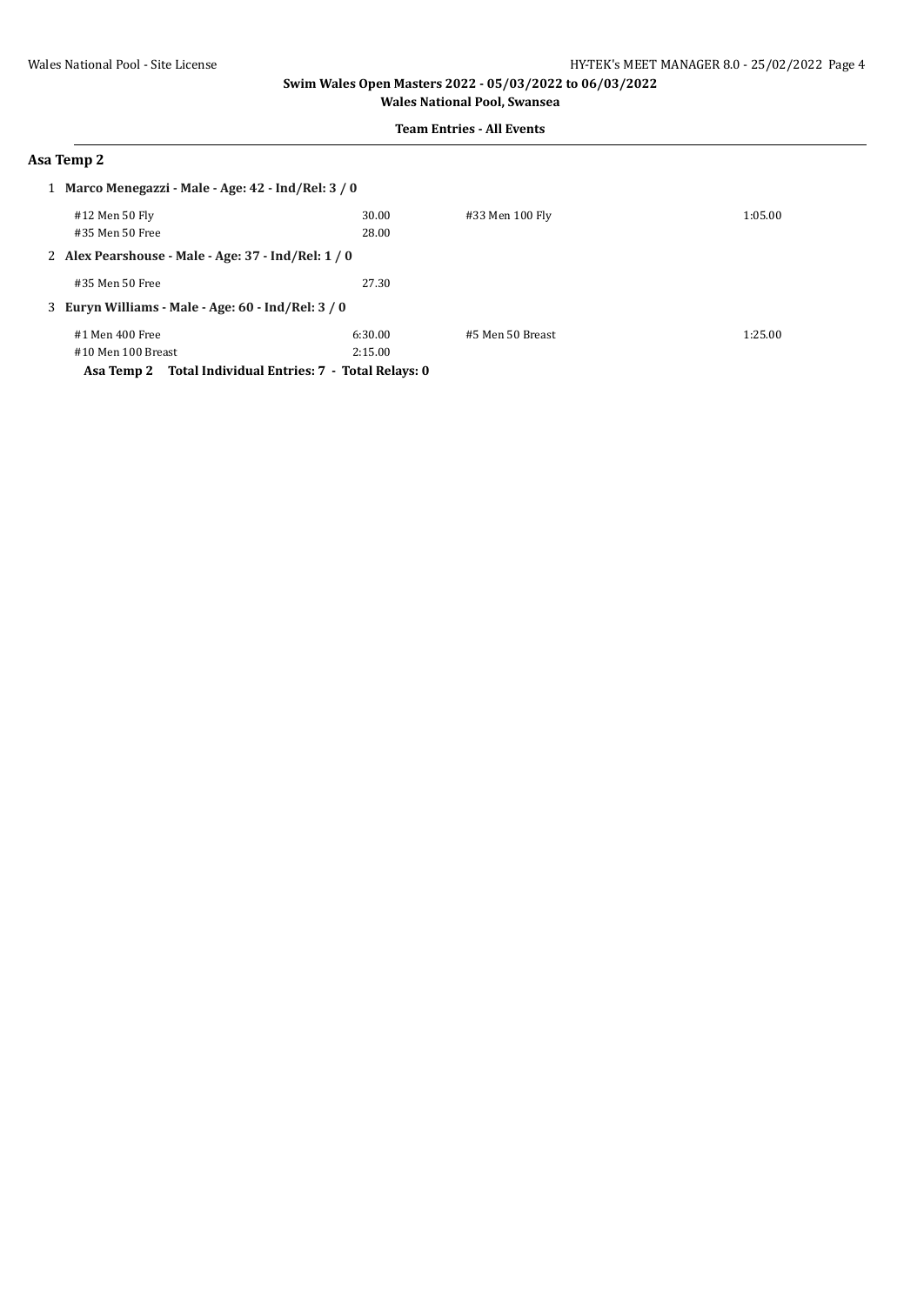**Wales National Pool, Swansea**

**Team Entries - All Events**

### **Ast Burnham**

1 **Grenville Cole - Male - Age: 91 - Ind/Rel: 1 / 0**

#5 Men 50 Breast 1:09.20 **Ast Burnham Total Individual Entries: 1 - Total Relays: 0**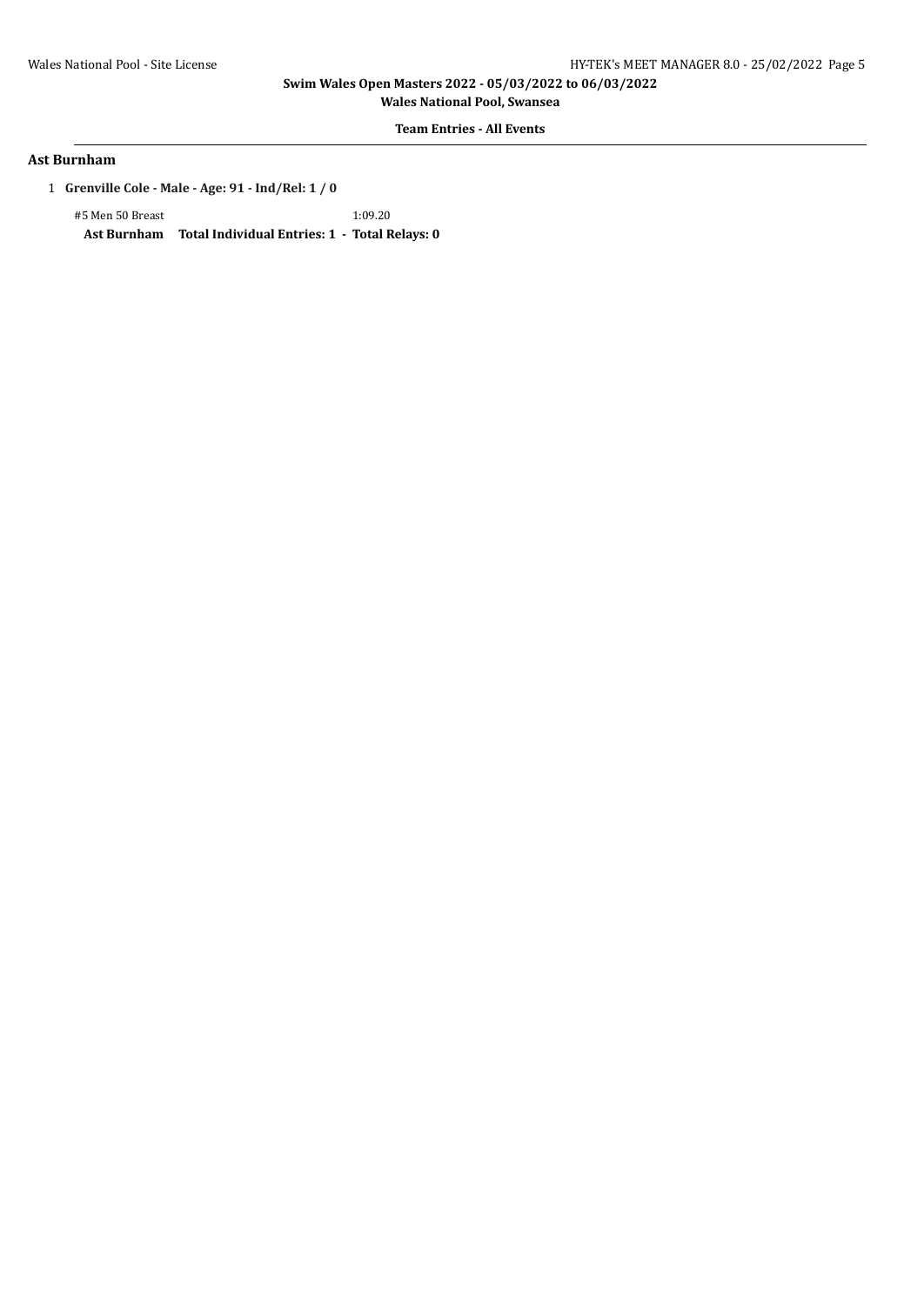#### **Team Entries - All Events**

### **Atlantis**

| 1 Louis Batten - Male - Age: 22 - Ind/Rel: $4/0$ |                                               |                 |       |
|--------------------------------------------------|-----------------------------------------------|-----------------|-------|
| #12 Men 50 Fly                                   | 29.77                                         | #20 Men 50 Back | 31.56 |
| #27 Men 100 Back                                 | 1:10.05                                       | #35 Men 50 Free | 27.19 |
| Atlantis                                         | Total Individual Entries: 4 - Total Relays: 0 |                 |       |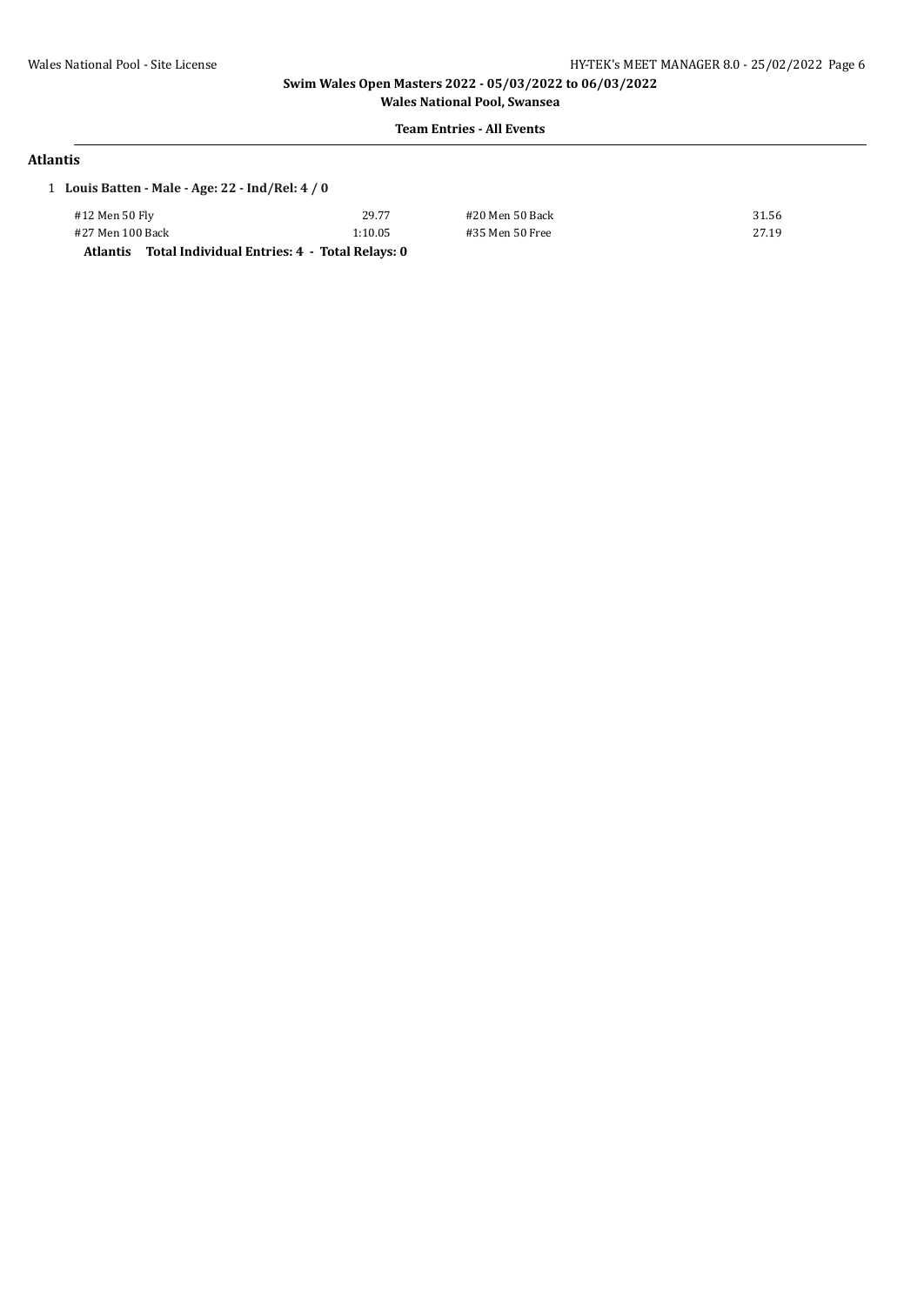**Wales National Pool, Swansea**

# **Team Entries - All Events**

# **Barnes SC**

1 **Arend Dikkers - Male - Age: 65 - Ind/Rel: 2 / 0**

#5 Men 50 Breast 44.91 #10 Men 100 Breast 1:45.74

**Barnes SC Total Individual Entries: 2 - Total Relays: 0**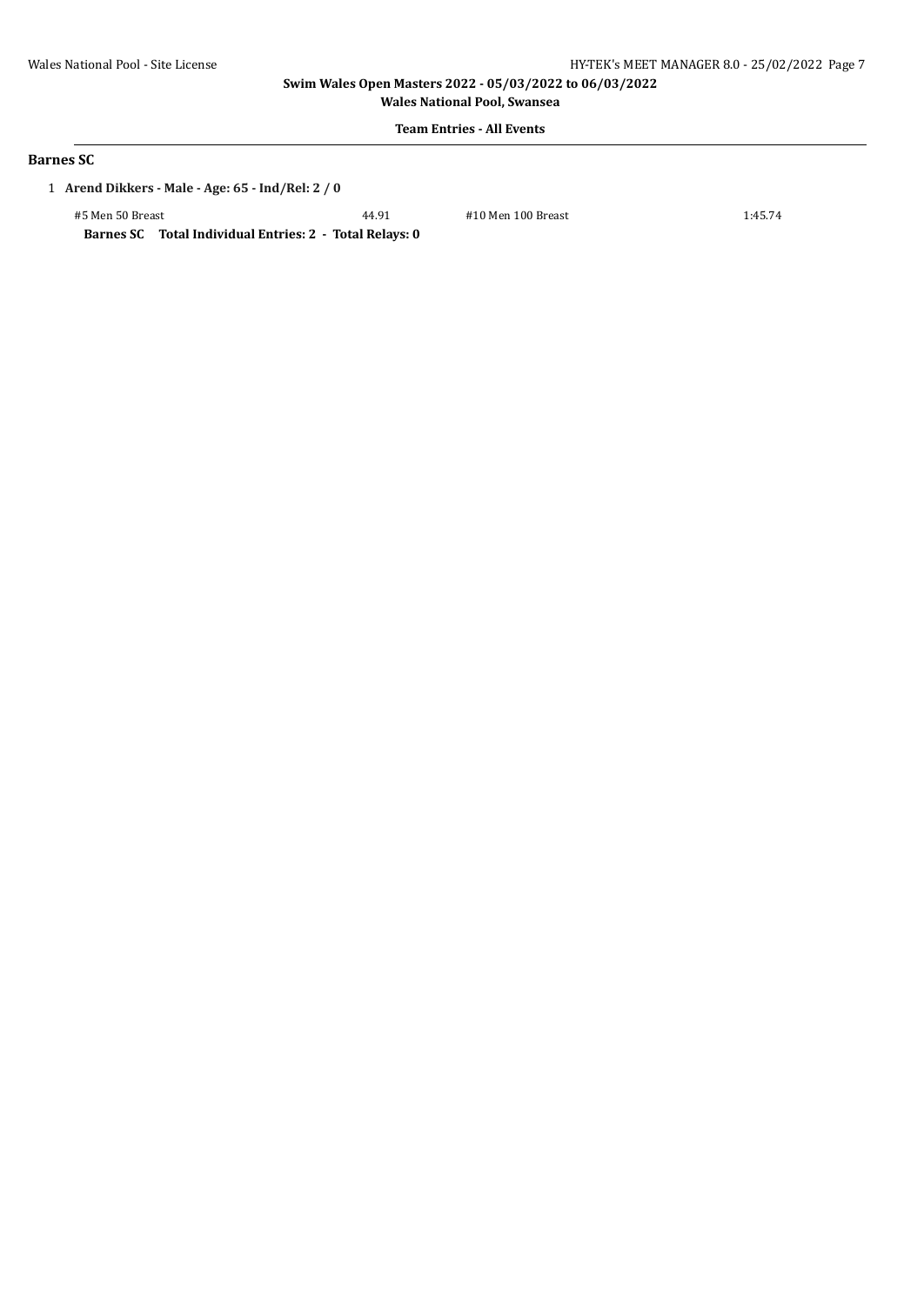#### **Team Entries - All Events**

### **Barnet Copt**

| 1 Elaine Blower - Female - Age: 77 - Ind/Rel: 3 / 0 |                                                            |          |                    |         |
|-----------------------------------------------------|------------------------------------------------------------|----------|--------------------|---------|
|                                                     | #21 Women 50 Back                                          | 52.00    | #28 Women 100 Back | 2:05.00 |
|                                                     | #38 Mixed 800 Free                                         | 17:54.00 |                    |         |
|                                                     | 2 Beverley Bourne - Female - Age: 54 - Ind/Rel: 5 / 0      |          |                    |         |
|                                                     | #2 Women 400 Free                                          | 5:39.29  | #4 Women 200 IM    | 3:10.02 |
|                                                     | #22 Mixed 1500 Free                                        | 22:23.57 | #24 Women 400 IM   | 6:49.93 |
|                                                     | #38 Mixed 800 Free                                         | 11:42.05 |                    |         |
|                                                     | 3 Lisa Dawson - Female - Age: 44 - Ind/Rel: 6 / 0          |          |                    |         |
|                                                     | #4 Women 200 IM                                            | 2:46.97  | #9 Women 200 Back  | 2:49.14 |
|                                                     | #19 Women 100 Free                                         | 1:08.25  | #21 Women 50 Back  | 36.70   |
|                                                     | #28 Women 100 Back                                         | 1:18.85  | #36 Women 50 Free  | 30.98   |
|                                                     | 4 James Hobsley - Male - Age: 62 - Ind/Rel: 5 / 0          |          |                    |         |
|                                                     | #5 Men 50 Breast                                           | 34.92    | #10 Men 100 Breast | 1:19.88 |
|                                                     | #18 Men 100 Free                                           | 1:04.00  | #31 Men 200 Breast | 3:00.03 |
|                                                     | #35 Men 50 Free                                            | 28.54    |                    |         |
|                                                     | 5 Philip Holme - Male - Age: 63 - Ind/Rel: 2 / 0           |          |                    |         |
|                                                     | #5 Men 50 Breast                                           | 37.50    | #10 Men 100 Breast | 1:29.00 |
|                                                     | 6 Sean McQuaid - Male - Age: $54$ - Ind/Rel: $5/0$         |          |                    |         |
|                                                     | #1 Men 400 Free                                            | 5:15.00  | #12 Men 50 Fly     | 31.00   |
|                                                     | #25 Men 200 Free                                           | 2:13.00  | #33 Men 100 Fly    | 1:13.00 |
|                                                     | #35 Men 50 Free                                            | 28.50    |                    |         |
|                                                     | 7 Mark Reynolds - Male - Age: 59 - Ind/Rel: 4 / 0          |          |                    |         |
|                                                     | #1 Men 400 Free                                            | 4:50.00  | #3 Men 200 IM      | 2:30.00 |
|                                                     | #18 Men 100 Free                                           | 1:01.00  | #25 Men 200 Free   | 2:15.00 |
|                                                     | 8 Melissa Spears - Female - Age: 49 - Ind/Rel: 4 / 0       |          |                    |         |
|                                                     | #13 Women 50 Fly                                           | 45.00    | #21 Women 50 Back  | 54.00   |
|                                                     | #26 Women 200 Free                                         | 3:01.00  | #36 Women 50 Free  | 36.00   |
|                                                     | 9 Adam Warner - Male - Age: 32 - Ind/Rel: 6 / 0            |          |                    |         |
|                                                     | #1 Men 400 Free                                            | 4:34.20  | #3 Men 200 IM      | 2:25.92 |
|                                                     | #18 Men 100 Free                                           | 1:01.63  | #25 Men 200 Free   | 2:10.10 |
|                                                     | #27 Men 100 Back                                           | 1:12.76  | #38 Mixed 800 Free | 9:39.09 |
|                                                     | 10 Ian Woollard - Male - Age: 68 - Ind/Rel: 4 / 0          |          |                    |         |
|                                                     | #3 Men 200 IM                                              | 3:25.00  | #12 Men 50 Fly     | 36.62   |
|                                                     | #18 Men 100 Free                                           | 1:17.50  | #35 Men 50 Free    | 33.90   |
|                                                     | Barnet Copt Total Individual Entries: 44 - Total Relays: 0 |          |                    |         |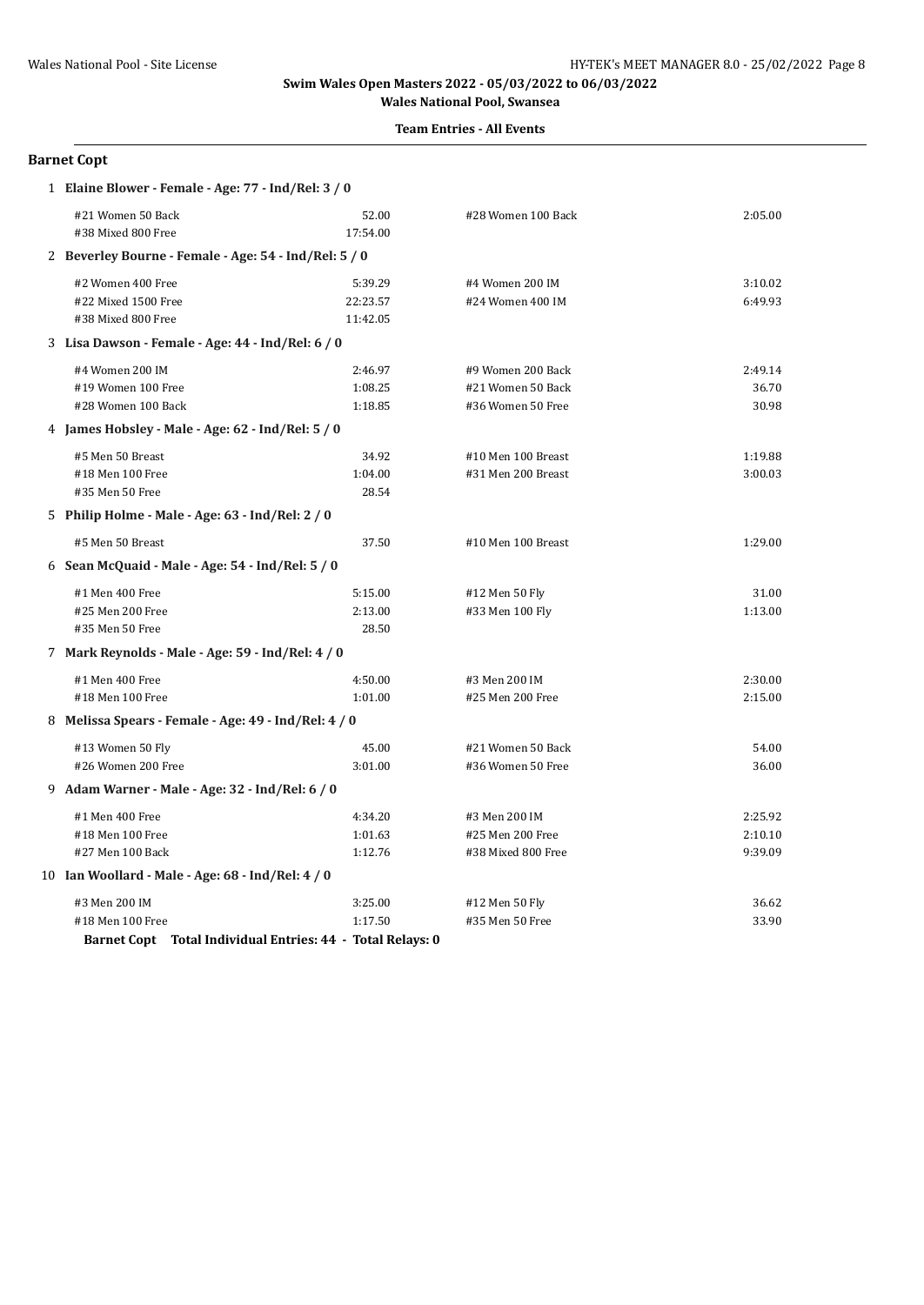**Wales National Pool, Swansea**

# **Team Entries - All Events**

### **Bath Dolphin**

1 **Samuel Long - Male - Age: 31 - Ind/Rel: 1 / 0**

#12 Men 50 Fly 27.78

**Bath Dolphin Total Individual Entries: 1 - Total Relays: 0**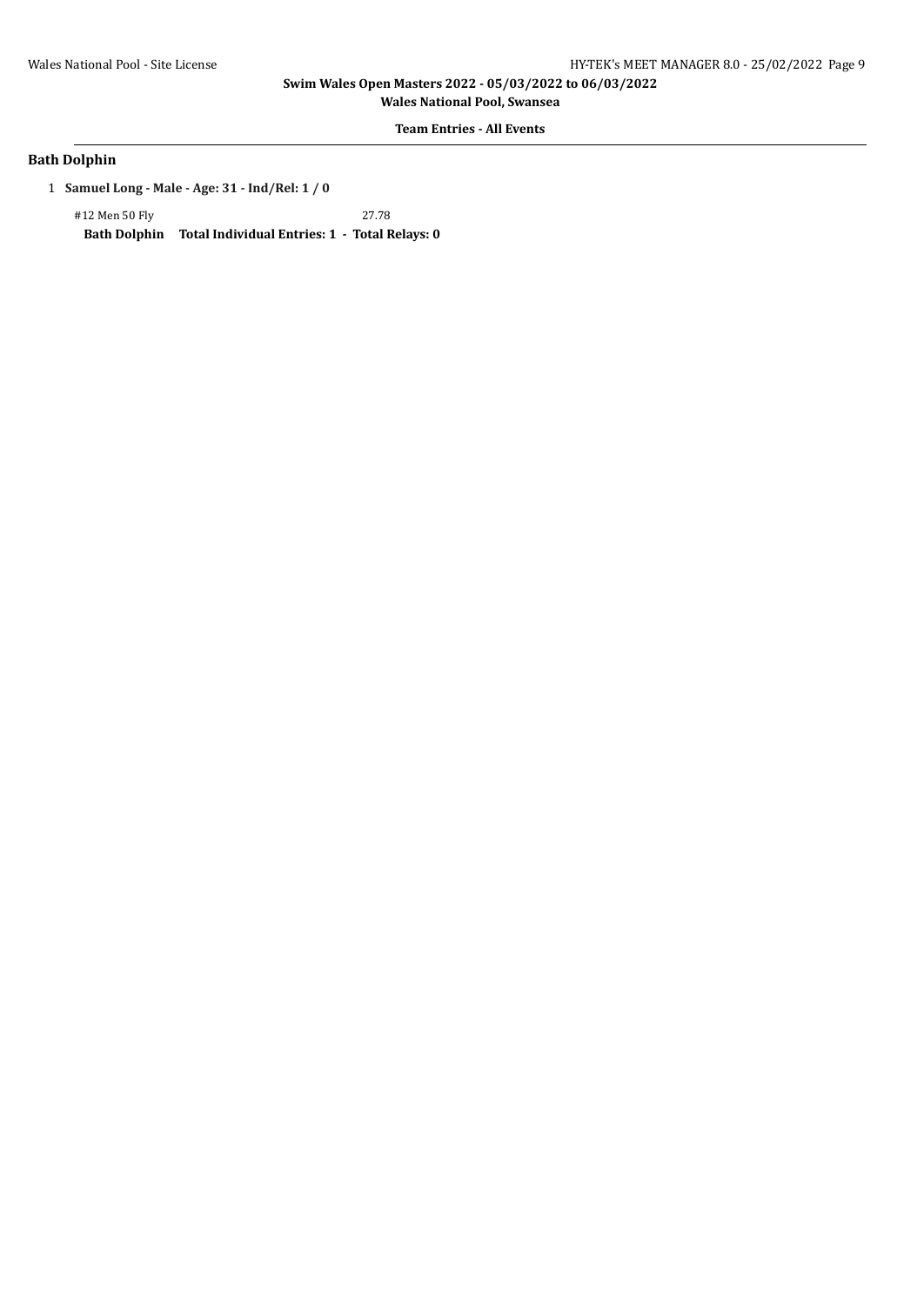# **Team Entries - All Events**

#### **Beaver Mast**

#### 1 **Paul Clarke - Male - Age: 80 - Ind/Rel: 7 / 0**

| #1 Men 400 Free                                           | 8:49.00  | #5 Men 50 Breast    | 57.00    |
|-----------------------------------------------------------|----------|---------------------|----------|
| #10 Men 100 Breast                                        | 2:07.00  | #22 Mixed 1500 Free | 35:30.00 |
| #27 Men 100 Back                                          | 2:05.00  | #31 Men 200 Breast  | 4:48.00  |
| #38 Mixed 800 Free                                        | 18:38.00 |                     |          |
| Beaver Mast Total Individual Entries: 7 - Total Relays: 0 |          |                     |          |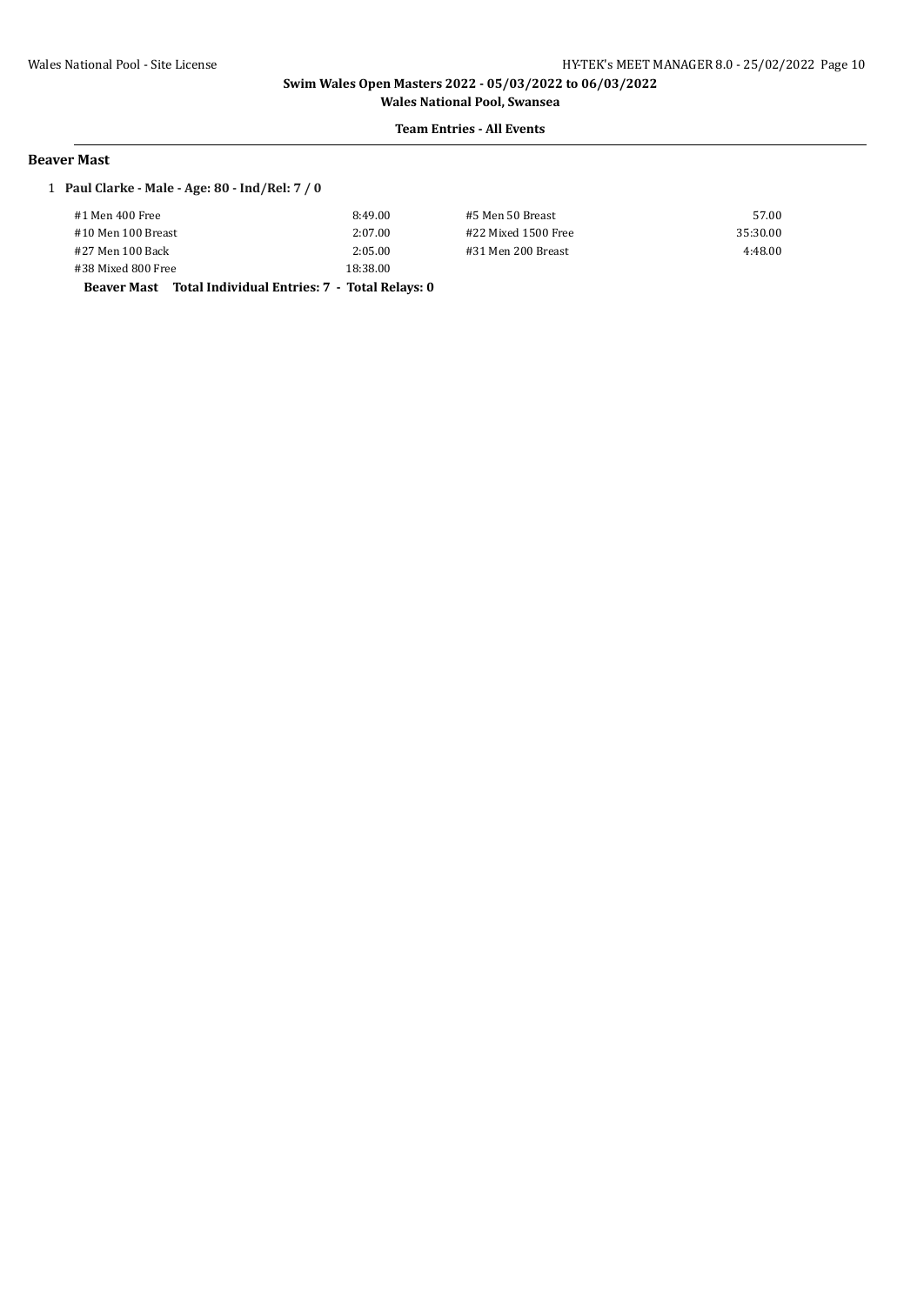**Wales National Pool, Swansea Team Entries - All Events**

### **Berkhamsted**

| 1 Tracy Van Deventer - Female - Age: 47 - Ind/Rel: 3 / 0  |         |                  |         |
|-----------------------------------------------------------|---------|------------------|---------|
| #17 Women 200 Fly                                         | 3:00.00 | #24 Women 400 IM | 6:00.00 |
| #26 Women 200 Free                                        | 2:34.00 |                  |         |
| Berkhamsted Total Individual Entries: 3 - Total Relays: 0 |         |                  |         |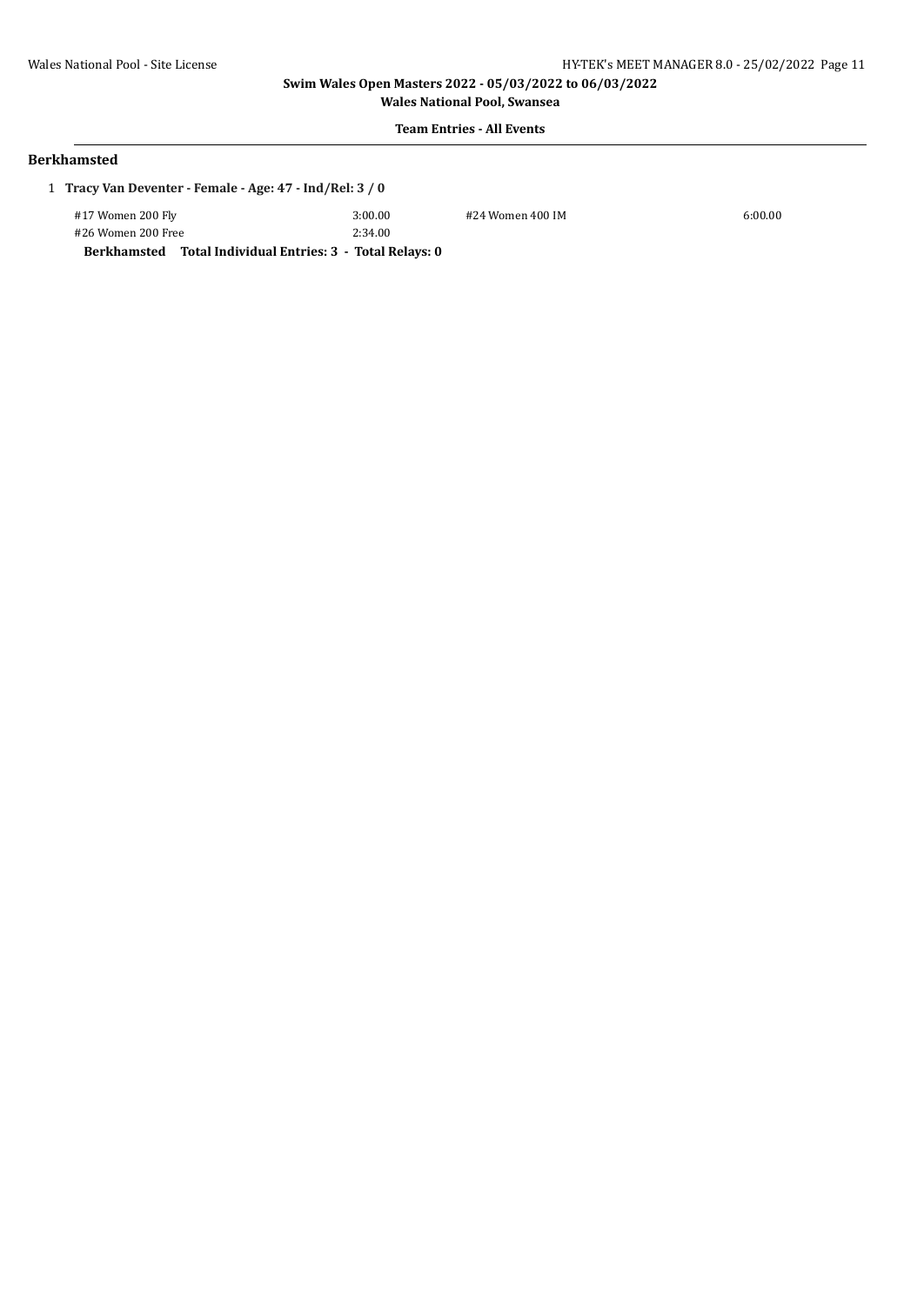### **Team Entries - All Events**

# **Birmingham M**

| 1 Laura Cranshaw - Female - Age: 35 - Ind/Rel: 2 / 0           |         |                   |         |  |
|----------------------------------------------------------------|---------|-------------------|---------|--|
| #11 Women 100 Breast                                           | 1:18.00 | #36 Women 50 Free | 29.22   |  |
| 2 Adam Davidson - Male - Age: 28 - Ind/Rel: 2 / 0              |         |                   |         |  |
| #33 Men 100 Fly                                                | 1:15.00 | #35 Men 50 Free   | 26.13   |  |
| 3 Liam Herbert - Male - Age: 29 - Ind/Rel: 5 / 0               |         |                   |         |  |
| #8 Men 200 Back                                                | 2:18.55 | #12 Men 50 Fly    | 28.65   |  |
| #20 Men 50 Back                                                | 29.22   | #27 Men 100 Back  | 1:01.90 |  |
| #33 Men 100 Fly                                                | 1:02.81 |                   |         |  |
| 4 Matthew James - Male - Age: 29 - Ind/Rel: $4/0$              |         |                   |         |  |
| #1 Men 400 Free                                                | 4:20.00 | #3 Men 200 IM     | 2:09.18 |  |
| #10 Men 100 Breast                                             | 1:04.06 | #33 Men 100 Fly   | 1:02.00 |  |
| 5 Katie Walker-Stabeler - Female - Age: 33 - Ind/Rel: 3 / 0    |         |                   |         |  |
| #26 Women 200 Free                                             | 2:14.50 | #34 Women 100 Fly | 1:16.00 |  |
| #36 Women 50 Free                                              | 29.00   |                   |         |  |
| 6 Paul Wilkes - Male - Age: 38 - Ind/Rel: 3 / 0                |         |                   |         |  |
| #12 Men 50 Fly                                                 | 27.10   | #16 Men 200 Fly   | 2:12.84 |  |
| #33 Men 100 Fly                                                | 58.58   |                   |         |  |
| Total Individual Entries: 19 - Total Relays: 0<br>Birmingham M |         |                   |         |  |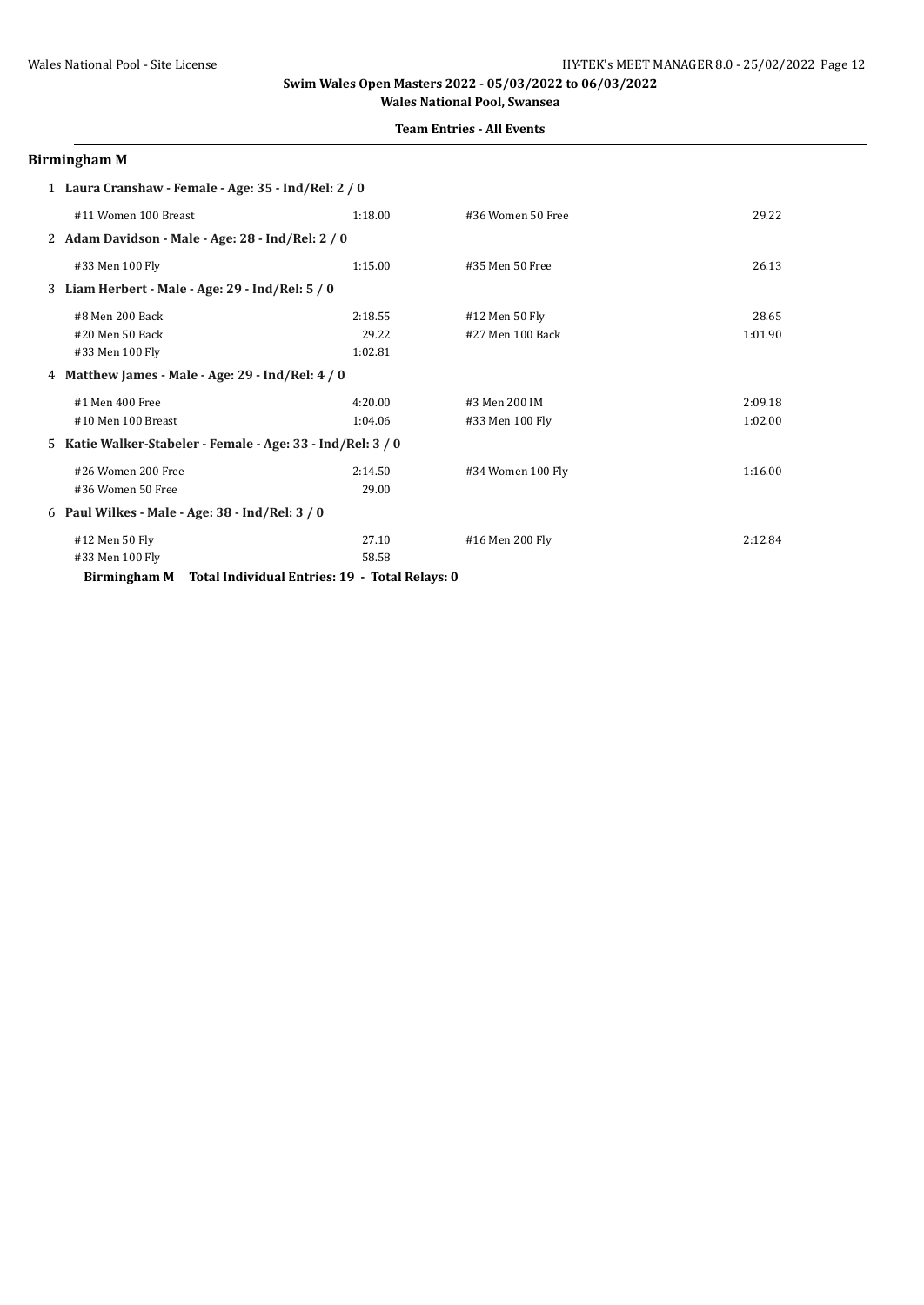**Wales National Pool, Swansea Team Entries - All Events**

#### **Bishop Stort**

|                    | 1 Elizabeth Bellinger - Female - Age: 44 - Ind/Rel: 4 / 0 |                   |         |  |  |  |
|--------------------|-----------------------------------------------------------|-------------------|---------|--|--|--|
| #4 Women 200 IM    | 2:45.82                                                   | #13 Women 50 Fly  | 30.87   |  |  |  |
| #19 Women 100 Free | 1:07.00                                                   | #34 Women 100 Fly | 1:10.02 |  |  |  |

**Bishop Stort Total Individual Entries: 4 - Total Relays: 0**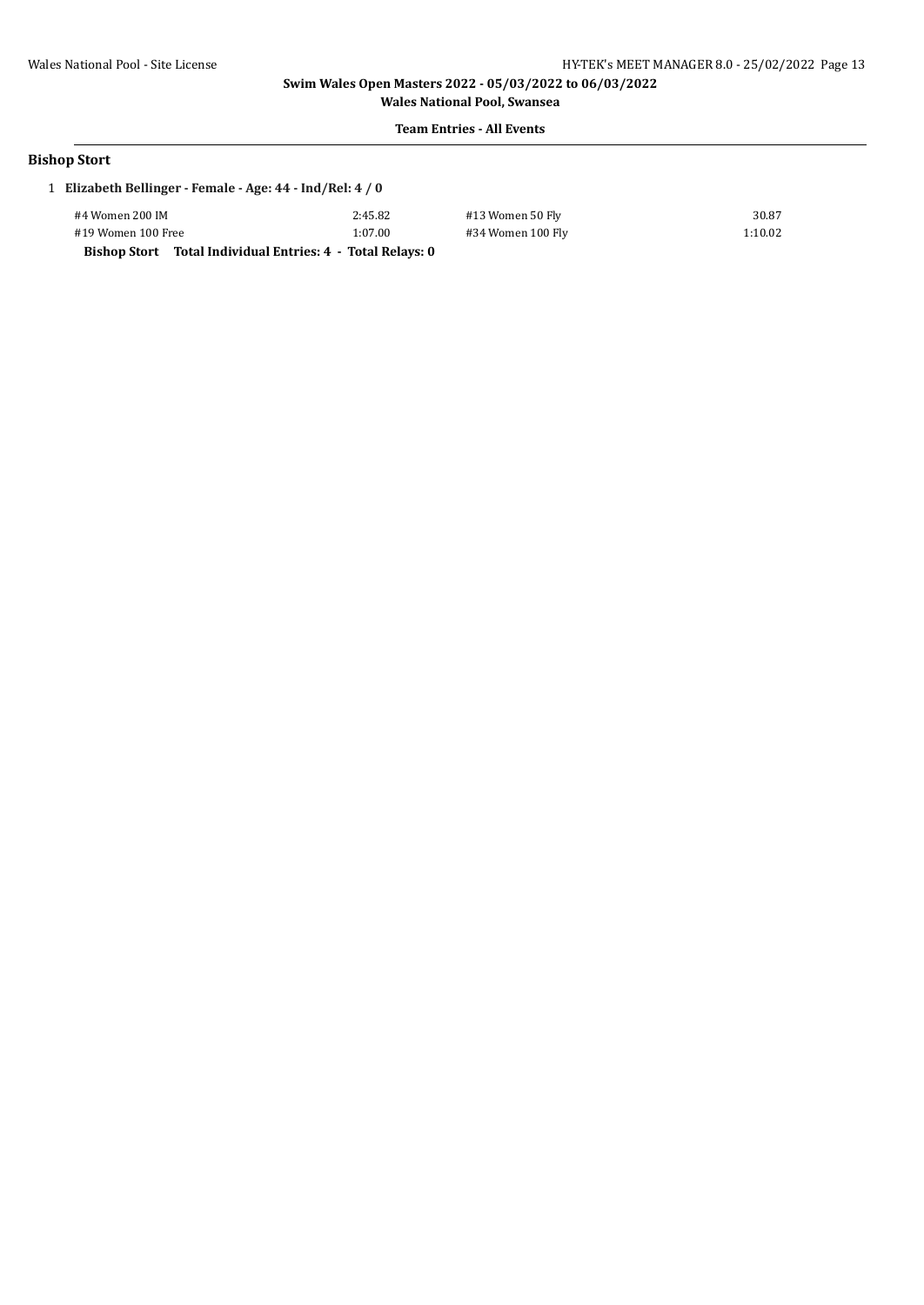#### **Team Entries - All Events**

#### **Bo Newham**

| 1 Peter Dixon - Male - Age: 54 - Ind/Rel: 5 / 0                    |          |                  |         |
|--------------------------------------------------------------------|----------|------------------|---------|
| #1 Men 400 Free                                                    | 4:30.61  | #8 Men 200 Back  | 2:26.75 |
| #20 Men 50 Back                                                    | 31.00    | #27 Men 100 Back | 1:10.52 |
| #38 Mixed 800 Free                                                 | 9:25.63  |                  |         |
| 2 Ralph Pinel - Male - Age: $60$ - Ind/Rel: $5/0$                  |          |                  |         |
| #1 Men 400 Free                                                    | 4:55.30  | #18 Men 100 Free | 1:00.64 |
| #25 Men 200 Free                                                   | 2:14.17  | #35 Men 50 Free  | 27.51   |
| #38 Mixed 800 Free                                                 | 10:43.58 |                  |         |
| Total Individual Entries: 10 - Total Relays: 0<br><b>Bo Newham</b> |          |                  |         |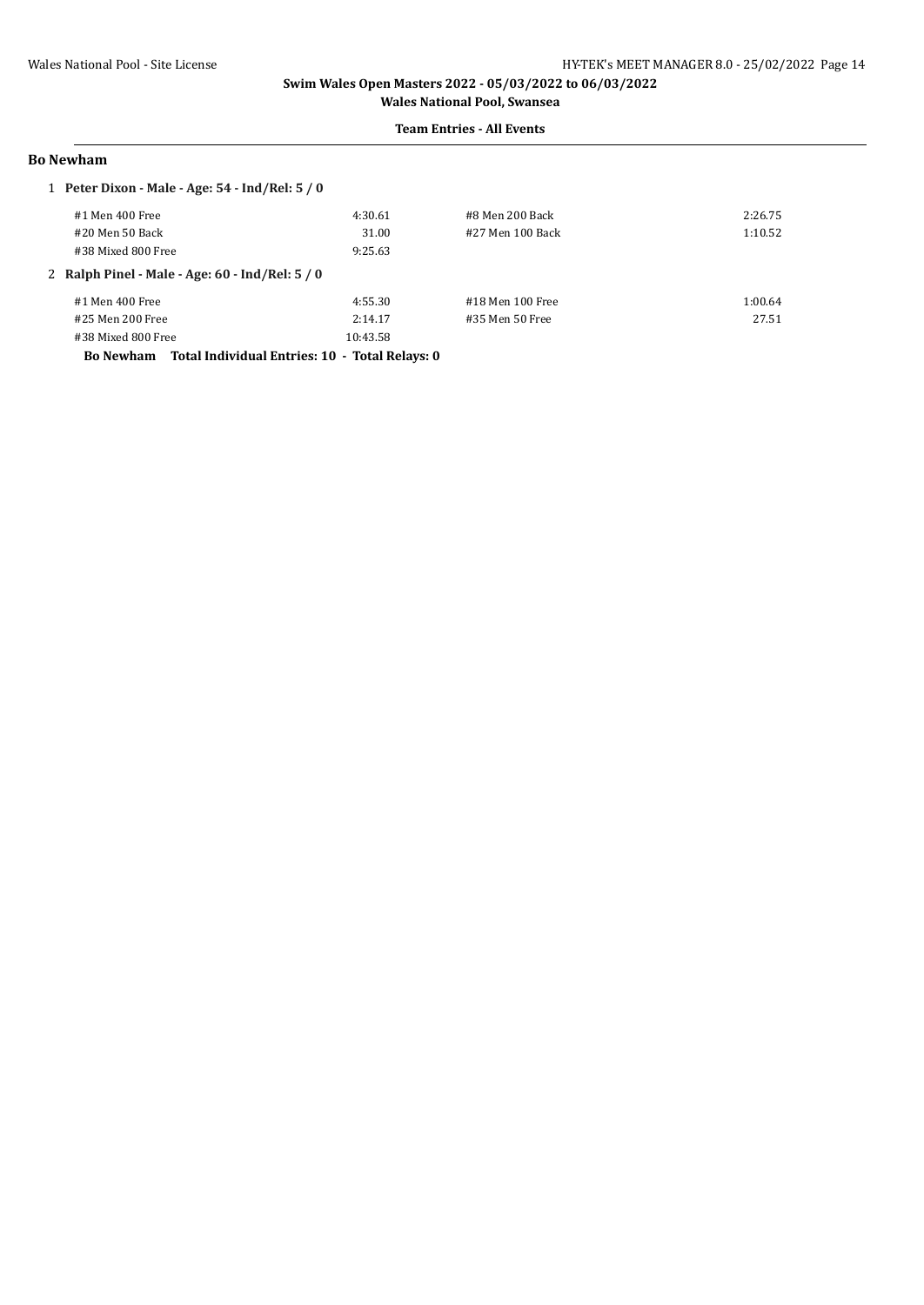#### **Team Entries - All Events**

# **Bridgend SC**

| 1 Chris Adams - Male - Age: 50 - Ind/Rel: 2 / 0     |         |                      |         |
|-----------------------------------------------------|---------|----------------------|---------|
| #1 Men 400 Free                                     | 7:30.00 | #18 Men 100 Free     | 1:45.00 |
| 2 Arran Bluck - Male - Age: 30 - Ind/Rel: 2 / 0     |         |                      |         |
| #1 Men 400 Free                                     | 5:08.00 | #35 Men 50 Free      | 29.00   |
| 3 Joanna Powell - Female - Age: 49 - Ind/Rel: 4 / 0 |         |                      |         |
| #6 Women 50 Breast                                  | 44.13   | #11 Women 100 Breast | 1:33.88 |
| #32 Women 200 Breast                                | 3:20.28 | #36 Women 50 Free    | 33.00   |
| 4 Ceri Thomas - Female - Age: 57 - Ind/Rel: 4 / 0   |         |                      |         |
| #2 Women 400 Free                                   | 5:55.57 | #13 Women 50 Fly     | 42.55   |
| #26 Women 200 Free                                  | 2:53.50 | #36 Women 50 Free    | 38.80   |
| 5 Jeff Thomas - Male - Age: 56 - Ind/Rel: 1 / 0     |         |                      |         |
| #35 Men 50 Free                                     | 35.00   |                      |         |
| 6 Ian Yates - Male - Age: 60 - Ind/Rel: 7 / 0       |         |                      |         |
| #1 Men 400 Free                                     | 5:45.00 | #5 Men 50 Breast     | 40.00   |
| #10 Men 100 Breast                                  | 1:32.00 | #20 Men 50 Back      | 37.00   |
| #27 Men 100 Back                                    | 1:18.00 | #31 Men 200 Breast   | 3:16.00 |
| #35 Men 50 Free                                     | 31.00   |                      |         |
|                                                     |         |                      |         |

**Bridgend SC Total Individual Entries: 20 - Total Relays: 0**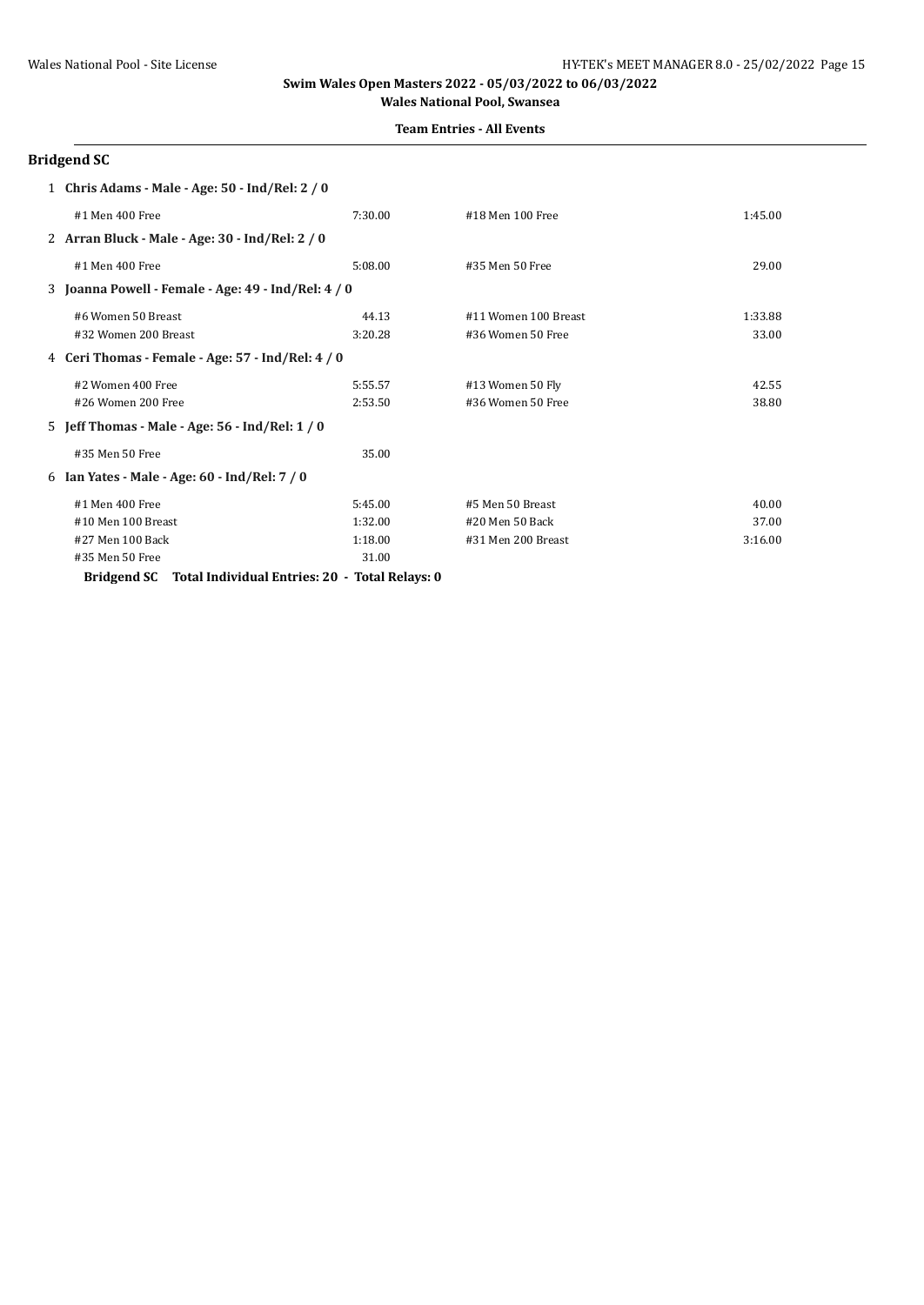# **Team Entries - All Events**

#### **Bristol Nor**

|   | 1 Olivia De Maroussem - Female - Age: 28 - Ind/Rel: 4 / 0  |                    |                                           |                      |  |  |
|---|------------------------------------------------------------|--------------------|-------------------------------------------|----------------------|--|--|
|   | #13 Women 50 Fly<br>#26 Women 200 Free                     | 29.00<br>2:15.00   | #19 Women 100 Free<br>#36 Women 50 Free   | 1:00.73<br>27.77     |  |  |
|   | 2 Alice Eaton - Female - Age: 30 - Ind/Rel: 3 / 0          |                    |                                           |                      |  |  |
|   | #19 Women 100 Free<br>#36 Women 50 Free                    | 1:19.51<br>34.73   | #26 Women 200 Free                        | 2:54.30              |  |  |
|   | 3 James Edmonds - Male - Age: 36 - Ind/Rel: 4 / 0          |                    |                                           |                      |  |  |
|   | #8 Men 200 Back<br>#27 Men 100 Back                        | 2:18.22<br>1:01.43 | #20 Men 50 Back<br>#35 Men 50 Free        | 28.23<br>25.56       |  |  |
|   | 4 Josh Hooper - Male - Age: 24 - Ind/Rel: 3 / 0            |                    |                                           |                      |  |  |
|   | #1 Men 400 Free<br>#18 Men 100 Free                        | 4:48.36<br>57.78   | #12 Men 50 Fly                            | 28.86                |  |  |
|   | 5 Chloe Lewis - Female - Age: 22 - Ind/Rel: 3 / 0          |                    |                                           |                      |  |  |
|   | #13 Women 50 Fly<br>#36 Women 50 Free                      | 38.00<br>32.00     | #21 Women 50 Back                         | 37.00                |  |  |
|   | 6 Alexander Looseley - Male - Age: 38 - Ind/Rel: 4 / 0     |                    |                                           |                      |  |  |
|   | #1 Men 400 Free<br>#25 Men 200 Free                        | 5:12.86<br>2:25.72 | #18 Men 100 Free<br>#35 Men 50 Free       | 1:05.00<br>29.30     |  |  |
|   | 7 Samuel McKelvie-Warsop - Male - Age: 23 - Ind/Rel: 2 / 0 |                    |                                           |                      |  |  |
|   | #1 Men 400 Free                                            | 4:55.21            | #35 Men 50 Free                           | 30.12                |  |  |
|   | 8 Stephanie McNally - Female - Age: 33 - Ind/Rel: 4 / 0    |                    |                                           |                      |  |  |
|   | #2 Women 400 Free<br>#26 Women 200 Free                    | 4:55.07<br>2:22.22 | #22 Mixed 1500 Free<br>#38 Mixed 800 Free | 19:25.90<br>10:08.01 |  |  |
|   | 9 Gemma Owen - Female - Age: 22 - Ind/Rel: 3 / 0           |                    |                                           |                      |  |  |
|   | #26 Women 200 Free<br>#36 Women 50 Free                    | 2:27.10<br>30.64   | #34 Women 100 Fly                         | 1:15.49              |  |  |
|   | 10 Megan Pardoe - Female - Age: 33 - Ind/Rel: 4 / 0        |                    |                                           |                      |  |  |
|   | #13 Women 50 Fly<br>#21 Women 50 Back                      | 34.16<br>37.91     | #19 Women 100 Free<br>#36 Women 50 Free   | 1:08.14<br>30.71     |  |  |
|   | 11 Kjetil Rehm - Male - Age: 23 - Ind/Rel: 4 / 0           |                    |                                           |                      |  |  |
|   | #5 Men 50 Breast<br>#18 Men 100 Free                       | 32.35<br>56.51     | #10 Men 100 Breast<br>#35 Men 50 Free     | 1:12.10<br>25.53     |  |  |
|   | 12 Rebecca Reid - Female - Age: 26 - Ind/Rel: 4 / 0        |                    |                                           |                      |  |  |
|   | #13 Women 50 Fly<br>#28 Women 100 Back                     | 34.69<br>1:17.31   | #21 Women 50 Back<br>#34 Women 100 Fly    | 35.84<br>1:25.00     |  |  |
|   | 13 Christopher Street - Male - Age: 33 - Ind/Rel: 4 / 0    |                    |                                           |                      |  |  |
|   | #5 Men 50 Breast<br>#31 Men 200 Breast                     | 35.67<br>2:59.00   | #10 Men 100 Breast<br>#35 Men 50 Free     | 1:20.09<br>27.99     |  |  |
|   | 14 Emily Whiting - Female - Age: 25 - Ind/Rel: 4 / 0       |                    |                                           |                      |  |  |
|   | #4 Women 200 IM<br>#19 Women 100 Free                      | 2:42.23<br>1:11.65 | #13 Women 50 Fly<br>#36 Women 50 Free     | 35.06<br>31.74       |  |  |
|   | 15 Rachel Wood - Female - Age: 45 - Ind/Rel: 2 / 0         |                    |                                           |                      |  |  |
|   | #9 Women 200 Back                                          | 3:05.00            | #38 Mixed 800 Free                        | 11:50.00             |  |  |
| 1 | Bristol Nor - 'A' - X120                                   |                    | #7 Mixed 200 Medley Relay                 | NT                   |  |  |
| 2 | Bristol Nor - 'A' - M120                                   |                    | #14 Men 200 Medley Relay                  | ΝT                   |  |  |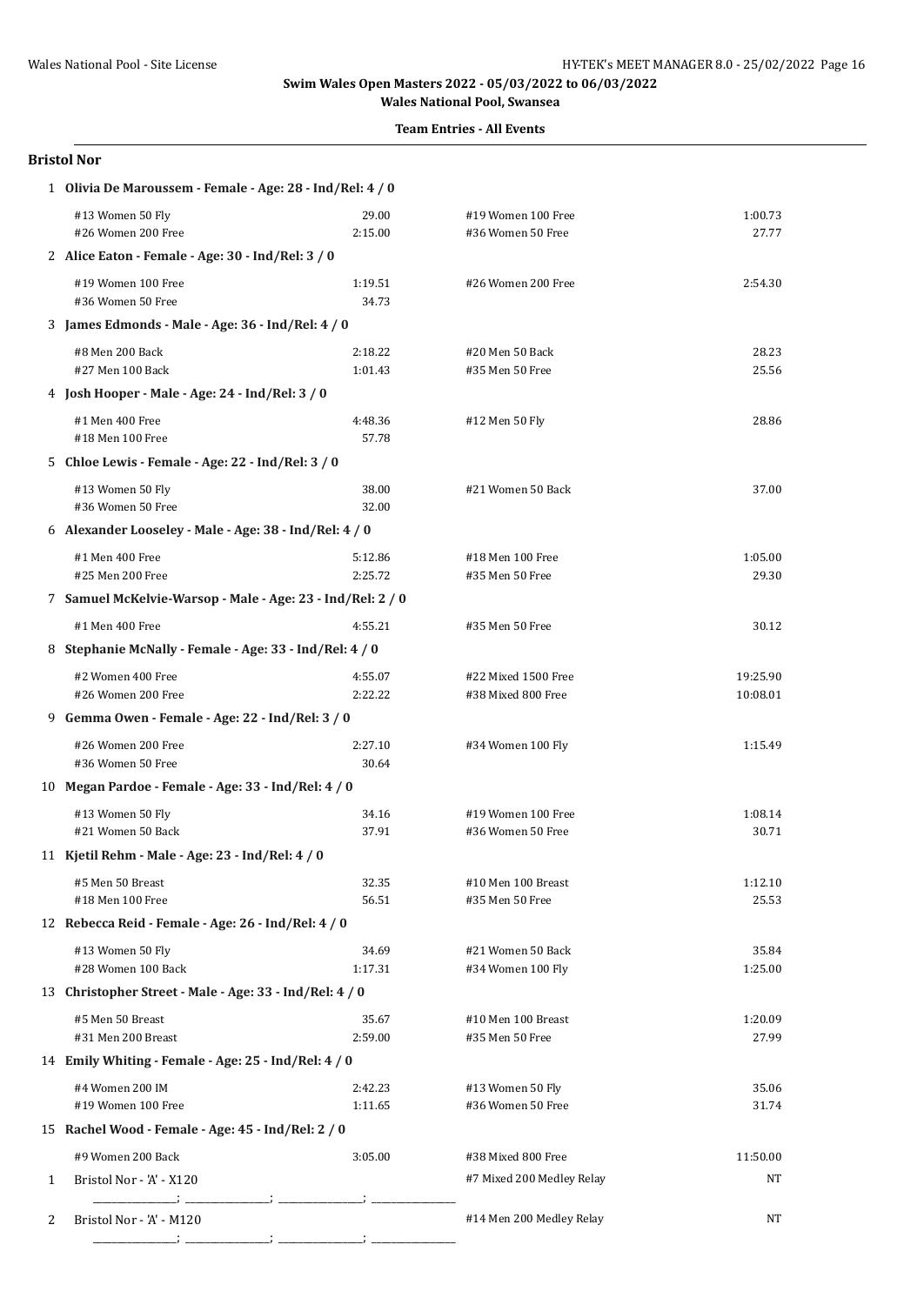# **Team Entries - All Events**

| <b>Bristol Nor</b> |                          |                               |    |
|--------------------|--------------------------|-------------------------------|----|
| 3                  | Bristol Nor - 'A' - F120 | #15 Women 200 Medley Relay    | NT |
| 4                  | Bristol Nor - 'A' - F120 | #30 Women 200 Freestyle Relay | NT |
| 5                  | Bristol Nor - 'A' - X120 | #37 Mixed 200 Freestyle Relay | NT |

**Bristol Nor Total Individual Entries: 52 - Total Relays: 5**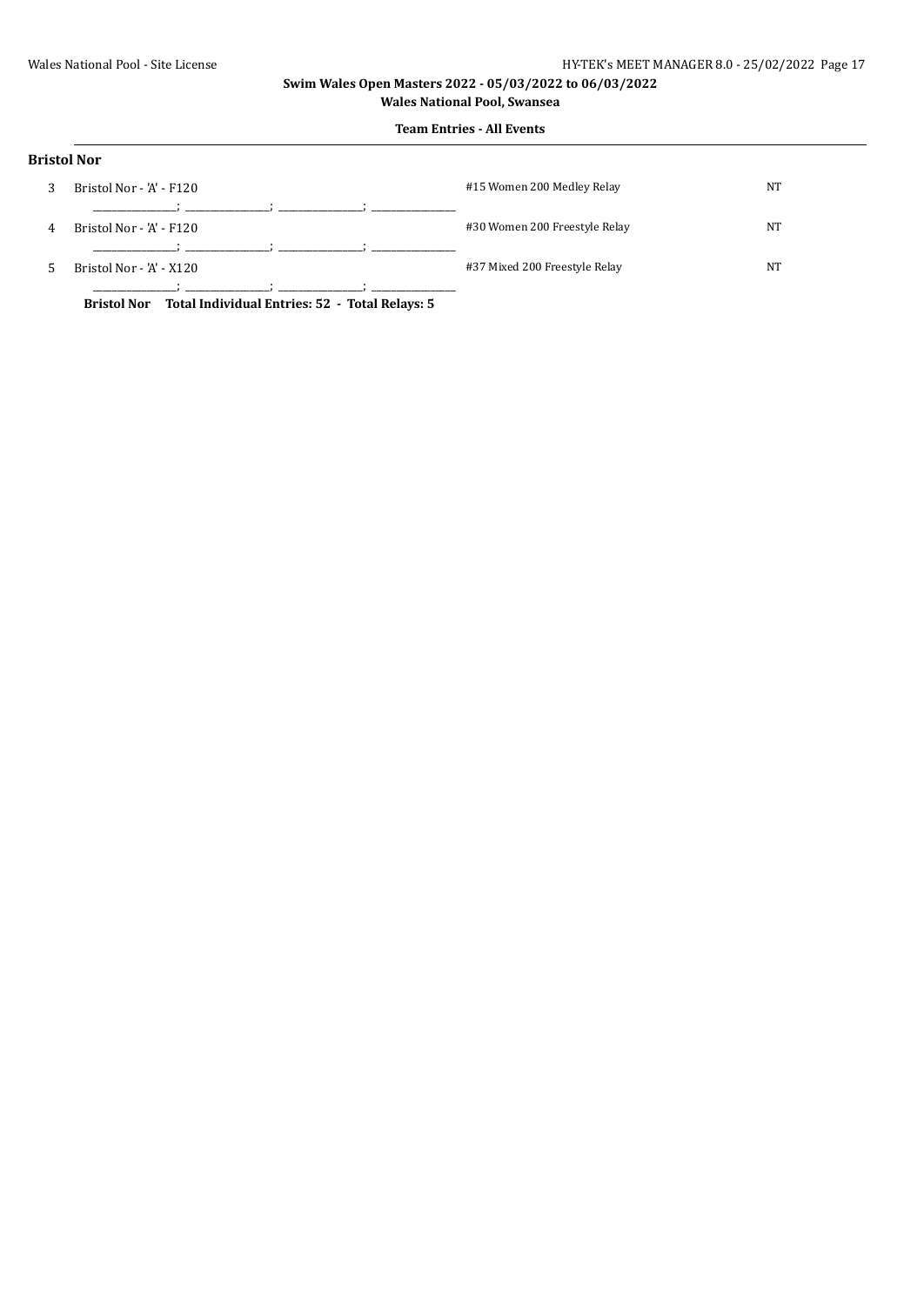**Wales National Pool, Swansea Team Entries - All Events**

#### **Bristol Pen**

# 1 **Soren Mikkelsen - Male - Age: 31 - Ind/Rel: 4 / 0**

| <b>Bristol Pen</b> | Total Individual Entries: 4 - Total Relays: 0 |    |
|--------------------|-----------------------------------------------|----|
| #23 Men 400 IM     | 6:12.56                                       | #: |
| #3 Men 200 IM      | 2:58.12                                       | #  |

16 Men 200 Fly 2:49.10 31 Men 200 Breast 2:58.02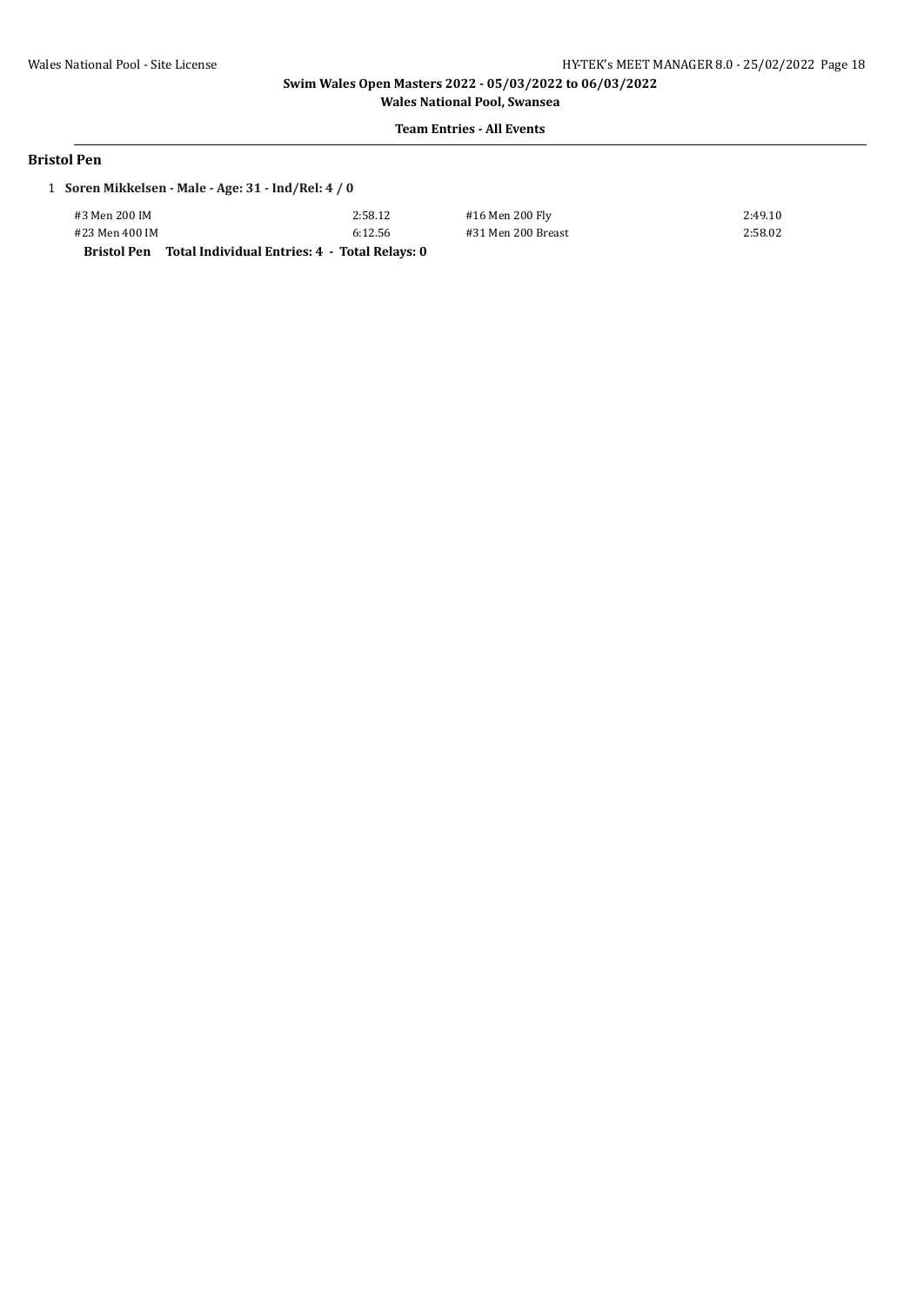**Wales National Pool, Swansea Team Entries - All Events**

### **British Army**

#### 1 **Carrie Power - Female - Age: 34 - Ind/Rel: 7 / 0**

| #2 Women 400 Free                                                    | 5:48.22  | #6 Women 50 Breast | 48.00   |
|----------------------------------------------------------------------|----------|--------------------|---------|
| #13 Women 50 Fly                                                     | 38.00    | #19 Women 100 Free | 1:16.29 |
| #26 Women 200 Free                                                   | 2:46.89  | #36 Women 50 Free  | 34.82   |
| #38 Mixed 800 Free                                                   | 12:15.00 |                    |         |
| Total Individual Entries: 7 - Total Relays: 0<br><b>British Army</b> |          |                    |         |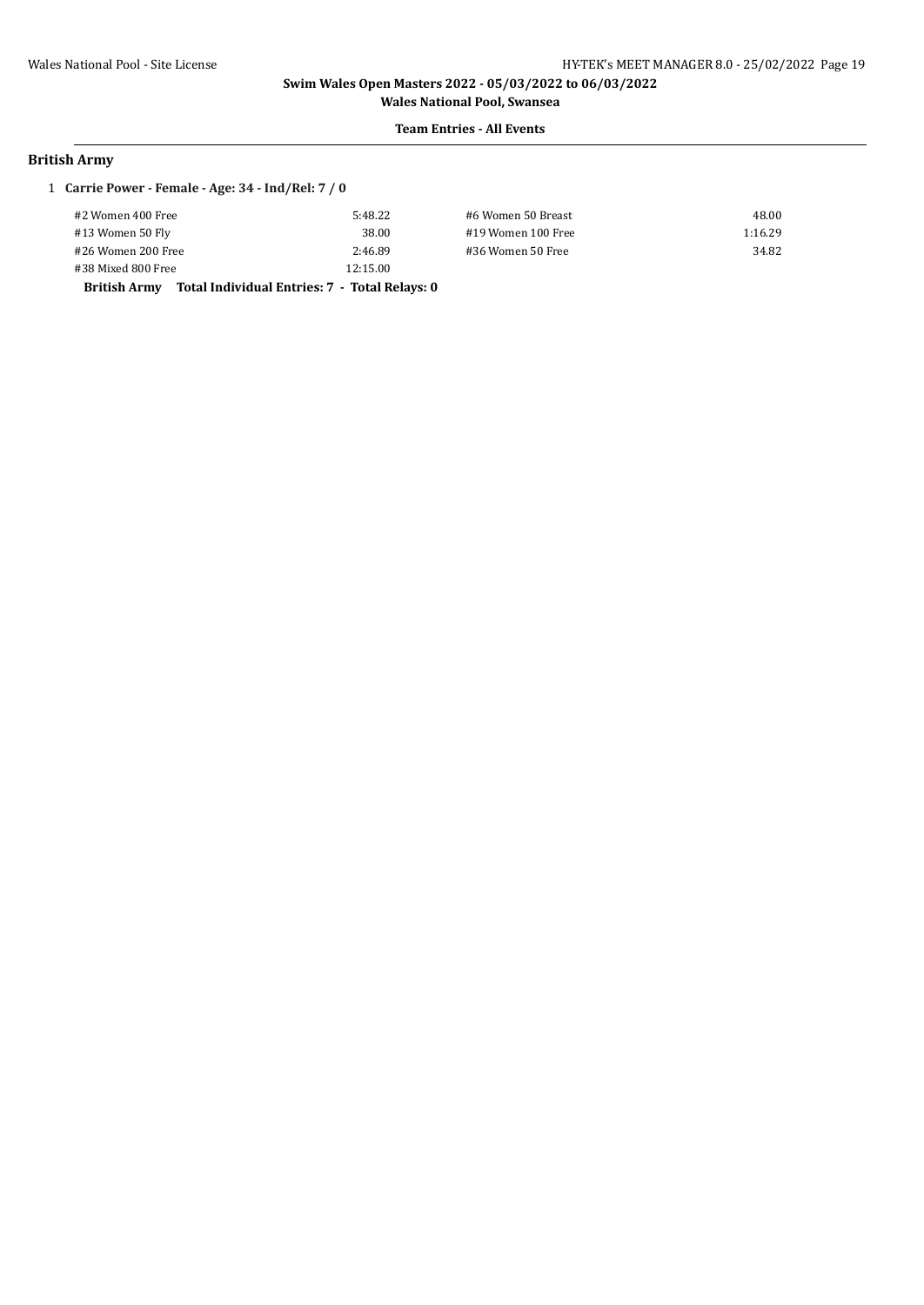**Wales National Pool, Swansea Team Entries - All Events**

#### **Bude**

### 1 **Alison Chatterjea - Female - Age: 60 - Ind/Rel: 2 / 0**

#2 Women 400 Free 6:22.56 #24 Women 400 IM 7:15.50 **Bude Total Individual Entries: 2 - Total Relays: 0**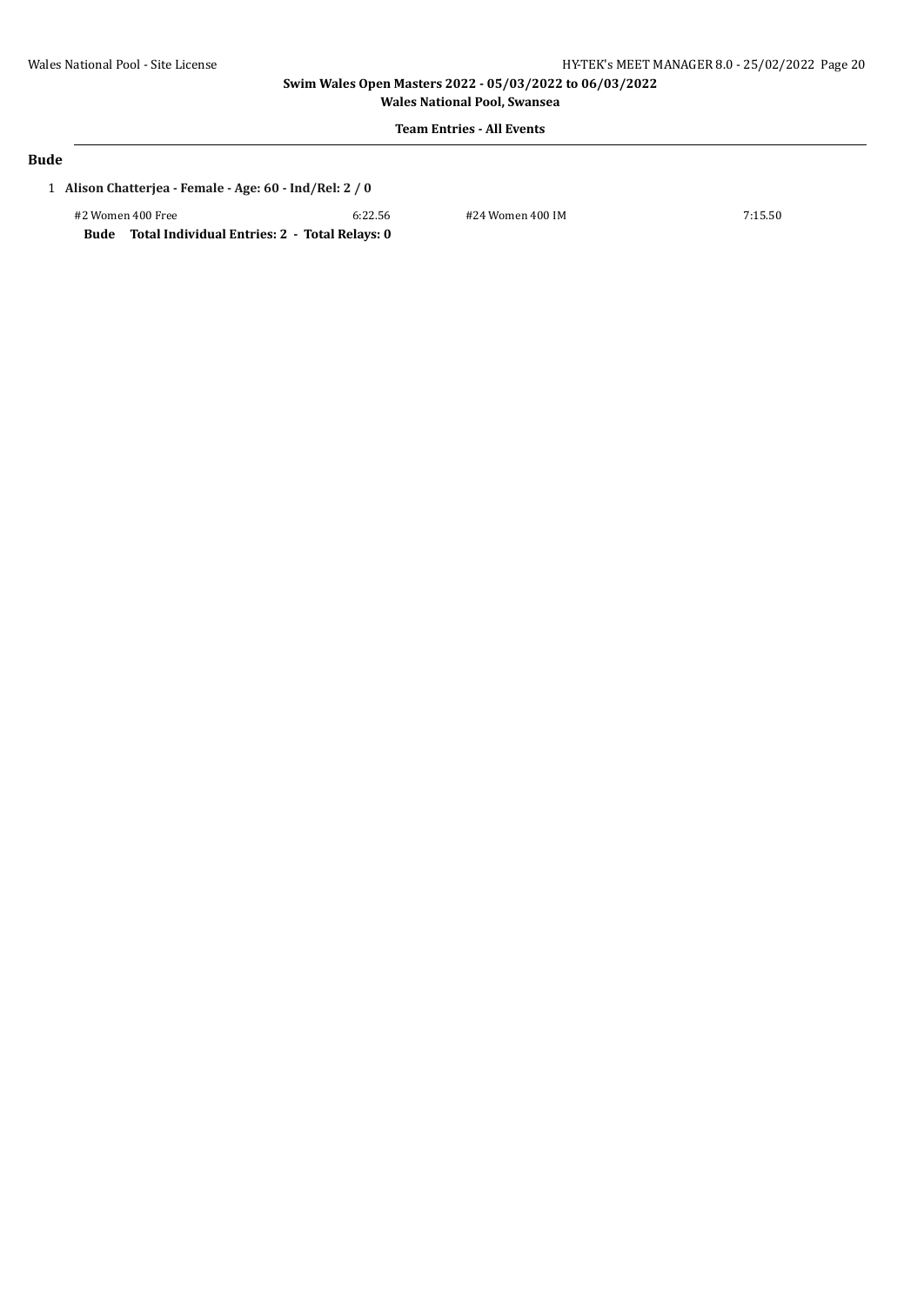### **Team Entries - All Events**

# **C Dolphins**

|   | 1 Joseph Ainsworth - Male - Age: 28 - Ind/Rel: 1 / 0 |         |                             |           |
|---|------------------------------------------------------|---------|-----------------------------|-----------|
|   | #35 Men 50 Free                                      | 29.00   |                             |           |
|   | 2 Martin Butler - Male - Age: 49 - Ind/Rel: 5 / 0    |         |                             |           |
|   | #5 Men 50 Breast                                     | 37.50   | #10 Men 100 Breast          | 1:23.70   |
|   | #25 Men 200 Free                                     | 2:42.34 | #31 Men 200 Breast          | 3:05.00   |
|   | #35 Men 50 Free                                      | 28.50   |                             |           |
|   | 3 Stuart Colston - Male - Age: 51 - Ind/Rel: 5 / 0   |         |                             |           |
|   | #3 Men 200 IM                                        | 3:00.00 | #10 Men 100 Breast          | 1:25.00   |
|   | #16 Men 200 Fly                                      | 3:10.00 | #23 Men 400 IM              | 6:10.00   |
|   | #33 Men 100 Fly                                      | 1:20.00 |                             |           |
|   | 4 Matthew Fairless - Male - Age: 26 - Ind/Rel: 2 / 0 |         |                             |           |
|   | #3 Men 200 IM                                        | 2:25.00 | #33 Men 100 Fly             | 1:05.00   |
|   | 5 Katie Huane - Female - Age: 24 - Ind/Rel: 1 / 0    |         |                             |           |
|   | #13 Women 50 Fly                                     | 32.43   |                             |           |
| 1 | C Dolphins - 'A' - X120                              |         | #7 Mixed 200 Medley Relay   | <b>NT</b> |
|   |                                                      |         |                             |           |
| 2 | C Dolphins - 'A' - M120                              |         | #29 Men 200 Freestyle Relay | <b>NT</b> |
|   |                                                      |         |                             |           |

**C Dolphins Total Individual Entries: 14 - Total Relays: 2**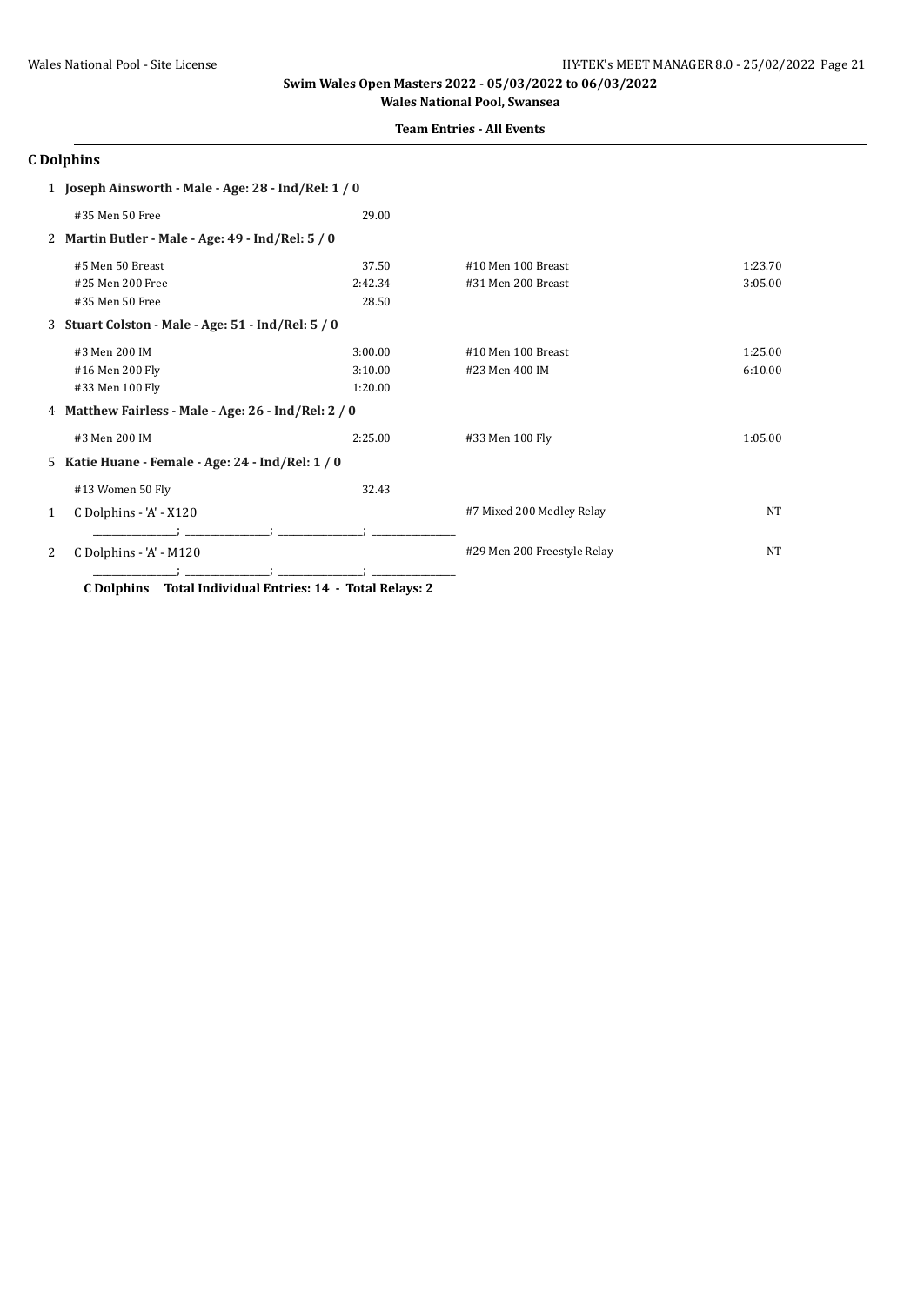#### **Team Entries - All Events**

#### **Caldicot**

|   | 1 Julia Buchanan - Female - Age: 65 - Ind/Rel: 6 / 0   |          |                               |           |
|---|--------------------------------------------------------|----------|-------------------------------|-----------|
|   | #2 Women 400 Free                                      | 6:45.00  | #9 Women 200 Back             | 3:45.00   |
|   | #21 Women 50 Back                                      | 46.50    | #28 Women 100 Back            | 1:45.00   |
|   | #36 Women 50 Free                                      | 40.00    | #38 Mixed 800 Free            | 14:30.00  |
|   | 2 Victoria Codling - Female - Age: 46 - Ind/Rel: 3 / 0 |          |                               |           |
|   | #6 Women 50 Breast                                     | 42.38    | #11 Women 100 Breast          | 1:36.84   |
|   | #19 Women 100 Free                                     | 1:19.17  |                               |           |
|   | 3 Lorraine Crook - Female - Age: 68 - Ind/Rel: 7 / 0   |          |                               |           |
|   | #2 Women 400 Free                                      | 9:36.38  | #4 Women 200 IM               | 5:30.00   |
|   | #13 Women 50 Fly                                       | 1:08.14  | #22 Mixed 1500 Free           | 39:00.00  |
|   | #24 Women 400 IM                                       | 10:00.30 | #34 Women 100 Fly             | 2:30.00   |
|   | #36 Women 50 Free                                      | 1:02.29  |                               |           |
|   | 4 Denise Cuer - Female - Age: 54 - Ind/Rel: 2 / 0      |          |                               |           |
|   | #26 Women 200 Free                                     | 3:35.00  | #36 Women 50 Free             | 45.00     |
|   | 5 Gillian Morfey - Female - Age: 40 - Ind/Rel: 3 / 0   |          |                               |           |
|   | #6 Women 50 Breast                                     | 46.03    | #11 Women 100 Breast          | 1:40.93   |
|   | #19 Women 100 Free                                     | 1:40.00  |                               |           |
|   | 6 Margaret Weare - Female - Age: 78 - Ind/Rel: 5 / 0   |          |                               |           |
|   | #13 Women 50 Fly                                       | 1:10.44  | #19 Women 100 Free            | 2:10.35   |
|   | #22 Mixed 1500 Free                                    | 38:41.03 | #34 Women 100 Fly             | 2:48.17   |
|   | #38 Mixed 800 Free                                     | 19:30.00 |                               |           |
| 1 | Caldicot - 'A' - F120                                  |          | #15 Women 200 Medley Relay    | NT        |
|   |                                                        |          |                               |           |
| 2 | Caldicot - 'A' - F120                                  |          | #30 Women 200 Freestyle Relay | <b>NT</b> |
|   |                                                        |          |                               |           |

**Caldicot Total Individual Entries: 26 - Total Relays: 2**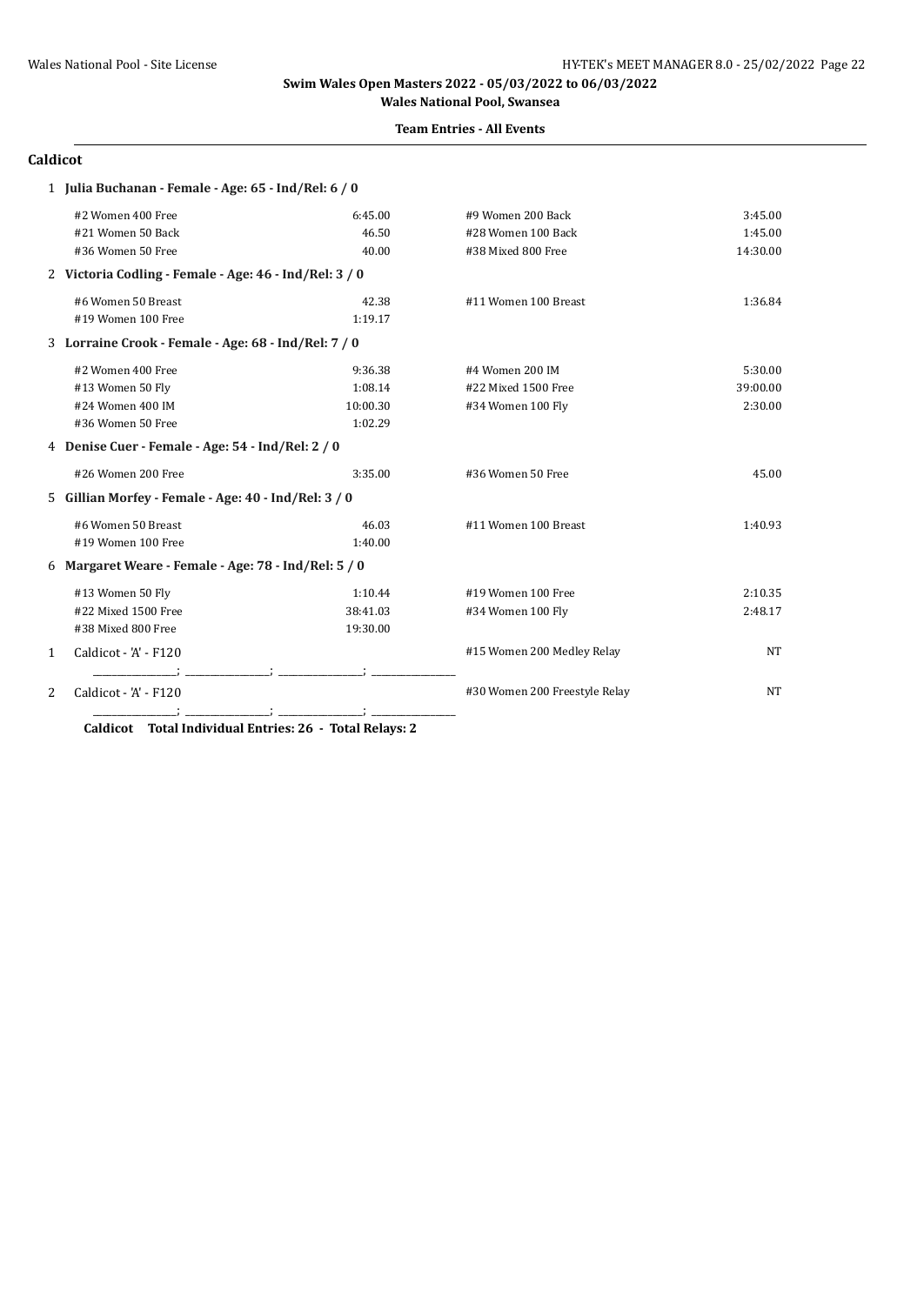**Wales National Pool, Swansea Team Entries - All Events**

### **Cally Mast**

#### 1 **David Blakemore - Male - Age: 38 - Ind/Rel: 7 / 0**

| #3 Men 200 IM                                            | 3:06.45 | #8 Men 200 Back    | 3:00.88 |
|----------------------------------------------------------|---------|--------------------|---------|
| #10 Men 100 Breast                                       | 1:30.93 | #16 Men 200 Fly    | 3:10.00 |
| #23 Men 400 IM                                           | 6:11.45 | #31 Men 200 Breast | 3:22.80 |
| #33 Men 100 Fly                                          | 1:35.89 |                    |         |
| Cally Mast Total Individual Entries: 7 - Total Relays: 0 |         |                    |         |

| 4en 200 Back   |  |
|----------------|--|
| Men 200 Fly    |  |
| Men 200 Breast |  |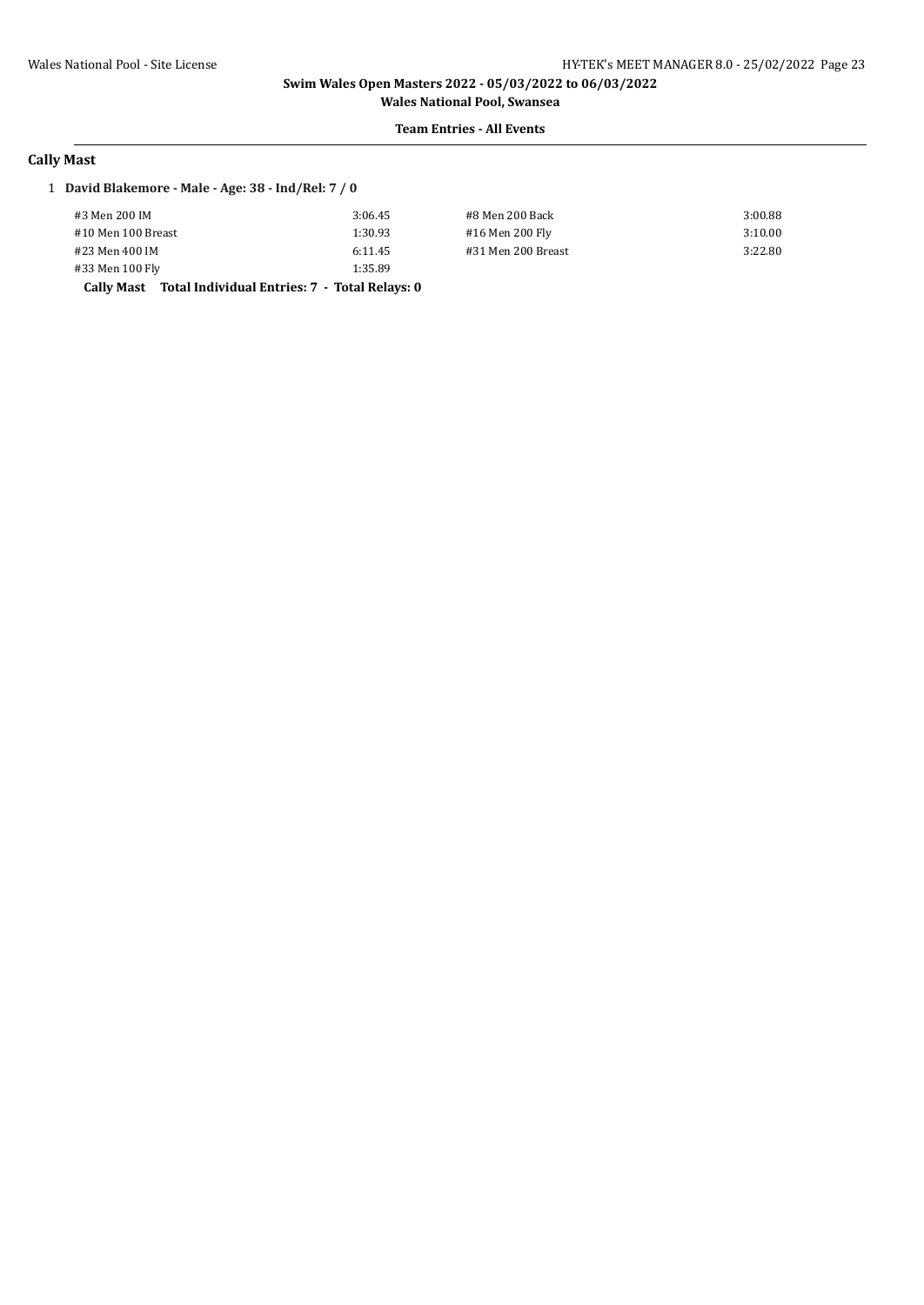#### **Team Entries - All Events**

### **Camden Swiss**

|              | 1 Zorika Adams - Female - Age: 52 - Ind/Rel: 4 / 0   |          |                               |           |
|--------------|------------------------------------------------------|----------|-------------------------------|-----------|
|              | #2 Women 400 Free                                    | 6:18.00  | #19 Women 100 Free            | 1:23.00   |
|              | #26 Women 200 Free                                   | 2:58.00  | #38 Mixed 800 Free            | 12:45.00  |
|              | 2 Phillip Albright - Male - Age: 52 - Ind/Rel: 4 / 0 |          |                               |           |
|              | #1 Men 400 Free                                      | 4:58.00  | #18 Men 100 Free              | 1:05.00   |
|              | #25 Men 200 Free                                     | 2:18.00  | #38 Mixed 800 Free            | 11:00.00  |
|              | 3 Paul Cartwright - Male - Age: 61 - Ind/Rel: 6 / 0  |          |                               |           |
|              | #12 Men 50 Fly                                       | 34.77    | #18 Men 100 Free              | 1:10.00   |
|              | #20 Men 50 Back                                      | 38.00    | #27 Men 100 Back              | 1:22.00   |
|              | #33 Men 100 Fly                                      | 1:30.00  | #35 Men 50 Free               | 31.00     |
|              | 4 Maida Shivik - Female - Age: 48 - Ind/Rel: 5 / 0   |          |                               |           |
|              | #2 Women 400 Free                                    | 5:45.00  | #11 Women 100 Breast          | 1:45.00   |
|              | #22 Mixed 1500 Free                                  | 22:33.56 | #26 Women 200 Free            | 2:45.00   |
|              | #32 Women 200 Breast                                 | 3:40.00  |                               |           |
| $\mathbf{1}$ | Camden Swiss - 'A' - X120                            |          | #7 Mixed 200 Medley Relay     | <b>NT</b> |
| 2            | Camden Swiss - 'A' - X120                            |          | #37 Mixed 200 Freestyle Relay | NT        |

**Camden Swiss Total Individual Entries: 19 - Total Relays: 2**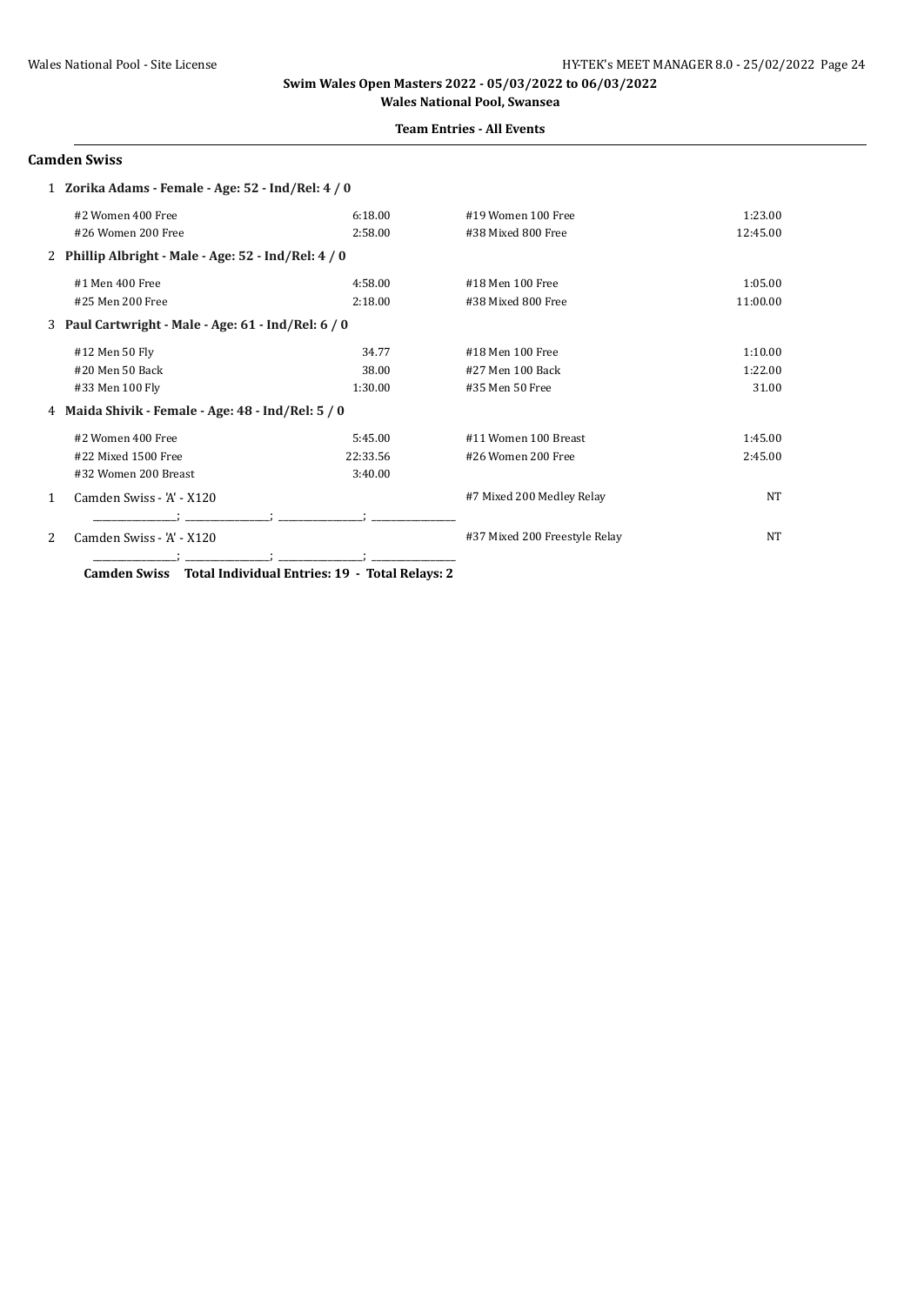### **Team Entries - All Events**

### **Camphill Ed**

| 1 Anne Bourne - Female - Age: $68$ - Ind/Rel: $2/0$ |                                                              |         |                    |          |
|-----------------------------------------------------|--------------------------------------------------------------|---------|--------------------|----------|
|                                                     | #2 Women 400 Free                                            | 5:51.43 | #38 Mixed 800 Free | 12:10.49 |
|                                                     | 2 Stevan Eggleton - Male - Age: 62 - Ind/Rel: 3 / 0          |         |                    |          |
|                                                     | #10 Men 100 Breast                                           | 1:45.00 | #25 Men 200 Free   | 2:59.99  |
|                                                     | #31 Men 200 Breast                                           | 3:45.00 |                    |          |
|                                                     | Total Individual Entries: 5 - Total Relays: 0<br>Camphill Ed |         |                    |          |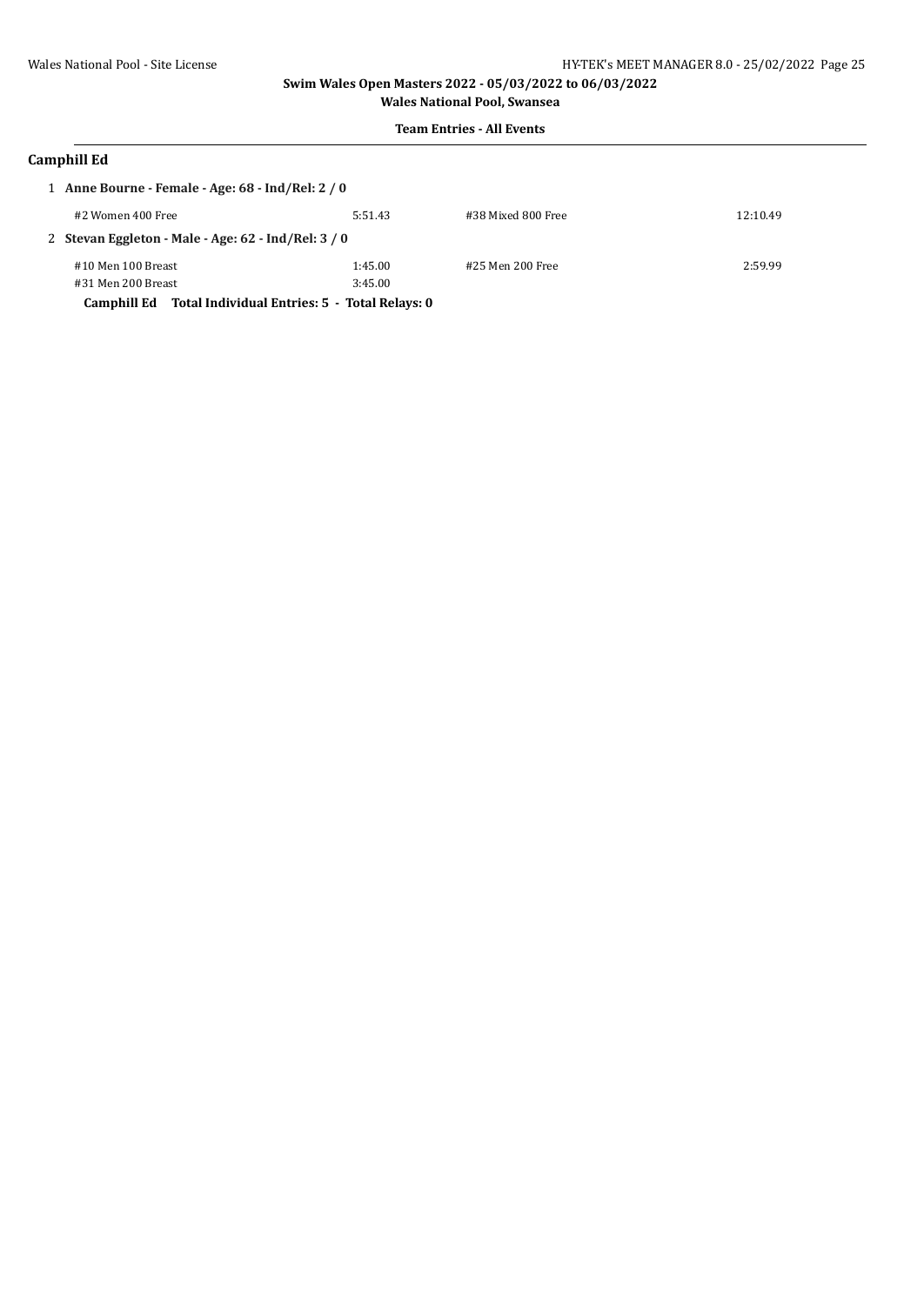#### **Team Entries - All Events**

### **Caradon**

| 1 Paul Hatton - Male - Age: 53 - Ind/Rel: 4 / 0          |         |                      |          |  |  |
|----------------------------------------------------------|---------|----------------------|----------|--|--|
| #1 Men 400 Free                                          | 5:00.00 | #22 Mixed 1500 Free  | 20:30.03 |  |  |
| #25 Men 200 Free                                         | 2:20.39 | #38 Mixed 800 Free   | 10:24.43 |  |  |
| 2 Lily McGowan - Female - Age: 21 - Ind/Rel: 4 / 0       |         |                      |          |  |  |
| #6 Women 50 Breast                                       | 40.00   | #11 Women 100 Breast | 1:24.43  |  |  |
| #13 Women 50 Fly                                         | 40.00   | #21 Women 50 Back    | 39.00    |  |  |
| Total Individual Entries: 8 - Total Relays: 0<br>Caradon |         |                      |          |  |  |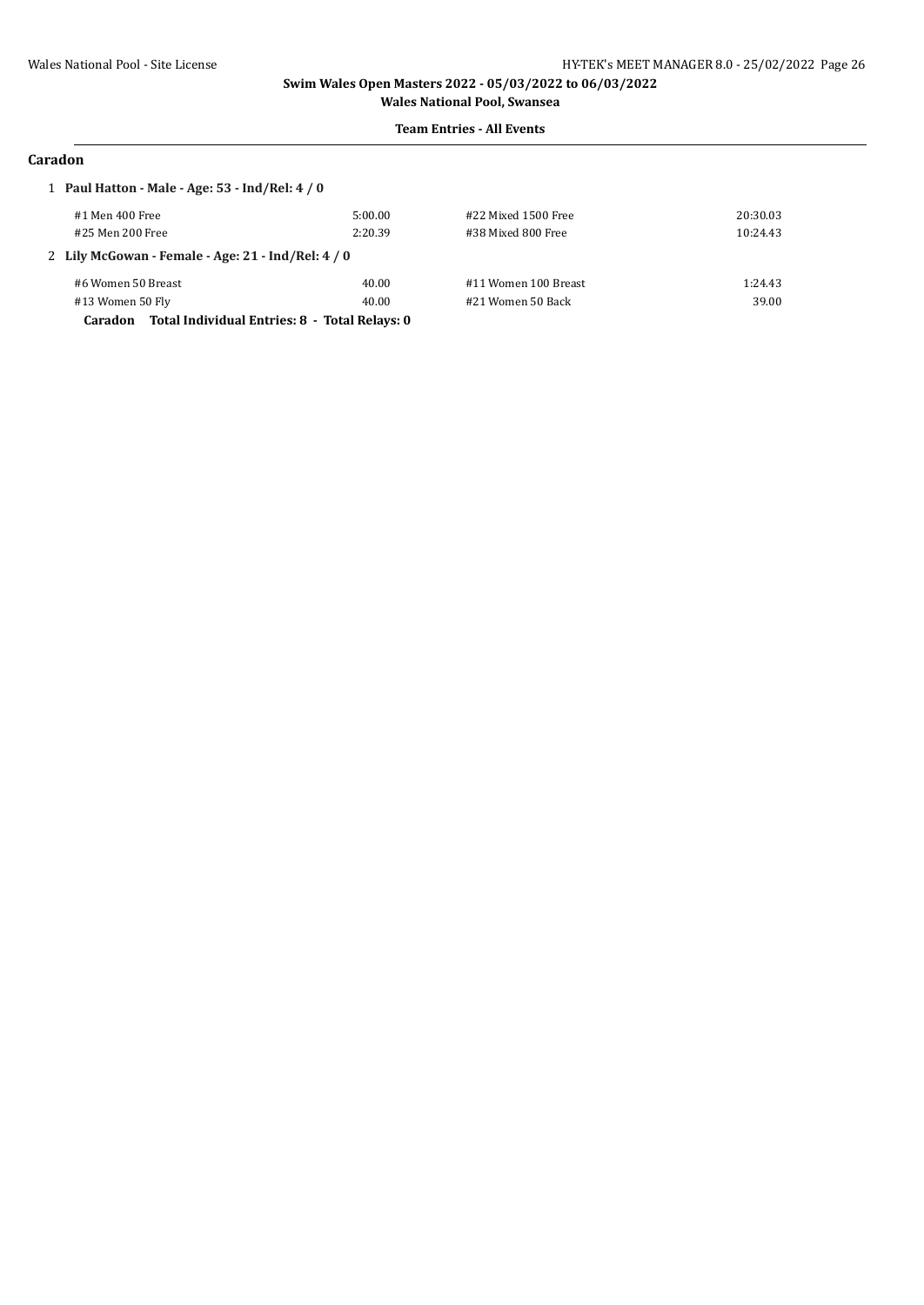# **Team Entries - All Events**

# **Cardiff Mast**

| 1 Michael Battersby - Male - Age: 64 - Ind/Rel: 6 / 0     |          |                      |         |  |  |
|-----------------------------------------------------------|----------|----------------------|---------|--|--|
| #1 Men 400 Free                                           | 6:11.32  | #5 Men 50 Breast     | 42.12   |  |  |
| #10 Men 100 Breast                                        | 1:37.28  | #23 Men 400 IM       | 7:34.00 |  |  |
| #31 Men 200 Breast                                        | 3:40.00  | #35 Men 50 Free      | 35.42   |  |  |
| 2 Isabella Centeleghe - Female - Age: 26 - Ind/Rel: 3 / 0 |          |                      |         |  |  |
| #13 Women 50 Fly                                          | 29.00    | #34 Women 100 Fly    | 1:06.00 |  |  |
| #36 Women 50 Free                                         | 28.00    |                      |         |  |  |
| 3 Andrew Davies - Male - Age: 52 - Ind/Rel: 5 / 0         |          |                      |         |  |  |
| #5 Men 50 Breast                                          | 49.87    | #18 Men 100 Free     | 1:22.45 |  |  |
| #20 Men 50 Back                                           | 1:01.00  | #25 Men 200 Free     | 2:55.00 |  |  |
| #35 Men 50 Free                                           | 37.39    |                      |         |  |  |
| 4 Jack Endersby - Male - Age: 22 - Ind/Rel: 3 / 0         |          |                      |         |  |  |
| #3 Men 200 IM                                             | 2:20.03  | #5 Men 50 Breast     | 34.13   |  |  |
| #12 Men 50 Fly                                            | 28.38    |                      |         |  |  |
| 5 Rhodri Evans - Male - Age: 27 - Ind/Rel: 4 / 0          |          |                      |         |  |  |
| #3 Men 200 IM                                             | 2:50.00  | #12 Men 50 Fly       | 34.00   |  |  |
| #20 Men 50 Back                                           | 35.00    | #35 Men 50 Free      | 31.00   |  |  |
| 6 Susan Flanigan - Female - Age: 54 - Ind/Rel: 2 / 0      |          |                      |         |  |  |
| #21 Women 50 Back                                         | 58.00    | #26 Women 200 Free   | 3:30.88 |  |  |
| 7 Heidi Gore - Female - Age: 60 - Ind/Rel: 6 / 0          |          |                      |         |  |  |
| #4 Women 200 IM                                           | 3:05.42  | #13 Women 50 Fly     | 37.31   |  |  |
| #19 Women 100 Free                                        | 1:16.09  | #21 Women 50 Back    | 42.33   |  |  |
| #26 Women 200 Free                                        | 2:45.74  | #28 Women 100 Back   | 1:31.08 |  |  |
| 8 Patrick Gore - Male - Age: 54 - Ind/Rel: 4 / 0          |          |                      |         |  |  |
| #3 Men 200 IM                                             | 2:32.50  | #8 Men 200 Back      | 2:33.50 |  |  |
| #20 Men 50 Back                                           | 32.30    | #27 Men 100 Back     | 1:11.39 |  |  |
| 9 Christopher Goulden - Male - Age: 65 - Ind/Rel: 2 / 0   |          |                      |         |  |  |
| #1 Men 400 Free                                           | 5:39.10  | #8 Men 200 Back      | 5:39.00 |  |  |
| 10 Oliver Harris - Male - Age: 32 - Ind/Rel: 3 / 0        |          |                      |         |  |  |
| #12 Men 50 Fly                                            | 26.56    | #18 Men 100 Free     | 52.68   |  |  |
| #35 Men 50 Free                                           | 23.78    |                      |         |  |  |
| 11 Elaine Harrison - Female - Age: 59 - Ind/Rel: 3 / 0    |          |                      |         |  |  |
| #28 Women 100 Back                                        | 1:50.47  | #36 Women 50 Free    | 44.54   |  |  |
| #38 Mixed 800 Free                                        | 14:57.60 |                      |         |  |  |
| 12 Jonathan Hopkins - Male - Age: 62 - Ind/Rel: 2 / 0     |          |                      |         |  |  |
| #1 Men 400 Free                                           | 5:22.50  | #23 Men 400 IM       | 5:58.50 |  |  |
| 13 Ross Hosking - Male - Age: 26 - Ind/Rel: 7 / 0         |          |                      |         |  |  |
| #1 Men 400 Free                                           | 4:30.00  | #3 Men 200 IM        | 2:30.00 |  |  |
| #23 Men 400 IM                                            | 5:00.00  | #25 Men 200 Free     | 2:05.00 |  |  |
| #33 Men 100 Fly                                           | 1:05.00  | #35 Men 50 Free      | 27.00   |  |  |
| #38 Mixed 800 Free                                        | 9:00.00  |                      |         |  |  |
| 14 Ashleigh Howells - Female - Age: 22 - Ind/Rel: 4 / 0   |          |                      |         |  |  |
| #6 Women 50 Breast                                        | 41.25    | #11 Women 100 Breast | 1:29.93 |  |  |
| #13 Women 50 Fly                                          | 33.58    | #36 Women 50 Free    | 30.62   |  |  |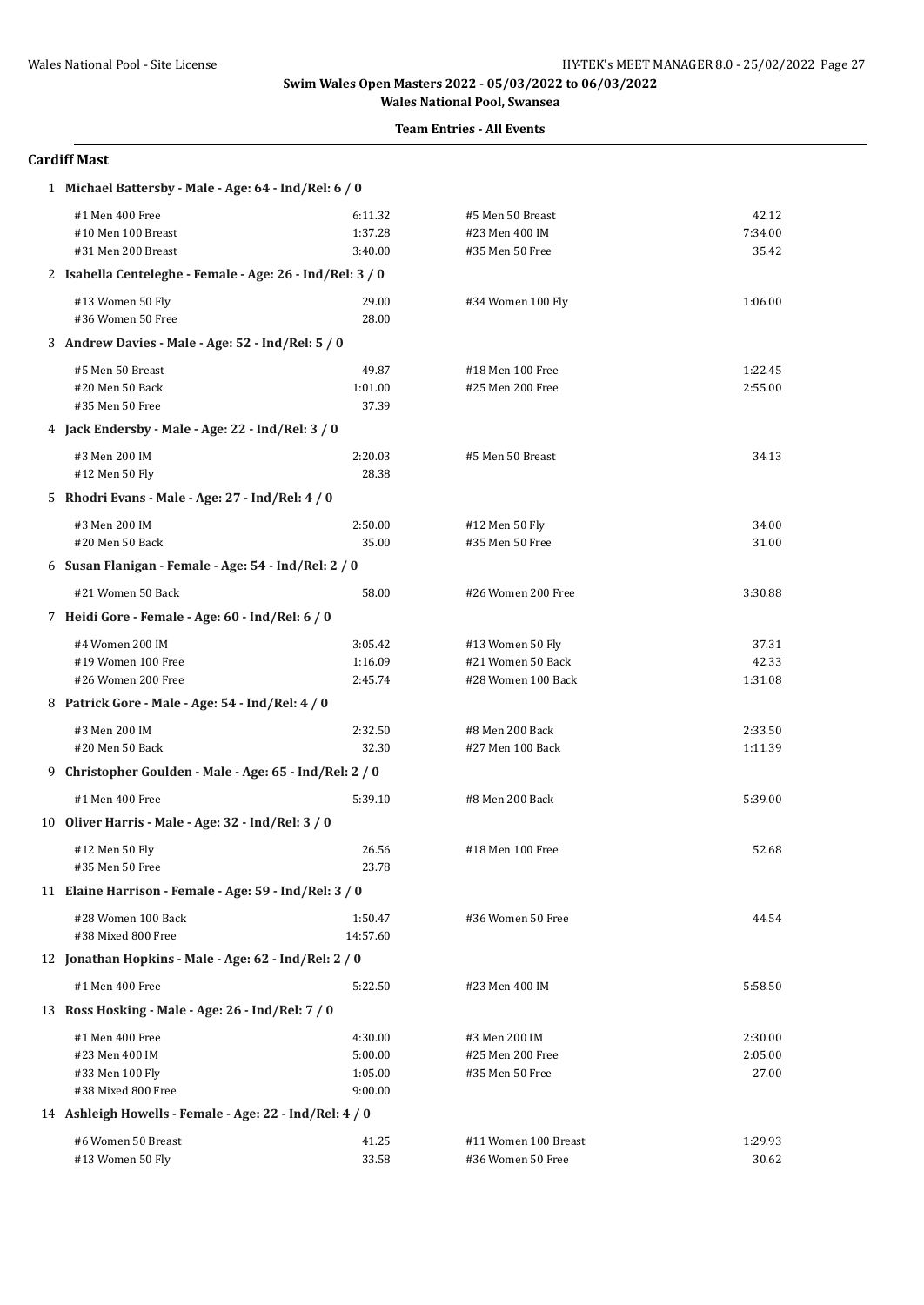### **Team Entries - All Events**

### **Cardiff Mast**

| 15 Karen Howells - Female - Age: 51 - Ind/Rel: 6 / 0    |         |                      |          |
|---------------------------------------------------------|---------|----------------------|----------|
| #4 Women 200 IM                                         | 3:05.00 | #13 Women 50 Fly     | 37.56    |
| #17 Women 200 Fly                                       | 3:18.18 | #24 Women 400 IM     | 6:40.00  |
| #34 Women 100 Fly                                       | 1:28.11 | #36 Women 50 Free    | 33.29    |
| 16 Nadine James - Female - Age: 24 - Ind/Rel: 3 / 0     |         |                      |          |
| #6 Women 50 Breast                                      | 41.00   | #13 Women 50 Fly     | 31.61    |
| #36 Women 50 Free                                       | 28.23   |                      |          |
| 17 Rhian Jones - Female - Age: 22 - Ind/Rel: 5 / 0      |         |                      |          |
| #6 Women 50 Breast                                      | 37.70   | #11 Women 100 Breast | 1:25.04  |
| #19 Women 100 Free                                      | 1:13.19 | #32 Women 200 Breast | 3:03.31  |
| #36 Women 50 Free                                       | 32.83   |                      |          |
| 18 Sorcha Kennedy - Female - Age: 46 - Ind/Rel: 5 / 0   |         |                      |          |
| #13 Women 50 Fly                                        | 33.33   | #19 Women 100 Free   | 1:07.30  |
| #26 Women 200 Free                                      | 2:35.00 | #34 Women 100 Fly    | 1:17.01  |
| #36 Women 50 Free                                       | 30.10   |                      |          |
| 19 Dale Lewis - Male - Age: 64 - Ind/Rel: 5 / 0         |         |                      |          |
| #5 Men 50 Breast                                        | 51.38   | #10 Men 100 Breast   | 1:53.81  |
| #18 Men 100 Free                                        | 1:20.77 | #25 Men 200 Free     | 2:50.00  |
| #35 Men 50 Free                                         | 36.84   |                      |          |
| 20 Frances Lynn - Female - Age: 31 - Ind/Rel: 2 / 0     |         |                      |          |
| #26 Women 200 Free                                      | 2:42.06 | #28 Women 100 Back   | 1:20.00  |
| 21 Andrew Martin - Male - Age: 47 - Ind/Rel: 2 / 0      |         |                      |          |
| #1 Men 400 Free                                         | 4:52.00 | #38 Mixed 800 Free   | 9:52.00  |
| 22 Andrew Mason - Male - Age: 30 - Ind/Rel: 4 / 0       |         |                      |          |
| #1 Men 400 Free                                         | 6:00.00 | #8 Men 200 Back      | 3:00.00  |
| #25 Men 200 Free                                        | 2:30.00 | #38 Mixed 800 Free   | 11:00.00 |
| 23 Courtney Mattocks - Male - Age: 28 - Ind/Rel: 2 / 0  |         |                      |          |
| #12 Men 50 Fly                                          | 32.00   | #20 Men 50 Back      | 31.50    |
| 24 Adrian Morris - Male - Age: 60 - Ind/Rel: 3 / 0      |         |                      |          |
| #18 Men 100 Free                                        | 1:06.06 | #25 Men 200 Free     | 2:25.00  |
| #35 Men 50 Free                                         | 29.44   |                      |          |
| 25 Callum Morris - Male - Age: 27 - Ind/Rel: 6 / 0      |         |                      |          |
| #3 Men 200 IM                                           | 2:35.00 | #12 Men 50 Fly       | 28.86    |
| #18 Men 100 Free                                        | 58.40   | #25 Men 200 Free     | 2:12.14  |
| #33 Men 100 Fly                                         | 1:10.65 | #35 Men 50 Free      | 26.07    |
| 26 Oliver Newcombe - Male - Age: 40 - Ind/Rel: 2 / 0    |         |                      |          |
| #5 Men 50 Breast                                        | 35.00   | #20 Men 50 Back      | 30.75    |
| 27 Hannah Palfrey - Female - Age: 29 - Ind/Rel: 3 / 0   |         |                      |          |
| #6 Women 50 Breast                                      | 38.66   | #11 Women 100 Breast | 1:25.00  |
| #36 Women 50 Free                                       | 29.65   |                      |          |
| 28 Patryk Poniatowski - Male - Age: 32 - Ind/Rel: 2 / 0 |         |                      |          |
| #20 Men 50 Back                                         | 28.90   | #35 Men 50 Free      | 24.45    |
| 29 Dafydd Price - Male - Age: 22 - Ind/Rel: 3 / 0       |         |                      |          |
| #1 Men 400 Free                                         | 4:26.66 | #16 Men 200 Fly      | 2:22.49  |
| #33 Men 100 Fly                                         | 1:01.36 |                      |          |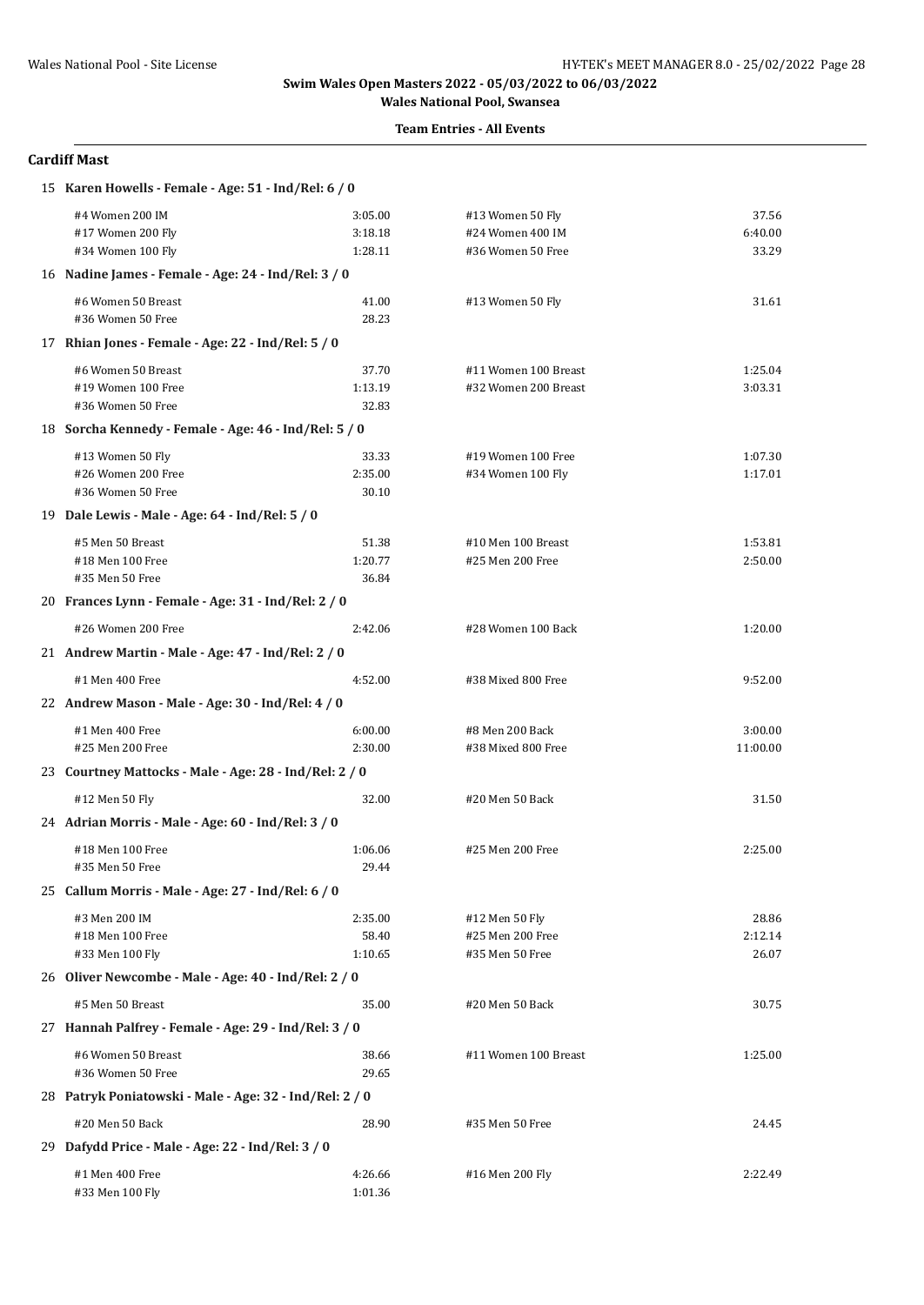### **Team Entries - All Events**

# **Cardiff Mast**

|              | 30 Michael Rees - Male - Age: 29 - Ind/Rel: 2 / 0                                                                                                                                                                                                                 |                    |                                        |                |
|--------------|-------------------------------------------------------------------------------------------------------------------------------------------------------------------------------------------------------------------------------------------------------------------|--------------------|----------------------------------------|----------------|
|              | #12 Men 50 Fly                                                                                                                                                                                                                                                    | 30.00              | #35 Men 50 Free                        | 27.50          |
|              | 31 Danielle Stirrat - Female - Age: 29 - Ind/Rel: 4 / 0                                                                                                                                                                                                           |                    |                                        |                |
|              | #19 Women 100 Free                                                                                                                                                                                                                                                | 1:01.00            | #21 Women 50 Back                      | 31.50          |
|              | #28 Women 100 Back                                                                                                                                                                                                                                                | 1:08.00            | #36 Women 50 Free                      | 28.50          |
|              | 32 Vladimir Sveds - Male - Age: 66 - Ind/Rel: 5 / 0                                                                                                                                                                                                               |                    |                                        |                |
|              | #12 Men 50 Fly                                                                                                                                                                                                                                                    | 38.66              | #16 Men 200 Fly                        | 3:43.24        |
|              | #20 Men 50 Back<br>#33 Men 100 Fly                                                                                                                                                                                                                                | 44.80<br>1:39.60   | #23 Men 400 IM                         | 7:24.00        |
|              | 33 Jack Thomas - Male - Age: 31 - Ind/Rel: 1 / 0                                                                                                                                                                                                                  |                    |                                        |                |
|              |                                                                                                                                                                                                                                                                   |                    |                                        |                |
|              | #35 Men 50 Free                                                                                                                                                                                                                                                   | 26.00              |                                        |                |
|              | 34 Melanie Thomas - Female - Age: 28 - Ind/Rel: 4 / 0                                                                                                                                                                                                             |                    |                                        |                |
|              | #13 Women 50 Fly<br>#28 Women 100 Back                                                                                                                                                                                                                            | 35.32<br>1:17.80   | #21 Women 50 Back<br>#36 Women 50 Free | 35.67<br>31.83 |
|              | 35 Alison Varley - Female - Age: 70 - Ind/Rel: 4 / 0                                                                                                                                                                                                              |                    |                                        |                |
|              |                                                                                                                                                                                                                                                                   |                    |                                        |                |
|              | #9 Women 200 Back<br>#26 Women 200 Free                                                                                                                                                                                                                           | 4:40.00<br>4:10.00 | #21 Women 50 Back<br>#36 Women 50 Free | 59.00<br>48.05 |
| $\mathbf{1}$ | Cardiff Mast - 'A' - X120                                                                                                                                                                                                                                         |                    | #7 Mixed 200 Medley Relay              | NT             |
|              |                                                                                                                                                                                                                                                                   |                    |                                        |                |
| 2            | Cardiff Mast - 'B' - X120                                                                                                                                                                                                                                         |                    | #7 Mixed 200 Medley Relay              | NT             |
| 3            | Cardiff Mast - 'C' - X120                                                                                                                                                                                                                                         |                    | #7 Mixed 200 Medley Relay              | NT             |
| 4            | Cardiff Mast - 'A' - M120                                                                                                                                                                                                                                         |                    | #14 Men 200 Medley Relay               | NΤ             |
| 5            | Cardiff Mast - 'B' - M120                                                                                                                                                                                                                                         |                    | #14 Men 200 Medley Relay               | NT             |
| 6            | <u> 1989 - Jan Storman Storman Storman Storman Storman Storman Storman Storman Storman Storman Storman Storman Storman Storman Storman Storman Storman Storman Storman Storman Storman Storman Storman Storman Storman Storman S</u><br>Cardiff Mast - 'A' - F120 |                    | #15 Women 200 Medley Relay             | NΤ             |
| 7            | Cardiff Mast - 'B' - F120                                                                                                                                                                                                                                         |                    | #15 Women 200 Medley Relay             | NΤ             |
| 8            | <b>SECOND CONTRACTOR</b><br>Cardiff Mast - 'A' - M120                                                                                                                                                                                                             |                    | #29 Men 200 Freestyle Relay            | NΤ             |
| 9            | Cardiff Mast - 'A' - F120                                                                                                                                                                                                                                         |                    | #30 Women 200 Freestyle Relay          | NΤ             |
| 10           | Cardiff Mast - 'B' - F120                                                                                                                                                                                                                                         |                    | #30 Women 200 Freestyle Relay          | NT             |
| 11           | Cardiff Mast - 'A' - X120                                                                                                                                                                                                                                         |                    | #37 Mixed 200 Freestyle Relay          | NT             |
| 12           | <u> 1989 - Jan Salaman Salah Barat Barat Barat Barat Barat Barat Barat Barat Barat Barat Barat Barat Barat Barat Barat Barat Barat Barat Barat Barat Barat Barat Barat Barat Barat Barat Barat Barat Barat Barat Barat Barat Bar</u><br>Cardiff Mast - 'B' - X120 |                    | #37 Mixed 200 Freestyle Relay          | NT             |
| 13           | Cardiff Mast - 'C' - X120                                                                                                                                                                                                                                         |                    | #37 Mixed 200 Freestyle Relay          | NΤ             |
|              | Candiff Most Total Individual Entries, 197 Total Delays, 19                                                                                                                                                                                                       |                    |                                        |                |

**Cardiff Mast Total Individual Entries: 127 - Total Relays: 13**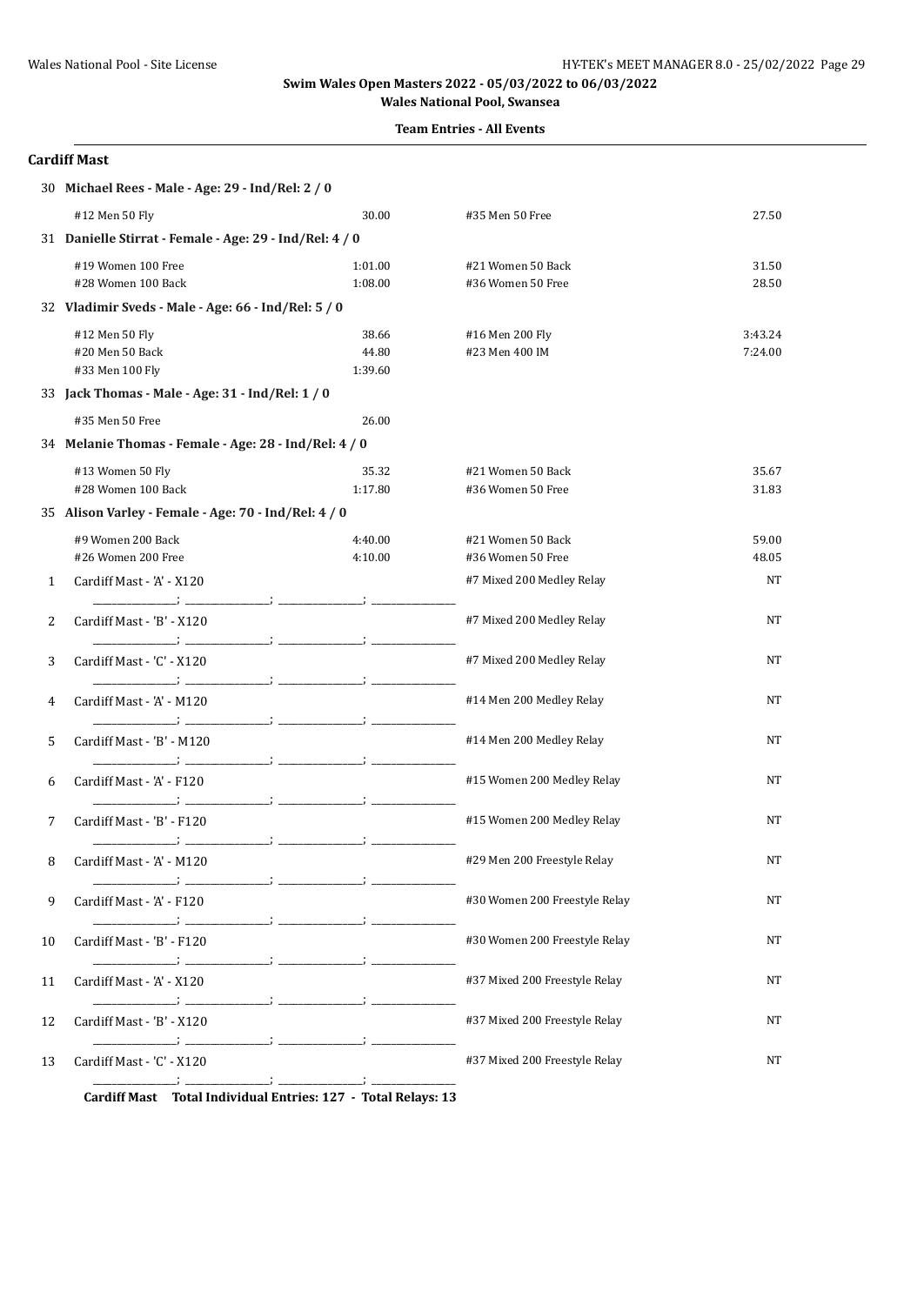#### **Team Entries - All Events**

# **Carlisle Aq**

#### 1 **Judith Pearson - Female - Age: 62 - Ind/Rel: 7 / 0**

| #4 Women 200 IM                                     | 2:55.45  | #11 Women 100 Breast | 1:28.52 |
|-----------------------------------------------------|----------|----------------------|---------|
| #13 Women 50 Fly                                    | 33.47    | #17 Women 200 Fly    | 2:56.28 |
| #24 Women 400 IM                                    | 6:18.00  | #32 Women 200 Breast | 3:12.31 |
| #34 Women 100 Fly                                   | 1:15.57  |                      |         |
| 2 Paul Tallentire - Male - Age: 60 - Ind/Rel: 5 / 0 |          |                      |         |
| #1 Men 400 Free                                     | 5:20.46  | #8 Men 200 Back      | 2:51.94 |
| #18 Men 100 Free                                    | 1:08.91  | #25 Men 200 Free     | 2:29.61 |
| #38 Mixed 800 Free                                  | 12:00.00 |                      |         |

**Carlisle Aq Total Individual Entries: 12 - Total Relays: 0**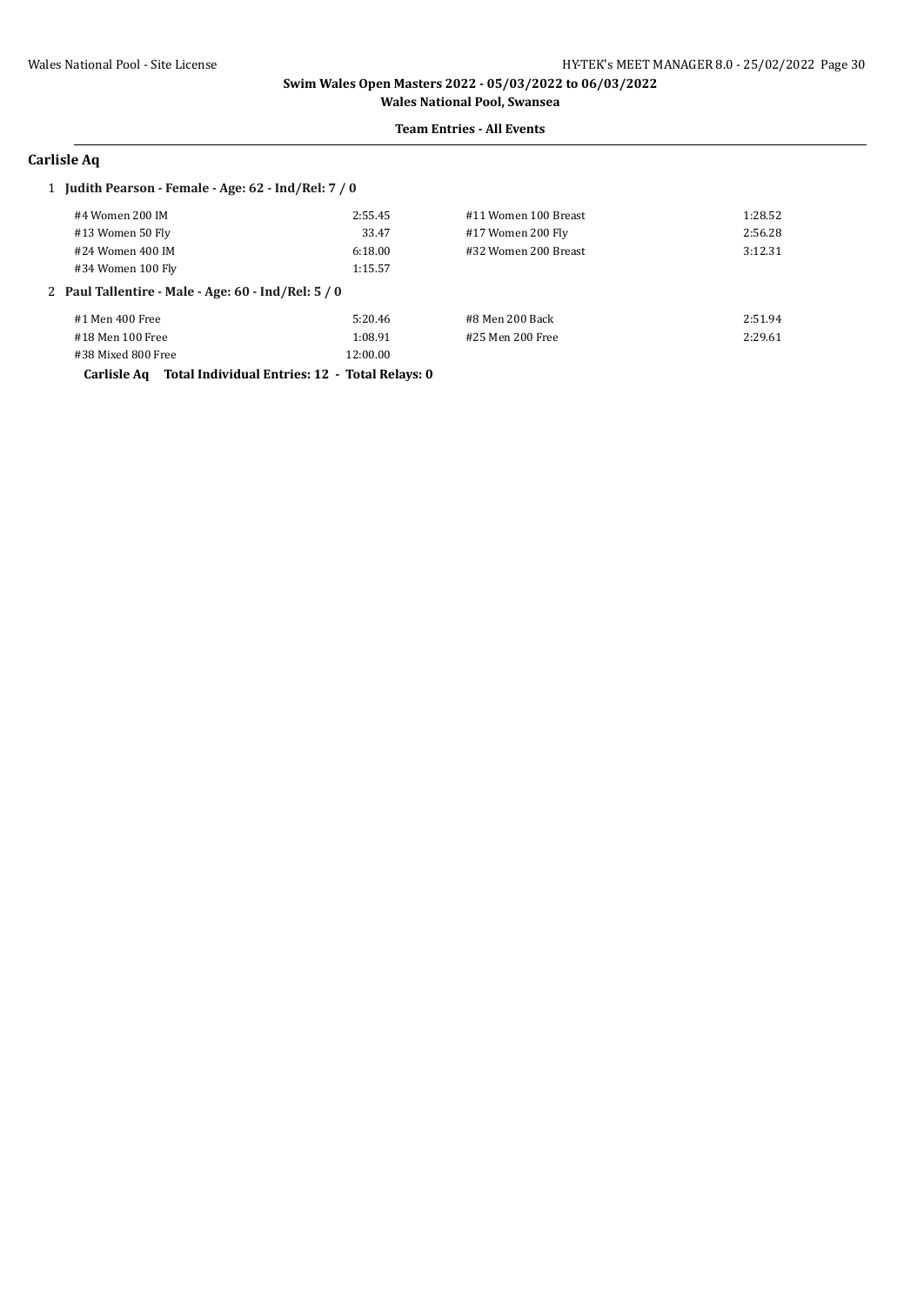#### **Team Entries - All Events**

### **Carm Masters**

| 1 Sian Dallimore - Female - Age: 36 - Ind/Rel: 2 / 0 |                                                       |         |                      |          |
|------------------------------------------------------|-------------------------------------------------------|---------|----------------------|----------|
|                                                      | #13 Women 50 Fly                                      | 33.50   | #19 Women 100 Free   | 1:07.00  |
|                                                      | 2 Delia Keen - Female - Age: 61 - Ind/Rel: 4 / 0      |         |                      |          |
|                                                      | #4 Women 200 IM                                       | 5:40.00 | #19 Women 100 Free   | 1:55.00  |
|                                                      | #36 Women 50 Free                                     | 55.51   | #38 Mixed 800 Free   | 17:30.00 |
|                                                      | 3 Sophie Mountain - Female - Age: 35 - Ind/Rel: 3 / 0 |         |                      |          |
|                                                      | #6 Women 50 Breast                                    | 36.51   | #11 Women 100 Breast | 1:22.86  |
|                                                      | #13 Women 50 Fly                                      | 33.58   |                      |          |
|                                                      | 4 Ceri Rees - Female - Age: 44 - Ind/Rel: 4 / 0       |         |                      |          |
|                                                      | #6 Women 50 Breast                                    | 43.30   | #13 Women 50 Fly     | 38.01    |
|                                                      | #21 Women 50 Back                                     | 40.80   | #28 Women 100 Back   | 1:28.65  |
|                                                      | 5 Andrew Warby - Male - Age: 60 - Ind/Rel: 1 / 0      |         |                      |          |
|                                                      | #25 Men 200 Free                                      | 2:46.00 |                      |          |

**Carm Masters Total Individual Entries: 14 - Total Relays: 0**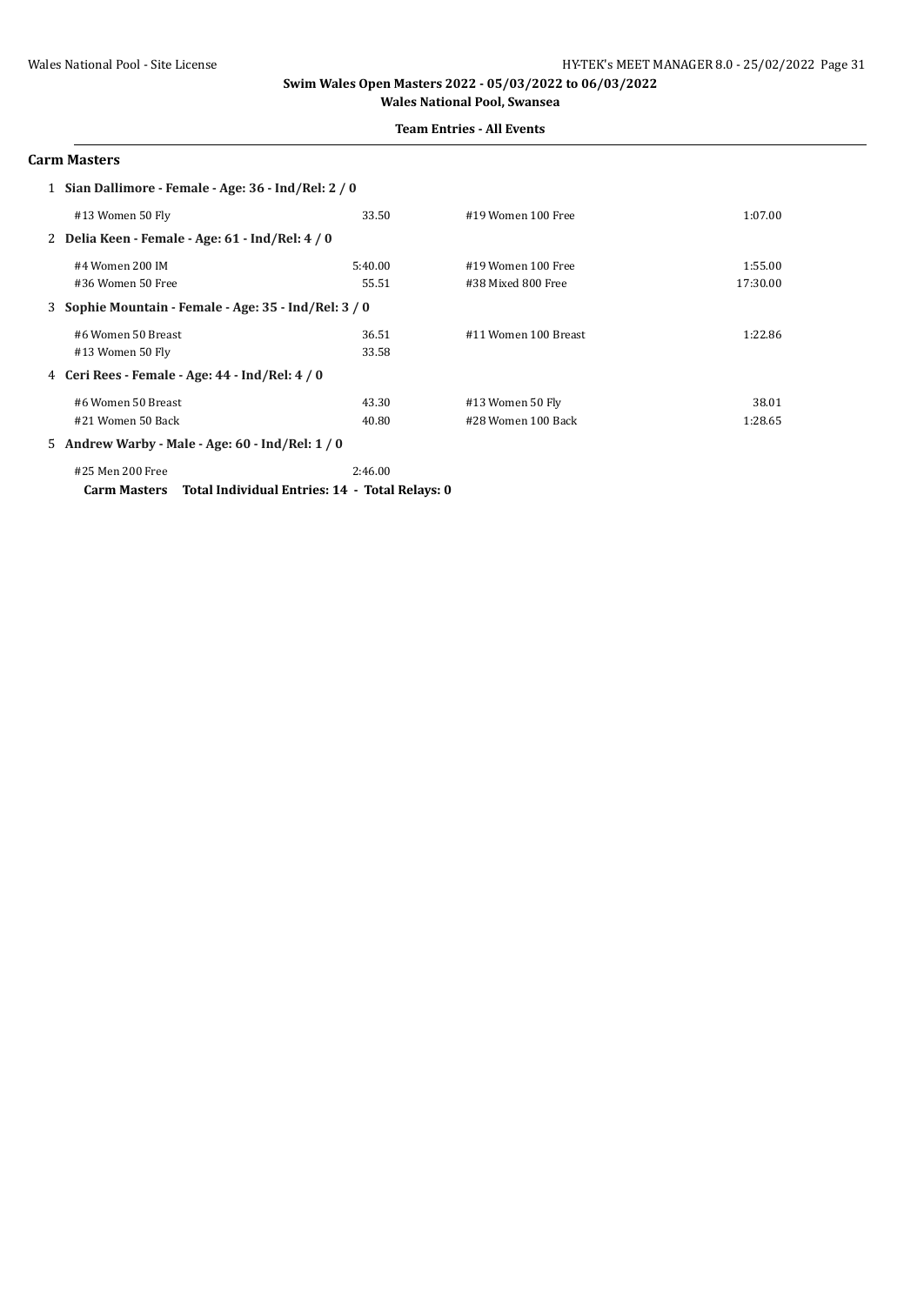**Wales National Pool, Swansea Team Entries - All Events**

#### **Carrick Mas**

### 1 **Frances Baker - Female - Age: 62 - Ind/Rel: 7 / 0**

| Couriely Moo Total Individual Entrice: 7 Total Delaye: 0 |          |                      |         |
|----------------------------------------------------------|----------|----------------------|---------|
| #38 Mixed 800 Free                                       | 12:17.83 |                      |         |
| #24 Women 400 IM                                         | 7:02.88  | #32 Women 200 Breast | 3:56.23 |
| #9 Women 200 Back                                        | 3:14.14  | #17 Women 200 Fly    | 3:53.57 |
| #2 Women 400 Free                                        | 6:30.48  | #4 Women 200 IM      | 3:21.88 |

**Carrick Mas Total Individual Entries: 7 - Total Relays: 0**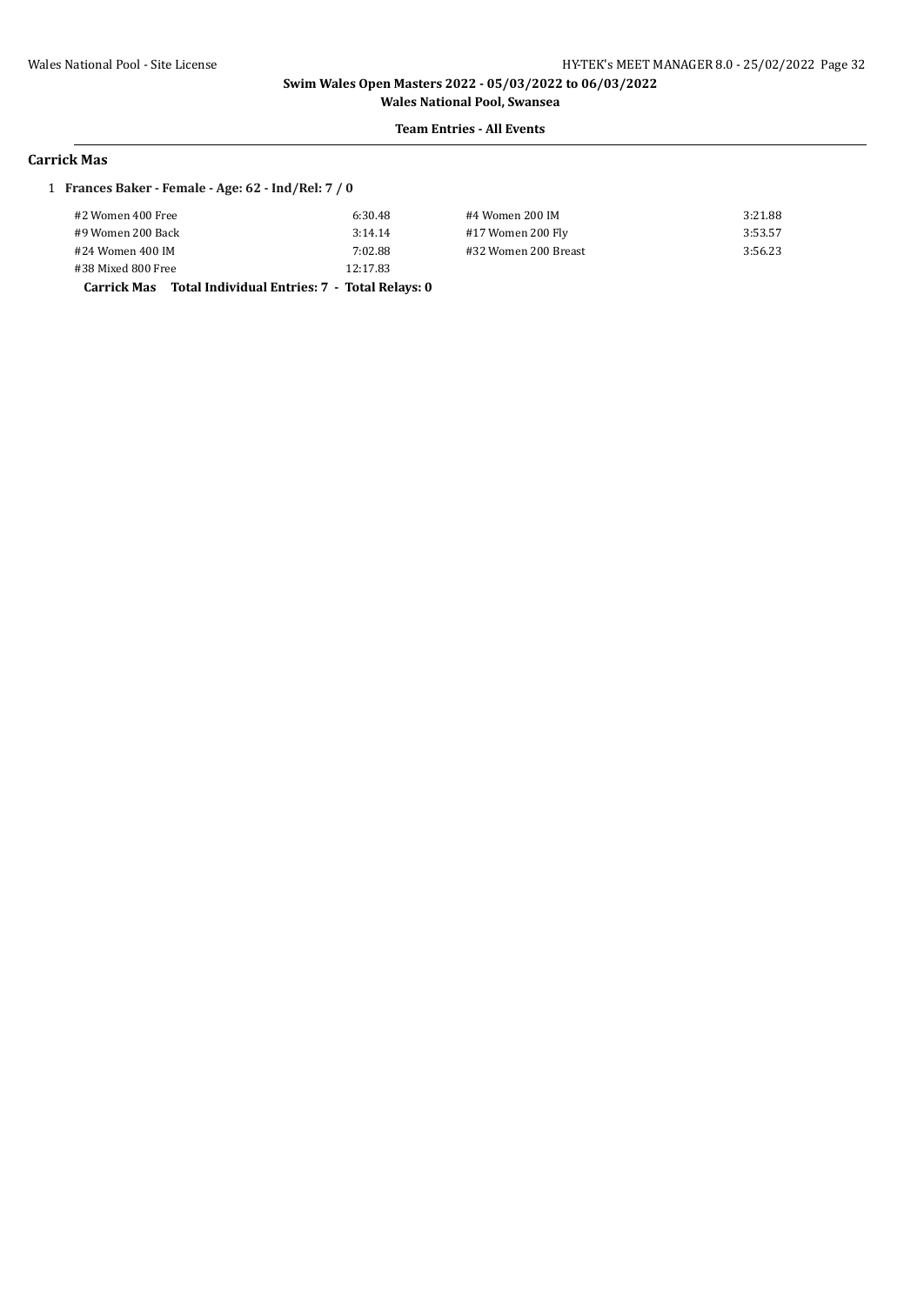#### **Team Entries - All Events**

# **Chirk**

|  | 1 Christopher Hanmer - Male - Age: 43 - Ind/Rel: 4 / 0 |  |  |
|--|--------------------------------------------------------|--|--|
|--|--------------------------------------------------------|--|--|

| #1 Men 400 Free<br>6:15.00    |                                                     |  |
|-------------------------------|-----------------------------------------------------|--|
| #10 Men 100 Breast<br>1:38.90 |                                                     |  |
|                               | Chirk Total Individual Entries: 4 - Total Relays: 0 |  |

#5 Men 50 Breast 44.67 #10 Men 100 Breast 1:38.90 #31 Men 200 Breast 3:33.05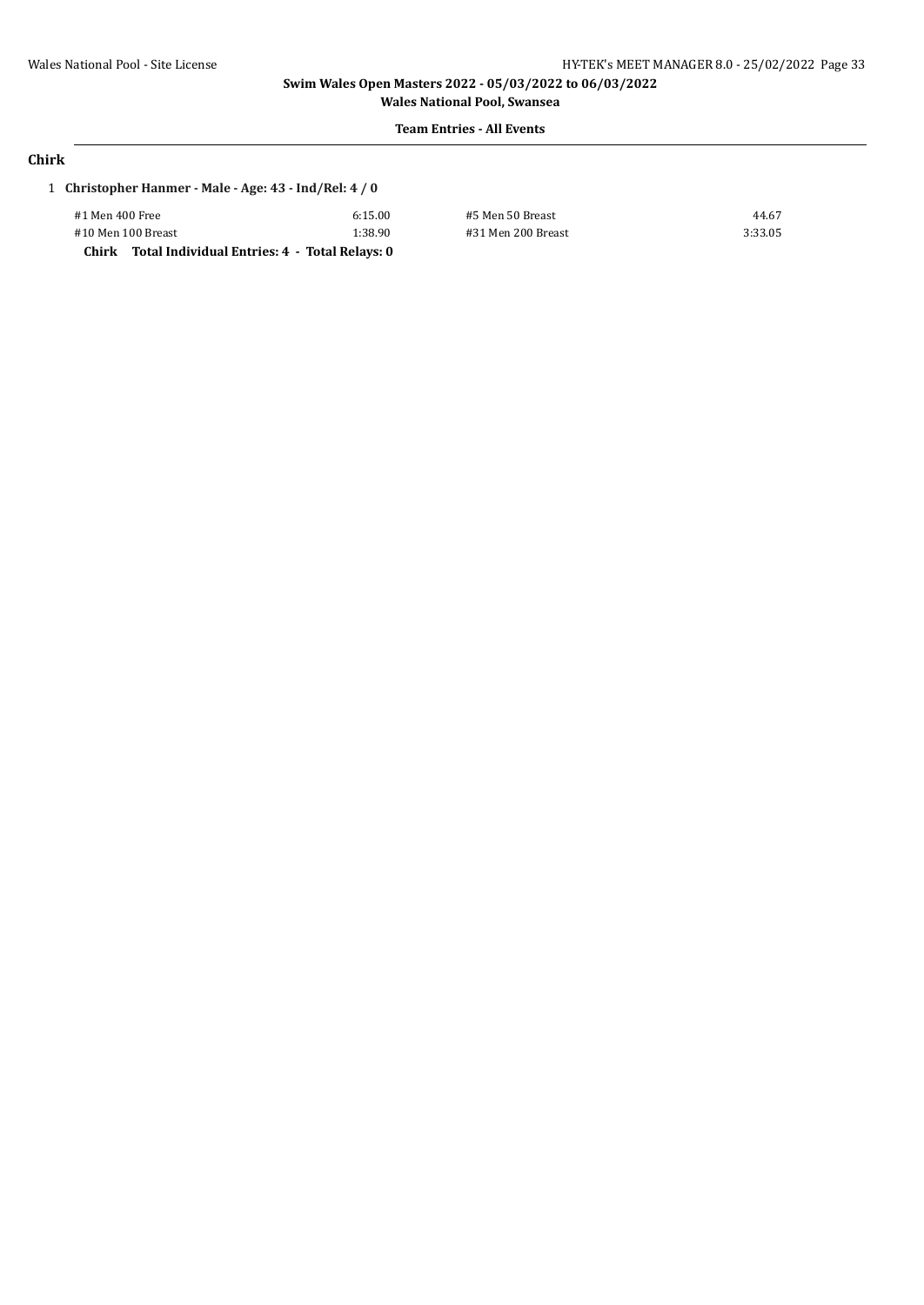#### **Team Entries - All Events**

### **Co Cambridge**

|                    | 1 Karsten Bach - Male - Age: 32 - Ind/Rel: 4 / 0          |         |                      |         |
|--------------------|-----------------------------------------------------------|---------|----------------------|---------|
| #3 Men 200 IM      |                                                           | 2:38.00 | #12 Men 50 Fly       | 28.24   |
| #33 Men 100 Fly    |                                                           | 1:02.60 | #35 Men 50 Free      | 27.78   |
|                    | 2 Ana Iglesias Romero - Female - Age: 34 - Ind/Rel: 4 / 0 |         |                      |         |
| #6 Women 50 Breast |                                                           | 37.80   | #11 Women 100 Breast | 1:24.04 |
| #19 Women 100 Free |                                                           | 1:07.70 | #32 Women 200 Breast | 2:59.91 |
|                    | 3 Martin Potts - Male - Age: 28 - Ind/Rel: 3 / 0          |         |                      |         |
| #5 Men 50 Breast   |                                                           | 33.10   | #10 Men 100 Breast   | 1:13.54 |
| #31 Men 200 Breast |                                                           | 2:51.36 |                      |         |
|                    | 4 Michael Tansini - Male - Age: 31 - Ind/Rel: 4 / 0       |         |                      |         |
| #1 Men 400 Free    |                                                           | 4:28.66 | #18 Men 100 Free     | 59.78   |
| #25 Men 200 Free   |                                                           | 2:07.67 | #38 Mixed 800 Free   | 9:30.00 |
| Co Cambridge       | Total Individual Entries: 15 - Total Relays: 0            |         |                      |         |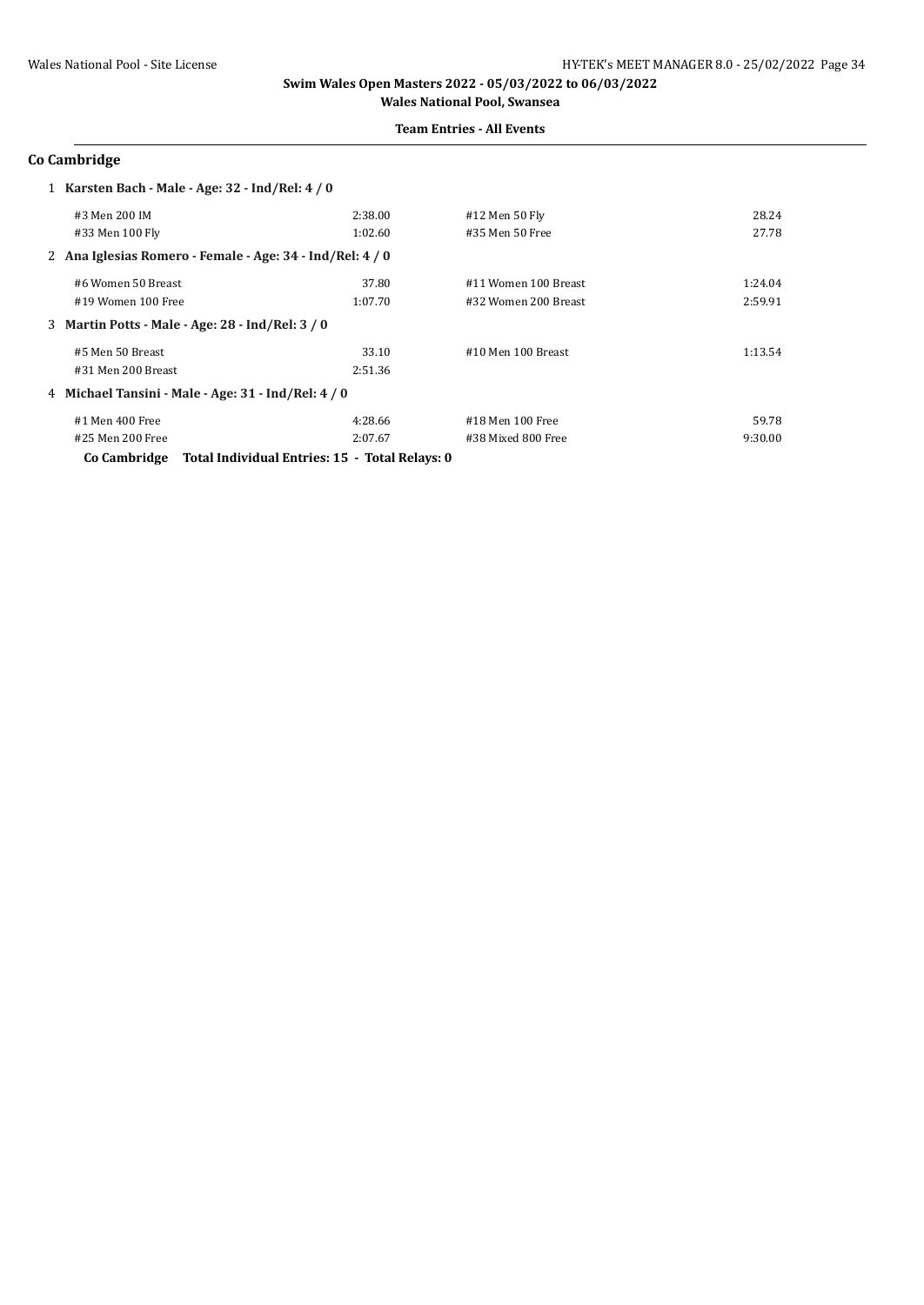#### **Team Entries - All Events**

### **Co Cardiff**

| 1 Lois Davies - Female - Age: 19 - Ind/Rel: 5 / 0         |         |                      |         |
|-----------------------------------------------------------|---------|----------------------|---------|
| #2 Women 400 Free                                         | 4:56.54 | #13 Women 50 Fly     | 33.31   |
| #26 Women 200 Free                                        | 2:22.41 | #36 Women 50 Free    | 30.14   |
| #38 Mixed 800 Free                                        | 9:30.00 |                      |         |
| 2 Helen Gorman - Female - Age: 50 - Ind/Rel: 5 / 0        |         |                      |         |
| #4 Women 200 IM                                           | 2:35.00 | #6 Women 50 Breast   | 35.00   |
| #11 Women 100 Breast                                      | 1:16.00 | #32 Women 200 Breast | 2:46.20 |
| #36 Women 50 Free                                         | 29.50   |                      |         |
| 3 Christopher Jones - Male - Age: 41 - Ind/Rel: 7 / 0     |         |                      |         |
| #3 Men 200 IM                                             | 2:17.99 | #5 Men 50 Breast     | 30.93   |
| #10 Men 100 Breast                                        | 1:04.02 | #12 Men 50 Fly       | 28.50   |
| #16 Men 200 Fly                                           | 2:26.07 | #31 Men 200 Breast   | 2:17.23 |
| #35 Men 50 Free                                           | 25.50   |                      |         |
| 4 Lili-May Mustoe - Female - Age: 20 - Ind/Rel: 5 / 0     |         |                      |         |
| #4 Women 200 IM                                           | 2:36.13 | #6 Women 50 Breast   | 36.00   |
| #11 Women 100 Breast                                      | 1:17.93 | #32 Women 200 Breast | 2:49.57 |
| #36 Women 50 Free                                         | 29.50   |                      |         |
| 5 Anya Thomas - Female - Age: 20 - Ind/Rel: 2 / 0         |         |                      |         |
| #13 Women 50 Fly                                          | 31.97   | #36 Women 50 Free    | 29.50   |
| 6 Dominic Wooldridge - Male - Age: 27 - Ind/Rel: 4 / 0    |         |                      |         |
| #1 Men 400 Free                                           | 4:10.00 | #12 Men 50 Fly       | 24.74   |
| #16 Men 200 Fly                                           | 2:12.50 | #33 Men 100 Fly      | 54.70   |
| Co Cardiff Total Individual Entries: 28 - Total Relays: 0 |         |                      |         |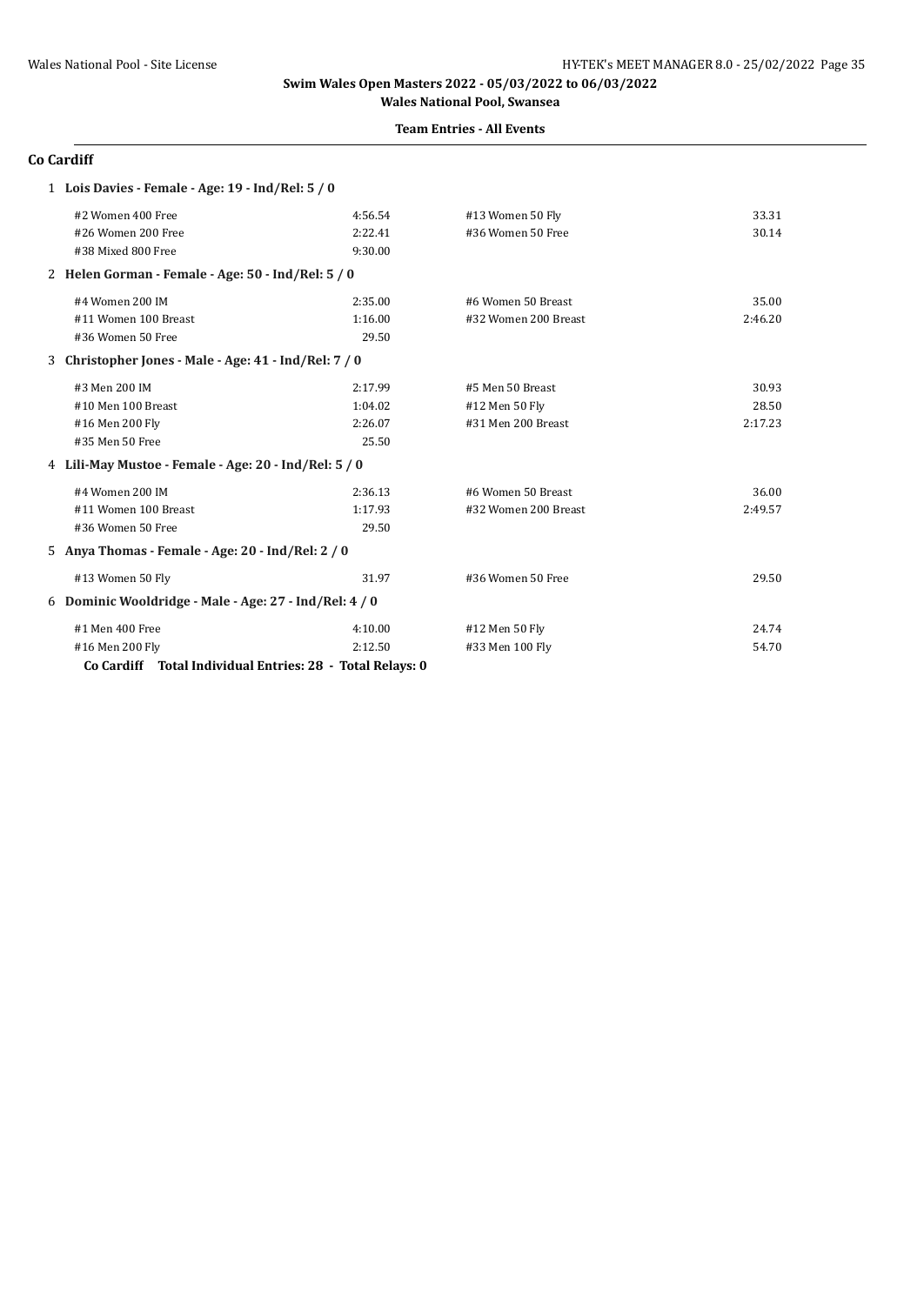# **Team Entries - All Events**

#### **Co Norwich**

### 1 **Timon Chapman - Male - Age: 20 - Ind/Rel: 8 / 0**

| #3 Men 200 IM                                               | 2:22.45 | #8 Men 200 Back    | 2:18.44  |
|-------------------------------------------------------------|---------|--------------------|----------|
| #12 Men 50 Fly                                              | 28.42   | #20 Men 50 Back    | 29.08    |
| #23 Men 400 IM                                              | 5:07.63 | #27 Men 100 Back   | 1:02.37  |
| #31 Men 200 Breast                                          | 2:46.80 | #38 Mixed 800 Free | 10:21.87 |
| Total Individual Entries: 8 - Total Relays: 0<br>Co Norwich |         |                    |          |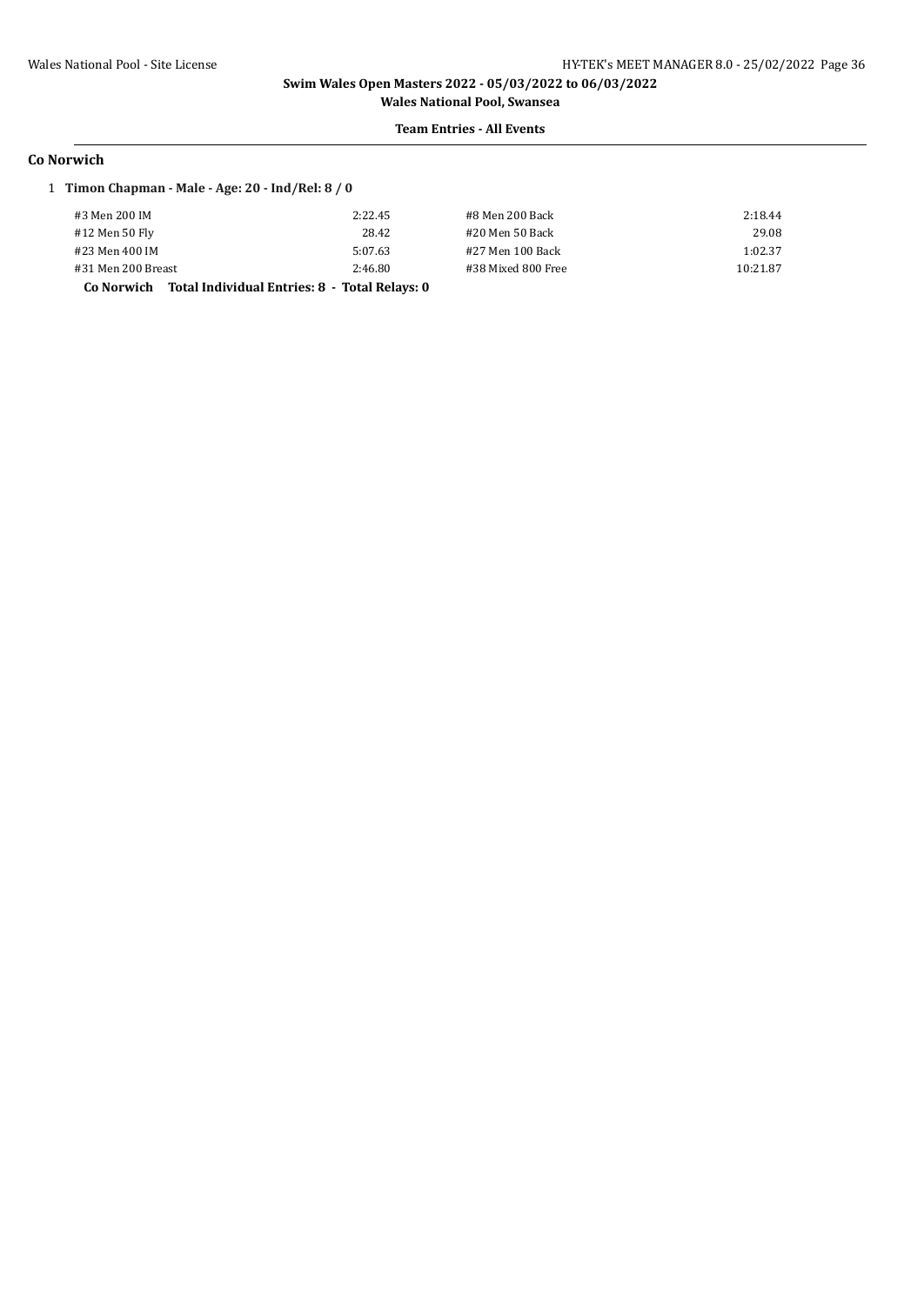### **Team Entries - All Events**

# **Co Sheffield**

|   | 1 Wendy Figures - Female - Age: 57 - Ind/Rel: 6 / 0    |                    |                               |           |
|---|--------------------------------------------------------|--------------------|-------------------------------|-----------|
|   | #4 Women 200 IM                                        | 3:18.90            | #6 Women 50 Breast            | 44.93     |
|   | #9 Women 200 Back                                      | 3:24.46            | #11 Women 100 Breast          | 1:38.01   |
|   | #24 Women 400 IM                                       | 7:00.00            | #32 Women 200 Breast          | 3:30.29   |
|   | 2 Catherine Hartle - Female - Age: 64 - Ind/Rel: 4 / 0 |                    |                               |           |
|   | #2 Women 400 Free                                      | 6:30.00            | #22 Mixed 1500 Free           | 24:45.00  |
|   | #26 Women 200 Free                                     | 3:10.00            | #38 Mixed 800 Free            | 13:15.00  |
|   | 3 Jonathan Leech - Male - Age: 46 - Ind/Rel: 5 / 0     |                    |                               |           |
|   | #5 Men 50 Breast                                       | 35.00              | #10 Men 100 Breast            | 1:18.00   |
|   | #12 Men 50 Fly                                         | 32.00              | #31 Men 200 Breast            | 2:45.00   |
|   | #35 Men 50 Free                                        | 30.00              |                               |           |
|   | 4 Jamie McHale - Male - Age: 50 - Ind/Rel: 5 / 0       |                    |                               |           |
|   | #3 Men 200 IM                                          | 2:39.77            | #8 Men 200 Back               | 2:28.46   |
|   | #18 Men 100 Free                                       | 58.70              | #25 Men 200 Free              | 2:11.79   |
|   | #33 Men 100 Fly                                        | 1:10.50            |                               |           |
|   | 5 Jonathan Saunders - Male - Age: 56 - Ind/Rel: 4 / 0  |                    |                               |           |
|   | #12 Men 50 Fly                                         | 31.12              | #18 Men 100 Free              | 1:04.95   |
|   | #25 Men 200 Free                                       | 2:20.00            | #33 Men 100 Fly               | 1:15.00   |
| 1 | Co Sheffield - 'A' - X120                              |                    | #7 Mixed 200 Medley Relay     | <b>NT</b> |
|   |                                                        |                    |                               |           |
| 2 | Co Sheffield - 'A' - X120                              |                    | #37 Mixed 200 Freestyle Relay | <b>NT</b> |
|   |                                                        | $\sim$ $\sim$<br>. |                               |           |

**Co Sheffield Total Individual Entries: 24 - Total Relays: 2**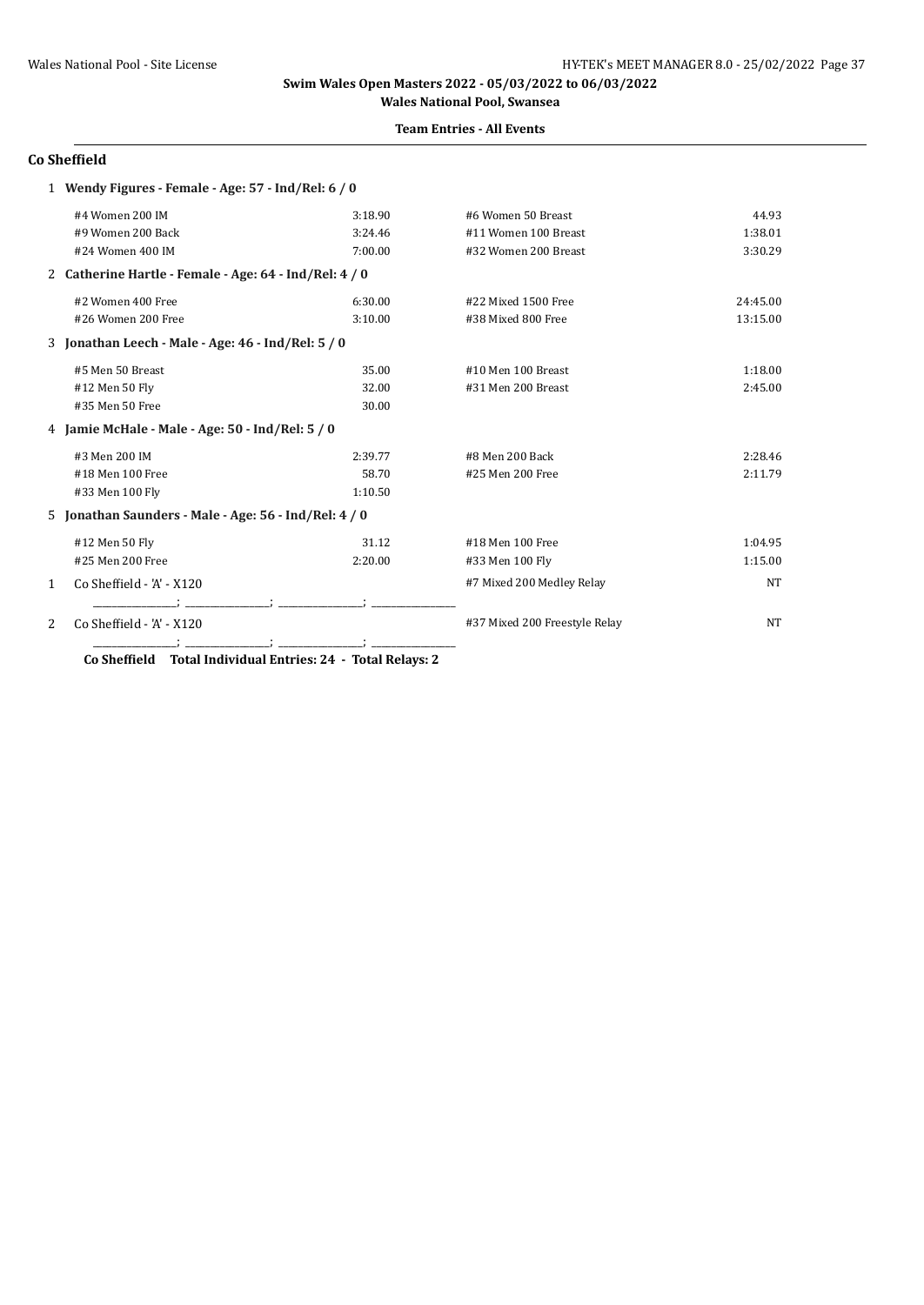# **Team Entries - All Events**

### **Croydon Amph**

| 1 Anne Raymond - Female - Age: 59 - Ind/Rel: 6 / 0   |                                               |                      |          |  |
|------------------------------------------------------|-----------------------------------------------|----------------------|----------|--|
| #4 Women 200 IM                                      | 3:40.00                                       | #11 Women 100 Breast | 1:45.08  |  |
| #26 Women 200 Free                                   | 3:10.00                                       | #28 Women 100 Back   | 1:50.00  |  |
| #32 Women 200 Breast                                 | 3:41.63                                       | #38 Mixed 800 Free   | 15:00.00 |  |
| 2 Frances Wilson - Female - Age: 64 - Ind/Rel: 2 / 0 |                                               |                      |          |  |
| #2 Women 400 Free                                    | 8:10.00                                       | #36 Women 50 Free    | 45.00    |  |
| Croydon Amph                                         | Total Individual Entries: 8 - Total Relays: 0 |                      |          |  |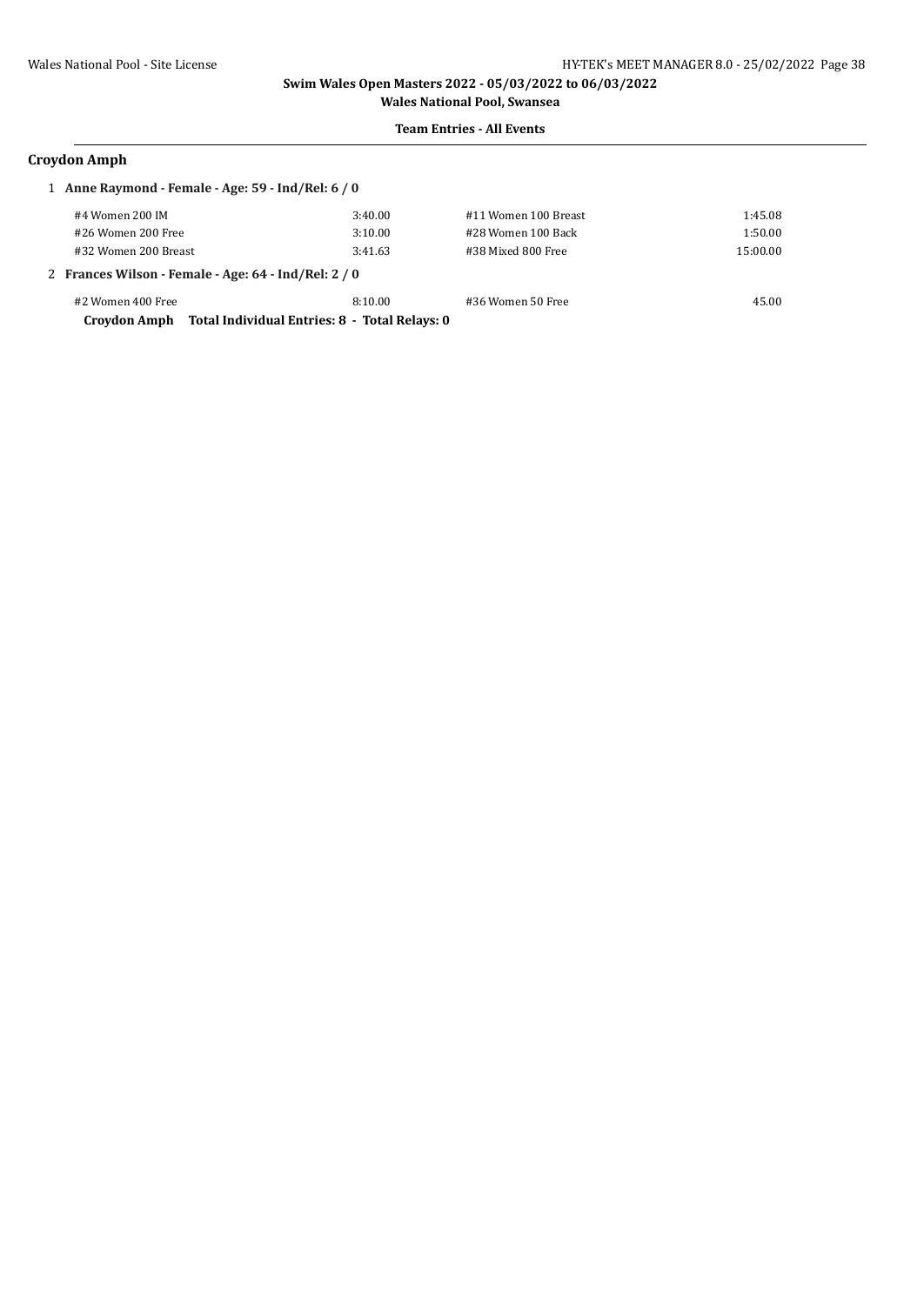#### **Team Entries - All Events**

### **Diss Otters**

### 1 **Adam Lelean - Male - Age: 60 - Ind/Rel: 9 / 0**

| #1 Men 400 Free                                    | 5:30.00  | #5 Men 50 Breast     | 40.00   |
|----------------------------------------------------|----------|----------------------|---------|
| #12 Men 50 Fly                                     | 38.00    | #16 Men 200 Fly      | 3:24.66 |
| #18 Men 100 Free                                   | 1:12.00  | #27 Men 100 Back     | 1:31.08 |
| #33 Men 100 Fly                                    | 1:29.08  | #35 Men 50 Free      | 32.00   |
| #38 Mixed 800 Free                                 | 11:15.00 |                      |         |
|                                                    |          |                      |         |
| 2 Sally Lelean - Female - Age: 71 - Ind/Rel: 6 / 0 |          |                      |         |
| #4 Women 200 IM                                    | 4:55.00  | #6 Women 50 Breast   | 1:05.00 |
| #9 Women 200 Back                                  | 4:26.36  | #21 Women 50 Back    | 1:02.00 |
| #28 Women 100 Back                                 | 2:09.30  | #32 Women 200 Breast | 4:39.00 |

**Diss Otters Total Individual Entries: 15 - Total Relays: 0**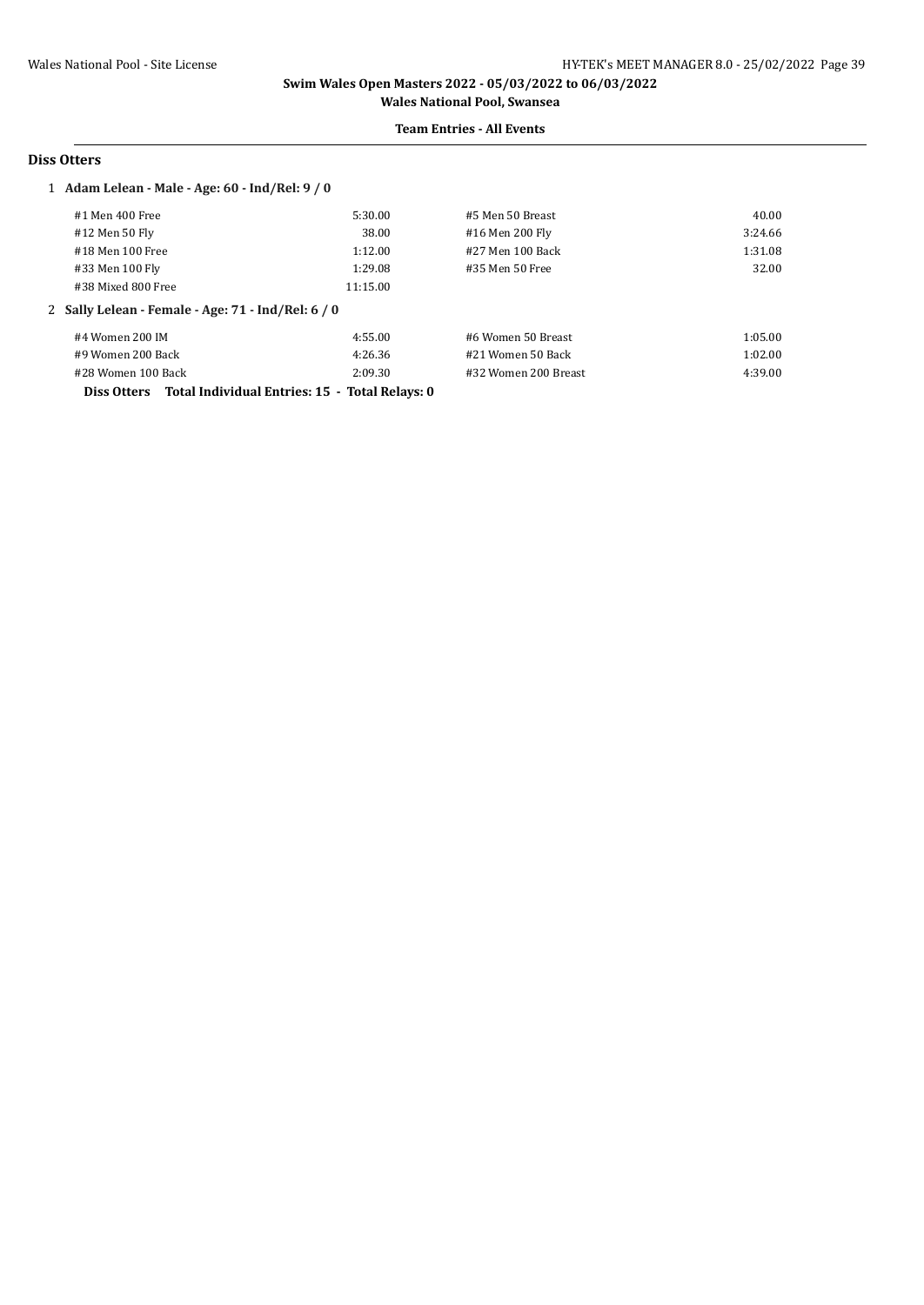#### **Team Entries - All Events**

# **Dove Valley**

| 1 Nathan Goodridge - Male - Age: 23 - Ind/Rel: 5 / 0 |                                               |                  |         |  |
|------------------------------------------------------|-----------------------------------------------|------------------|---------|--|
| #5 Men 50 Breast                                     | 36.39                                         | #12 Men 50 Fly   | 31.99   |  |
| #20 Men 50 Back                                      | 34.00                                         | #25 Men 200 Free | 2:10.00 |  |
| #35 Men 50 Free                                      | 27.99                                         |                  |         |  |
| 2 Rupert Hough - Male - Age: $49$ - Ind/Rel: $4/0$   |                                               |                  |         |  |
| #12 Men 50 Fly                                       | 34.56                                         | #20 Men 50 Back  | 35.73   |  |
| #27 Men 100 Back                                     | 1:20.39                                       | #35 Men 50 Free  | 31.64   |  |
| Dove Valley                                          | Total Individual Entries: 9 - Total Relays: 0 |                  |         |  |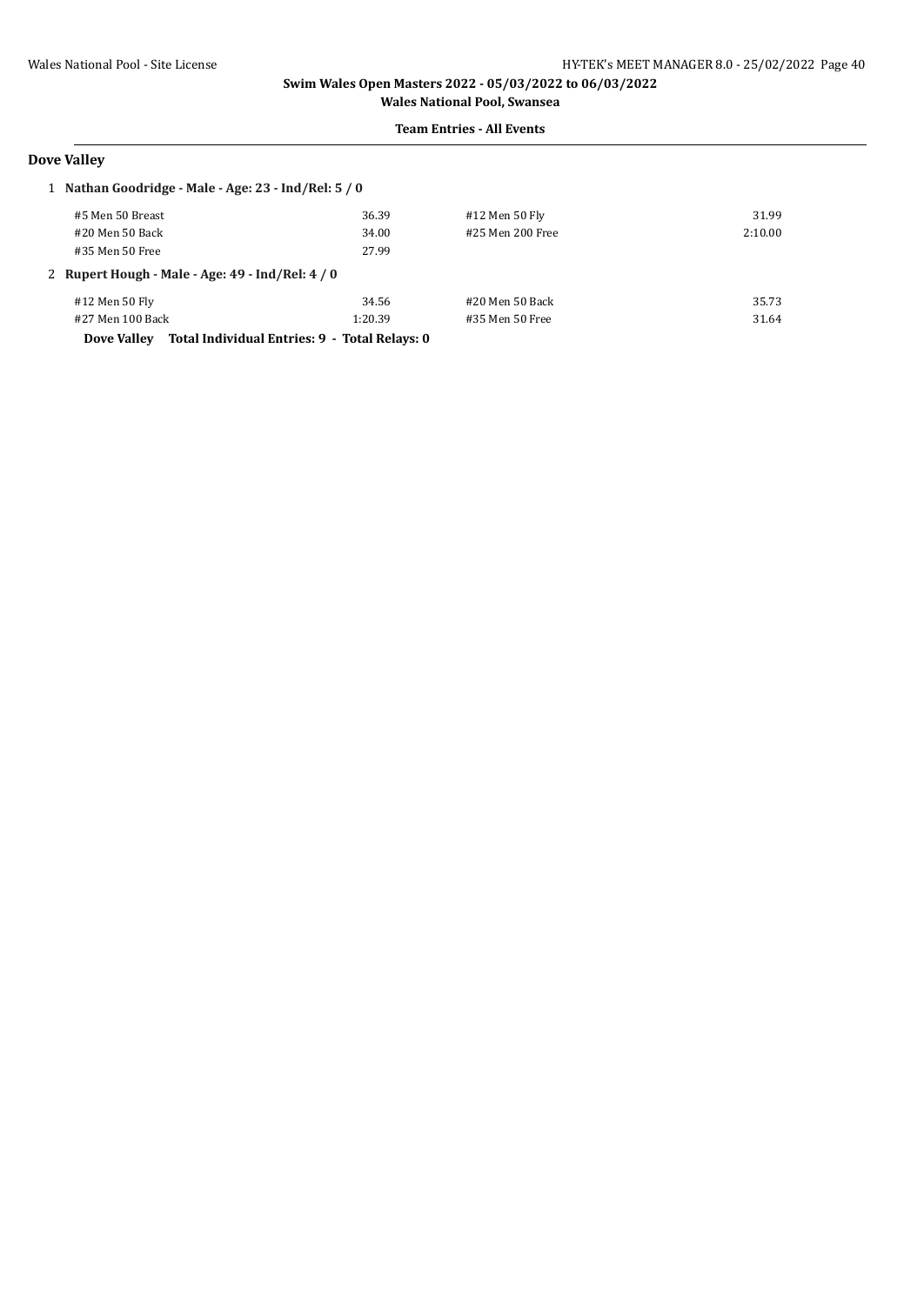#### **Team Entries - All Events**

#### **East Leeds**

| 1 Gareth Allen - Male - Age: 30 - Ind/Rel: 5 / 0     |         |                  |         |
|------------------------------------------------------|---------|------------------|---------|
| #12 Men 50 Fly                                       | 28.00   | #18 Men 100 Free | 57.93   |
| #20 Men 50 Back                                      | 30.76   | #33 Men 100 Fly  | 1:00.93 |
| #35 Men 50 Free                                      | 26.90   |                  |         |
| 2 James Barwick - Male - Age: 40 - Ind/Rel: 6 / 0    |         |                  |         |
| #3 Men 200 IM                                        | 2:40.00 | #8 Men 200 Back  | 2:38.00 |
| #12 Men 50 Fly                                       | 28.00   | #18 Men 100 Free | 59.50   |
| #25 Men 200 Free                                     | 2:16.00 | #35 Men 50 Free  | 26.00   |
| 3 Martin Schofield - Male - Age: 23 - Ind/Rel: 4 / 0 |         |                  |         |
| #12 Men 50 Fly                                       | 28.82   | #20 Men 50 Back  | 30.24   |
| #27 Men 100 Back                                     | 1:08.00 | #35 Men 50 Free  | 26.71   |

**East Leeds Total Individual Entries: 15 - Total Relays: 0**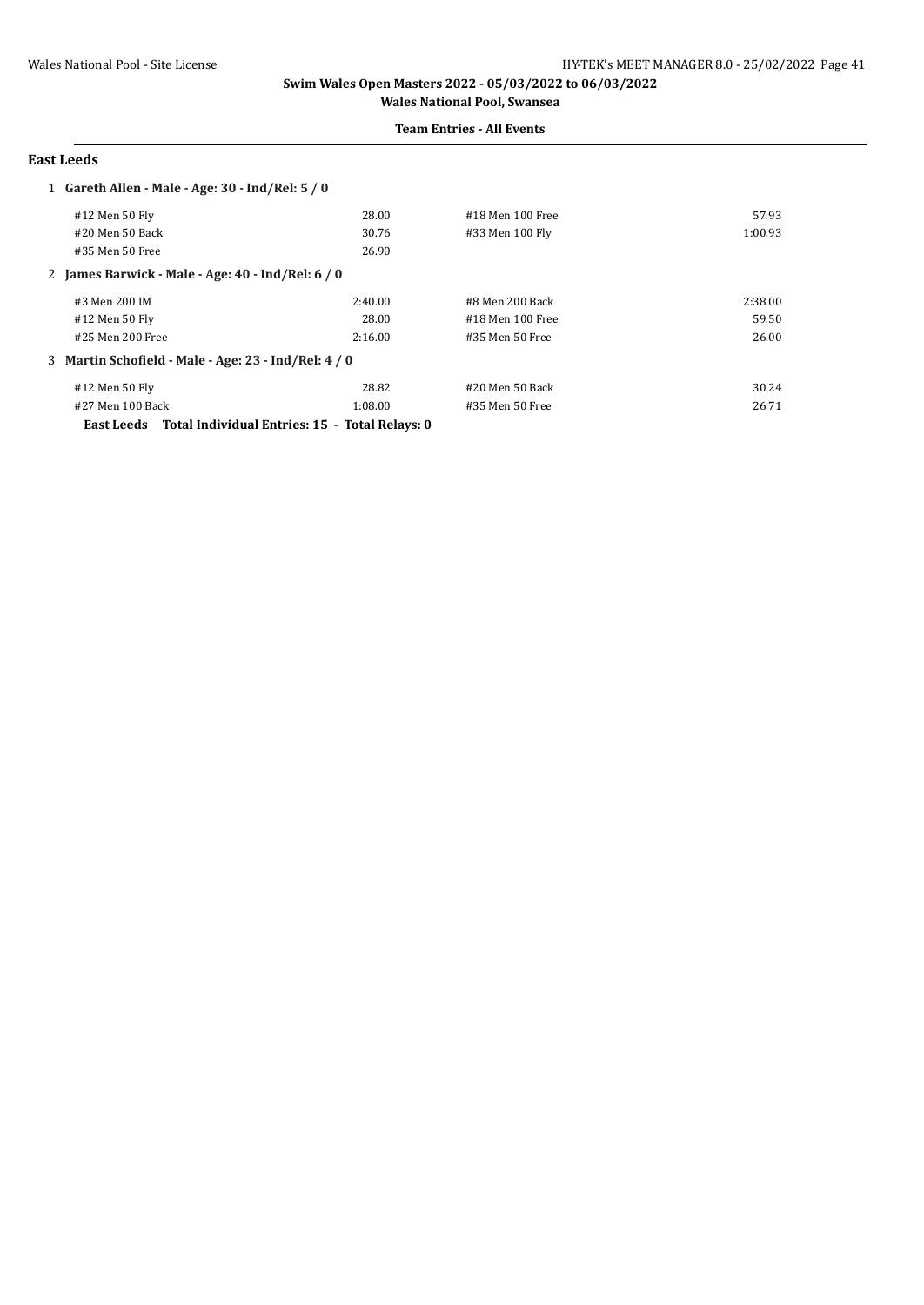**Team Entries - All Events**

#### **Evesham**

### 1 **David Granger - Male - Age: 66 - Ind/Rel: 7 / 0**

| Evecham Total Individual Entries: 7 - Total Delays: 0 |          |
|-------------------------------------------------------|----------|
| #38 Mixed 800 Free                                    | 12:16.45 |
| #25 Men 200 Free                                      | 2:50.09  |
| #18 Men 100 Free                                      | 1:19.72  |
| #1 Men 400 Free                                       | 5:47.69  |
|                                                       |          |

#12 Men 50 Fly 56.73 #18 Men 100 Free 1:19.72 #22 Mixed 1500 Free 23:34.99 #25 Men 200 Free 2:50.09 #35 Men 50 Free 36.63

**Evesham Total Individual Entries: 7 - Total Relays: 0**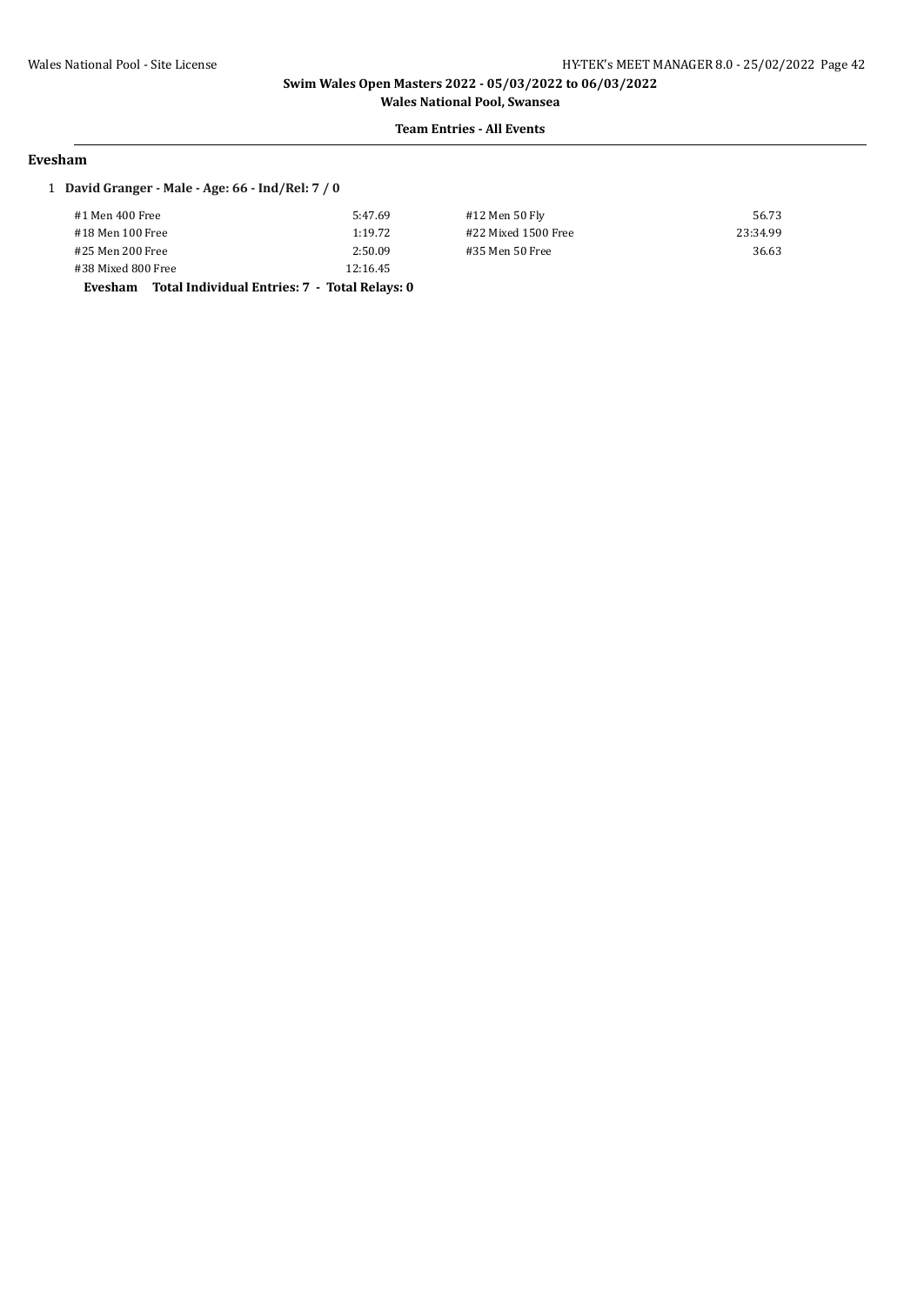# **Team Entries - All Events**

# **Exeter City**

|                                                   | 1 Jordan Holroyd - Female - Age: 24 - Ind/Rel: 2 / 0                |         |                   |       |  |
|---------------------------------------------------|---------------------------------------------------------------------|---------|-------------------|-------|--|
|                                                   | #4 Women 200 IM                                                     | 2:44.80 | #21 Women 50 Back | 36.15 |  |
| 2 Elke Morgan - Female - Age: 23 - Ind/Rel: 3 / 0 |                                                                     |         |                   |       |  |
|                                                   | #2 Women 400 Free                                                   | 5:30.00 | #13 Women 50 Fly  | 38.00 |  |
|                                                   | #21 Women 50 Back                                                   | 37.00   |                   |       |  |
|                                                   | Total Individual Entries: 5 - Total Relays: 0<br><b>Exeter City</b> |         |                   |       |  |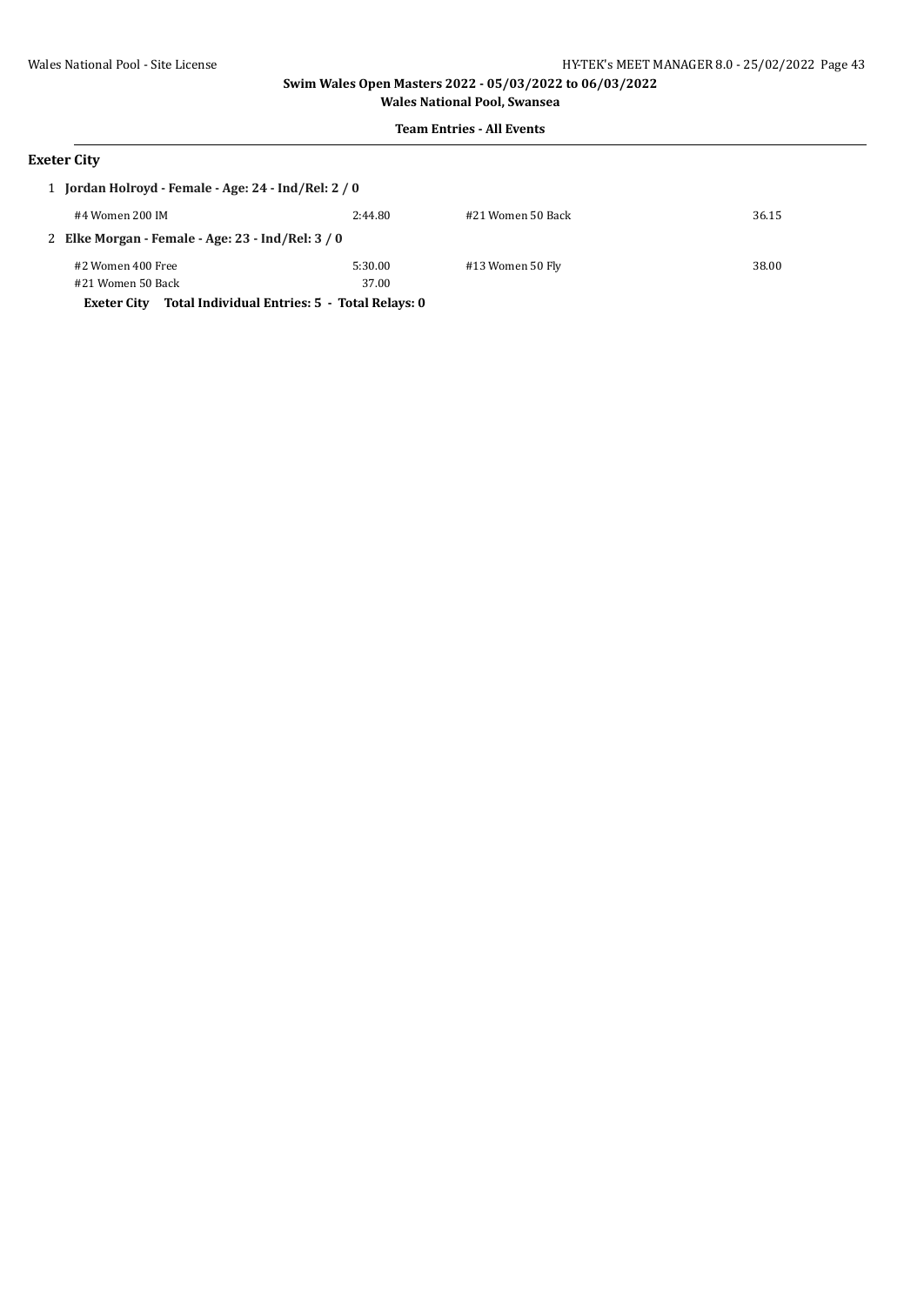**Wales National Pool, Swansea Team Entries - All Events**

### **Flitwick**

### 1 **Ian Murray - Male - Age: 65 - Ind/Rel: 3 / 0**

| #18 Men 100 Free   |  |
|--------------------|--|
| #38 Mixed 800 Free |  |

11:59.51

#18 Men 100 Free 1:15.33 #25 Men 200 Free 2:45.00

**Flitwick Total Individual Entries: 3 - Total Relays: 0**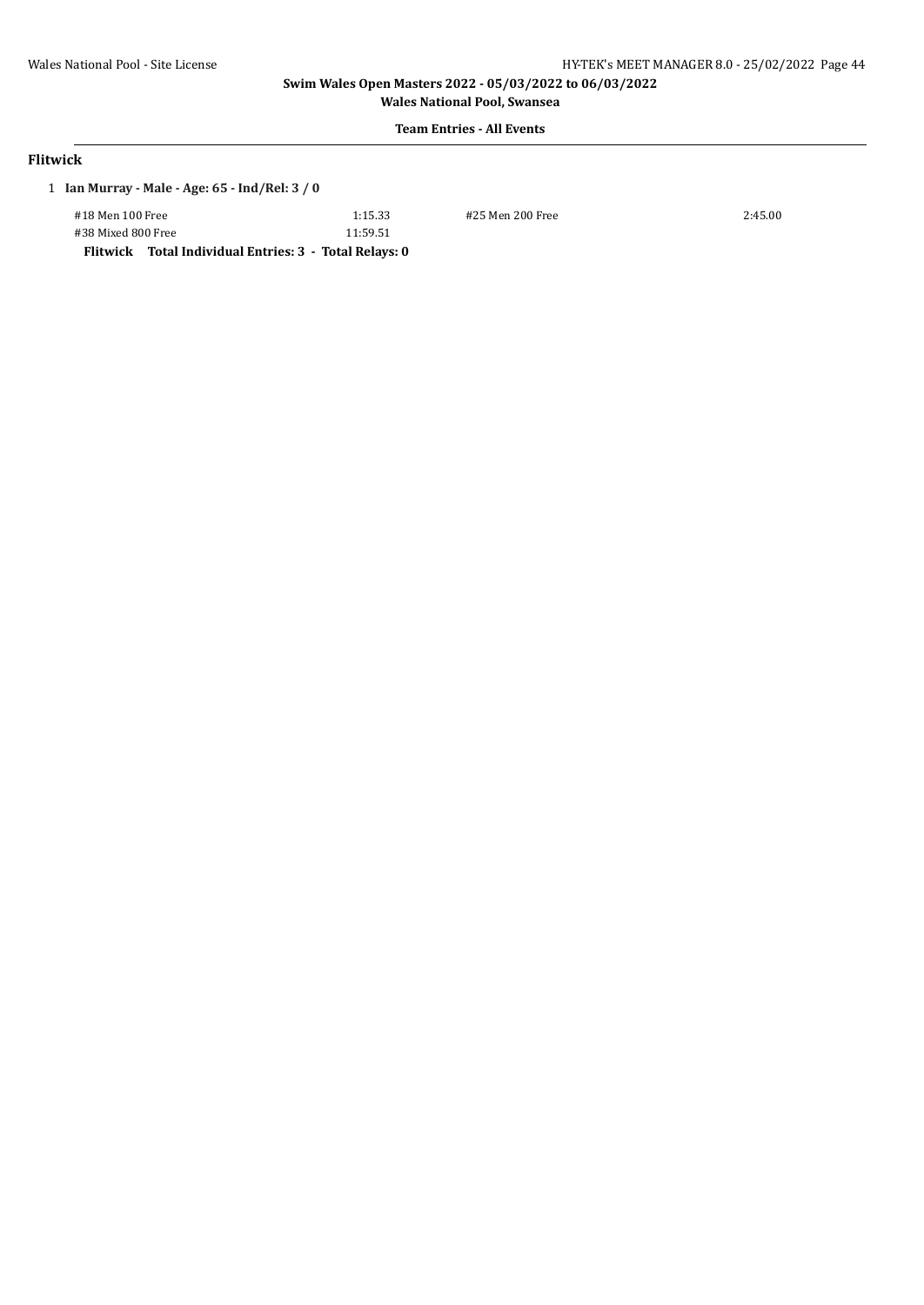#### **Team Entries - All Events**

#### **Forres**

### 1 **Karen McBeath - Female - Age: 60 - Ind/Rel: 6 / 0**

| #2 Women 400 Free                                              | 5:29.45 | #13 Women 50 Fly   | 34.88   |
|----------------------------------------------------------------|---------|--------------------|---------|
| #21 Women 50 Back                                              | 38.20   | #28 Women 100 Back | 1:25.65 |
| #34 Women 100 Fly                                              | 1:21.33 | #36 Women 50 Free  | 31.60   |
| Total Individual Entries: 6 - Total Relays: 0<br><b>Forres</b> |         |                    |         |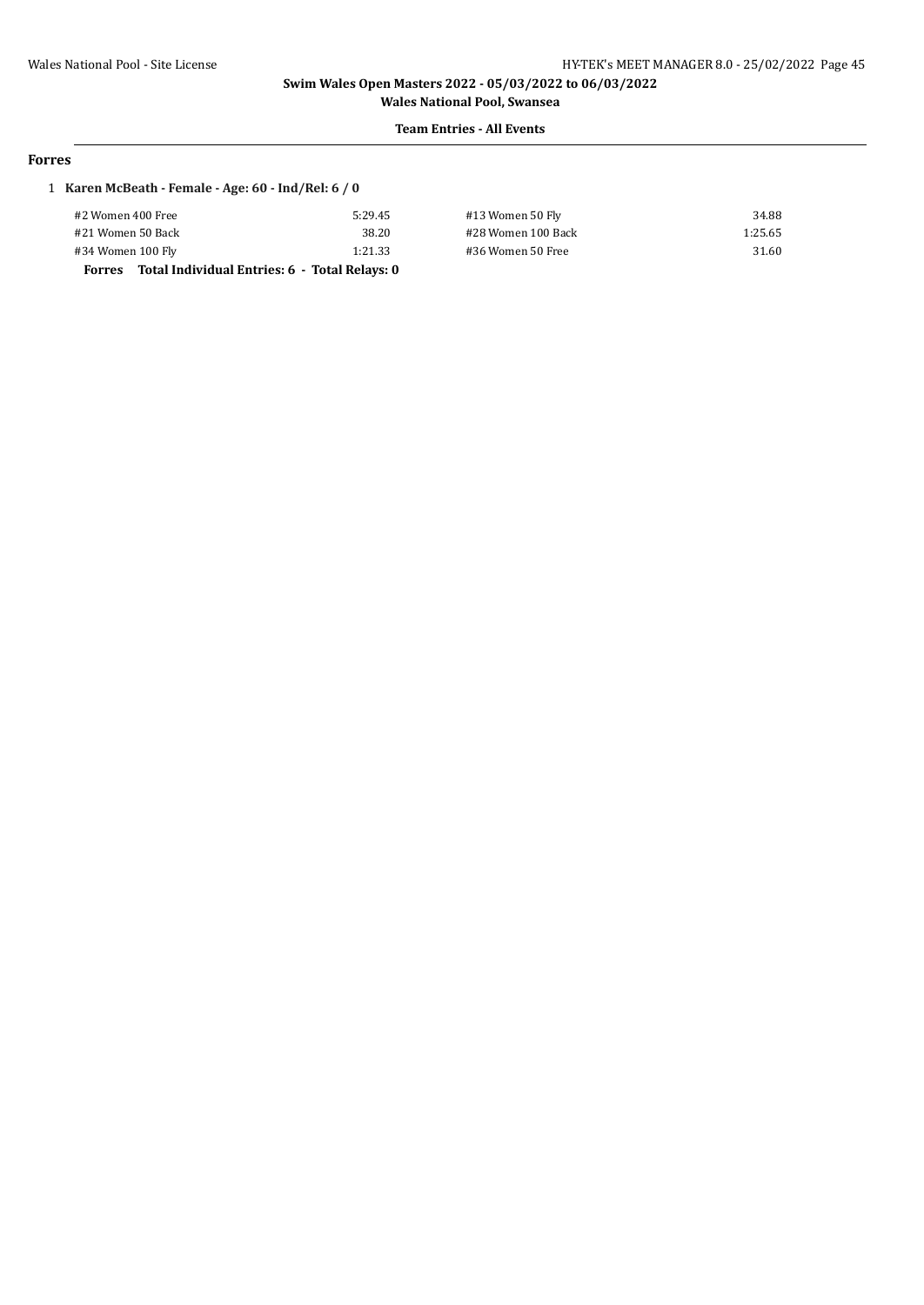### **Team Entries - All Events**

#### **Gates &whick**

| 1 Verity Dobbie - Female - Age: 63 - Ind/Rel: 8 / 0 |                                                                                |         |                      |          |
|-----------------------------------------------------|--------------------------------------------------------------------------------|---------|----------------------|----------|
|                                                     | #6 Women 50 Breast                                                             | 42.35   | #11 Women 100 Breast | 1:36.55  |
|                                                     | #13 Women 50 Fly                                                               | 43.98   | #19 Women 100 Free   | 1:18.55  |
|                                                     | #26 Women 200 Free                                                             | 2:55.35 | #32 Women 200 Breast | 3:40.76  |
|                                                     | #36 Women 50 Free                                                              | 35.12   | #38 Mixed 800 Free   | 12:16.75 |
| 2 Colin Ovington - Male - Age: 53 - Ind/Rel: 2 / 0  |                                                                                |         |                      |          |
|                                                     | #23 Men 400 IM<br>Gates & whick Total Individual Entries: 10 - Total Relays: 0 | 5:28.13 | #25 Men 200 Free     | 2:11.52  |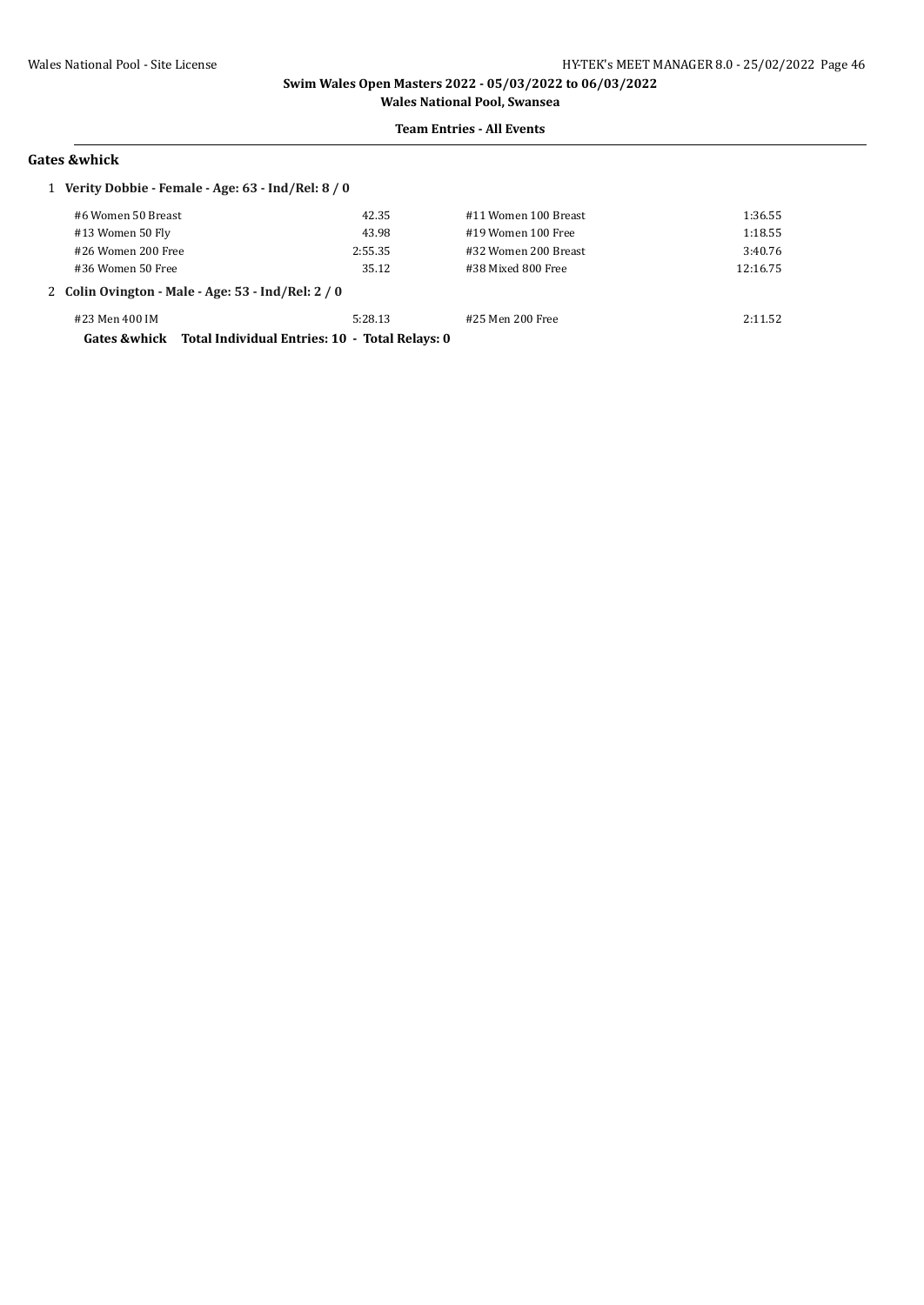# **Team Entries - All Events**

### **Gloucester M**

| 1 Megan Hartery - Female - Age: 24 - Ind/Rel: 2 / 0 |                                                                |          |                      |          |
|-----------------------------------------------------|----------------------------------------------------------------|----------|----------------------|----------|
|                                                     | #13 Women 50 Fly                                               | 29.78    | #21 Women 50 Back    | 34.00    |
|                                                     | 2 Donald Leatherbarrow - Male - Age: 84 - Ind/Rel: 2 / 0       |          |                      |          |
|                                                     | #22 Mixed 1500 Free                                            | 30:00.00 | #38 Mixed 800 Free   | 15:30.00 |
|                                                     | 3 Nicholas McDowall - Male - Age: 70 - Ind/Rel: 2 / 0          |          |                      |          |
|                                                     | #5 Men 50 Breast                                               | 48.50    | #18 Men 100 Free     | 1:25.90  |
|                                                     | 4 Micaela Morris - Female - Age: 61 - Ind/Rel: 8 / 0           |          |                      |          |
|                                                     | #2 Women 400 Free                                              | 6:13.78  | #9 Women 200 Back    | 3:25.54  |
|                                                     | #13 Women 50 Fly                                               | 40.37    | #19 Women 100 Free   | 1:22.56  |
|                                                     | #21 Women 50 Back                                              | 43.33    | #28 Women 100 Back   | 1:33.80  |
|                                                     | #34 Women 100 Fly                                              | 1:39.60  | #36 Women 50 Free    | 36.32    |
|                                                     | 5 Thomas Morrow - Male - Age: 66 - Ind/Rel: 3 / 0              |          |                      |          |
|                                                     | #5 Men 50 Breast                                               | 39.30    | #10 Men 100 Breast   | 1:27.25  |
|                                                     | #31 Men 200 Breast                                             | 3:11.80  |                      |          |
|                                                     | 6 Joanne Seymour - Female - Age: 57 - Ind/Rel: 5 / 0           |          |                      |          |
|                                                     | #6 Women 50 Breast                                             | 38.10    | #11 Women 100 Breast | 1:28.70  |
|                                                     | #19 Women 100 Free                                             | 1:09.60  | #32 Women 200 Breast | 3:10.50  |
|                                                     | #36 Women 50 Free                                              | 32.10    |                      |          |
|                                                     | 7 Colin Stephenson - Male - Age: 64 - Ind/Rel: 3 / 0           |          |                      |          |
|                                                     | #18 Men 100 Free                                               | 1:03.10  | #25 Men 200 Free     | 2:23.83  |
|                                                     | #35 Men 50 Free                                                | 29.22    |                      |          |
|                                                     | 8 Jayne Stephenson - Female - Age: 68 - Ind/Rel: 6 / 0         |          |                      |          |
|                                                     | #2 Women 400 Free                                              | 5:59.90  | #4 Women 200 IM      | 3:30.45  |
|                                                     | #19 Women 100 Free                                             | 1:17.89  | #22 Mixed 1500 Free  | 23:45.59 |
|                                                     | #26 Women 200 Free                                             | 2:53.31  | #36 Women 50 Free    | 36.36    |
|                                                     | 9 Ceris Westlake - Female - Age: 31 - Ind/Rel: 4 / 0           |          |                      |          |
|                                                     | #13 Women 50 Fly                                               | 33.00    | #19 Women 100 Free   | 1:08.65  |
|                                                     | #21 Women 50 Back                                              | 37.00    | #36 Women 50 Free    | 30.00    |
|                                                     | Total Individual Entries: 35 - Total Relays: 0<br>Gloucester M |          |                      |          |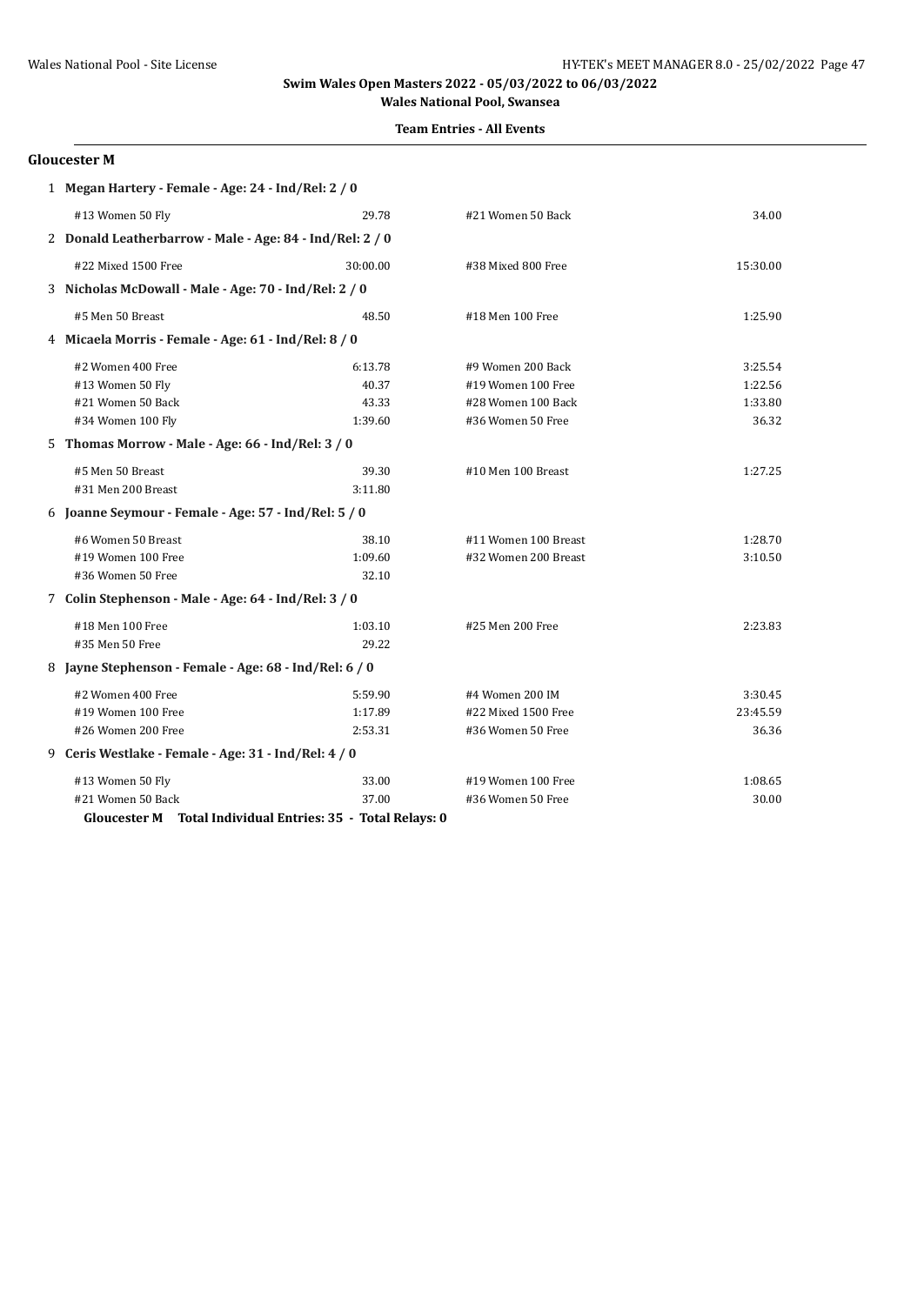#### **Team Entries - All Events**

# **Guildford Ct**

| 1 Patrick Allen - Male - Age: 60 - Ind/Rel: 5 / 0           |          |                    |         |  |  |
|-------------------------------------------------------------|----------|--------------------|---------|--|--|
| #1 Men 400 Free                                             | 6:15.00  | #8 Men 200 Back    | 4:00.00 |  |  |
| #22 Mixed 1500 Free                                         | 23:30.00 | #25 Men 200 Free   | 3:00.00 |  |  |
| #38 Mixed 800 Free                                          | 12:40.00 |                    |         |  |  |
| 2 Francesca Beddow - Female - Age: 23 - Ind/Rel: 3 / 0      |          |                    |         |  |  |
| #4 Women 200 IM                                             | 2:41.71  | #6 Women 50 Breast | 44.20   |  |  |
| #9 Women 200 Back                                           | 2:34.40  |                    |         |  |  |
| 3 Connor Brunt - Male - Age: 28 - Ind/Rel: 2 / 0            |          |                    |         |  |  |
| #12 Men 50 Fly                                              | 27.38    | #35 Men 50 Free    | 23.58   |  |  |
| 4 Russell Crew - Male - Age: 55 - Ind/Rel: 3 / 0            |          |                    |         |  |  |
| #5 Men 50 Breast                                            | 37.40    | #12 Men 50 Fly     | 31.53   |  |  |
| #35 Men 50 Free                                             | 28.51    |                    |         |  |  |
| 5 Emma France - Female - Age: 54 - Ind/Rel: 6 / 0           |          |                    |         |  |  |
| #2 Women 400 Free                                           | 6:42.57  | #13 Women 50 Fly   | 1:00.00 |  |  |
| #21 Women 50 Back                                           | 1:01.30  | #26 Women 200 Free | 3:19.70 |  |  |
| #28 Women 100 Back                                          | 2:05.00  | #36 Women 50 Free  | 46.59   |  |  |
| 6 Barnaby Rudd - Male - Age: 44 - Ind/Rel: 3 / 0            |          |                    |         |  |  |
| #25 Men 200 Free                                            | 2:44.00  | #35 Men 50 Free    | 31.66   |  |  |
| #38 Mixed 800 Free                                          | 12:38.00 |                    |         |  |  |
| 7 Eamon Sharkh - Male - Age: 30 - Ind/Rel: 4 / 0            |          |                    |         |  |  |
| #5 Men 50 Breast                                            | 40.00    | #12 Men 50 Fly     | 32.50   |  |  |
| #18 Men 100 Free                                            | 1:02.10  | #35 Men 50 Free    | 28.20   |  |  |
| 8 Christina Victor - Female - Age: 68 - Ind/Rel: 5 / 0      |          |                    |         |  |  |
| #4 Women 200 IM                                             | 3:53.96  | #13 Women 50 Fly   | 39.24   |  |  |
| #21 Women 50 Back                                           | 53.19    | #24 Women 400 IM   | 7:44.22 |  |  |
| #36 Women 50 Free                                           | 42.74    |                    |         |  |  |
| Guildford Ct Total Individual Entries: 31 - Total Relays: 0 |          |                    |         |  |  |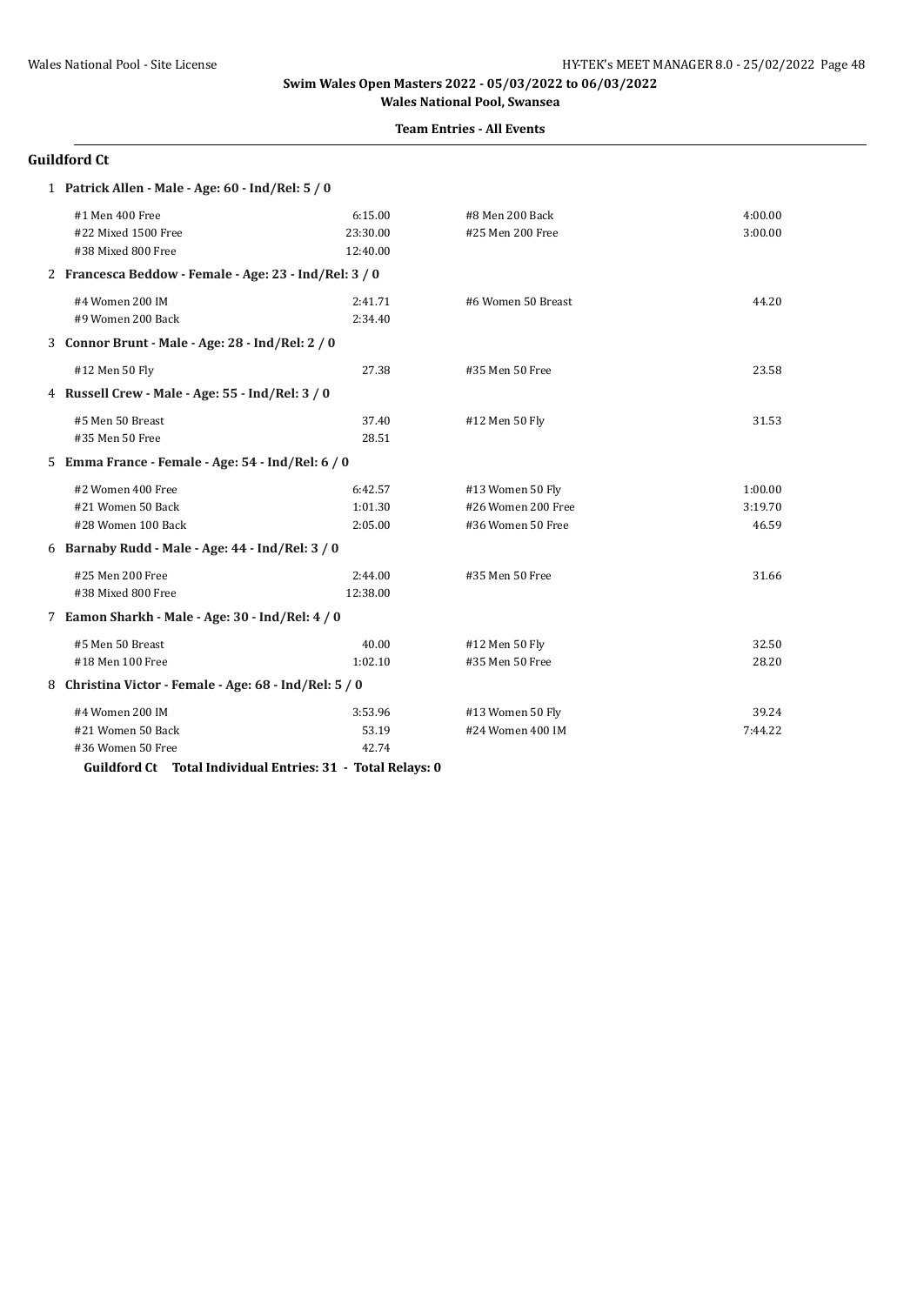### **Team Entries - All Events**

### **Hadleigh**

| 1 Terence Mansi - Male - Age: 73 - Ind/Rel: 5 / 0     |          |                     |          |
|-------------------------------------------------------|----------|---------------------|----------|
| #1 Men 400 Free                                       | 7:15.00  | #18 Men 100 Free    | 1:28.00  |
| #25 Men 200 Free                                      | 3:15.00  | #35 Men 50 Free     | 36.50    |
| #38 Mixed 800 Free                                    | 14:30.00 |                     |          |
| 2 Sharon McLellan - Female - Age: 64 - Ind/Rel: 4 / 0 |          |                     |          |
| #2 Women 400 Free                                     | 7:30.00  | #9 Women 200 Back   | 4:10.00  |
| #22 Mixed 1500 Free                                   | 27:30.00 | #38 Mixed 800 Free  | 14:15.00 |
| 3 Stuart McLellan - Male - Age: 73 - Ind/Rel: 6 / 0   |          |                     |          |
| #1 Men 400 Free                                       | 6:30.00  | #3 Men 200 IM       | 3:40.00  |
| #10 Men 100 Breast                                    | 1:52.00  | #22 Mixed 1500 Free | 26:30.00 |
| #31 Men 200 Breast                                    | 3:58.00  | #38 Mixed 800 Free  | 13:20.00 |

**Hadleigh Total Individual Entries: 15 - Total Relays: 0**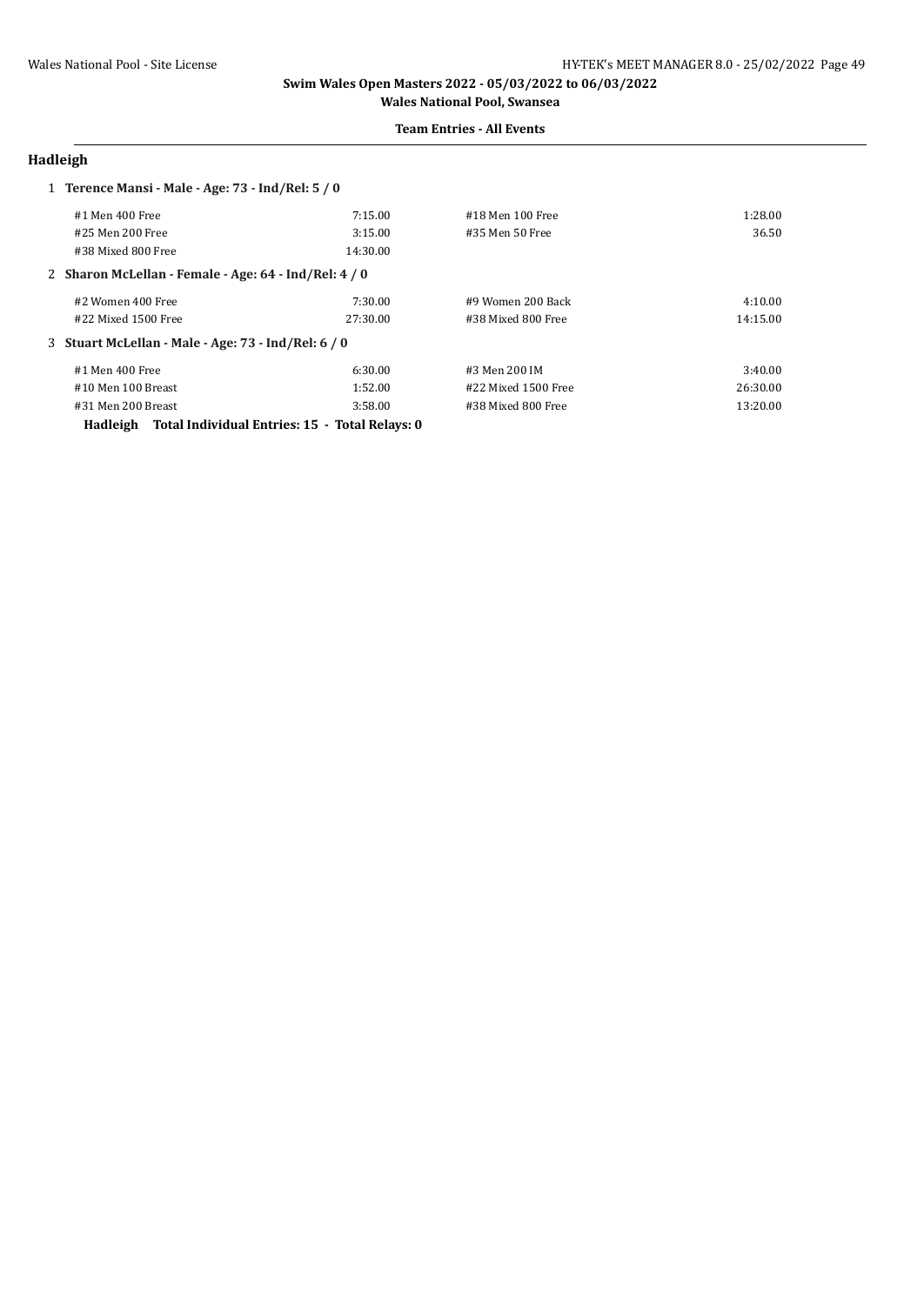# **Team Entries - All Events**

### **Hatfield**

### 1 **Chris Dunn - Male - Age: 76 - Ind/Rel: 9 / 0**

| #1 Men 400 Free    | 5:20.00  | #3 Men 200 IM    | 3:10.00 |
|--------------------|----------|------------------|---------|
| #8 Men 200 Back    | 3:10.00  | #18 Men 100 Free | 1:08.00 |
| #23 Men 400 IM     | 7:10.00  | #25 Men 200 Free | 2:35.00 |
| #27 Men 100 Back   | 1:30.00  | #35 Men 50 Free  | 31.00   |
| #38 Mixed 800 Free | 11:10.00 |                  |         |

**Hatfield Total Individual Entries: 9 - Total Relays: 0**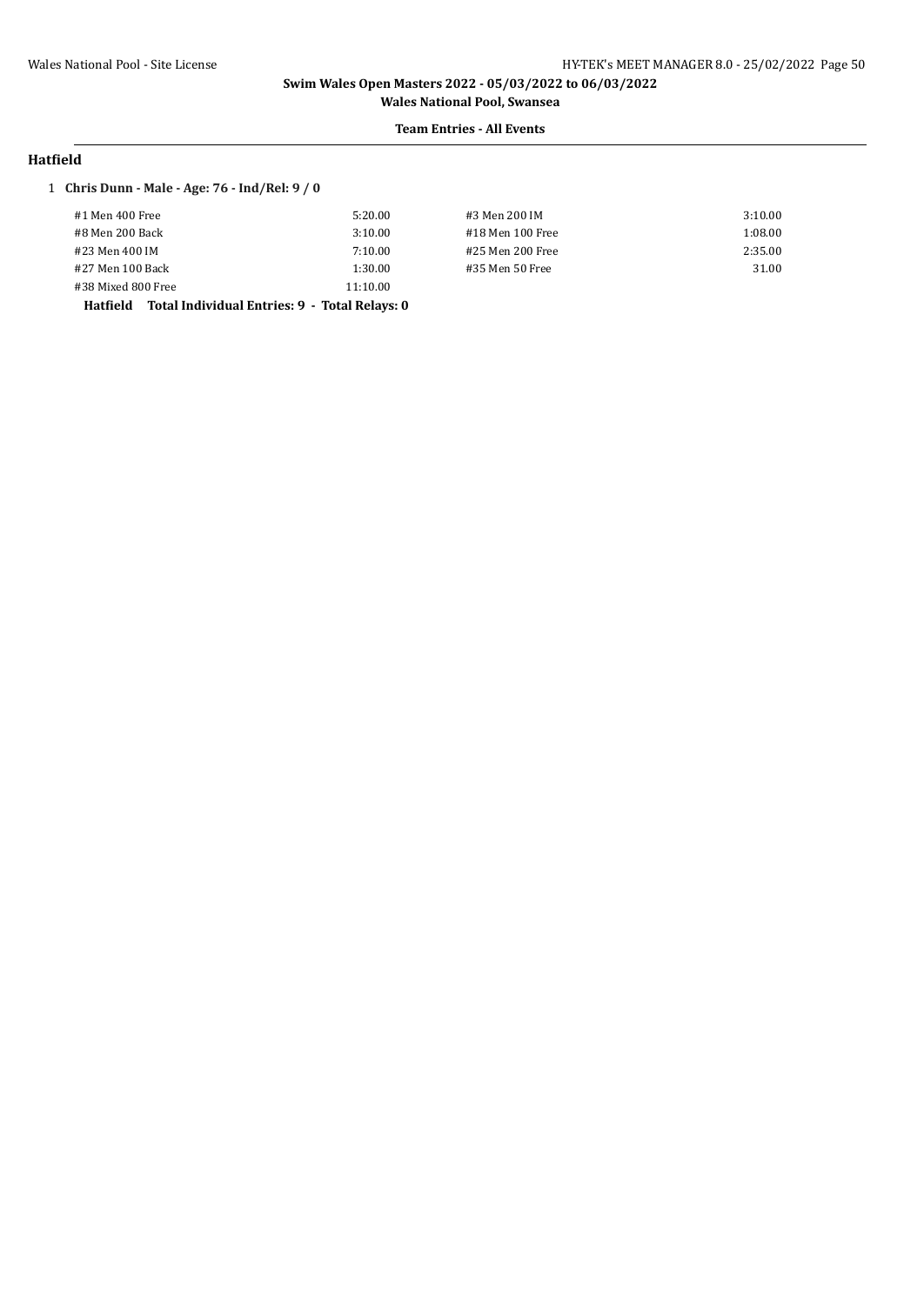**Team Entries - All Events**

### **Heads Valley**

| 1 Marilyn Dinsdale - Female - Age: 76 - Ind/Rel: 3 / 0               |         |                      |         |
|----------------------------------------------------------------------|---------|----------------------|---------|
| #6 Women 50 Breast                                                   | 1:01.54 | #11 Women 100 Breast | 2:23.45 |
| #32 Women 200 Breast                                                 | 5:16.60 |                      |         |
| 2 Rhian Evans - Female - Age: 49 - Ind/Rel: 1 / 0                    |         |                      |         |
| #36 Women 50 Free                                                    | 36.00   |                      |         |
| 3 Lauren Flynn - Female - Age: 24 - Ind/Rel: 2 / 0                   |         |                      |         |
| #21 Women 50 Back                                                    | 36.39   | #36 Women 50 Free    | 31.59   |
| 4 Liam Richards - Male - Age: 32 - Ind/Rel: 3/0                      |         |                      |         |
| #1 Men 400 Free                                                      | 6:10.00 | #12 Men 50 Fly       | 45.00   |
| #18 Men 100 Free                                                     | 1:25.00 |                      |         |
| Total Individual Entries: 9 - Total Relays: 0<br><b>Heads Valley</b> |         |                      |         |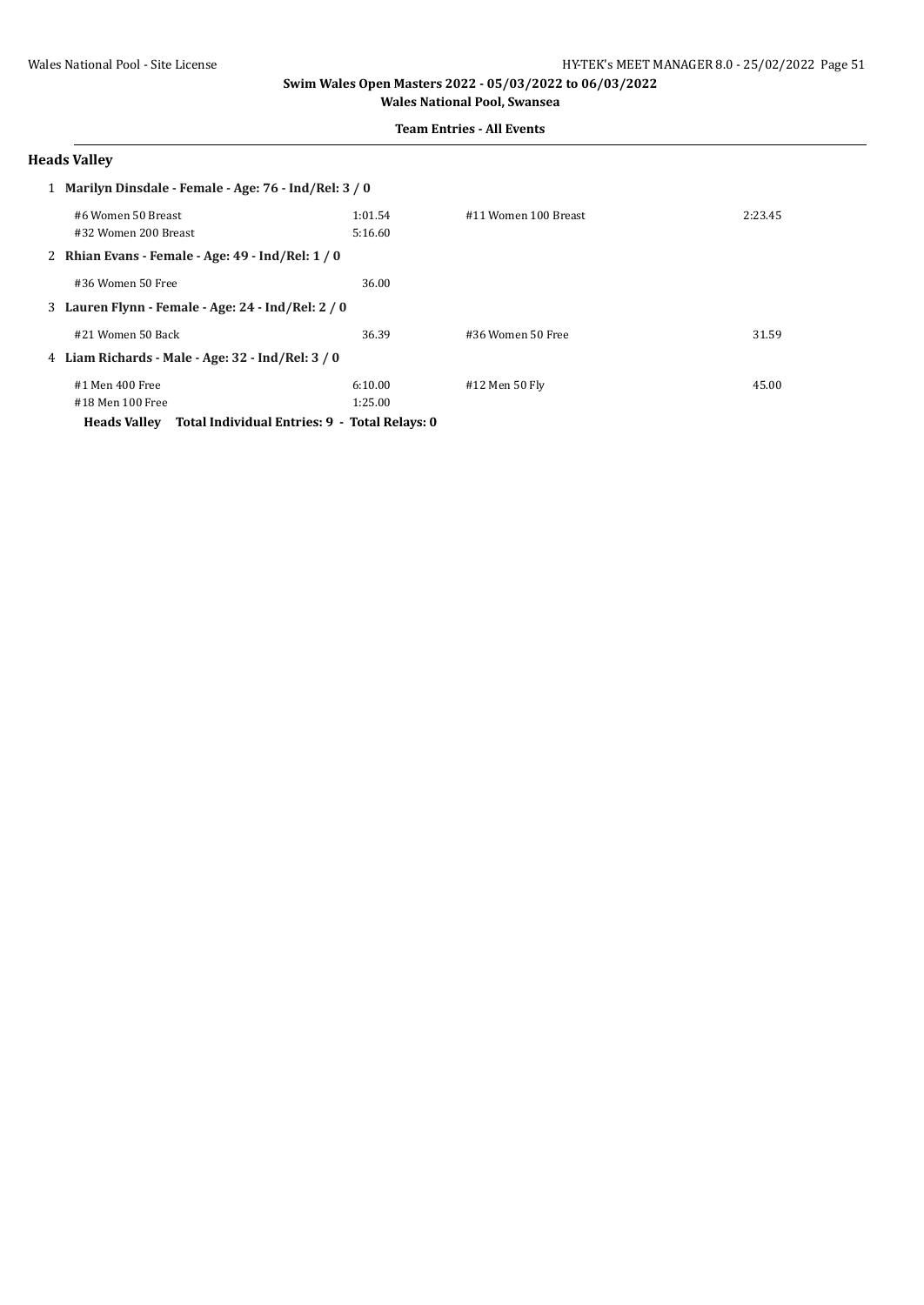**Team Entries - All Events**

# **Hinckley**

|   | 1 Rhys Chiles - Male - Age: 23 - Ind/Rel: 3/0           |         |                               |         |
|---|---------------------------------------------------------|---------|-------------------------------|---------|
|   | #5 Men 50 Breast                                        | 32.39   | #10 Men 100 Breast            | 1:10.06 |
|   | #31 Men 200 Breast                                      | 2:38.34 |                               |         |
|   | 2 Alycia Clarke - Female - Age: 21 - Ind/Rel: 2 / 0     |         |                               |         |
|   | #26 Women 200 Free                                      | 2:58.97 | #36 Women 50 Free             | 34.86   |
|   | 3 Chloe Parker-Mead - Female - Age: 21 - Ind/Rel: 2 / 0 |         |                               |         |
|   | #21 Women 50 Back                                       | 32.31   | #28 Women 100 Back            | 1:11.93 |
|   | 4 Hannawell Storey - Female - Age: 34 - Ind/Rel: 4 / 0  |         |                               |         |
|   | #6 Women 50 Breast                                      | 41.41   | #11 Women 100 Breast          | 1:35.53 |
|   | #19 Women 100 Free                                      | 1:15.75 | #32 Women 200 Breast          | 3:35.74 |
|   | 5 Jessica Sutton - Female - Age: 25 - Ind/Rel: 3 / 0    |         |                               |         |
|   | #4 Women 200 IM                                         | 2:37.50 | #21 Women 50 Back             | 32.50   |
|   | #28 Women 100 Back                                      | 1:09.90 |                               |         |
| 1 | Hinckley - 'A' - F120                                   |         | #30 Women 200 Freestyle Relay | NT      |
|   |                                                         |         |                               |         |

**Hinckley Total Individual Entries: 14 - Total Relays: 1**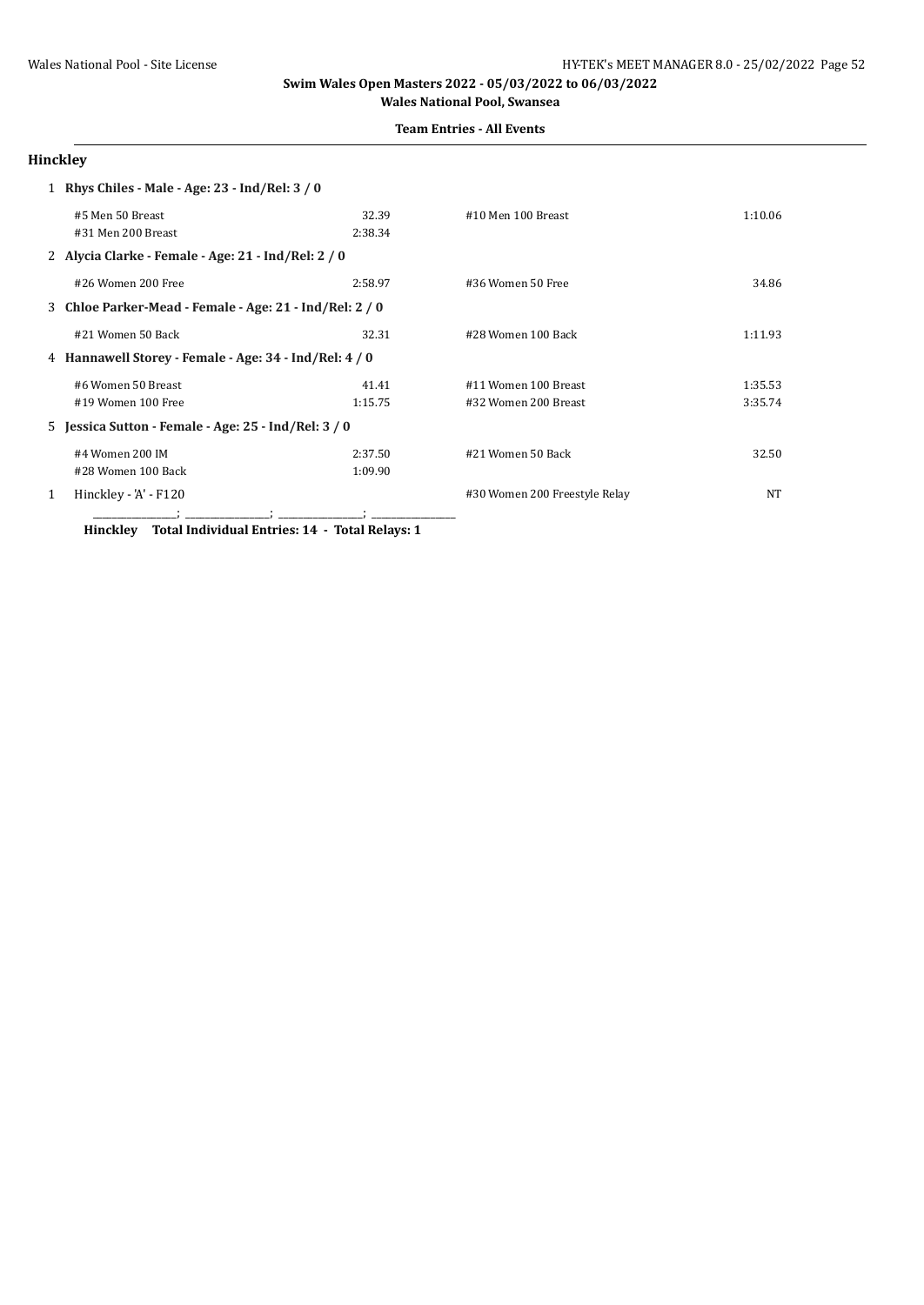**Wales National Pool, Swansea**

# **Team Entries - All Events**

# **Holywell**

| 1 Nicola Latty - Female - Age: 51 - Ind/Rel: 3 / 0 |  |
|----------------------------------------------------|--|
|                                                    |  |

#19 Women 100 Free 1:07.77 #24 Women 400 IM 5:53.58 #34 Women 100 Fly 1:16.48

**Holywell Total Individual Entries: 3 - Total Relays: 0**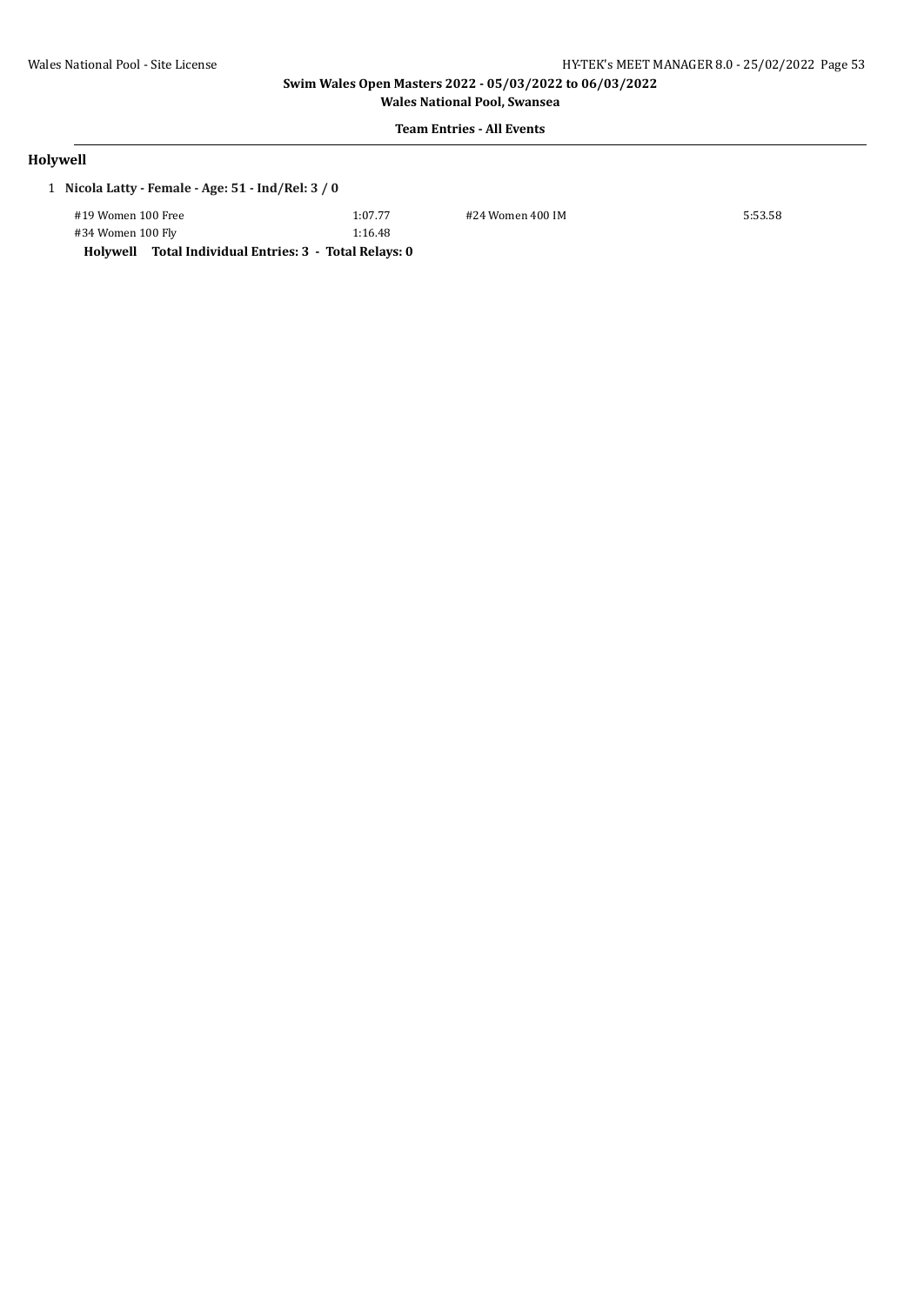**Wales National Pool, Swansea Team Entries - All Events**

### **Io Wight Ma**

### 1 **Jenny Ball - Female - Age: 84 - Ind/Rel: 6 / 0**

| #2 Women 400 Free                                             | 8:49.65 | #9 Women 200 Back  | 5:01.01 |
|---------------------------------------------------------------|---------|--------------------|---------|
| #21 Women 50 Back                                             | 1:01.59 | #26 Women 200 Free | 4:17.38 |
| #28 Women 100 Back                                            | 2:17.07 | #36 Women 50 Free  | 58.04   |
| Total Individual Entries: 6  - Total Relavs: 0<br>Io Wight Ma |         |                    |         |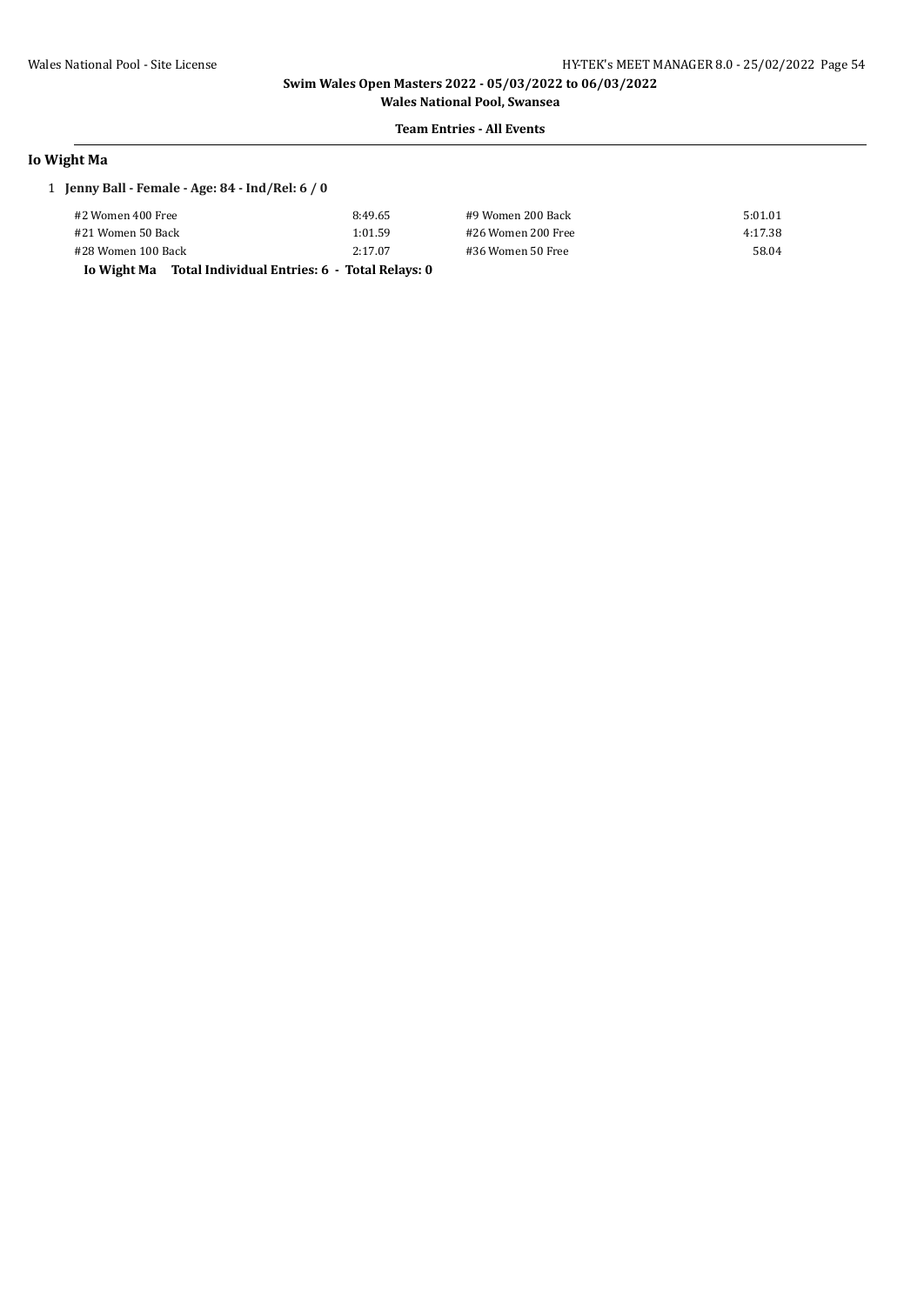**Wales National Pool, Swansea**

41.45

# **Team Entries - All Events**

### **Kendal**

1 **Stuart McGurk - Male - Age: 61 - Ind/Rel: 3 / 0**

| #1 Men 400 Free |  |  |  |
|-----------------|--|--|--|
| #12 Men 50 Fly  |  |  |  |
|                 |  |  |  |

#1 Men 400 Free 6:57.40 #3 Men 200 IM 4:00.00

**Kendal Total Individual Entries: 3 - Total Relays: 0**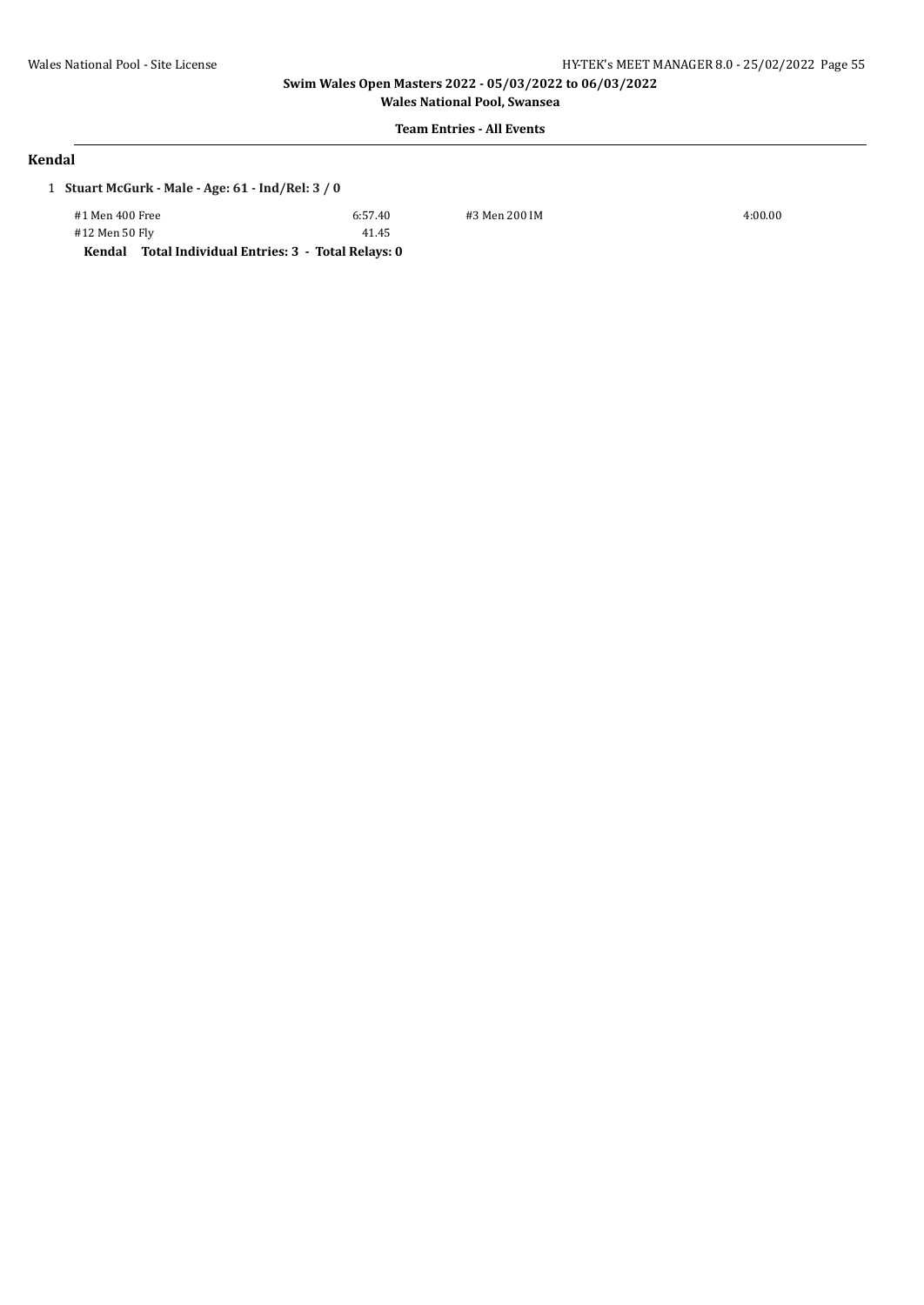# **Team Entries - All Events**

### **Kenilworth M**

| 1 Joanne Alexander - Female - Age: 51 - Ind/Rel: 1 / 0 |                                               |                    |         |
|--------------------------------------------------------|-----------------------------------------------|--------------------|---------|
| #13 Women 50 Fly                                       | 41.00                                         |                    |         |
| 2 Trevor Clark - Male - Age: $68$ - Ind/Rel: $7/0$     |                                               |                    |         |
| #1 Men 400 Free                                        | 5:45.00                                       | #5 Men 50 Breast   | 39.45   |
| #8 Men 200 Back                                        | 3:01.00                                       | #10 Men 100 Breast | 1:30.00 |
| #12 Men 50 Fly                                         | 34.00                                         | #23 Men 400 IM     | 6:27.84 |
| #27 Men 100 Back                                       | 1:18.93                                       |                    |         |
| Kenilworth M                                           | Total Individual Entries: 8 - Total Relays: 0 |                    |         |
|                                                        |                                               |                    |         |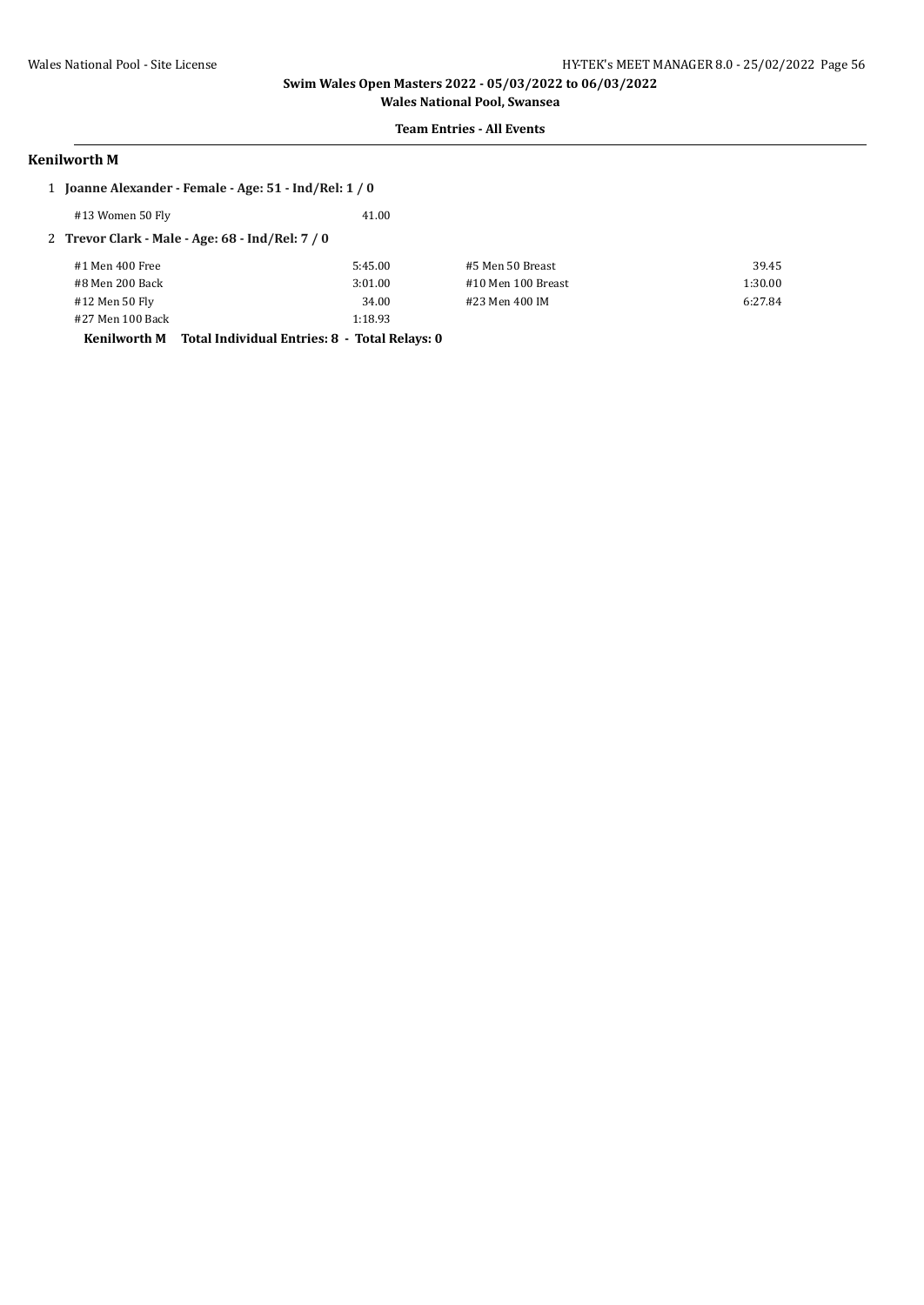**Wales National Pool, Swansea Team Entries - All Events**

### **Kent Weald**

1 **Guy Armstrong - Male - Age: 40 - Ind/Rel: 2 / 0**

#22 Mixed 1500 Free 20:01.79 #38 Mixed 800 Free 10:14.84

**Kent Weald Total Individual Entries: 2 - Total Relays: 0**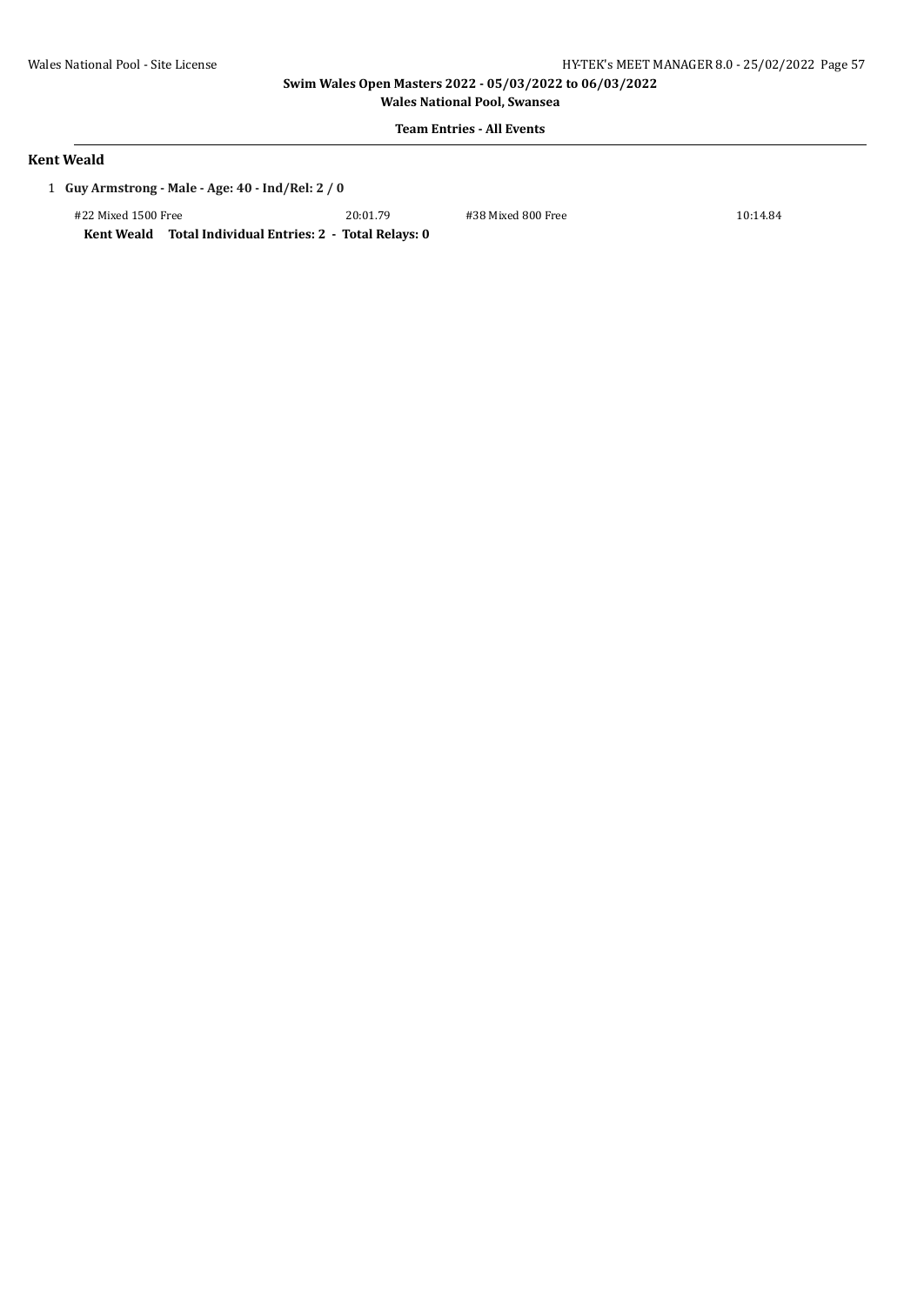**Wales National Pool, Swansea Team Entries - All Events**

### **Kings Corm**

| 1 Jane Asher - Female - Age: 91 - Ind/Rel: 4 / 0 |         |
|--------------------------------------------------|---------|
| #2 Women 400 Free                                | 8:10.00 |

#19 Women 100 Free 1:44.21 #26 Women 200 Free 3:52.93 **Kings Corm Total Individual Entries: 4 - Total Relays: 0**

#2 Women 400 Free 8:10.00 #6 Women 50 Breast 1:30.00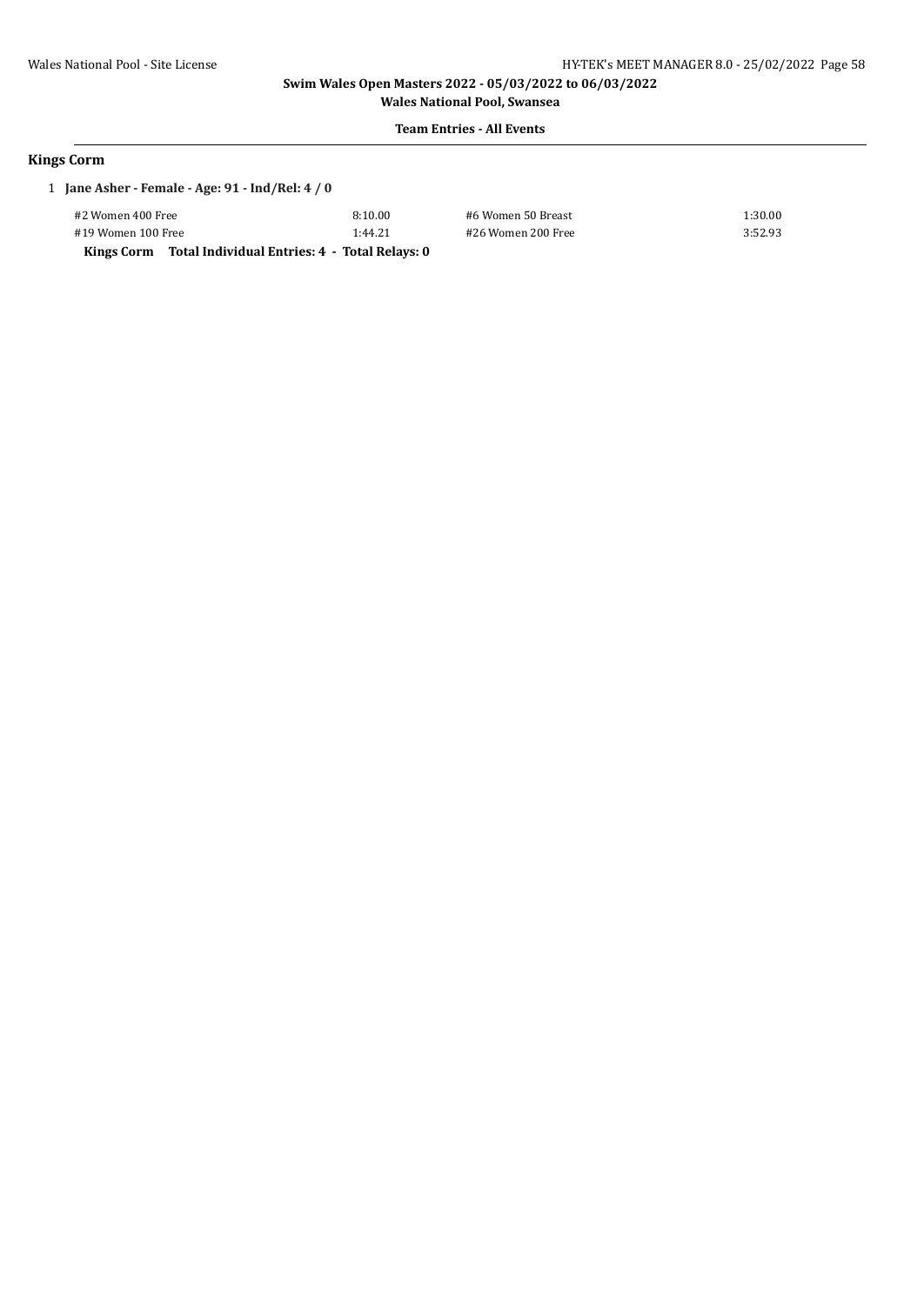**Wales National Pool, Swansea**

# **Team Entries - All Events**

# **Kirkintilloc**

1 **Emma Scobie - Female - Age: 25 - Ind/Rel: 1 / 0**

#21 Women 50 Back 30.25 **Kirkintilloc Total Individual Entries: 1 - Total Relays: 0**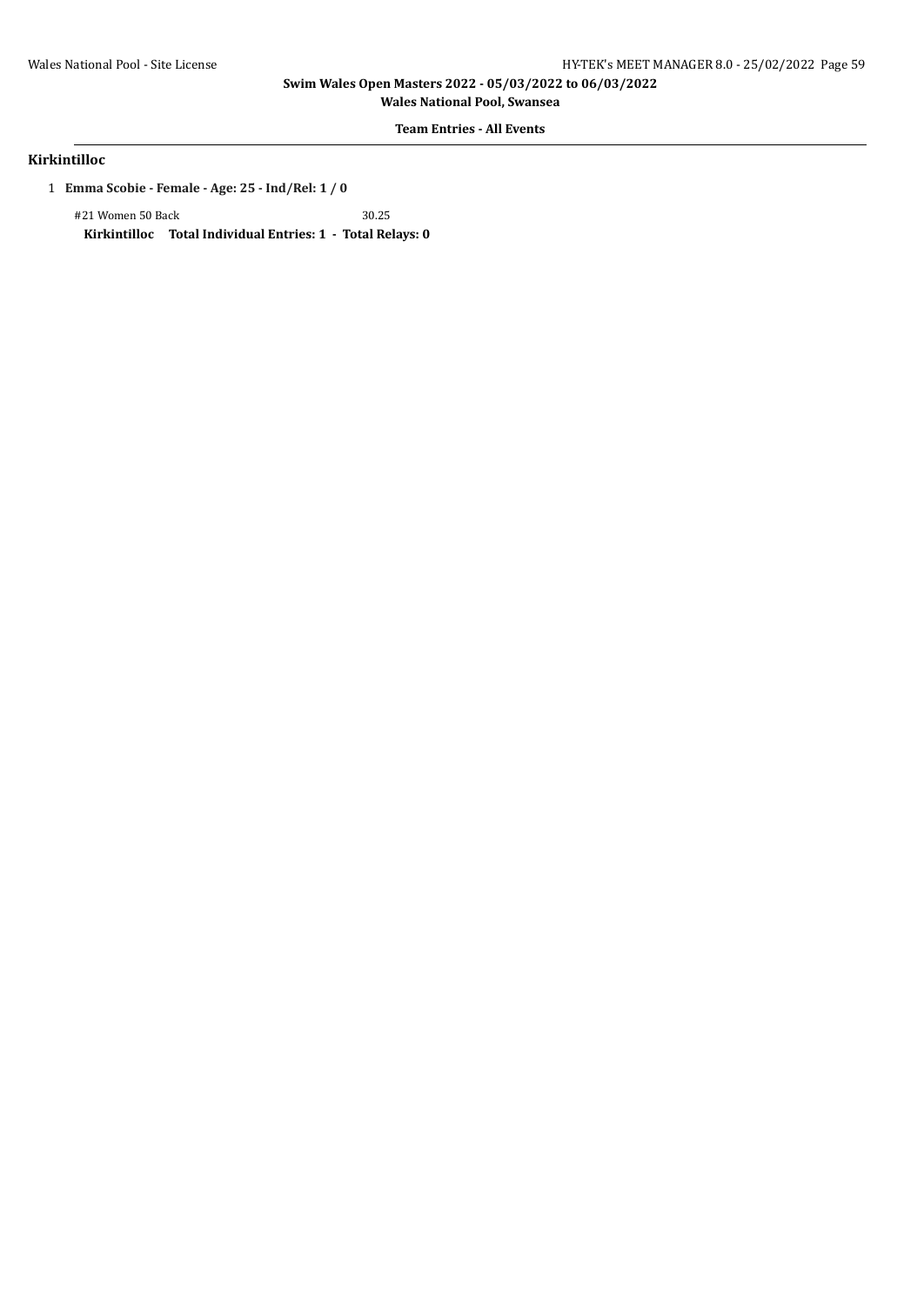**Wales National Pool, Swansea Team Entries - All Events**

### **Larkfield SC**

1 **Helen Harris - Female - Age: 56 - Ind/Rel: 2 / 0**

#2 Women 400 Free 5:51.32 #26 Women 200 Free 2:48.41 **Larkfield SC Total Individual Entries: 2 - Total Relays: 0**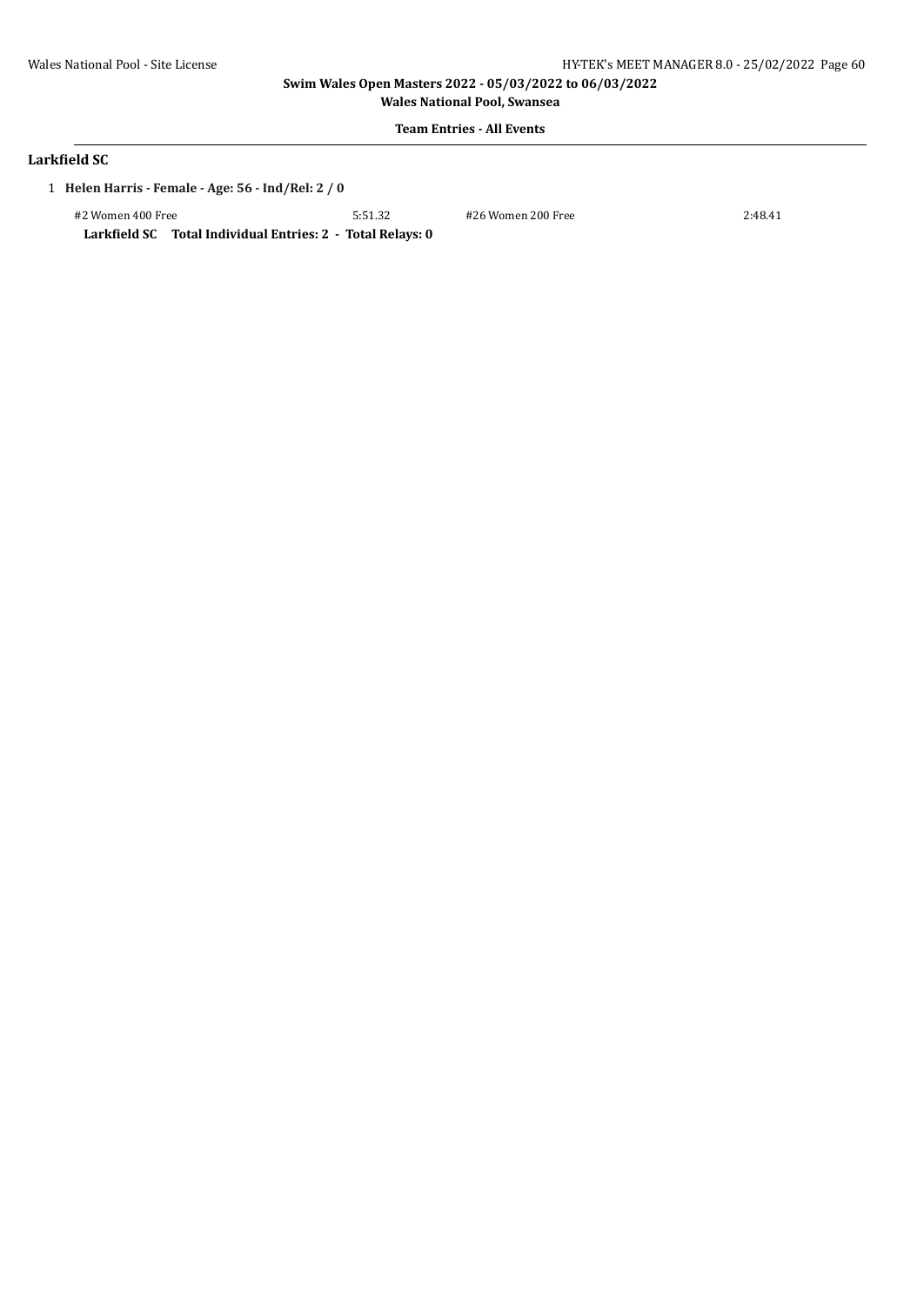**Wales National Pool, Swansea Team Entries - All Events**

### **Leic Peng**

|  | 1 Jeanne Petit - Female - Age: $52$ - Ind/Rel: $3/0$ |  |
|--|------------------------------------------------------|--|
|--|------------------------------------------------------|--|

| #13 Women 50 Fly  | 32.59   |
|-------------------|---------|
| #34 Women 100 Fly | 1:17.49 |

32.59 #19 Women 100 Free 1:11.99

**Leic Peng Total Individual Entries: 3 - Total Relays: 0**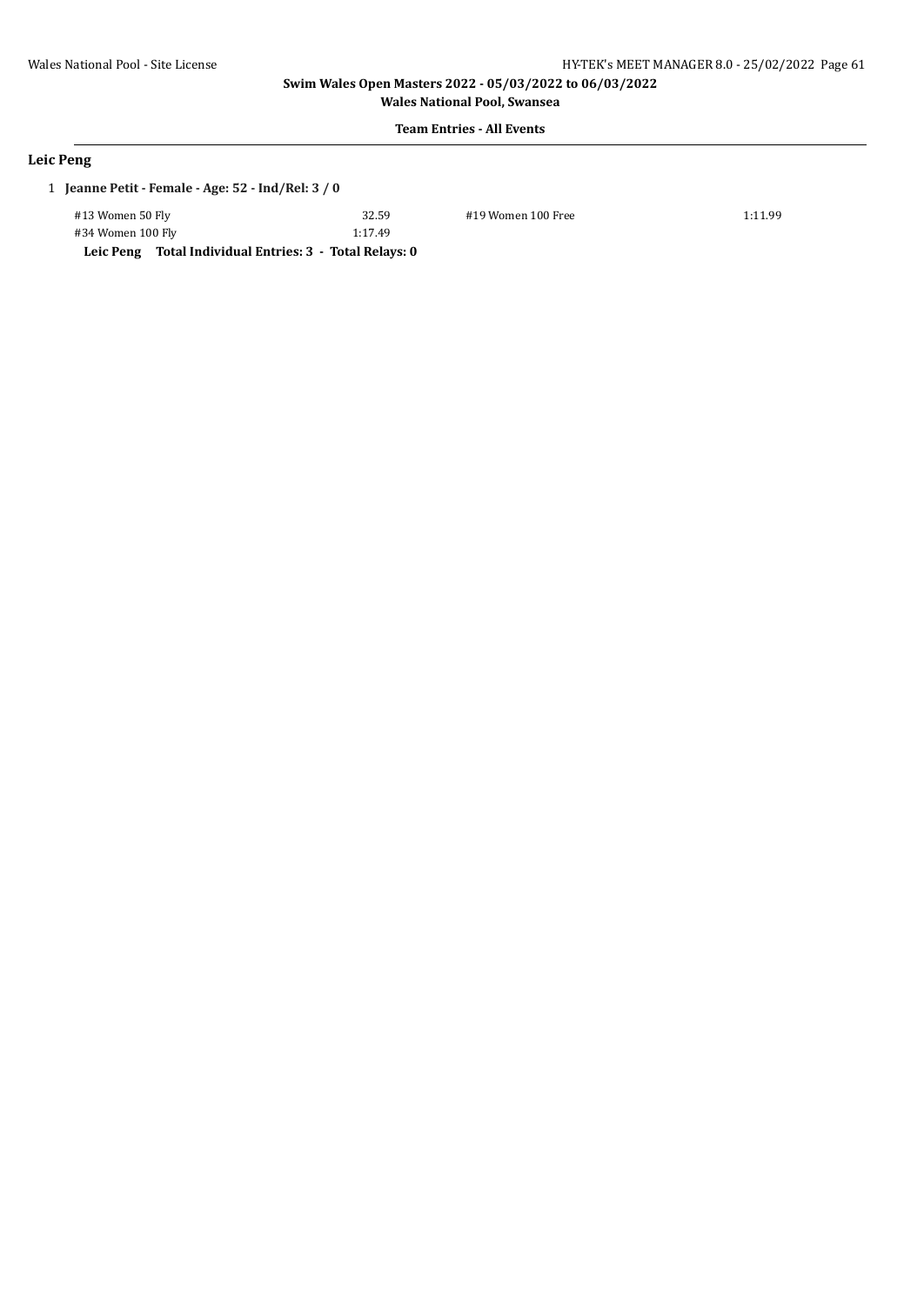**Wales National Pool, Swansea**

# **Team Entries - All Events**

### **Leicester Ne**

| 1 Verity Howell - Female - Age: 24 - Ind/Rel: 3 / 0 |       |                      |         |
|-----------------------------------------------------|-------|----------------------|---------|
| #6 Women 50 Breast                                  | 40.95 | #11 Women 100 Breast | 1:28.41 |
| #13 Women 50 Fly                                    | 33.67 |                      |         |

**Leicester Ne Total Individual Entries: 3 - Total Relays: 0**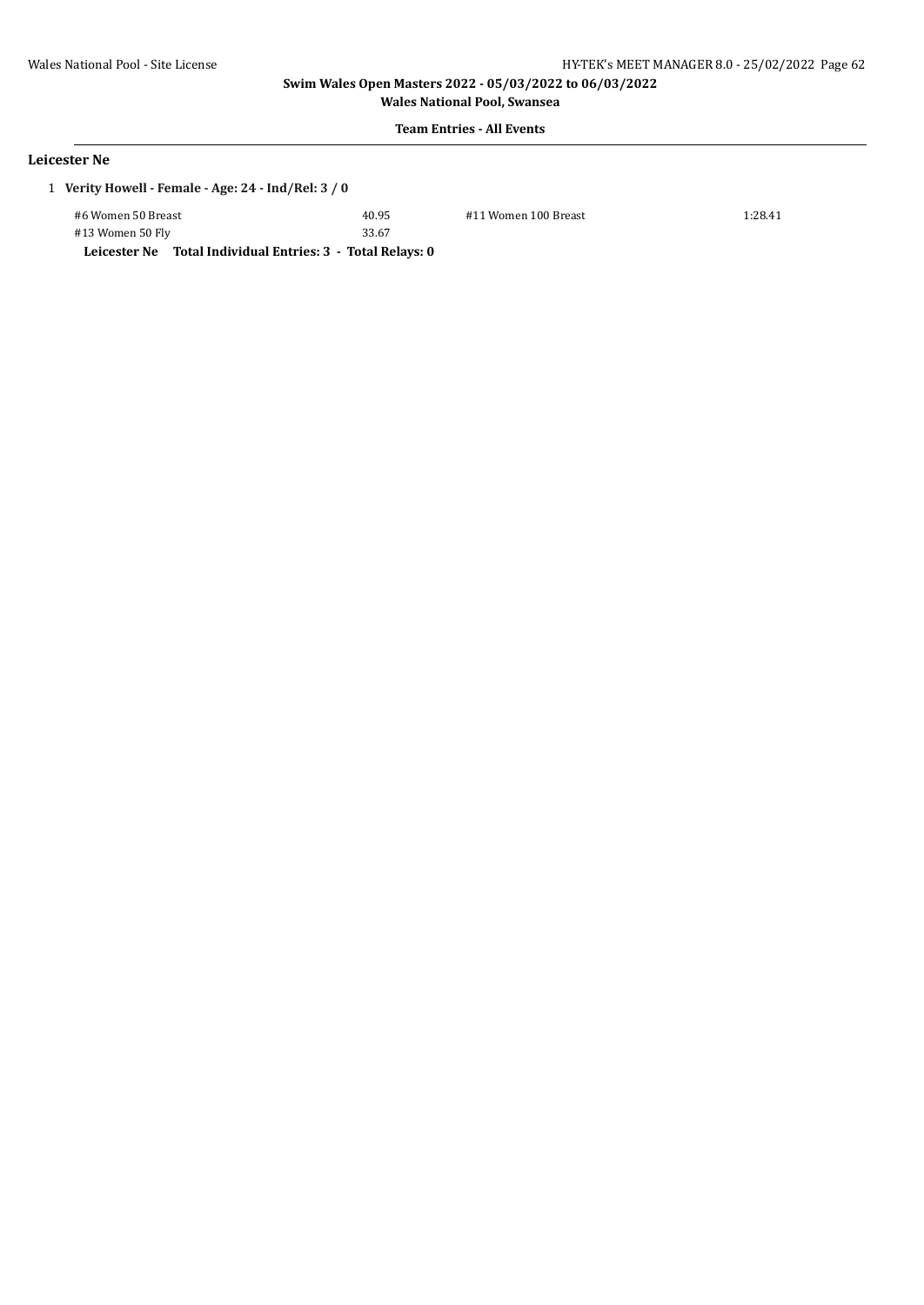**Wales National Pool, Swansea**

**Team Entries - All Events**

### **Loughborough**

1 **Archie Forrester - Male - Age: 21 - Ind/Rel: 1 / 0**

#5 Men 50 Breast 32.12 **Loughborough Total Individual Entries: 1 - Total Relays: 0**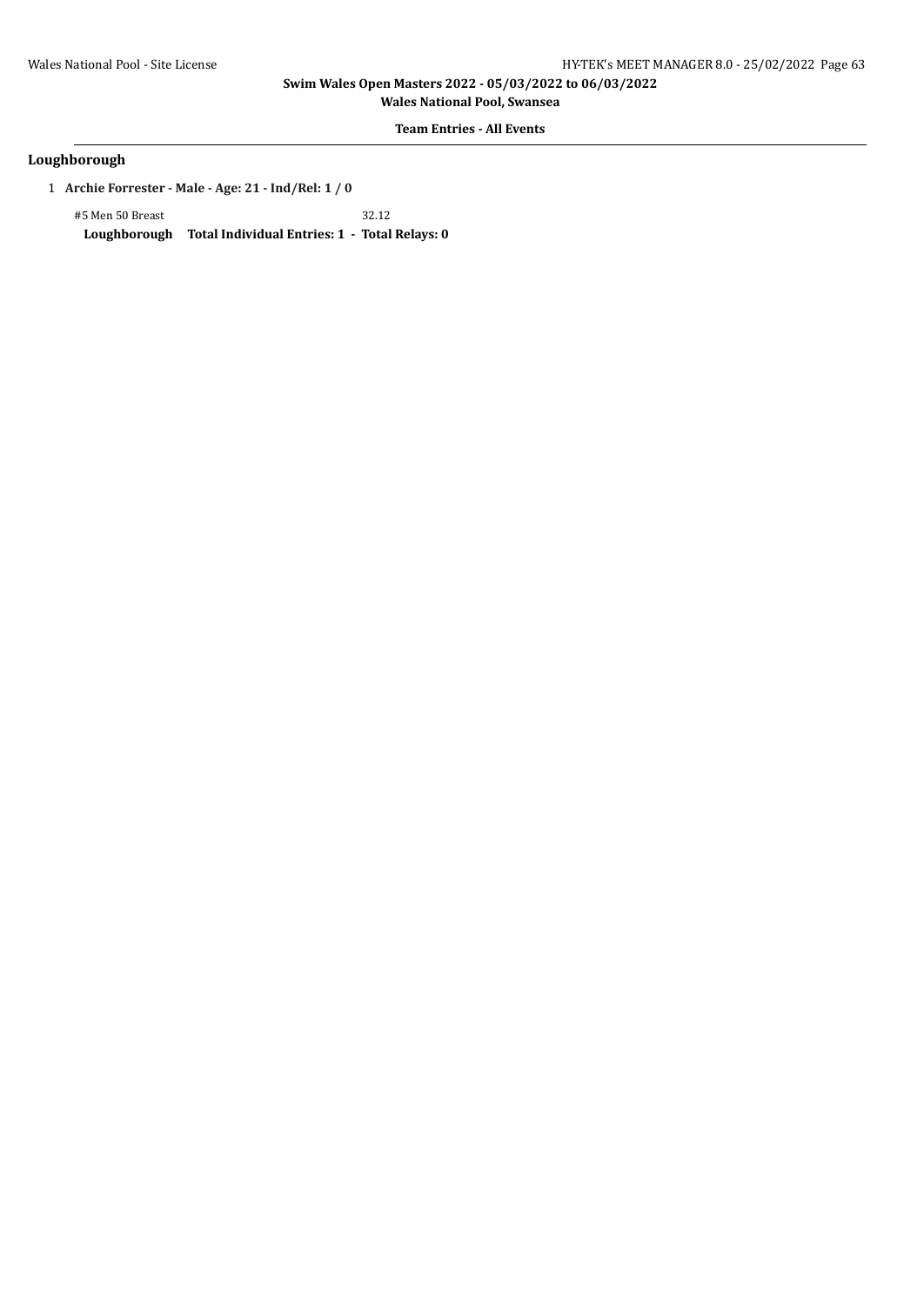**Wales National Pool, Swansea Team Entries - All Events**

#### **Maidenhead**

1 **Julian Swain - Male - Age: 56 - Ind/Rel: 3 / 0**

| Maidenhead      | Total Individual Entries: 3 - Total Relays: 0 |
|-----------------|-----------------------------------------------|
| #35 Men 50 Free | 26.66                                         |
| #12 Men 50 Fly  | 30.00                                         |

#18 Men 100 Free 1:01.00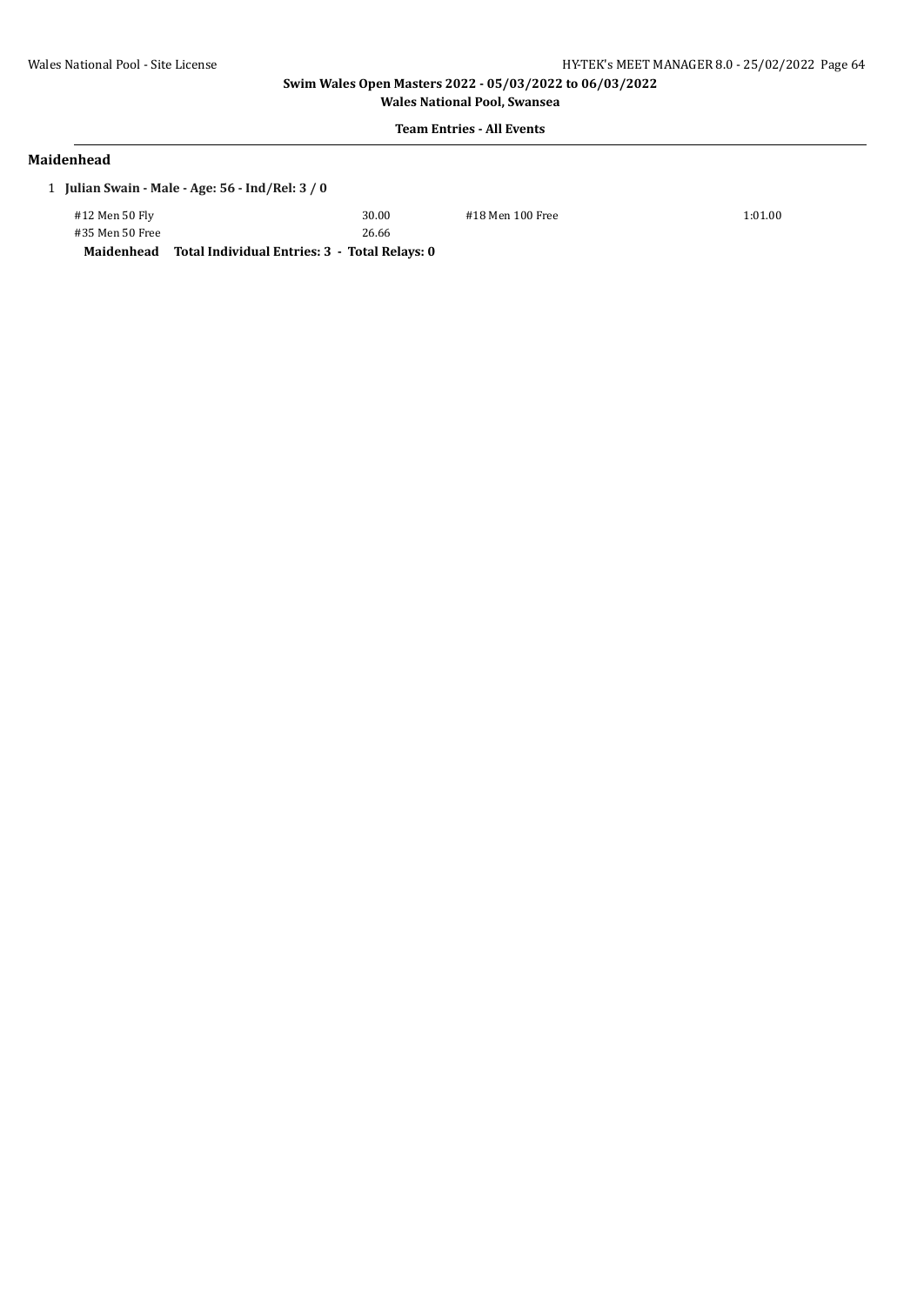**Wales National Pool, Swansea Team Entries - All Events**

### **Merthyr Tydf**

| 1 Arwen Teagle - Female - Age: 21 - Ind/Rel: $5/0$ |                                               |                    |       |  |  |
|----------------------------------------------------|-----------------------------------------------|--------------------|-------|--|--|
| #4 Women 200 IM                                    | 3:01.03                                       | #6 Women 50 Breast | 41.23 |  |  |
| #11 Women 100 Breast                               | 1:31.35                                       | #13 Women 50 Fly   | 43.22 |  |  |
| #19 Women 100 Free                                 | 1:12.76                                       |                    |       |  |  |
| Merthyr Tydf                                       | Total Individual Entries: 5 - Total Relays: 0 |                    |       |  |  |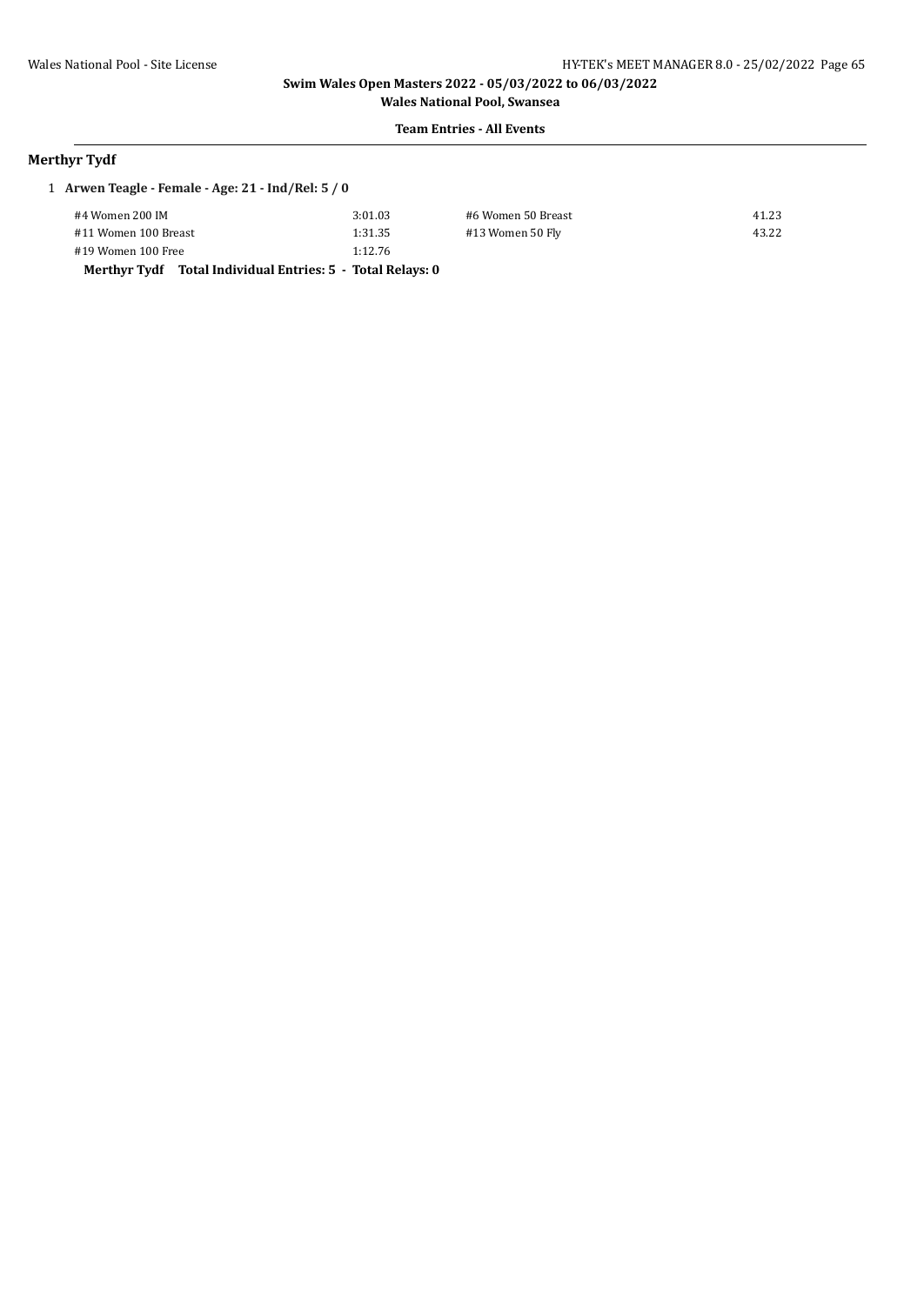#### **Team Entries - All Events**

#### **Mid Sussex**

|                                                    | 1 Kathy Bidnall - Female - Age: 67 - Ind/Rel: 4 / 0 |         |                               |           |
|----------------------------------------------------|-----------------------------------------------------|---------|-------------------------------|-----------|
|                                                    | #6 Women 50 Breast                                  | 54.50   | #9 Women 200 Back             | 3:20.00   |
|                                                    | #21 Women 50 Back                                   | 40.89   | #28 Women 100 Back            | 1:28.80   |
|                                                    | 2 Jennifer Dean - Female - Age: 79 - Ind/Rel: 4 / 0 |         |                               |           |
|                                                    | #4 Women 200 IM                                     | 4:09.50 | #19 Women 100 Free            | 1:42.50   |
|                                                    | #26 Women 200 Free                                  | 4:05.20 | #36 Women 50 Free             | 46.53     |
|                                                    | 3 Rose Dudeney - Female - Age: 75 - Ind/Rel: 4 / 0  |         |                               |           |
|                                                    | #2 Women 400 Free                                   | 7:30.00 | #22 Mixed 1500 Free           | 29:15.00  |
|                                                    | #28 Women 100 Back                                  | 2:00.00 | #38 Mixed 800 Free            | 15:15.00  |
| 4 Alison Gwynn - Female - Age: 74 - Ind/Rel: 5 / 0 |                                                     |         |                               |           |
|                                                    | #2 Women 400 Free                                   | 6:59.41 | #19 Women 100 Free            | 1:29.73   |
|                                                    | #21 Women 50 Back                                   | 48.89   | #26 Women 200 Free            | 3:25.01   |
|                                                    | #36 Women 50 Free                                   | 39.59   |                               |           |
|                                                    | 5 Tim Pearce - Male - Age: 83 - Ind/Rel: 3 / 0      |         |                               |           |
|                                                    | #5 Men 50 Breast                                    | 1:05.00 | #20 Men 50 Back               | 55.00     |
|                                                    | #35 Men 50 Free                                     | 45.00   |                               |           |
| 1                                                  | Mid Sussex - 'A' - X120                             |         | #7 Mixed 200 Medley Relay     | <b>NT</b> |
| 2                                                  | Mid Sussex - 'A' - X120                             |         | #37 Mixed 200 Freestyle Relay | <b>NT</b> |

**Mid Sussex Total Individual Entries: 20 - Total Relays: 2**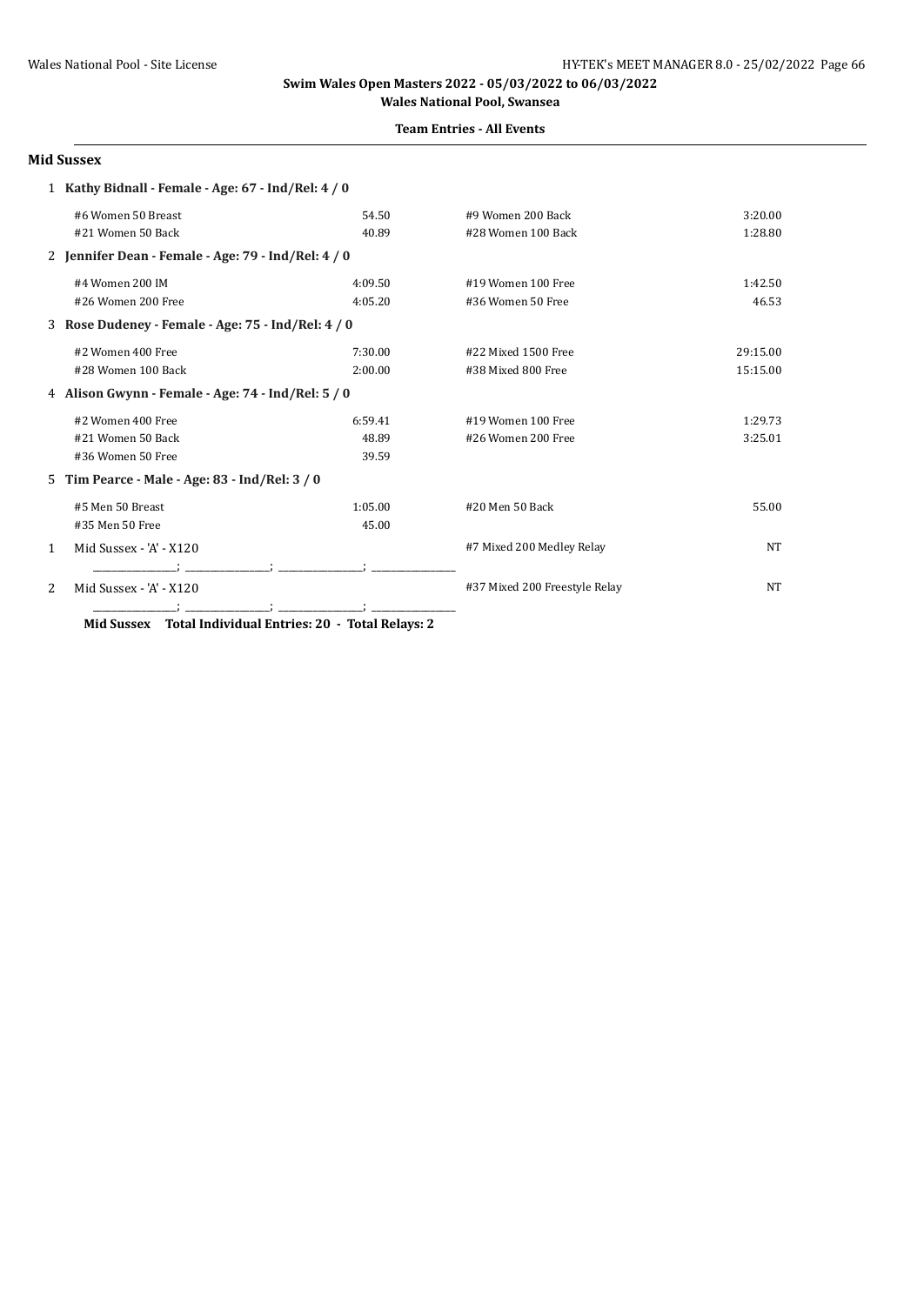### **Team Entries - All Events**

### **MwayMaritime**

| 1 Glen Isaacs - Male - Age: 57 - Ind/Rel: 4 / 0     |                                               |                    |         |  |
|-----------------------------------------------------|-----------------------------------------------|--------------------|---------|--|
| #12 Men 50 Fly                                      | 32.04                                         | #18 Men 100 Free   | 1:03.75 |  |
| #25 Men 200 Free                                    | 2:25.30                                       | #35 Men 50 Free    | 28.95   |  |
| 2 Danielle Ryan - Female - Age: 37 - Ind/Rel: 3 / 0 |                                               |                    |         |  |
| #2 Women 400 Free                                   | 5:22.01                                       | #26 Women 200 Free | 2:30.01 |  |
| #38 Mixed 800 Free                                  | 10:58.02                                      |                    |         |  |
| MwavMaritime                                        | Total Individual Entries: 7 - Total Relays: 0 |                    |         |  |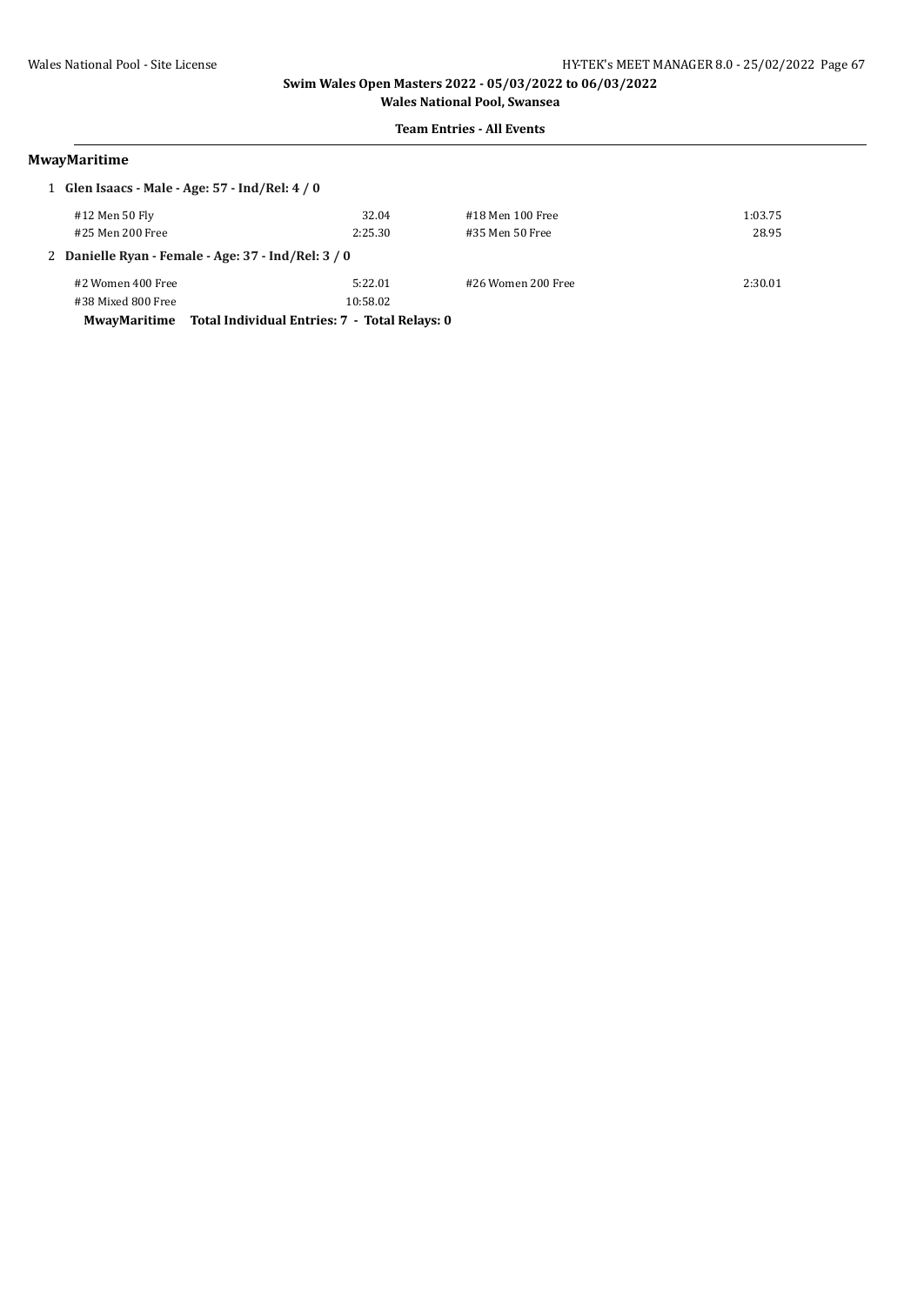**Wales National Pool, Swansea**

# **Team Entries - All Events**

#### **Newbury**

|  | 1 David Milburn - Male - Age: $60$ - Ind/Rel: $3/0$ |
|--|-----------------------------------------------------|
|--|-----------------------------------------------------|

#5 Men 50 Breast 32.56 #10 Men 100 Breast 1:16.41 #31 Men 200 Breast 2:48.59

**Newbury Total Individual Entries: 3 - Total Relays: 0**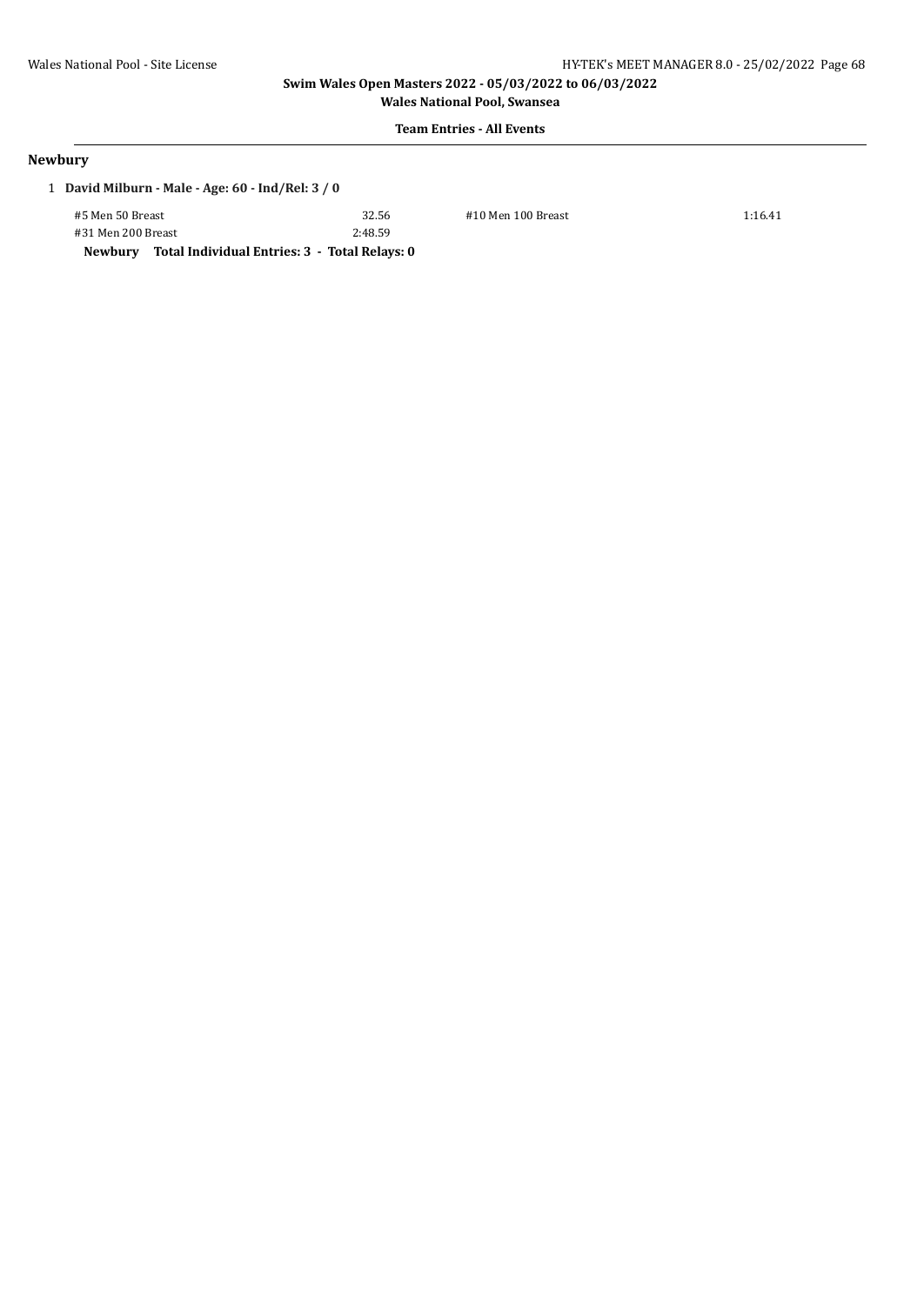### **Team Entries - All Events**

#### **NottmLeander**

| 1 Colin Robbins - Male - Age: $58$ - Ind/Rel: $8/0$ |                                                |                    |          |
|-----------------------------------------------------|------------------------------------------------|--------------------|----------|
| #1 Men 400 Free                                     | 5:28.25                                        | #5 Men 50 Breast   | 40.35    |
| #12 Men 50 Fly                                      | 33.86                                          | #18 Men 100 Free   | 1:05.19  |
| #20 Men 50 Back                                     | 36.51                                          | #25 Men 200 Free   | 2:28.88  |
| #35 Men 50 Free                                     | 29.04                                          | #38 Mixed 800 Free | 11:35.00 |
| 2 Robert Steel - Male - Age: 65 - Ind/Rel: 3 / 0    |                                                |                    |          |
| #1 Men 400 Free                                     | 6:01.87                                        | #5 Men 50 Breast   | 41.87    |
| #10 Men 100 Breast                                  | 1:38.97                                        |                    |          |
| <b>NottmLeander</b>                                 | Total Individual Entries: 11 - Total Relays: 0 |                    |          |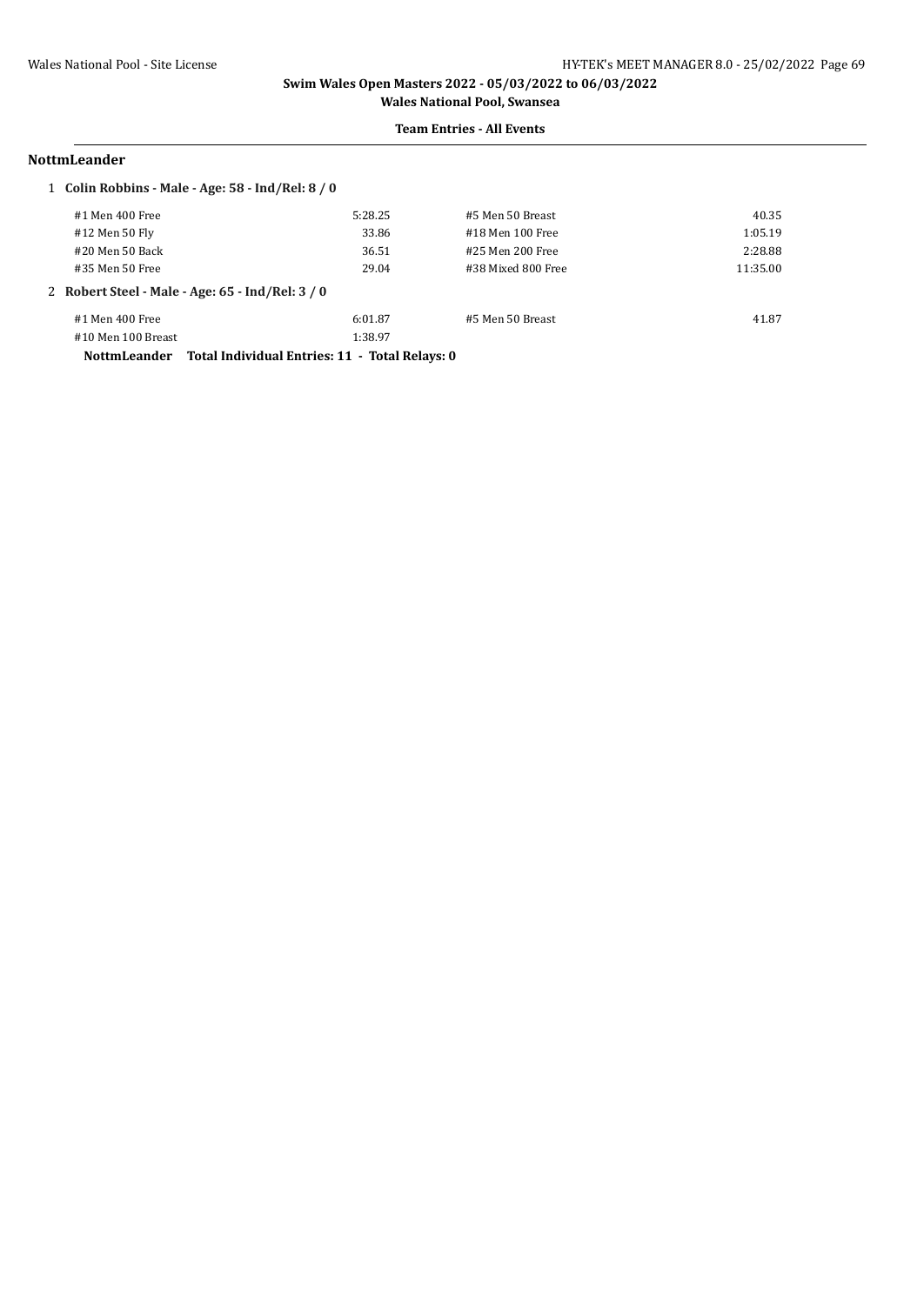#### **Team Entries - All Events**

# **Otter**

### 1 **Megan McDonagh - Female - Age: 29 - Ind/Rel: 6 / 0**

| #4 Women 200 IM                                                | 2:40.00 | #11 Women 100 Breast | 1:24.97 |
|----------------------------------------------------------------|---------|----------------------|---------|
| #13 Women 50 Fly                                               | 33.50   | #21 Women 50 Back    | 35.43   |
| #32 Women 200 Breast                                           | 3:01.71 | #36 Women 50 Free    | 30.10   |
| 2 Fraser Peh - Male - Age: 32 - Ind/Rel: 4 / 0                 |         |                      |         |
| #12 Men 50 Fly                                                 | 27.00   | #16 Men 200 Fly      | 2:24.25 |
| #25 Men 200 Free                                               | 2:07.99 | #33 Men 100 Fly      | 1:00.89 |
| Total Individual Entries: 10 - Total Relays: 0<br><b>Otter</b> |         |                      |         |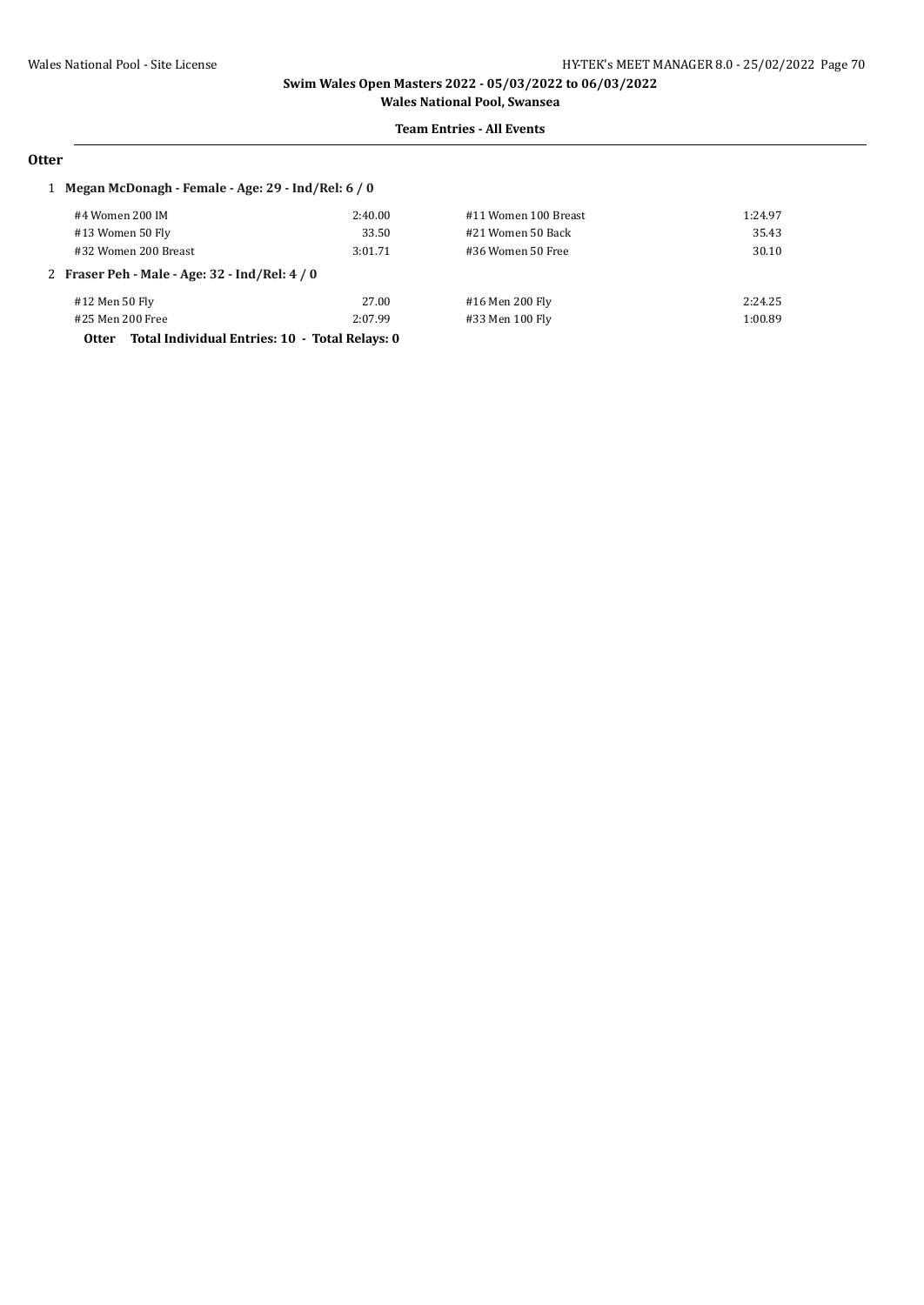### **Team Entries - All Events**

### **Out To Swim**

| 1 Andrew Benson - Male - Age: 33 - Ind/Rel: 4 / 0          |          |                  |         |
|------------------------------------------------------------|----------|------------------|---------|
| #1 Men 400 Free                                            | 4:50.23  | #5 Men 50 Breast | 31.26   |
| #10 Men 100 Breast                                         | 1:11.93  | #12 Men 50 Fly   | 28.50   |
| 2 Martin Bradford - Male - Age: 55 - Ind/Rel: 5 / 0        |          |                  |         |
| #1 Men 400 Free                                            | 5:45.37  | #18 Men 100 Free | 1:12.00 |
| #25 Men 200 Free                                           | 2:45.00  | #33 Men 100 Fly  | 1:25.00 |
| #38 Mixed 800 Free                                         | 12:30.76 |                  |         |
| 3 Ka Chun Suen - Male - Age: 31 - Ind/Rel: 2 / 0           |          |                  |         |
| #12 Men 50 Fly                                             | 30.00    | #16 Men 200 Fly  | 2:30.00 |
| 4 Lucille Thirlby - Female - Age: 58 - Ind/Rel: 3 / 0      |          |                  |         |
| #2 Women 400 Free                                          | 6:49.18  | #4 Women 200 IM  | 3:55.54 |
| #11 Women 100 Breast                                       | 2:05.00  |                  |         |
| 5 Christopher Unsworth - Male - Age: 31 - Ind/Rel: 4 / 0   |          |                  |         |
| #8 Men 200 Back                                            | 2:31.00  | #12 Men 50 Fly   | 31.00   |
| #18 Men 100 Free                                           | 1:00.00  | #20 Men 50 Back  | 31.00   |
| Out To Swim Total Individual Entries: 18 - Total Relays: 0 |          |                  |         |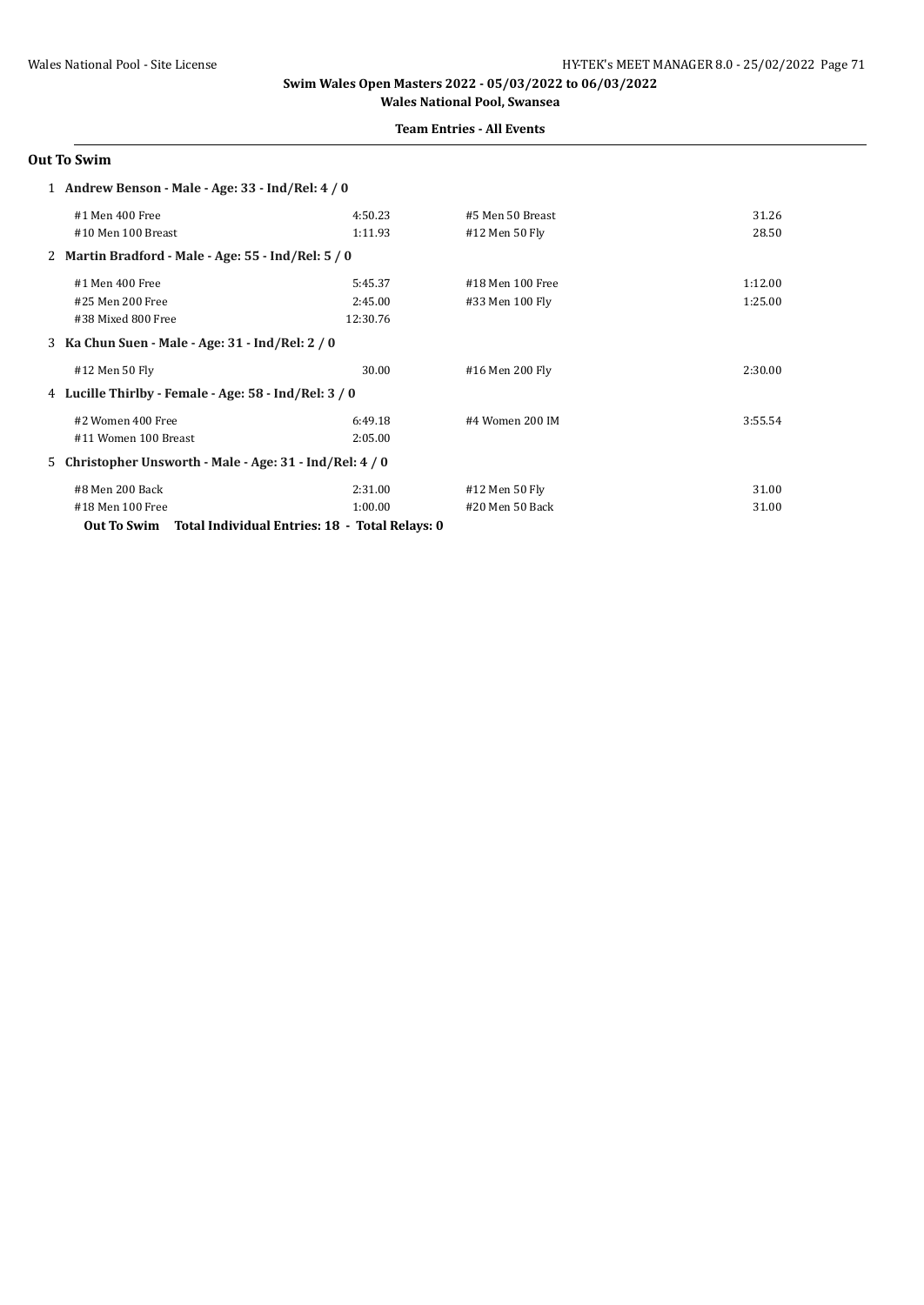#### **Team Entries - All Events**

### **Oxford Uni**

| 1 Deryn Cressey-Rodgers - Female - Age: 19 - Ind/Rel: 4 / 0 |                                                         |         |                     |          |  |
|-------------------------------------------------------------|---------------------------------------------------------|---------|---------------------|----------|--|
|                                                             | #2 Women 400 Free                                       | 4:41.54 | #22 Mixed 1500 Free | 18:52.59 |  |
|                                                             | #26 Women 200 Free                                      | 2:12.87 | #38 Mixed 800 Free  | 9:39.68  |  |
|                                                             | 2 Louisa Zolkiewski - Female - Age: 29 - Ind/Rel: 5 / 0 |         |                     |          |  |
|                                                             | #13 Women 50 Fly                                        | 29.70   | #19 Women 100 Free  | 1:00.94  |  |
|                                                             | #21 Women 50 Back                                       | 31.18   | #28 Women 100 Back  | 1:07.43  |  |
|                                                             | #36 Women 50 Free                                       | 27.65   |                     |          |  |
|                                                             |                                                         |         |                     |          |  |

**Oxford Uni Total Individual Entries: 9 - Total Relays: 0**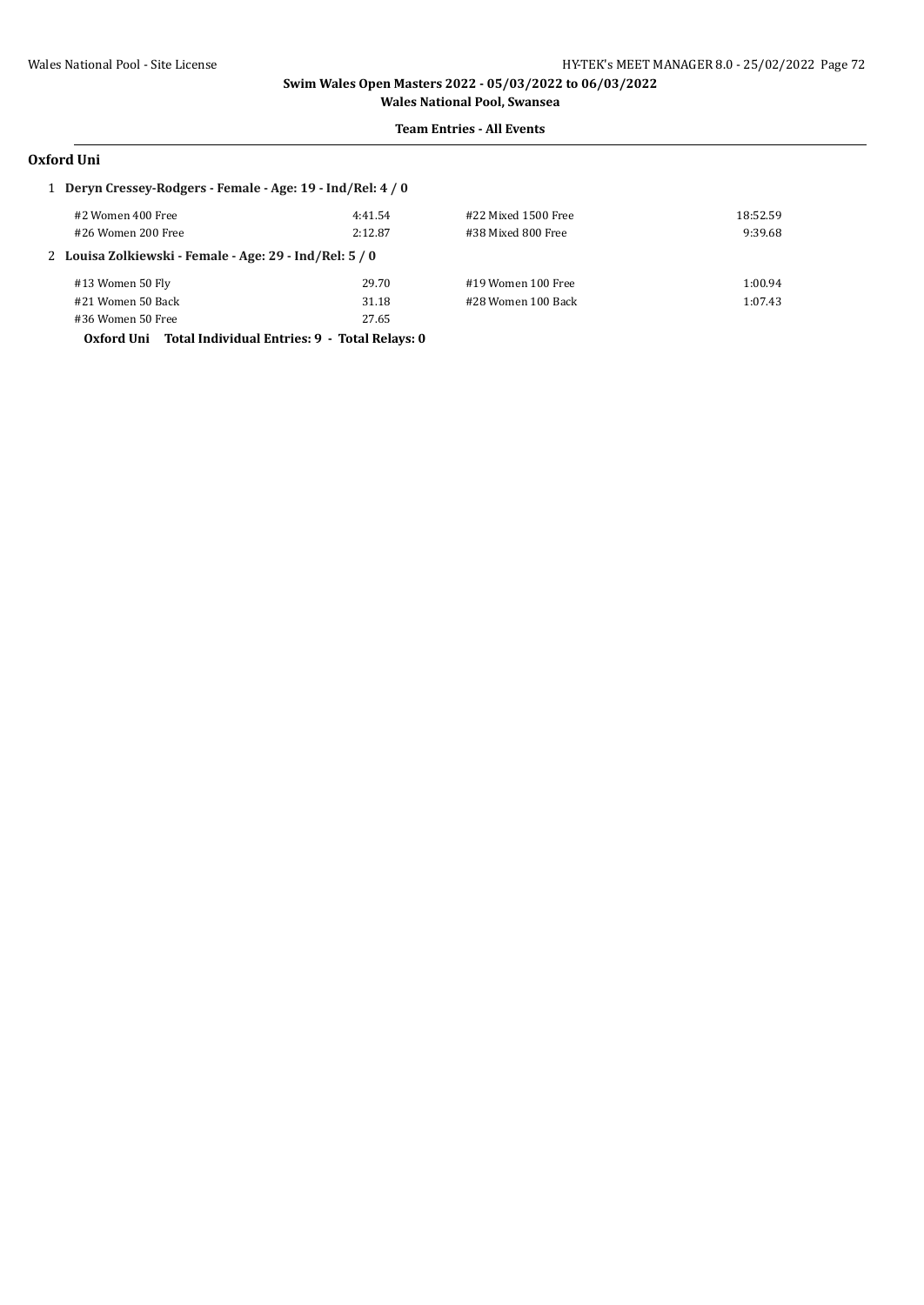#### **Team Entries - All Events**

# **Penyrheol**

| 1 Kyle Job - Male - Age: 24 - Ind/Rel: 4 / 0 |                                               |                    |         |  |  |
|----------------------------------------------|-----------------------------------------------|--------------------|---------|--|--|
| #5 Men 50 Breast                             | 32.98                                         | #10 Men 100 Breast | 1:16.52 |  |  |
| #12 Men 50 Fly                               | 28.96                                         | #31 Men 200 Breast | 2:51.37 |  |  |
| Penvrheol                                    | Total Individual Entries: 4 - Total Relays: 0 |                    |         |  |  |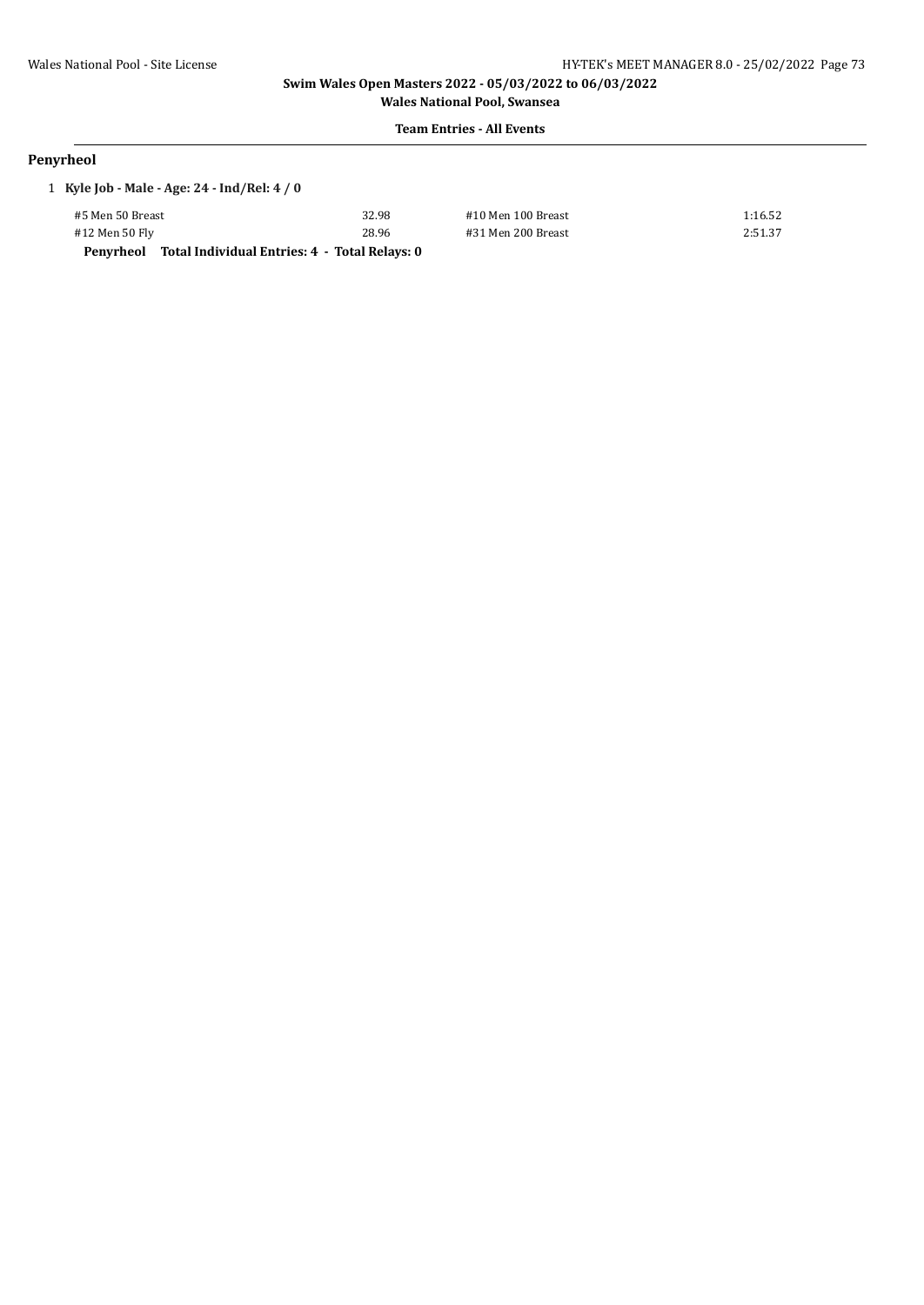**Wales National Pool, Swansea Team Entries - All Events**

#### **Poole**

## 1 **Dudley Lloyd-Evans - Male - Age: 80 - Ind/Rel: 3 / 0**

| #5 Men 50 Breast   |  | 1:00.00 |
|--------------------|--|---------|
| #31 Men 200 Breast |  | 4:30.00 |
|                    |  |         |

0.00 #10 Men 100 Breast 2:05.00

**Poole Total Individual Entries: 3 - Total Relays: 0**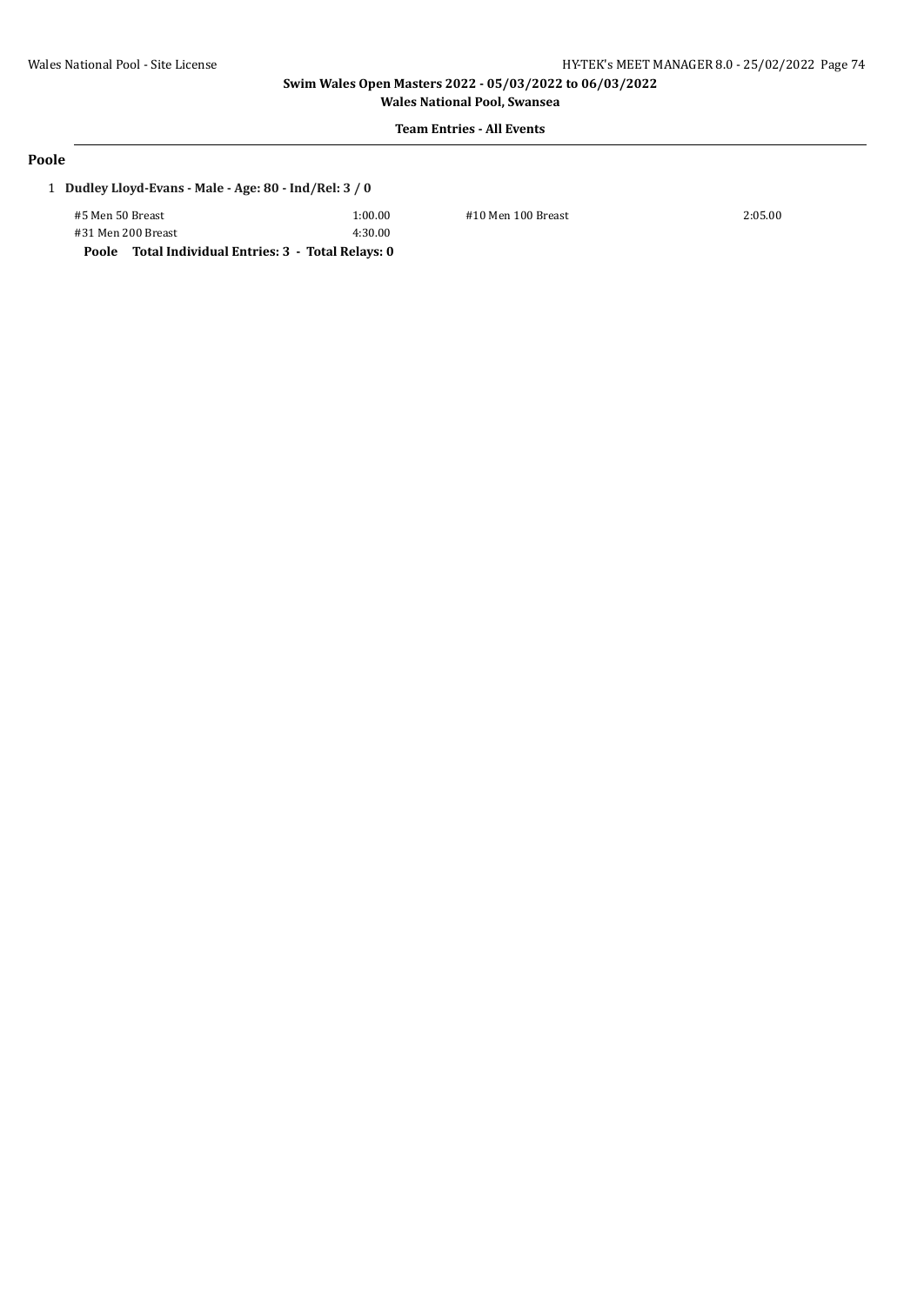**Wales National Pool, Swansea Team Entries - All Events**

## **Portsmouth N**

| 1 Ceri Edwards - Female - Age: 44 - Ind/Rel: 3 / 0 |  |
|----------------------------------------------------|--|
|----------------------------------------------------|--|

| #2 Women 400 Free  | 4:48.38 | #22 Mixed 1500 Free | 18:25.84 |
|--------------------|---------|---------------------|----------|
| #26 Women 200 Free | 2:17.11 |                     |          |

**Portsmouth N Total Individual Entries: 3 - Total Relays: 0**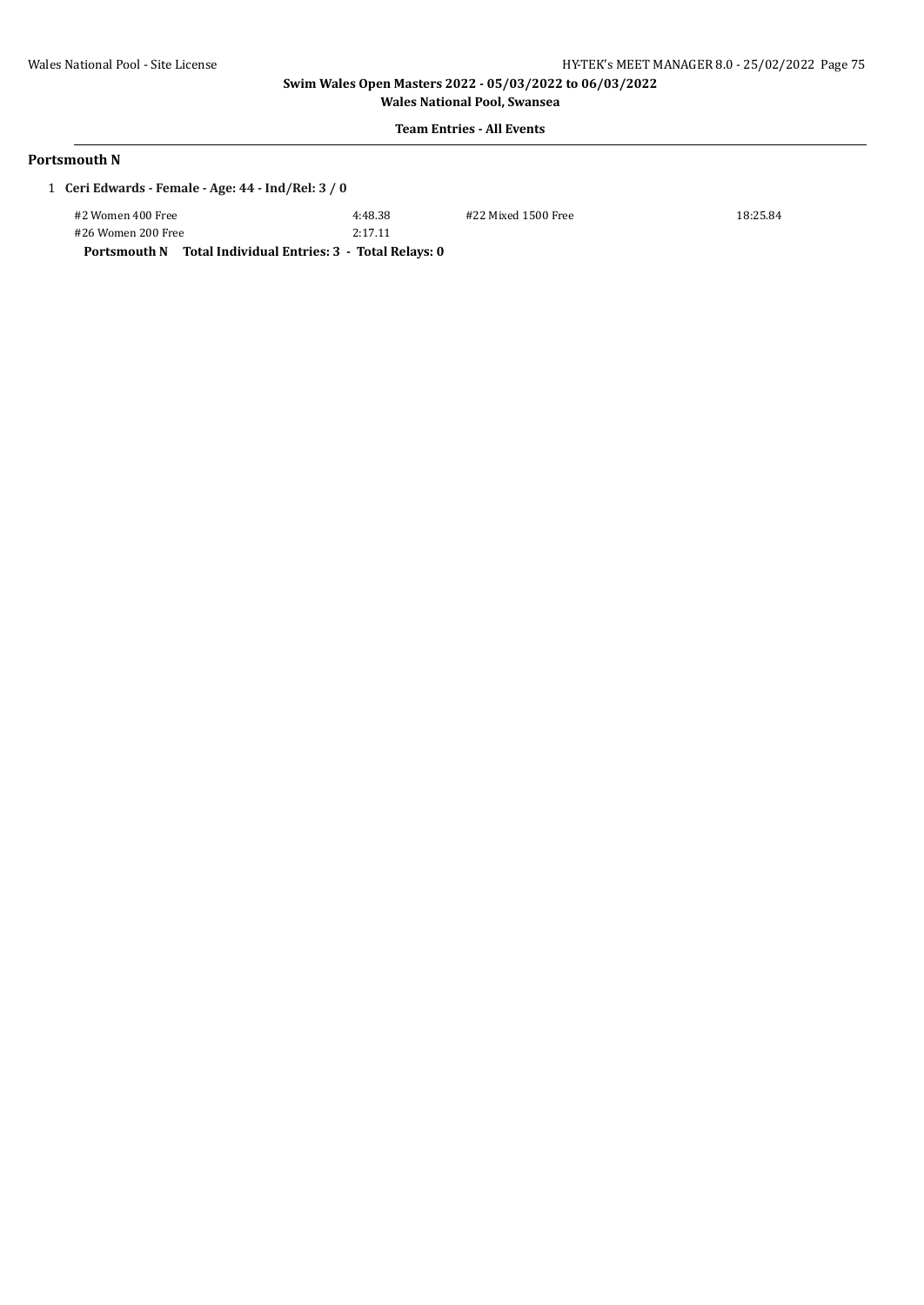**Wales National Pool, Swansea**

**Team Entries - All Events**

## **Rct Squad**

1 **Craig Thomas - Male - Age: 31 - Ind/Rel: 1 / 0**

#38 Mixed 800 Free 8:40.00 **Rct Squad Total Individual Entries: 1 - Total Relays: 0**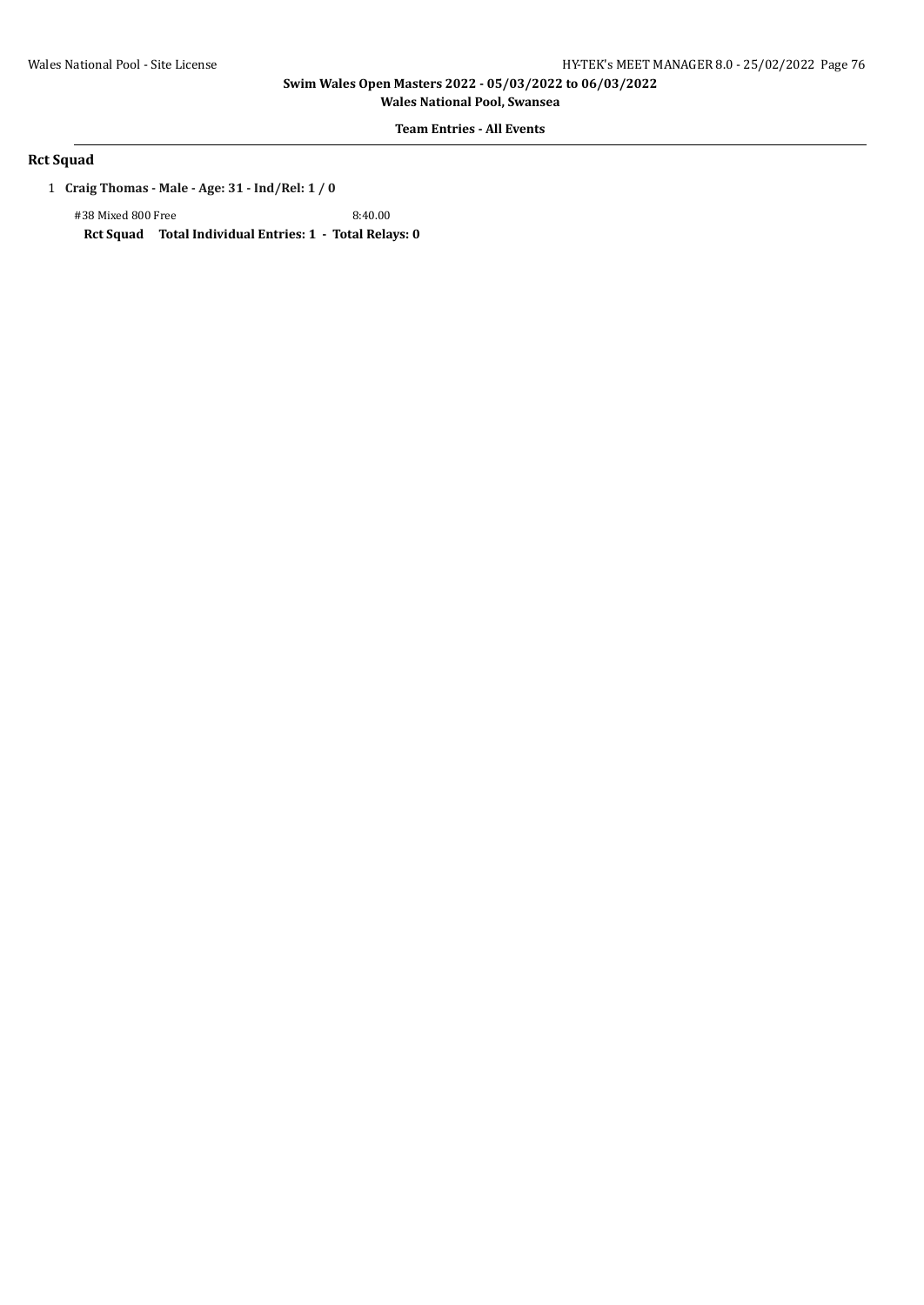#### **Team Entries - All Events**

# **Redhill & R**

| 1 Marianne Davey - Female - Age: 69 - Ind/Rel: 5 / 0          |         |                    |         |
|---------------------------------------------------------------|---------|--------------------|---------|
| #9 Women 200 Back                                             | 4:00.00 | #19 Women 100 Free | 1:38.49 |
| #21 Women 50 Back                                             | 51.62   | #28 Women 100 Back | 1:52.00 |
| #36 Women 50 Free                                             | 42.78   |                    |         |
| 2 Claudine Day - Female - Age: 51 - Ind/Rel: 6 / 0            |         |                    |         |
| #4 Women 200 IM                                               | 3:46.62 | #9 Women 200 Back  | 4:01.40 |
| #19 Women 100 Free                                            | 1:45.40 | #26 Women 200 Free | 3:19.81 |
| #32 Women 200 Breast                                          | 4:11.30 | #36 Women 50 Free  | 49.63   |
| Total Individual Entries: 11 - Total Relays: 0<br>Redhill & R |         |                    |         |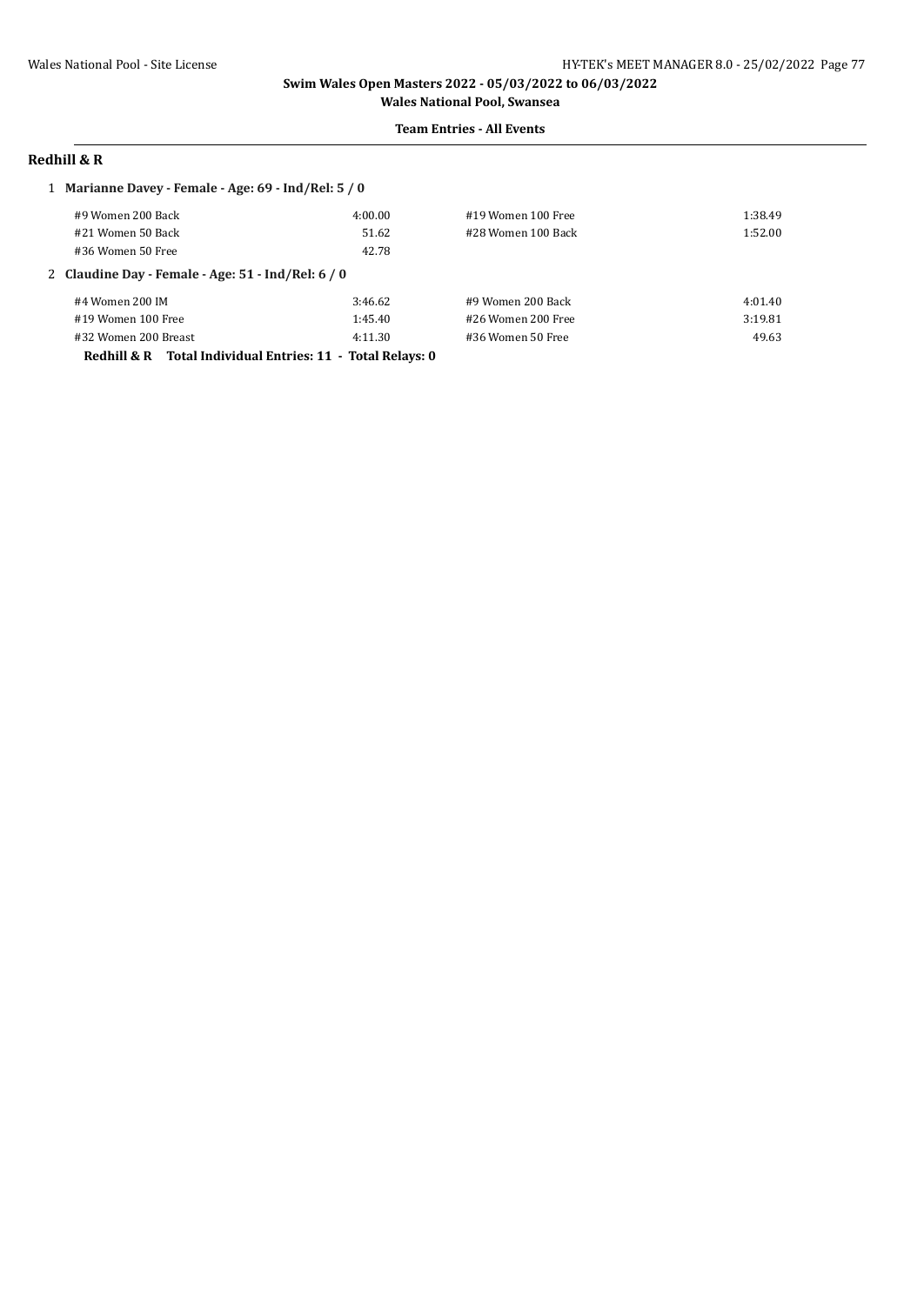**Wales National Pool, Swansea Team Entries - All Events**

#### **Royal Navy**

| 1 Geoff Bishop - Male - Age: $86$ - Ind/Rel: $4/0$ |                                               |                 |         |
|----------------------------------------------------|-----------------------------------------------|-----------------|---------|
| #5 Men 50 Breast                                   | 56.00                                         | #12 Men 50 Fly  | 1:10.00 |
| #20 Men 50 Back                                    | 57.03                                         | #35 Men 50 Free | 47.52   |
| Roval Navv                                         | Total Individual Entries: 4 - Total Relays: 0 |                 |         |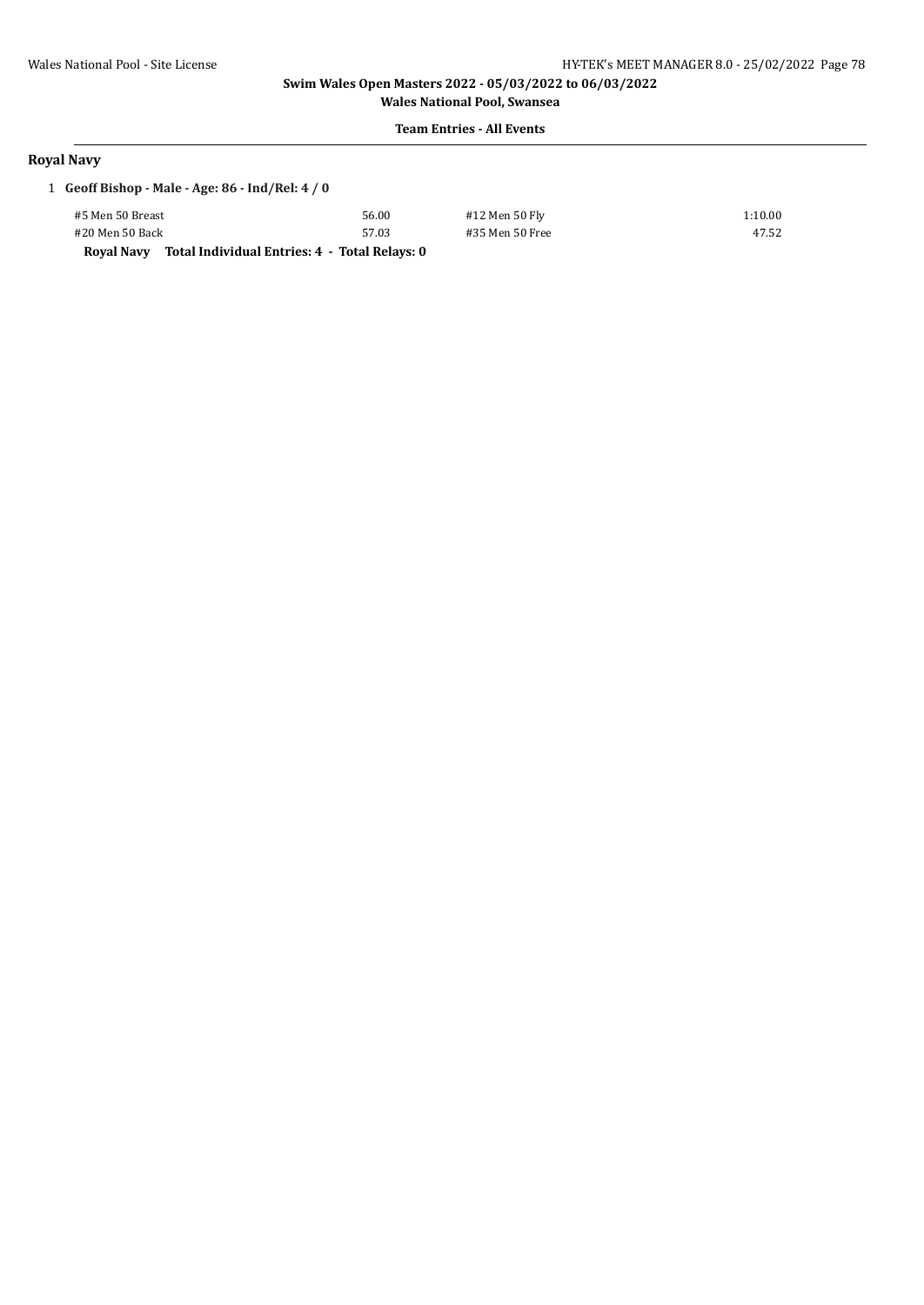# **Team Entries - All Events**

#### **S Bournem'th**

| 1 Martine Hall - Female - Age: 64 - Ind/Rel: 2 / 0  |          |                      |         |  |
|-----------------------------------------------------|----------|----------------------|---------|--|
| #13 Women 50 Fly                                    | 40.67    | #36 Women 50 Free    | 35.94   |  |
| 2 Sarah Jones - Female - Age: $48$ - Ind/Rel: $5/0$ |          |                      |         |  |
| #2 Women 400 Free                                   | 6:01.94  | #11 Women 100 Breast | 1:35.00 |  |
| #19 Women 100 Free                                  | 1:20.00  | #26 Women 200 Free   | 2:55.00 |  |
| #38 Mixed 800 Free                                  | 12:45.00 |                      |         |  |
| 3 Natalie Thomas - Female - Age: 35 - Ind/Rel: 3/0  |          |                      |         |  |
| #2 Women 400 Free                                   | 5:23.37  | #24 Women 400 IM     | 6:07.98 |  |
| #38 Mixed 800 Free                                  | 11:50.00 |                      |         |  |

**S Bournem'th Total Individual Entries: 10 - Total Relays: 0**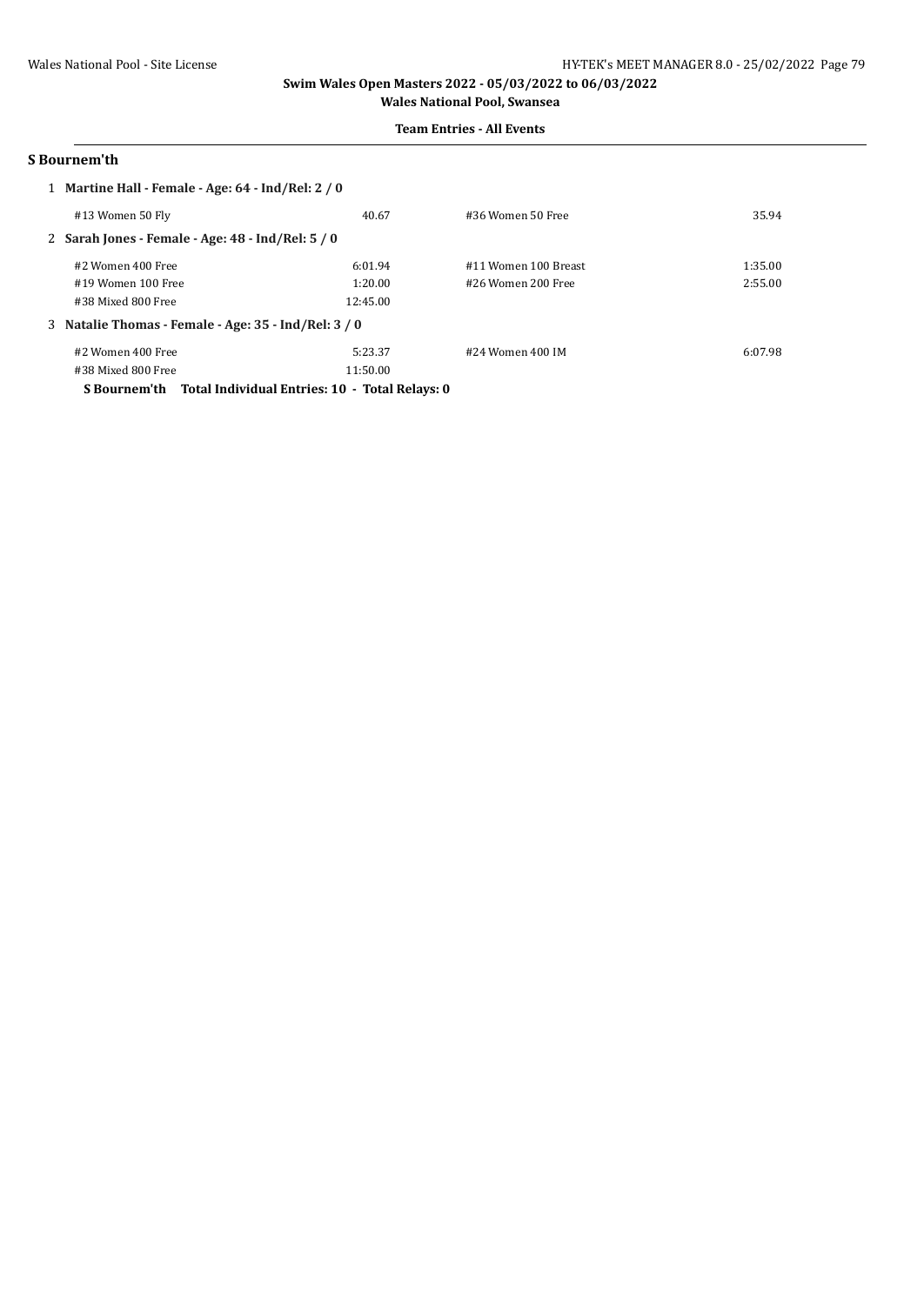## **Team Entries - All Events**

# **S D Trojan**

| 1 Helen Andrews - Female - Age: 56 - Ind/Rel: 3 / 0       |          |                      |         |  |
|-----------------------------------------------------------|----------|----------------------|---------|--|
| #2 Women 400 Free                                         | 6:13.61  | #19 Women 100 Free   | 1:23.22 |  |
| #38 Mixed 800 Free                                        | 13:00.55 |                      |         |  |
| 2 Stephanie Baron - Female - Age: 35 - Ind/Rel: 3 / 0     |          |                      |         |  |
| #4 Women 200 IM                                           | 3:06.92  | #6 Women 50 Breast   | 44.32   |  |
| #11 Women 100 Breast                                      | 1:35.96  |                      |         |  |
| 3 Antony Corben - Male - Age: 60 - Ind/Rel: 4 / 0         |          |                      |         |  |
| #8 Men 200 Back                                           | 2:58.00  | #20 Men 50 Back      | 39.17   |  |
| #25 Men 200 Free                                          | 2:37.33  | #27 Men 100 Back     | 1:25.40 |  |
| 4 Jo Corben - Female - Age: 52 - Ind/Rel: 4 / 0           |          |                      |         |  |
| #9 Women 200 Back                                         | 2:29.00  | #21 Women 50 Back    | 33.00   |  |
| #24 Women 400 IM                                          | 5:55.00  | #28 Women 100 Back   | 1:09.00 |  |
| 5 Sophie Hutin - Female - Age: 25 - Ind/Rel: 4 / 0        |          |                      |         |  |
| #6 Women 50 Breast                                        | 41.12    | #9 Women 200 Back    | 2:47.16 |  |
| #13 Women 50 Fly                                          | 33.76    | #21 Women 50 Back    | 35.95   |  |
| 6 Lucy Strowger - Female - Age: 27 - Ind/Rel: 2 / 0       |          |                      |         |  |
| #6 Women 50 Breast                                        | 37.86    | #11 Women 100 Breast | 1:25.79 |  |
| S D Trojan Total Individual Entries: 20 - Total Relays: 0 |          |                      |         |  |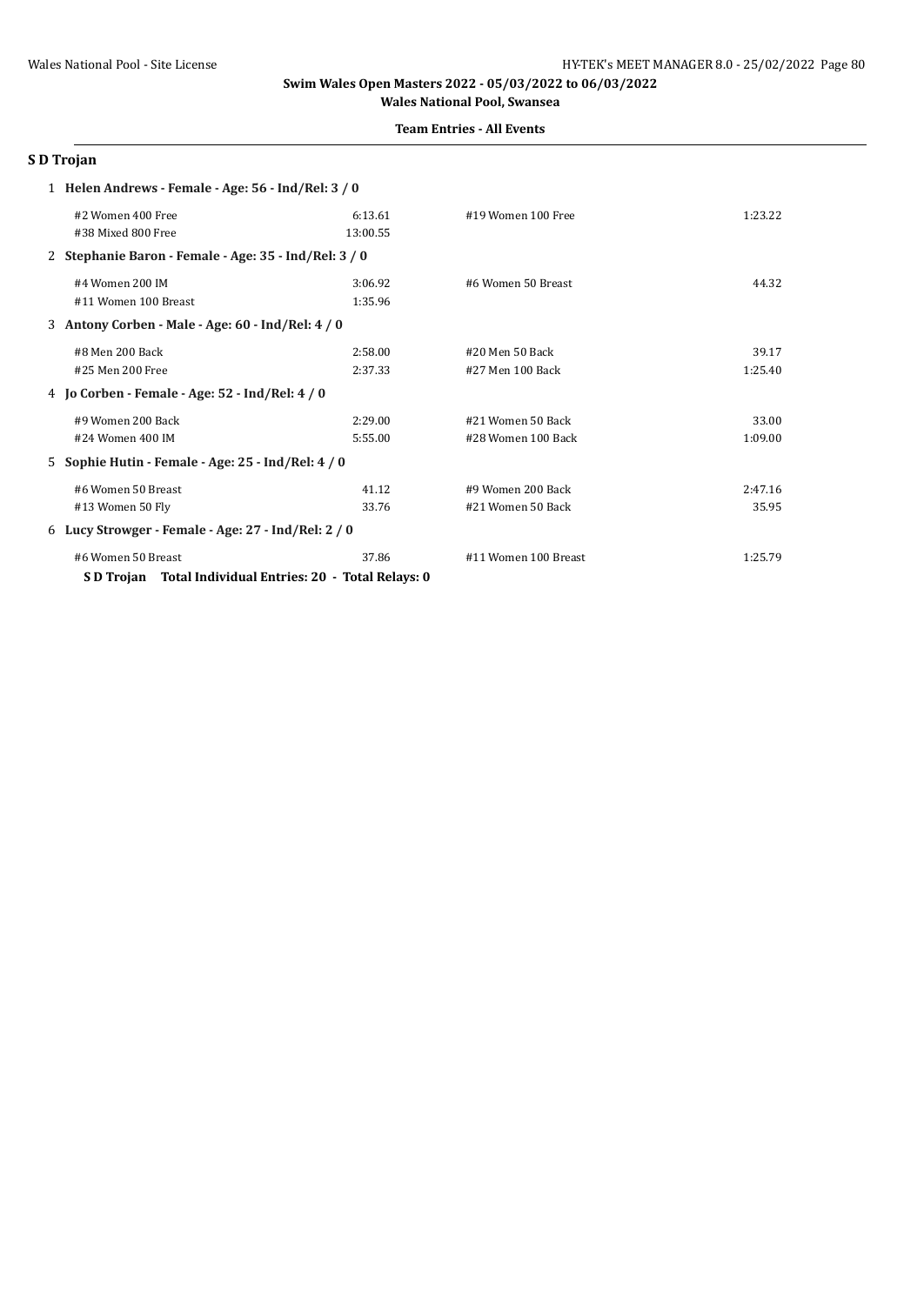**Wales National Pool, Swansea Team Entries - All Events**

#### **Saxon Crown**

| 1 Lauren Willcox - Female - Age: 36 - Ind/Rel: 4 / 0 |                                               |                   |       |  |
|------------------------------------------------------|-----------------------------------------------|-------------------|-------|--|
| #9 Women 200 Back                                    | 2:30.00                                       | #21 Women 50 Back | 34.00 |  |
| #26 Women 200 Free                                   | 2:15.00                                       | #36 Women 50 Free | 29.00 |  |
| Saxon Crown                                          | Total Individual Entries: 4 - Total Relays: 0 |                   |       |  |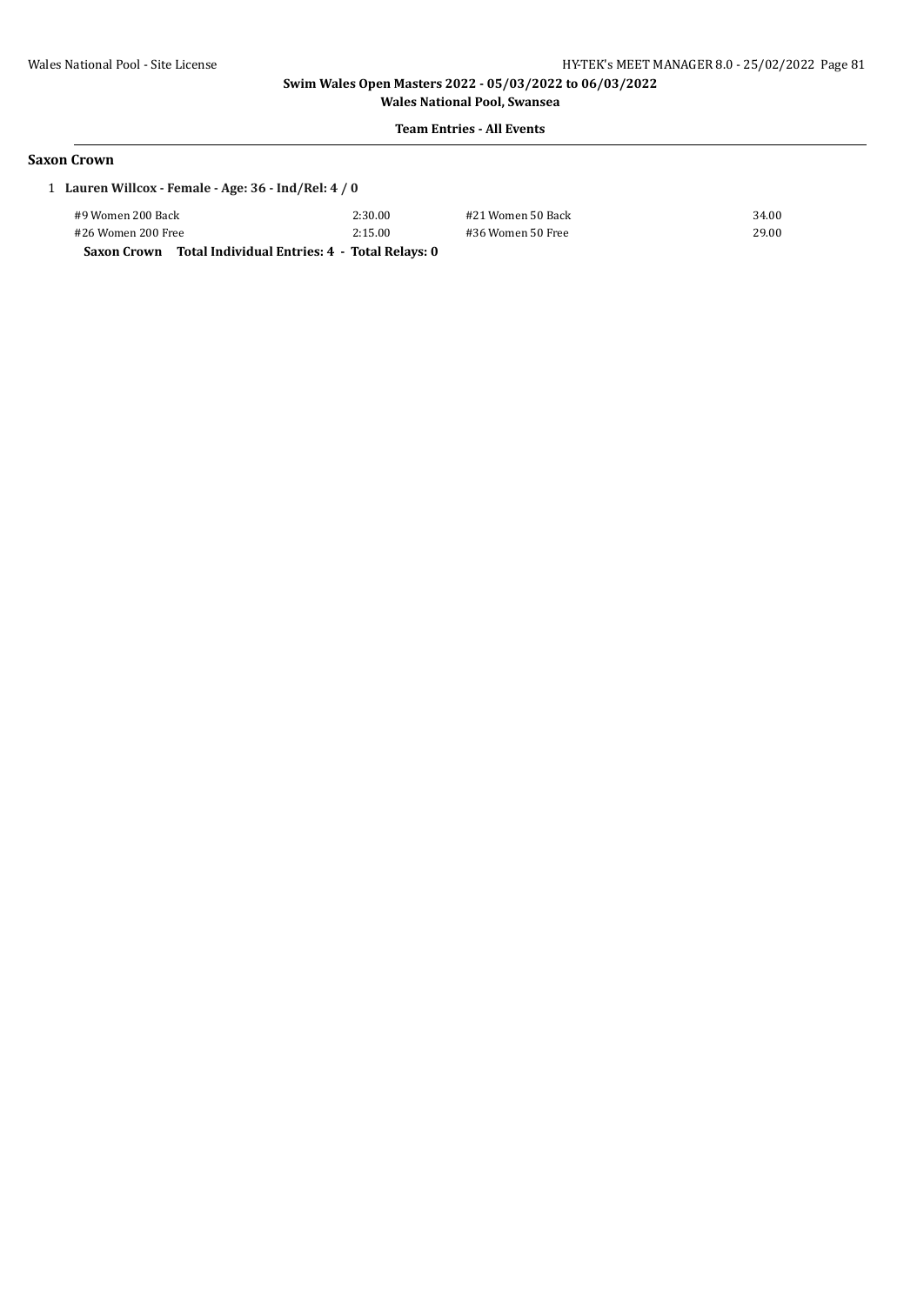**Wales National Pool, Swansea**

# **Team Entries - All Events**

# **Silver City**

1 **Peter Long - Male - Age: 59 - Ind/Rel: 1 / 0**

#5 Men 50 Breast 35.42 **Silver City Total Individual Entries: 1 - Total Relays: 0**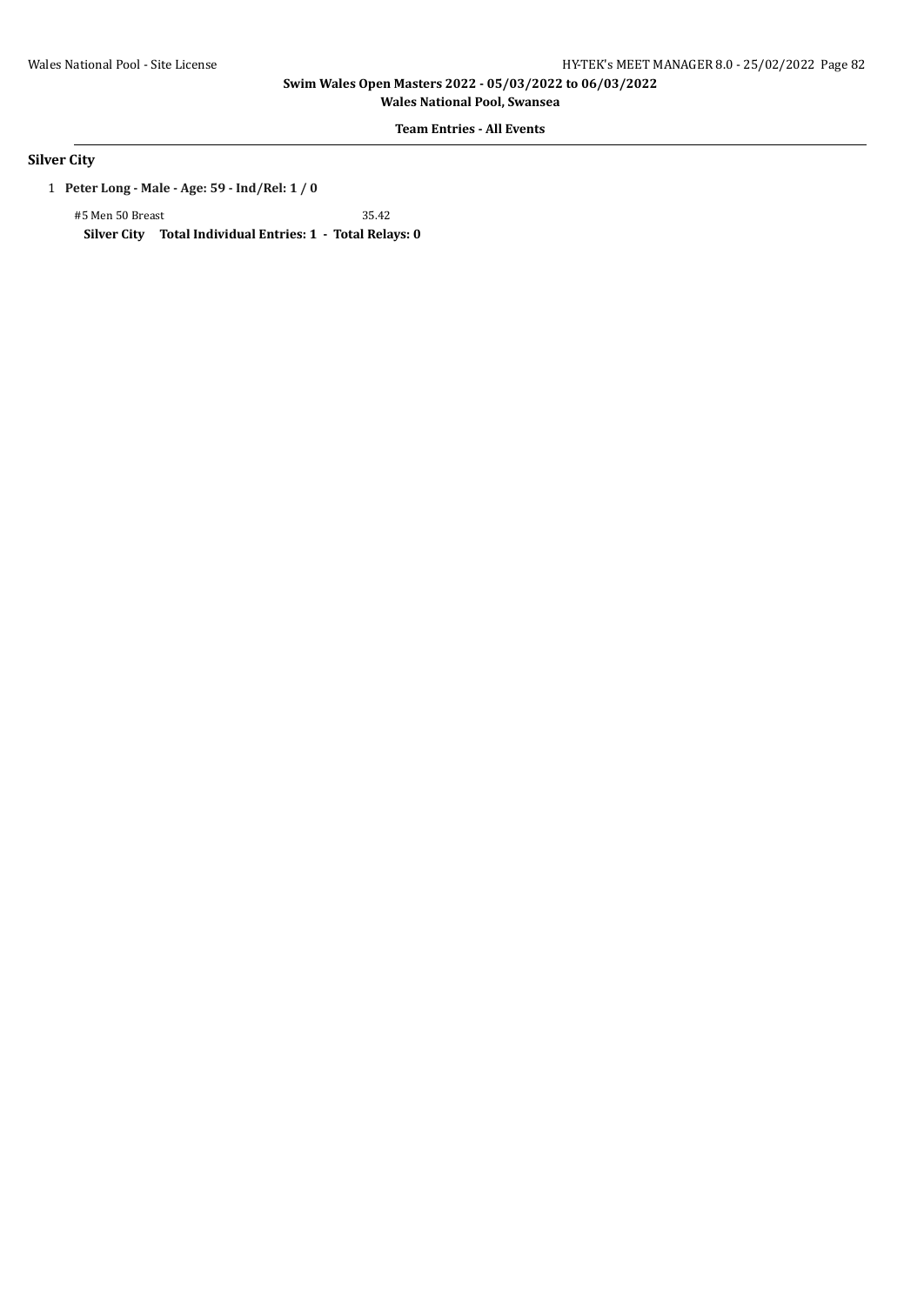**Wales National Pool, Swansea Team Entries - All Events**

#### **South Beds**

1 **Sarah Pearse - Female - Age: 40 - Ind/Rel: 2 / 0**

#6 Women 50 Breast 36.50 #11 Women 100 Breast 1:25.39 **South Beds Total Individual Entries: 2 - Total Relays: 0**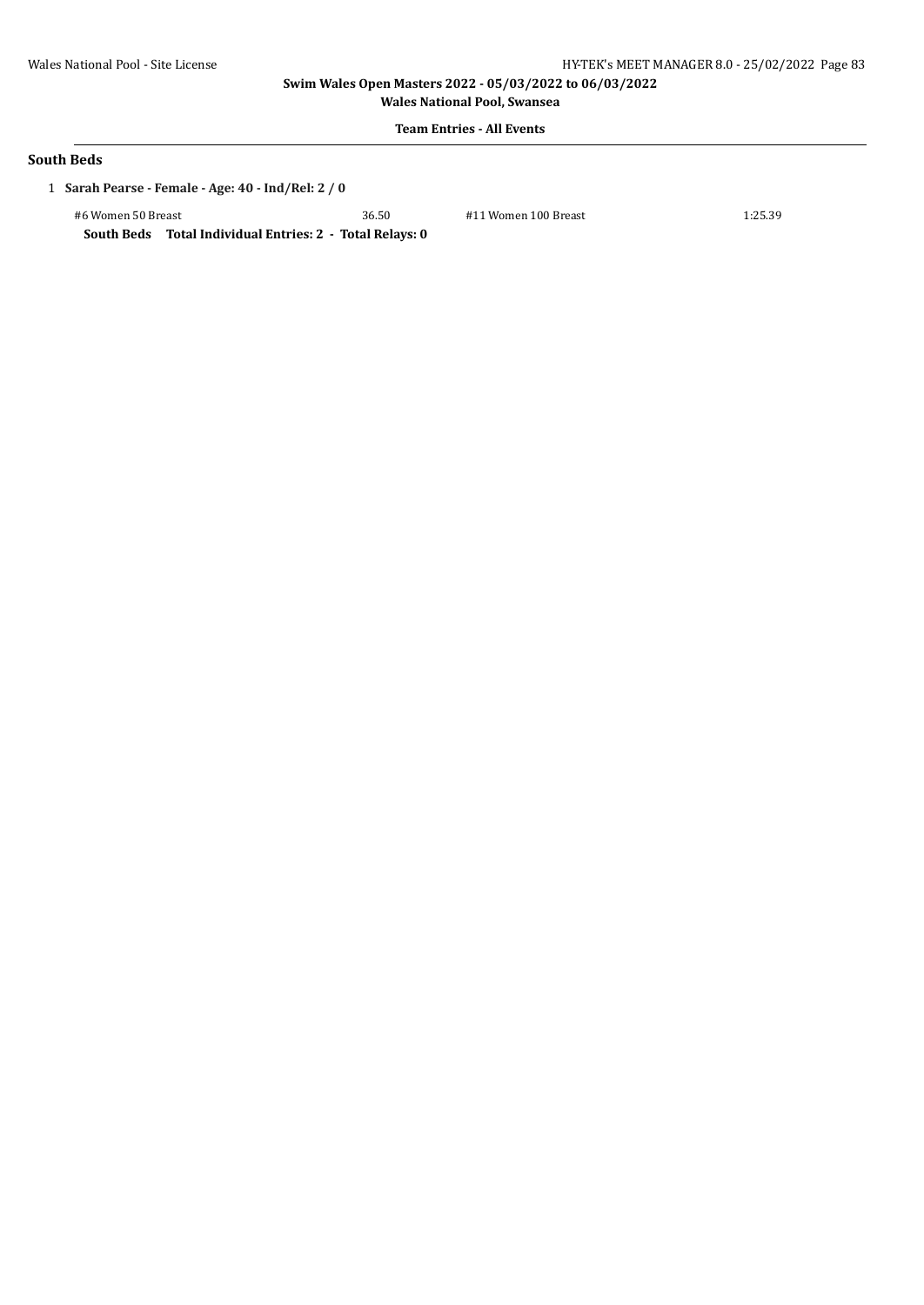**Wales National Pool, Swansea**

# **Team Entries - All Events**

## **Southport**

1 **Edward Clayton - Male - Age: 46 - Ind/Rel: 1 / 0**

#33 Men 100 Fly 1:03.95 **Southport Total Individual Entries: 1 - Total Relays: 0**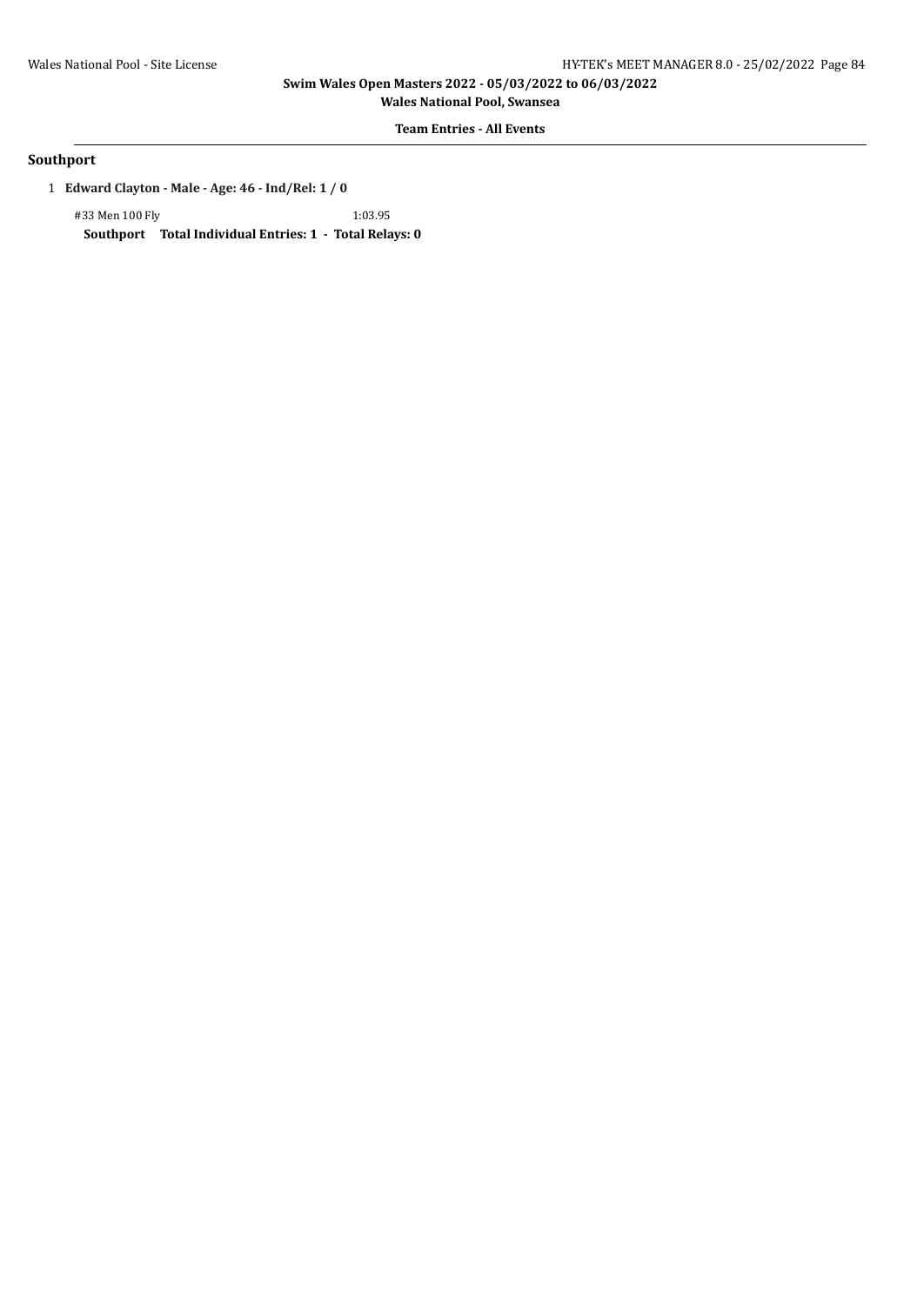# **Team Entries - All Events**

#### **Spencer**

|   | 1 Godfrey Admans - Male - Age: 68 - Ind/Rel: 2 / 0                                                      |                                                       |                                                                                                      |                                                     |  |  |
|---|---------------------------------------------------------------------------------------------------------|-------------------------------------------------------|------------------------------------------------------------------------------------------------------|-----------------------------------------------------|--|--|
|   | #27 Men 100 Back                                                                                        | 1:31.33                                               | #35 Men 50 Free                                                                                      | 33.97                                               |  |  |
|   | 2 Simon Berrey - Male - Age: 51 - Ind/Rel: 2 / 0                                                        |                                                       |                                                                                                      |                                                     |  |  |
|   | #22 Mixed 1500 Free                                                                                     | 21:14.88                                              | #38 Mixed 800 Free                                                                                   | 10:31.83                                            |  |  |
|   | 3 Amanda Heath - Female - Age: 65 - Ind/Rel: 3 / 0                                                      |                                                       |                                                                                                      |                                                     |  |  |
|   | #26 Women 200 Free<br>#36 Women 50 Free                                                                 | 2:49.50<br>35.06                                      | #32 Women 200 Breast                                                                                 | 3:19.50                                             |  |  |
|   | 4 Muriel Hitchcock - Female - Age: 84 - Ind/Rel: 5 / 0                                                  |                                                       |                                                                                                      |                                                     |  |  |
|   | #6 Women 50 Breast<br>#21 Women 50 Back<br>#36 Women 50 Free                                            | 58.00<br>58.00<br>58.00                               | #11 Women 100 Breast<br>#32 Women 200 Breast                                                         | 2:20.00<br>5:15.00                                  |  |  |
|   | 5 Grace Isaac - Female - Age: 90 - Ind/Rel: 3 / 0                                                       |                                                       |                                                                                                      |                                                     |  |  |
|   | #9 Women 200 Back<br>#28 Women 100 Back                                                                 | 6:20.00<br>3:10.00                                    | #21 Women 50 Back                                                                                    | 1:20.00                                             |  |  |
|   | 6 Susan Lauder - Female - Age: 79 - Ind/Rel: 3 / 0                                                      |                                                       |                                                                                                      |                                                     |  |  |
|   | #2 Women 400 Free<br>#38 Mixed 800 Free                                                                 | 8:50.26<br>18:17.73                                   | #26 Women 200 Free                                                                                   | 4:13.17                                             |  |  |
|   | 7 Suzanne Maidment - Female - Age: 56 - Ind/Rel: 5 / 0                                                  |                                                       |                                                                                                      |                                                     |  |  |
|   | #2 Women 400 Free<br>#26 Women 200 Free<br>#38 Mixed 800 Free                                           | 6:08.34<br>2:51.46<br>12:35.22                        | #6 Women 50 Breast<br>#36 Women 50 Free                                                              | 47.96<br>35.69                                      |  |  |
|   |                                                                                                         | 8 Alan Parkins - Male - Age: 62 - Ind/Rel: 3 / 0      |                                                                                                      |                                                     |  |  |
|   | #22 Mixed 1500 Free<br>#38 Mixed 800 Free                                                               | 21:30.00<br>11:10.00                                  | #33 Men 100 Fly                                                                                      | 1:11.50                                             |  |  |
|   | 9 Georgina Quayle - Female - Age: 28 - Ind/Rel: 10 / 0                                                  |                                                       |                                                                                                      |                                                     |  |  |
|   | #2 Women 400 Free<br>#6 Women 50 Breast<br>#21 Women 50 Back<br>#26 Women 200 Free<br>#36 Women 50 Free | 4:46.34<br>39.43<br>34.80<br>2:19.60<br>29.85         | #4 Women 200 IM<br>#17 Women 200 Fly<br>#24 Women 400 IM<br>#28 Women 100 Back<br>#38 Mixed 800 Free | 2:34.40<br>3:00.00<br>5:45.00<br>1:16.57<br>9:57.64 |  |  |
|   | 10 Peter Stephens - Male - Age: 75 - Ind/Rel: 9 / 0                                                     |                                                       |                                                                                                      |                                                     |  |  |
|   | #1 Men 400 Free<br>#10 Men 100 Breast<br>#18 Men 100 Free<br>#22 Mixed 1500 Free<br>#38 Mixed 800 Free  | 6:44.13<br>2:05.55<br>1:28.65<br>26:15.02<br>13:52.49 | #5 Men 50 Breast<br>#12 Men 50 Fly<br>#20 Men 50 Back<br>#25 Men 200 Free                            | 53.63<br>57.39<br>54.01<br>3:11.07                  |  |  |
| 1 | Spencer - 'A' - F120                                                                                    |                                                       | #30 Women 200 Freestyle Relay                                                                        | NT                                                  |  |  |
| 2 | Spencer - 'A' - X120                                                                                    |                                                       | #37 Mixed 200 Freestyle Relay                                                                        | NΤ                                                  |  |  |

**Spencer Total Individual Entries: 45 - Total Relays: 2**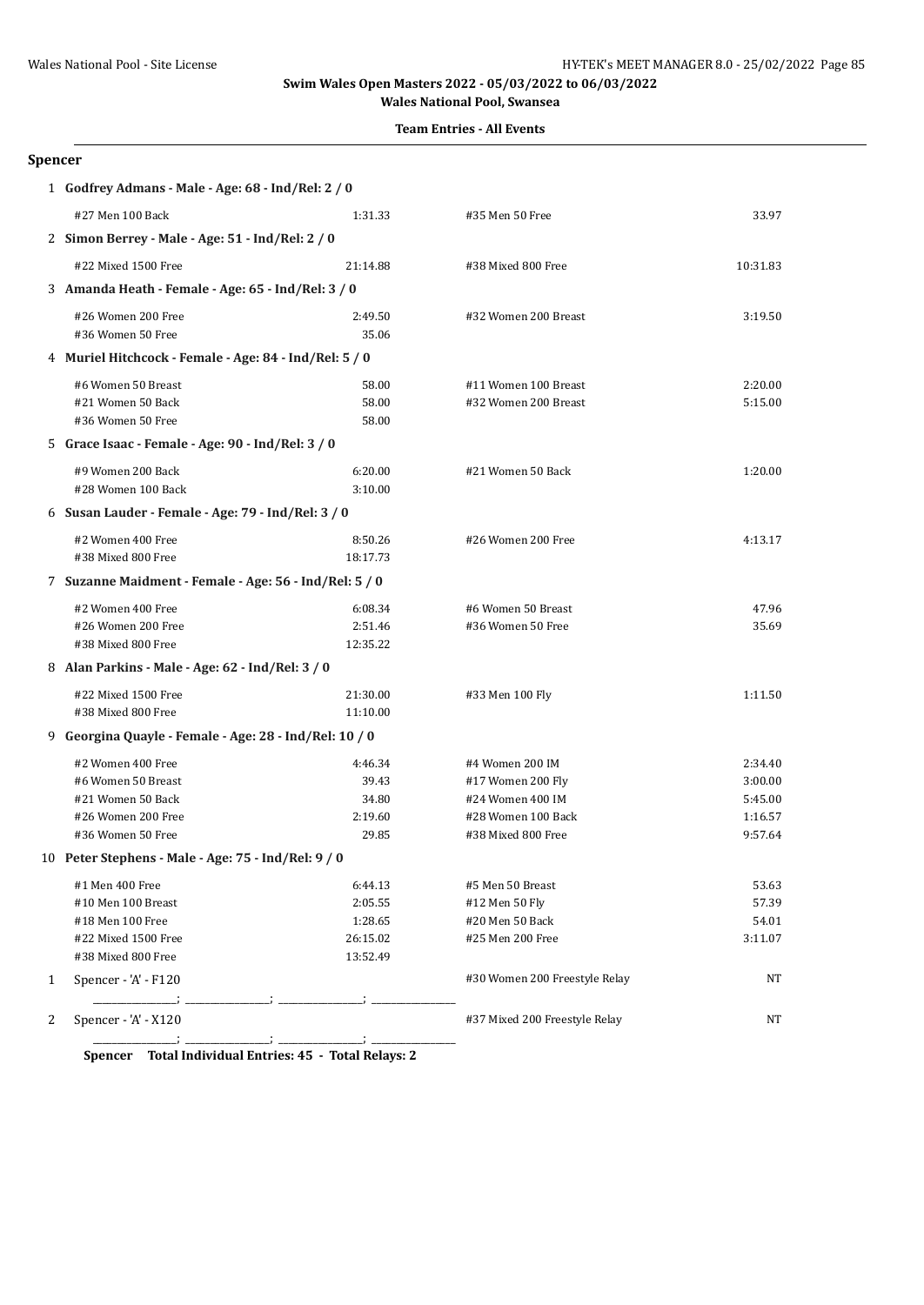**Wales National Pool, Swansea Team Entries - All Events**

# **St Albans Ma**

# 1 **Suzanne Welham - Female - Age: 58 - Ind/Rel: 6 / 0**

| #2 Women 400 Free                                                    | 6:00.00 | #9 Women 200 Back  | 3:15.00  |
|----------------------------------------------------------------------|---------|--------------------|----------|
| #13 Women 50 Fly                                                     | 40.00   | #19 Women 100 Free | 1:18.00  |
| #26 Women 200 Free                                                   | 2:45.00 | #38 Mixed 800 Free | 12:15.00 |
| Total Individual Entries: 6 - Total Relays: 0<br><b>St Albans Ma</b> |         |                    |          |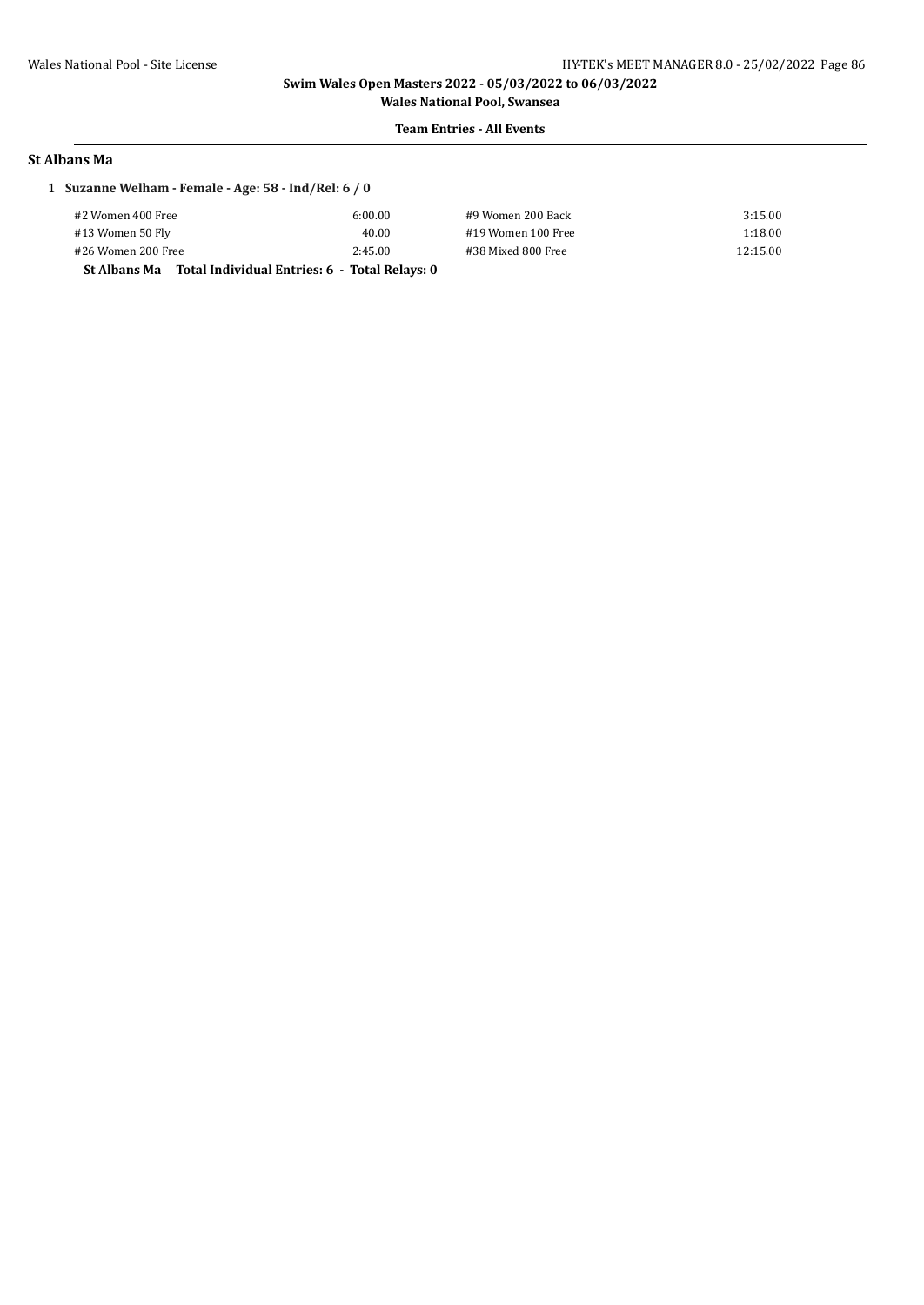**Wales National Pool, Swansea Team Entries - All Events**

#### **St Felix Sch**

# 1 **Nick Minns - Male - Age: 69 - Ind/Rel: 6 / 0**

| #1 Men 400 Free                                            | 6:08.49  | #8 Men 200 Back    | 3:20.74  |
|------------------------------------------------------------|----------|--------------------|----------|
| #22 Mixed 1500 Free                                        | 24:26.28 | #25 Men 200 Free   | 2:53.03  |
| #27 Men 100 Back                                           | 1:37.11  | #38 Mixed 800 Free | 12:37.88 |
| St Felix Sch Total Individual Entries: 6 - Total Relays: 0 |          |                    |          |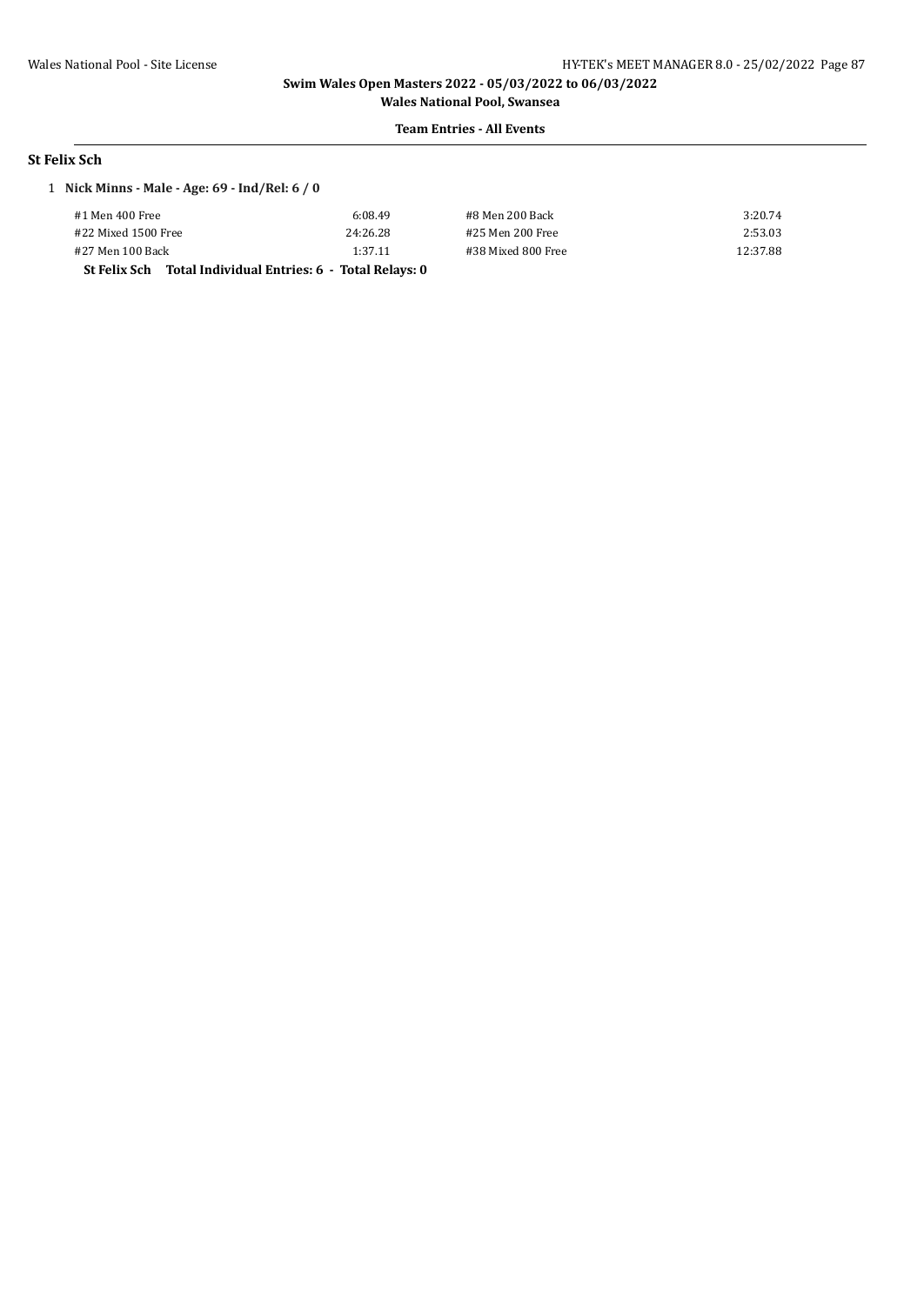#### **Team Entries - All Events**

#### **Stroud Mast**

| 1 Mark Partridge - Male - Age: 59 - Ind/Rel: 4 / 0        |         |                       |          |  |  |
|-----------------------------------------------------------|---------|-----------------------|----------|--|--|
| #10 Men 100 Breast                                        | 1:30.00 | #20 Men 50 Back       | 38.00    |  |  |
| #35 Men 50 Free                                           | 30.00   | #38 Mixed 800 Free    | 12:15.00 |  |  |
| 2 Jessica Wooddisse - Female - Age: 47 - Ind/Rel: 4 / 0   |         |                       |          |  |  |
| #9 Women 200 Back                                         | 2:58.56 | $#22$ Mixed 1500 Free | 19:07.74 |  |  |
| #34 Women 100 Fly                                         | 1:15.06 | #38 Mixed 800 Free    | 10:03.33 |  |  |
| Stroud Mast Total Individual Entries: 8 - Total Relays: 0 |         |                       |          |  |  |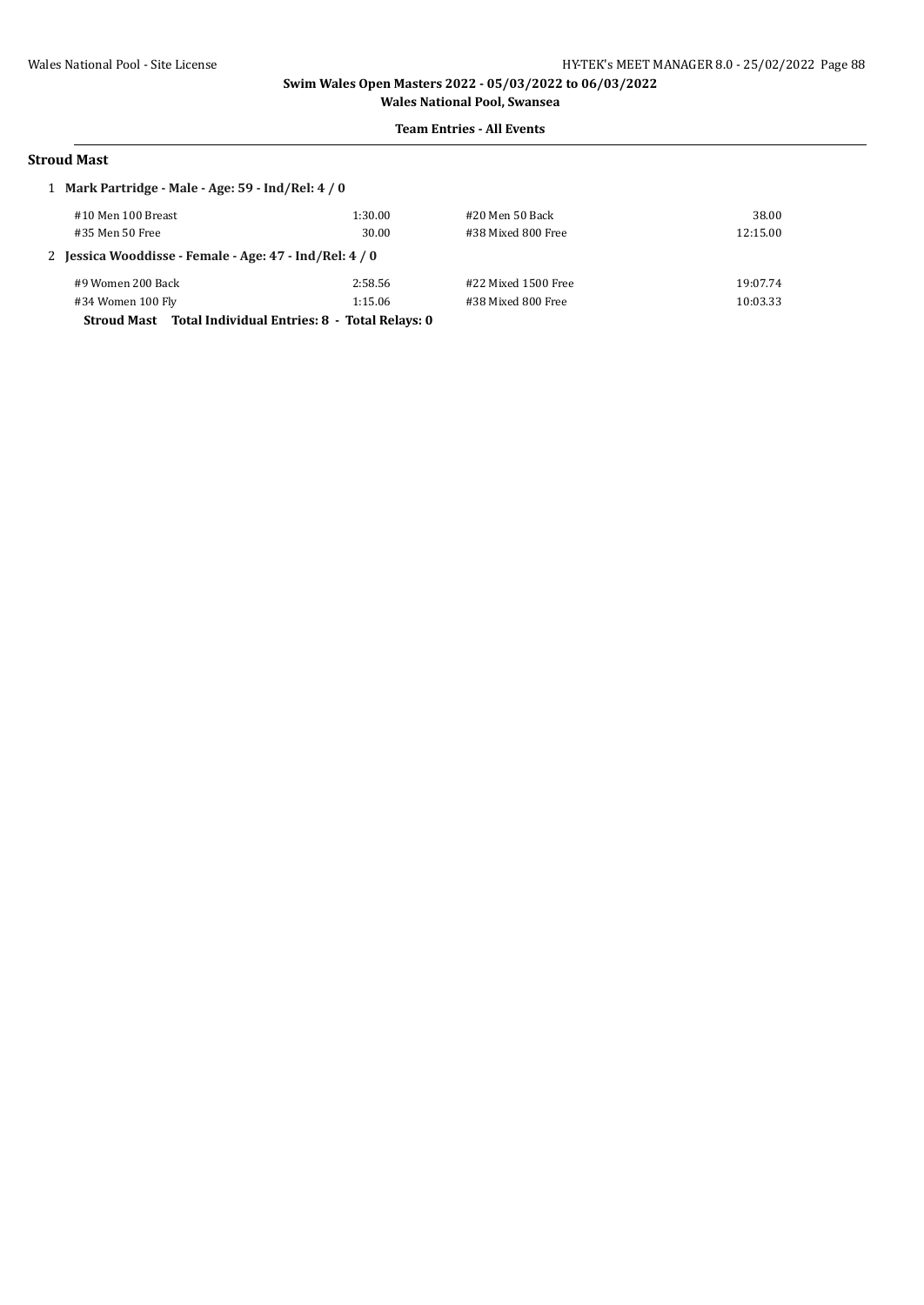**Team Entries - All Events**

#### **Swansea Mast**

|   | 1 Stephen Croall - Male - Age: 50 - Ind/Rel: 3 / 0        |                    |                                   |                    |  |  |
|---|-----------------------------------------------------------|--------------------|-----------------------------------|--------------------|--|--|
|   | #1 Men 400 Free<br>#25 Men 200 Free                       | 5:18.00<br>2:28.00 | #18 Men 100 Free                  | 1:05.00            |  |  |
|   | 2 Matthew Dickinson - Male - Age: 26 - Ind/Rel: 2 / 0     |                    |                                   |                    |  |  |
|   | #25 Men 200 Free                                          | 2:15.00            | #35 Men 50 Free                   | 27.98              |  |  |
|   | 3 Ned Gill - Male - Age: 42 - Ind/Rel: 2 / 0              |                    |                                   |                    |  |  |
|   | #22 Mixed 1500 Free                                       | 20:30.00           | #38 Mixed 800 Free                | 10:30.00           |  |  |
|   | 4 Dylan Gravelle - Male - Age: 60 - Ind/Rel: 2 / 0        |                    |                                   |                    |  |  |
|   | #5 Men 50 Breast                                          | 46.00              | #38 Mixed 800 Free                | 14:10.00           |  |  |
|   | 5 Hannah Griffiths - Female - Age: 28 - Ind/Rel: 3 / 0    |                    |                                   |                    |  |  |
|   | #2 Women 400 Free<br>#19 Women 100 Free                   | 5:20.00<br>1:08.19 | #13 Women 50 Fly                  | 40.00              |  |  |
|   | 6 David Hanbury - Male - Age: 29 - Ind/Rel: 3 / 0         |                    |                                   |                    |  |  |
|   | #16 Men 200 Fly<br>#25 Men 200 Free                       | 2:13.50<br>2:02.00 | #23 Men 400 IM                    | 5:00.00            |  |  |
|   | 7 Hannah Munday - Female - Age: 31 - Ind/Rel: 3 / 0       |                    |                                   |                    |  |  |
|   | #2 Women 400 Free<br>#38 Mixed 800 Free                   | 4:36.61<br>9:34.45 | #22 Mixed 1500 Free               | 18:15.68           |  |  |
|   | 8 William Munday - Male - Age: 26 - Ind/Rel: 1 / 0        |                    |                                   |                    |  |  |
|   | #22 Mixed 1500 Free                                       | 19:00.00           |                                   |                    |  |  |
|   | 9 Bethan Raby - Female - Age: 49 - Ind/Rel: 1 / 0         |                    |                                   |                    |  |  |
|   | #4 Women 200 IM                                           | 3:26.00            |                                   |                    |  |  |
|   | 10 Jordanna Roberts - Female - Age: 40 - Ind/Rel: 3 / 0   |                    |                                   |                    |  |  |
|   | #6 Women 50 Breast<br>#32 Women 200 Breast                | 38.71<br>3:10.08   | #11 Women 100 Breast              | 1:26.24            |  |  |
|   | 11 Lydia Tang - Female - Age: 44 - Ind/Rel: 2 / 0         |                    |                                   |                    |  |  |
|   | #6 Women 50 Breast                                        | 51.68              | #11 Women 100 Breast              | 1:56.58            |  |  |
|   | 12 Amelia Tucker - Female - Age: 19 - Ind/Rel: 4 / 0      |                    |                                   |                    |  |  |
|   | #6 Women 50 Breast                                        | 38.54              | #11 Women 100 Breast              | 1:24.04            |  |  |
|   | #19 Women 100 Free                                        | 1:05.59            | #36 Women 50 Free                 | 28.68              |  |  |
|   | 13 Joseph Tucker - Male - Age: 27 - Ind/Rel: 2 / 0        |                    |                                   |                    |  |  |
|   | #5 Men 50 Breast                                          | 34.62              | #35 Men 50 Free                   | 28.50              |  |  |
|   | 14 Geertje Van Keulen - Female - Age: 53 - Ind/Rel: 3 / 0 |                    |                                   |                    |  |  |
|   | #2 Women 400 Free<br>#21 Women 50 Back                    | 6:00.00<br>40.00   | #19 Women 100 Free                | 1:19.00            |  |  |
|   | 15 Kyan Wastnage - Male - Age: 27 - Ind/Rel: 4 / 0        |                    |                                   |                    |  |  |
|   | #1 Men 400 Free<br>#12 Men 50 Fly                         | 4:30.00<br>29.99   | #3 Men 200 IM<br>#25 Men 200 Free | 2:30.00<br>2:07.65 |  |  |
|   | 16 Mark Williams - Male - Age: 33 - Ind/Rel: 4 / 0        |                    |                                   |                    |  |  |
|   | #5 Men 50 Breast                                          | 34.55              | #10 Men 100 Breast                | 1:16.55            |  |  |
|   | #18 Men 100 Free                                          | 59.50              | #35 Men 50 Free                   | 27.05              |  |  |
| 1 | Swansea Mast - 'A' - X120                                 |                    | #7 Mixed 200 Medley Relay         | NT                 |  |  |
| 2 | Swansea Mast - 'B' - X120                                 |                    | #7 Mixed 200 Medley Relay         | NT                 |  |  |
|   |                                                           |                    |                                   |                    |  |  |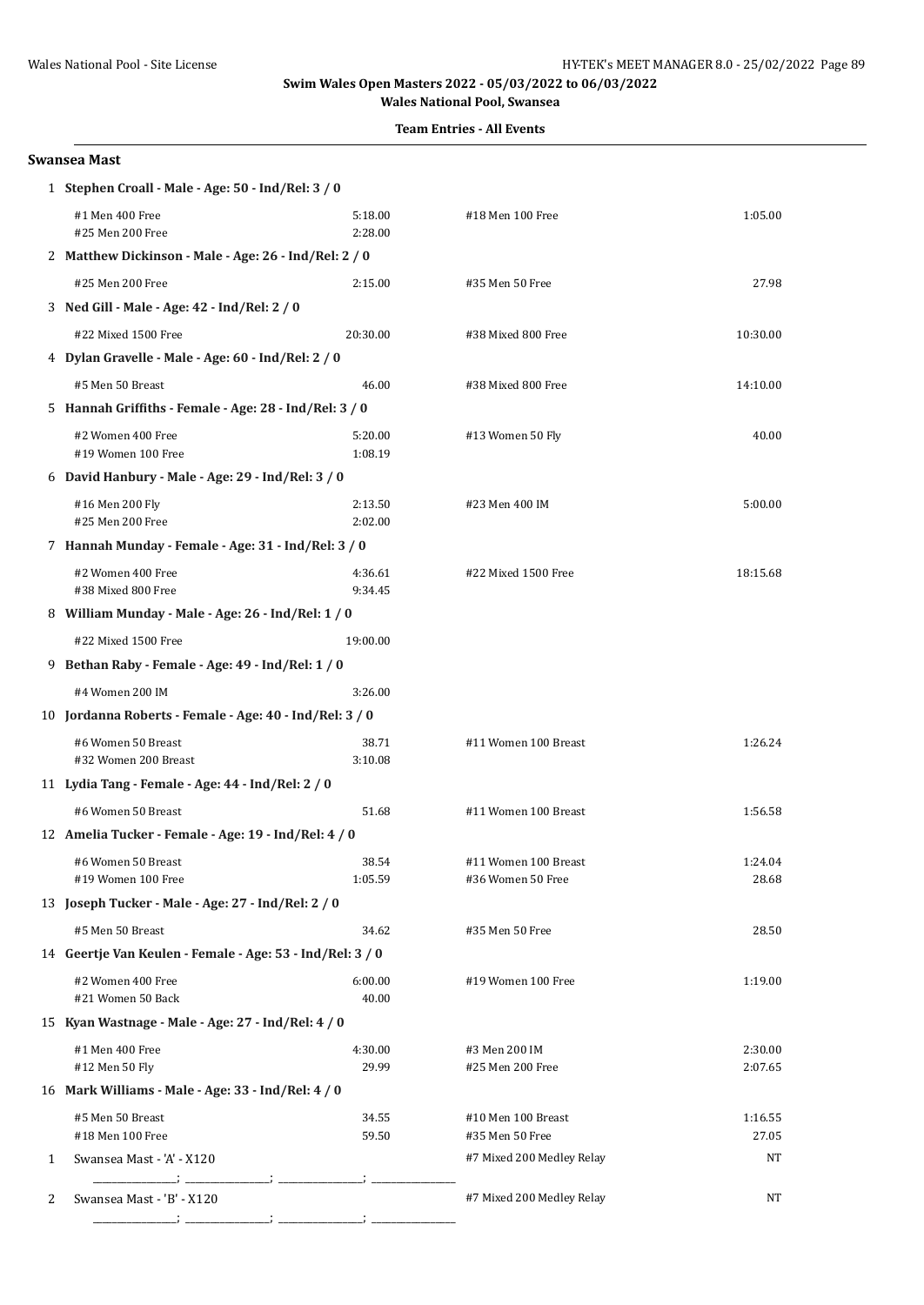| Swansea Mast |  |
|--------------|--|
|--------------|--|

**Team Entries - All Events**

| 3  | Swansea Mast - 'A' - M120                                                                                                   | #14 Men 200 Medley Relay      | NT |
|----|-----------------------------------------------------------------------------------------------------------------------------|-------------------------------|----|
| 4  | Swansea Mast - 'B' - M120                                                                                                   | #14 Men 200 Medley Relay      | NT |
| 5. | Swansea Mast - 'A' - F120                                                                                                   | #15 Women 200 Medley Relay    | NT |
| 6  | Swansea Mast - 'A' - M120                                                                                                   | #29 Men 200 Freestyle Relay   | NT |
| 7  | the control of the control of the control of the con-<br>Swansea Mast - 'B' - M120                                          | #29 Men 200 Freestyle Relay   | NT |
| 8  | Swansea Mast - 'A' - F120                                                                                                   | #30 Women 200 Freestyle Relay | NT |
| 9  | Swansea Mast - 'A' - X120                                                                                                   | #37 Mixed 200 Freestyle Relay | NT |
| 10 | Swansea Mast - 'B' - X120                                                                                                   | #37 Mixed 200 Freestyle Relay | NT |
|    | $T_{\text{total}}$ $D_{\text{e}}$ $L_{\text{total}}$ $A \Omega$<br>Conservation March - The Lat Lat José José Database - 49 |                               |    |

**Swansea Mast Total Individual Entries: 42 - Total Relays: 10**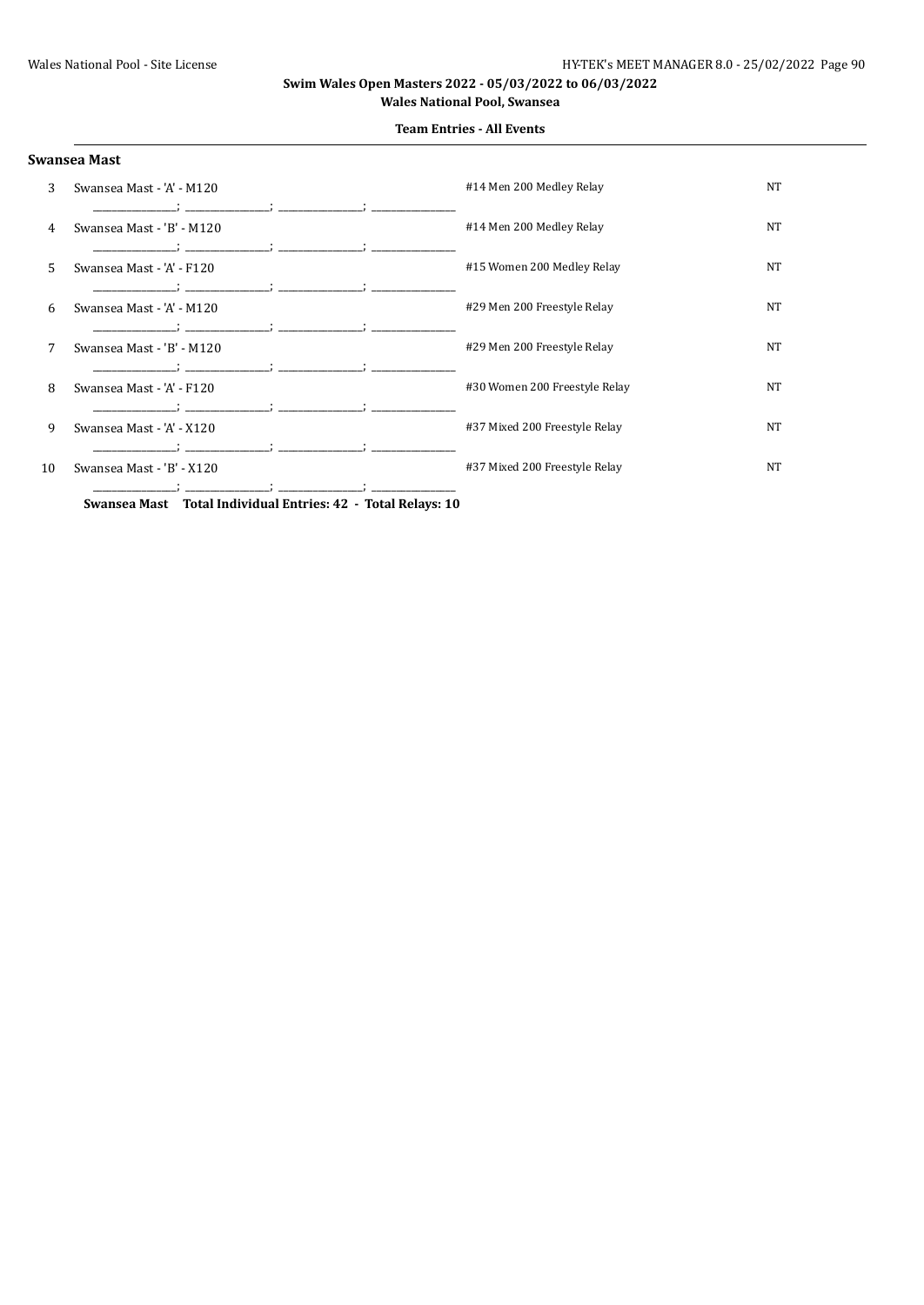**Team Entries - All Events**

#### **Swansea Uni**

| 1 Thomas Beamer - Male - Age: 20 - Ind/Rel: 2 / 0             |         |                    |         |  |
|---------------------------------------------------------------|---------|--------------------|---------|--|
| #1 Men 400 Free                                               | 4:00.37 | #8 Men 200 Back    | 2:00.90 |  |
| 2 Sam Crew - Male - Age: 20 - Ind/Rel: 2 / 0                  |         |                    |         |  |
| #3 Men 200 IM                                                 | 2:17.00 | #33 Men 100 Fly    | 59.32   |  |
| 3 Jennifer Green - Female - Age: 19 - Ind/Rel: 1 / 0          |         |                    |         |  |
| #4 Women 200 IM                                               | 2:24.04 |                    |         |  |
| 4 Alexander Morris - Male - Age: 23 - Ind/Rel: 2 / 0          |         |                    |         |  |
| #12 Men 50 Fly                                                | 25.66   | #18 Men 100 Free   | 54.03   |  |
| 5 Naomi Pollard - Female - Age: 20 - Ind/Rel: 3 / 0           |         |                    |         |  |
| #4 Women 200 IM                                               | 2:49.02 | #19 Women 100 Free | 1:08.09 |  |
| #26 Women 200 Free                                            | 2:27.91 |                    |         |  |
| 6 Niall Smith - Male - Age: 19 - Ind/Rel: 1 / 0               |         |                    |         |  |
| #3 Men 200 IM                                                 | 2:17.33 |                    |         |  |
| 7 Oskar Stefanski - Male - Age: 21 - Ind/Rel: 1 / 0           |         |                    |         |  |
| #16 Men 200 Fly                                               | 3:00.00 |                    |         |  |
| 8 Harry Turner - Male - Age: 23 - Ind/Rel: 1 / 0              |         |                    |         |  |
| #20 Men 50 Back                                               | 24.22   |                    |         |  |
| Total Individual Entries: 13 - Total Relays: 0<br>Swansea Uni |         |                    |         |  |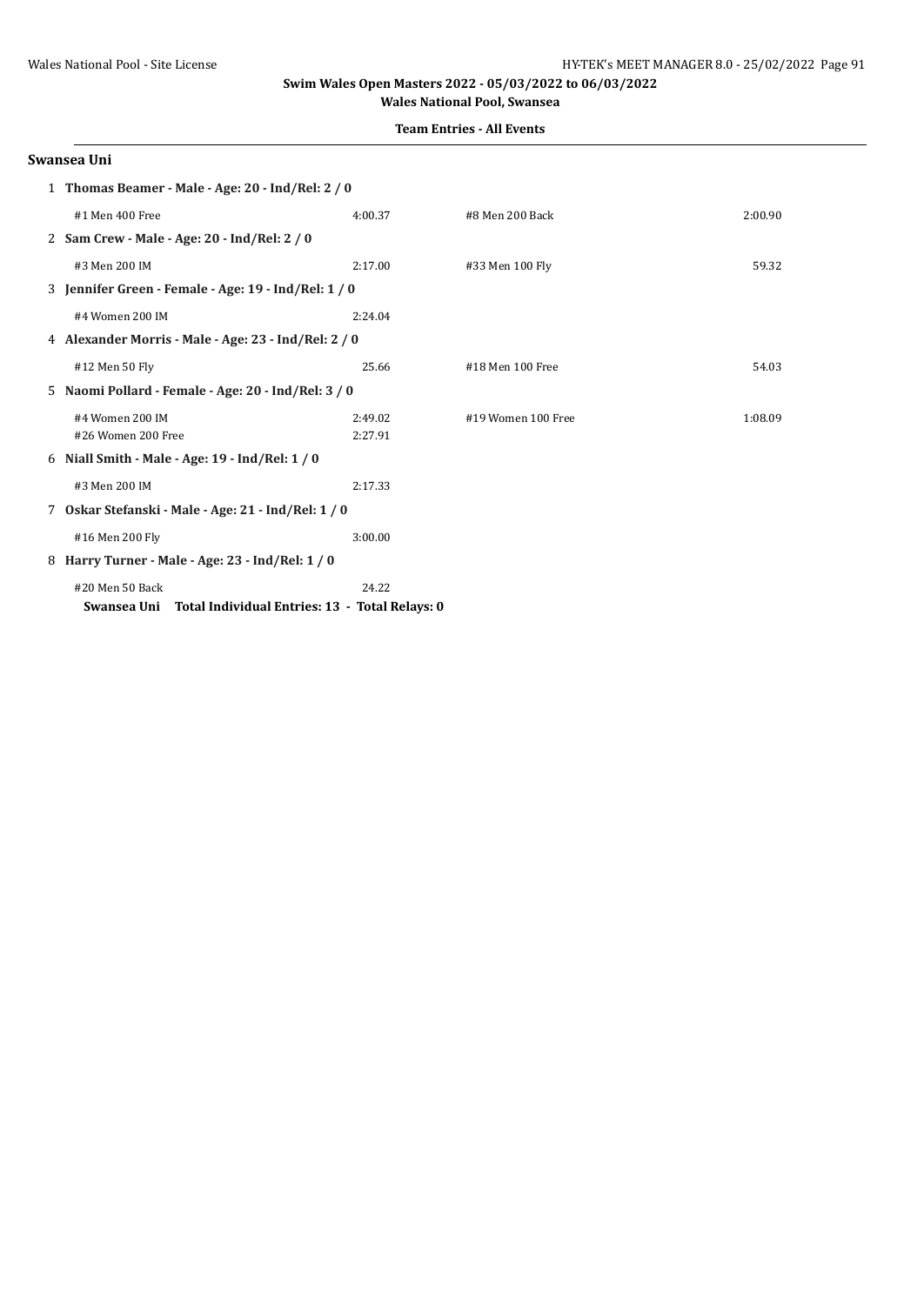**Wales National Pool, Swansea**

# **Team Entries - All Events**

### **Team Anglia**

1 **Dale Barker - Male - Age: 60 - Ind/Rel: 3 / 0**

#23 Men 400 IM 6:10.00 #25 Men 200 Free 2:35.00 #38 Mixed 800 Free 11:00.00

**Team Anglia Total Individual Entries: 3 - Total Relays: 0**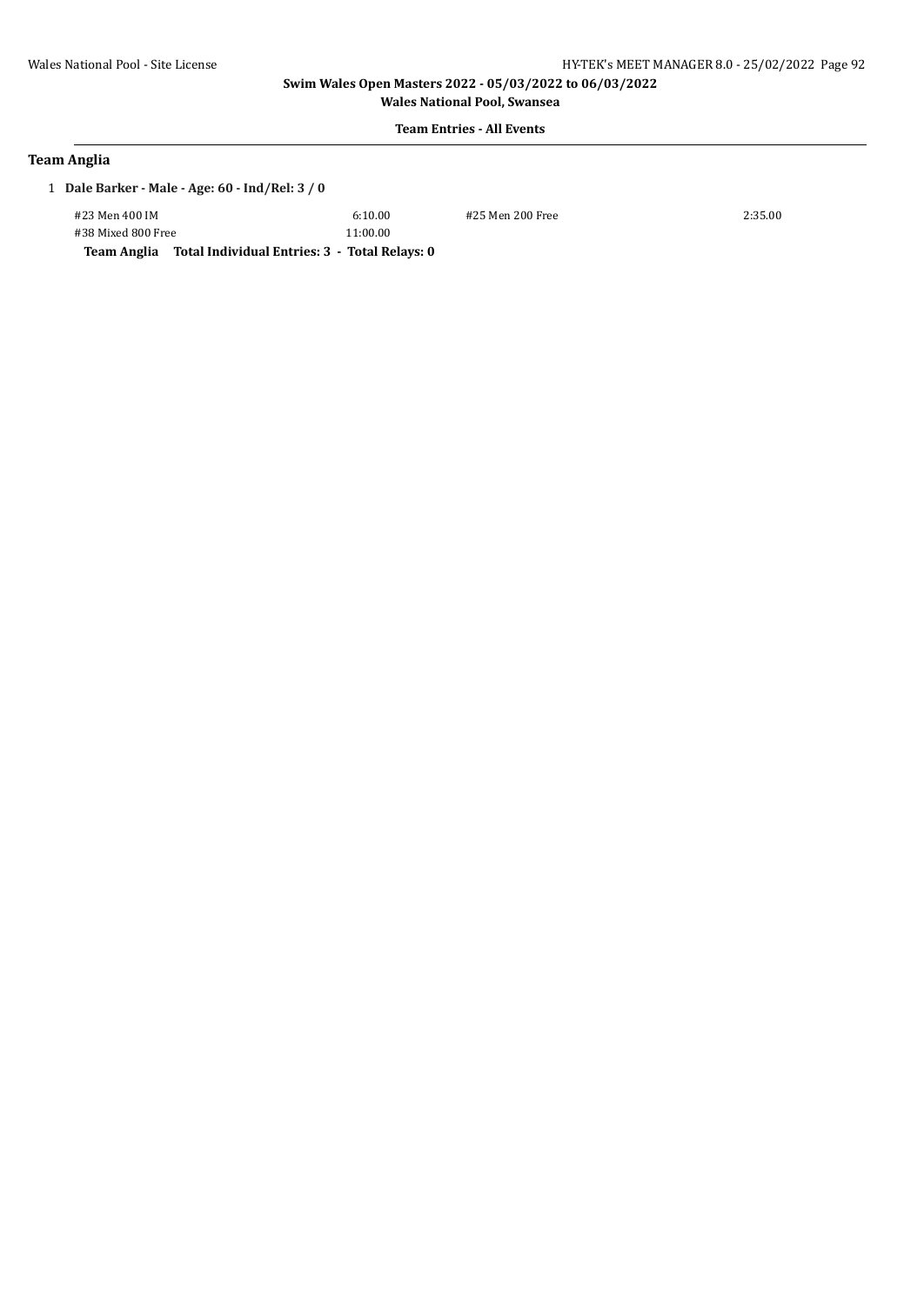#### **Team Entries - All Events**

#### **Team Luton**

| 1 Sam Bradley - Male - Age: 29 - Ind/Rel: 6 / 0       |         |                   |         |
|-------------------------------------------------------|---------|-------------------|---------|
| #3 Men 200 IM                                         | 3:12.13 | #8 Men 200 Back   | 3:03.01 |
| #12 Men 50 Fly                                        | 40.02   | #20 Men 50 Back   | 40.62   |
| #25 Men 200 Free                                      | 2:40.59 | #27 Men 100 Back  | 1:26.23 |
| 2 Kelly Cooke - Female - Age: 46 - Ind/Rel: 4 / 0     |         |                   |         |
| #13 Women 50 Fly                                      | 36.90   | #21 Women 50 Back | 38.60   |
| #26 Women 200 Free                                    | 2:37.50 | #36 Women 50 Free | 31.60   |
| 3 Karen Mackenzie - Female - Age: 49 - Ind/Rel: 3 / 0 |         |                   |         |
| #4 Women 200 IM                                       | 3:06.18 | #13 Women 50 Fly  | 30.56   |
| #21 Women 50 Back                                     | 37.38   |                   |         |

**Team Luton Total Individual Entries: 13 - Total Relays: 0**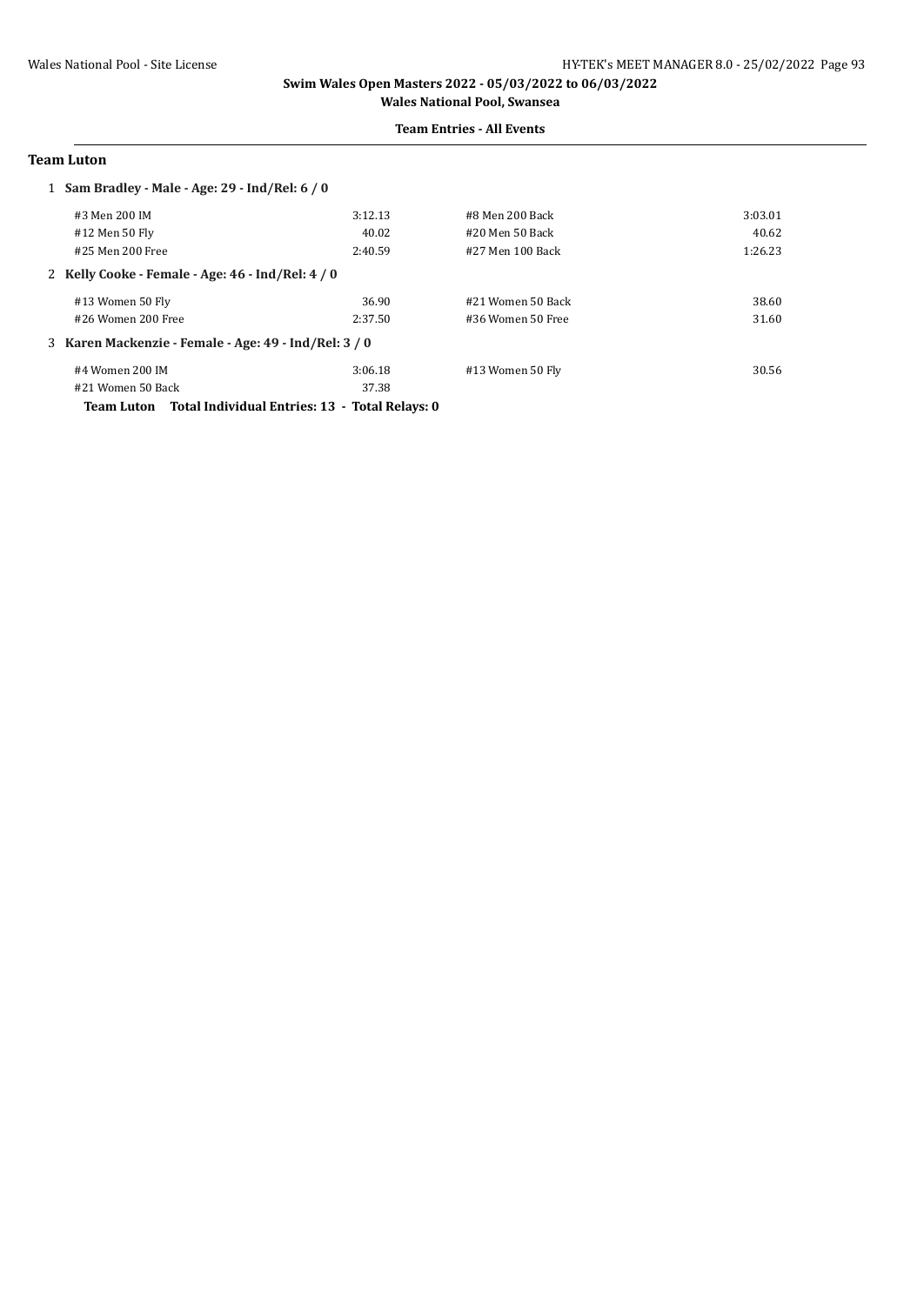#### **Team Entries - All Events**

# **Torfaen D**

| 1 Dylan Hughes - Male - Age: 20 - Ind/Rel: 3 / 0           |         |                  |         |
|------------------------------------------------------------|---------|------------------|---------|
| #3 Men 200 IM                                              | 3:47.57 | #18 Men 100 Free | 1:32.89 |
| #25 Men 200 Free                                           | 3:41.18 |                  |         |
| 2 Alex Rosser - Male - Age: 26 - Ind/Rel: 2 / 0            |         |                  |         |
| #3 Men 200 IM                                              | 2:25.00 | #18 Men 100 Free | 56.70   |
| Total Individual Entries: 5 - Total Relays: 0<br>Torfaen D |         |                  |         |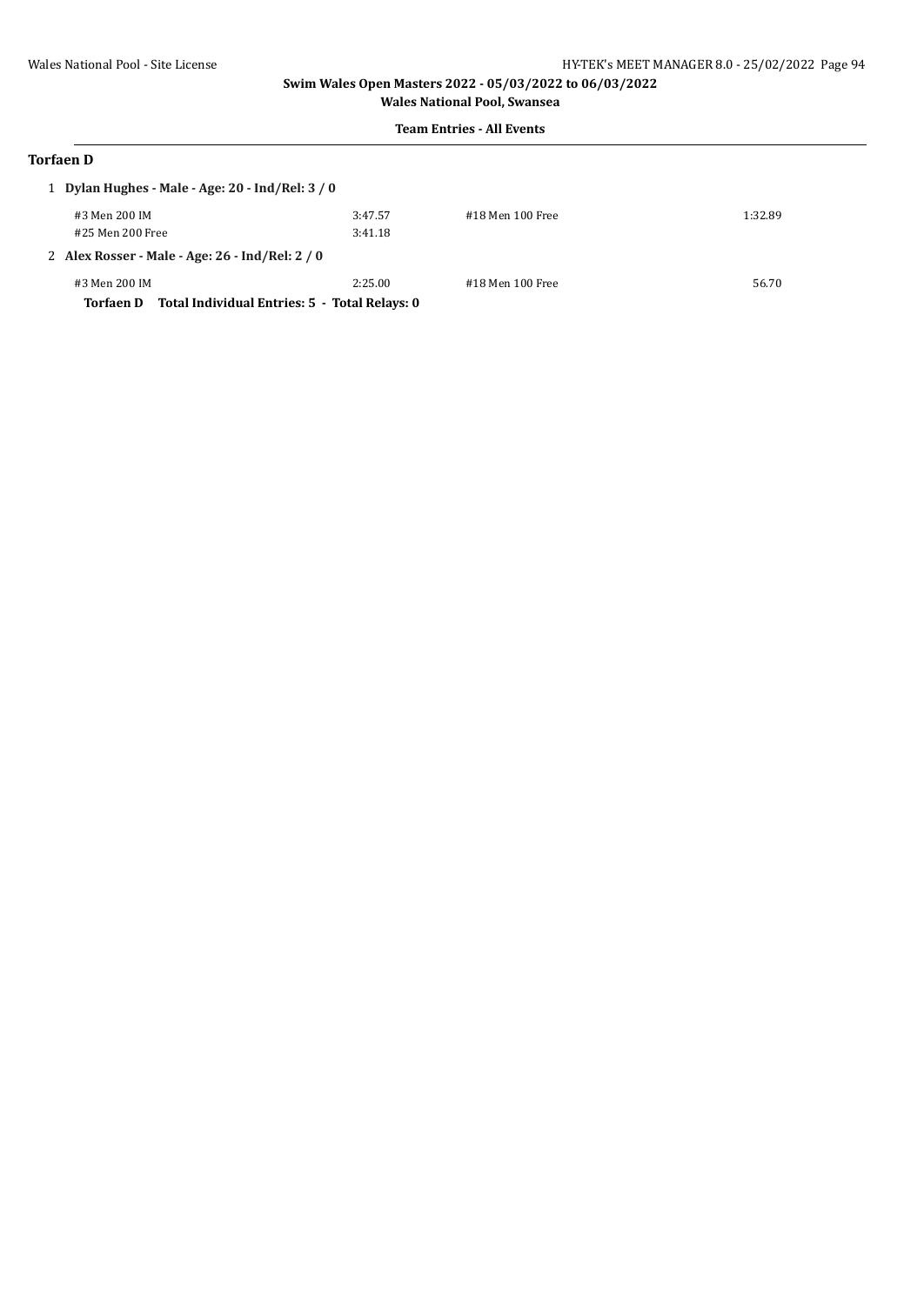# **Team Entries - All Events**

#### **Totnes**

#### 1 **Gordon Coutts - Male - Age: 62 - Ind/Rel: 5 / 0**

|                     | Totnes Total Individual Entries: 5 - Total Relays: 0 |          |
|---------------------|------------------------------------------------------|----------|
| #38 Mixed 800 Free  |                                                      | 11:16.00 |
| #22 Mixed 1500 Free |                                                      | 22:20.00 |
| #1 Men 400 Free     |                                                      | 5:20.00  |
|                     |                                                      |          |

#1 Men 400 Free 5:20.00 #18 Men 100 Free 1:09.34 #22 Mixed 1500 Free 22:20.00 #25 Men 200 Free 2:31.00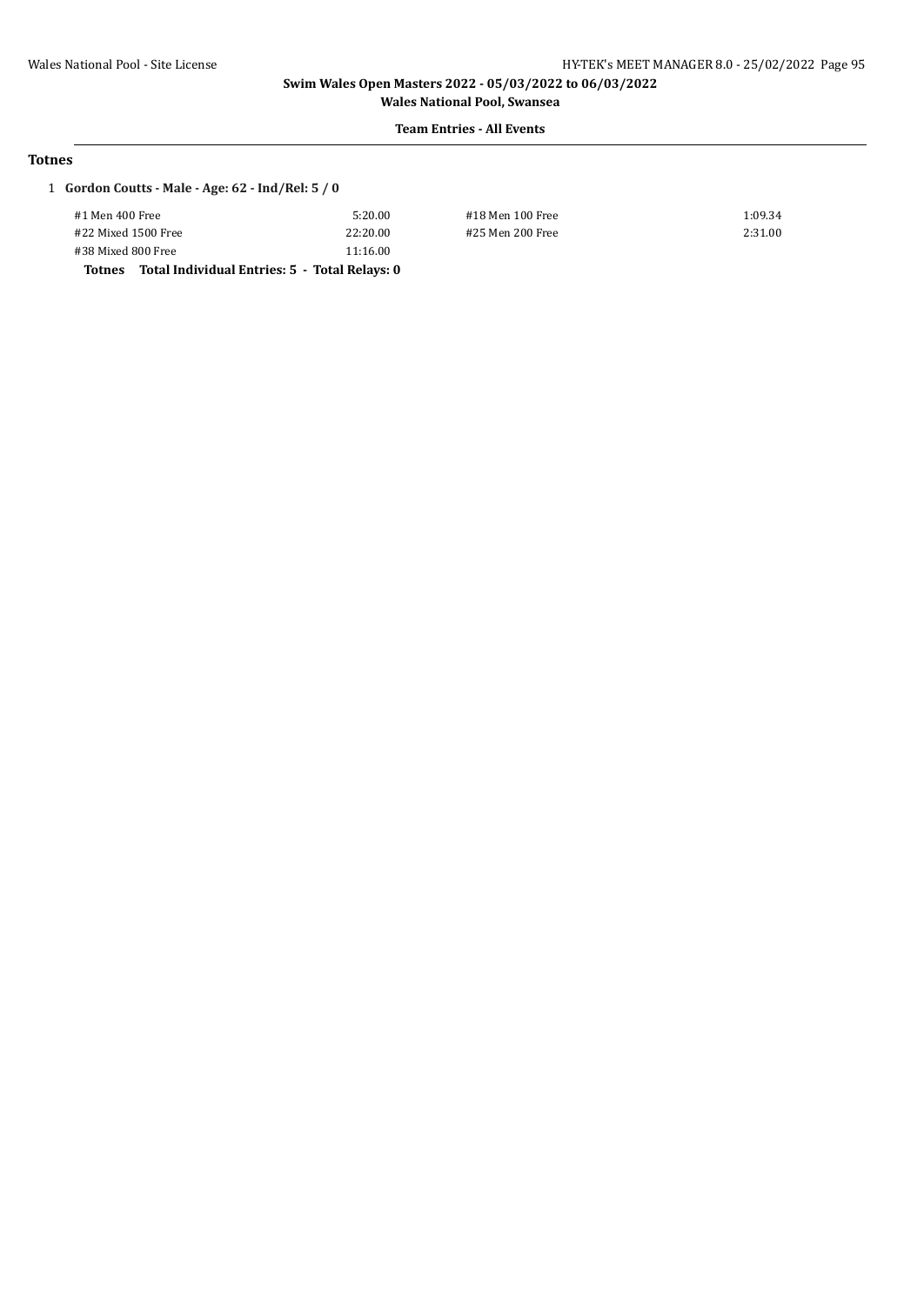#### **Team Entries - All Events**

#### **Trafford Met**

| 1 Holly Booth - Female - Age: 31 - Ind/Rel: 5 / 0           |          |                    |         |  |  |
|-------------------------------------------------------------|----------|--------------------|---------|--|--|
| #9 Women 200 Back                                           | 2:42.22  | #19 Women 100 Free | 1:03.50 |  |  |
| #21 Women 50 Back                                           | 34.22    | #28 Women 100 Back | 1:14.22 |  |  |
| #36 Women 50 Free                                           | 28.90    |                    |         |  |  |
| 2 Alec Johnson - Male - Age: $60$ - Ind/Rel: $6/0$          |          |                    |         |  |  |
| #8 Men 200 Back                                             | 2:37.06  | #12 Men 50 Fly     | 28.45   |  |  |
| #18 Men 100 Free                                            | 59.12    | #20 Men 50 Back    | 31.90   |  |  |
| #27 Men 100 Back                                            | 1:09.56  | #35 Men 50 Free    | 27.23   |  |  |
| 3 Rebecca Lennon - Female - Age: 40 - Ind/Rel: 1 / 0        |          |                    |         |  |  |
| #38 Mixed 800 Free                                          | 11:32.79 |                    |         |  |  |
| 4 Christopher Malpass - Male - Age: 43 - Ind/Rel: 7 / 0     |          |                    |         |  |  |
| #3 Men 200 IM                                               | 2:30.00  | #12 Men 50 Fly     | 29.01   |  |  |
| #16 Men 200 Fly                                             | 2:25.00  | #20 Men 50 Back    | 30.00   |  |  |
| #23 Men 400 IM                                              | 5:20.00  | #33 Men 100 Fly    | 1:05.00 |  |  |
| #38 Mixed 800 Free                                          | 10:15.00 |                    |         |  |  |
| 5 Steven Millican - Male - Age: 37 - Ind/Rel: 4 / 0         |          |                    |         |  |  |
| #12 Men 50 Fly                                              | 28.00    | #20 Men 50 Back    | 29.50   |  |  |
| #27 Men 100 Back                                            | 1:05.00  | #33 Men 100 Fly    | 1:04.00 |  |  |
| Trafford Met Total Individual Entries: 23 - Total Relays: 0 |          |                    |         |  |  |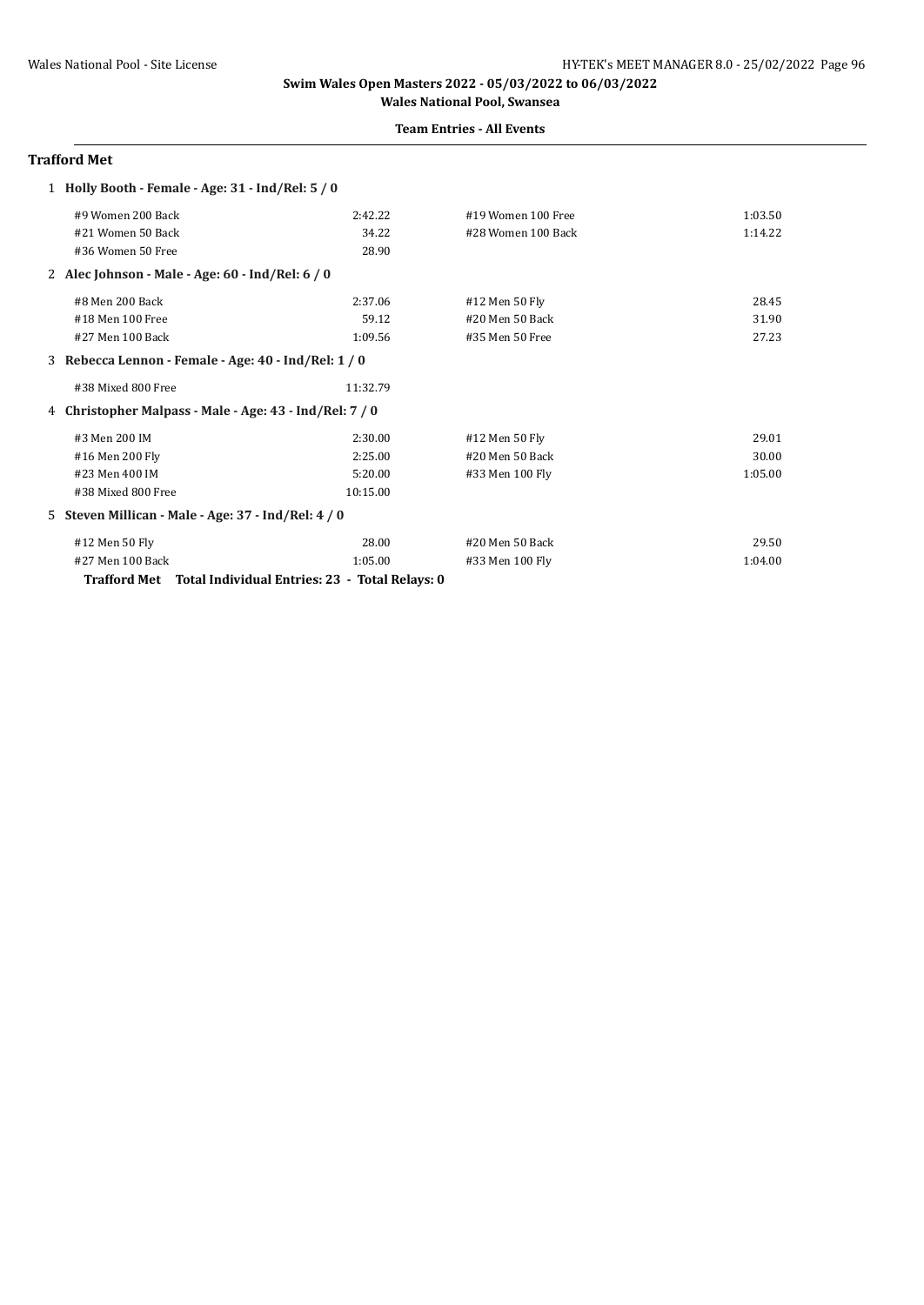**Wales National Pool, Swansea**

# **Team Entries - All Events**

#### **Wantage**

1 **Tomasz Rybak - Male - Age: 42 - Ind/Rel: 2 / 0**

#12 Men 50 Fly 29.84 #33 Men 100 Fly 1:08.19

**Wantage Total Individual Entries: 2 - Total Relays: 0**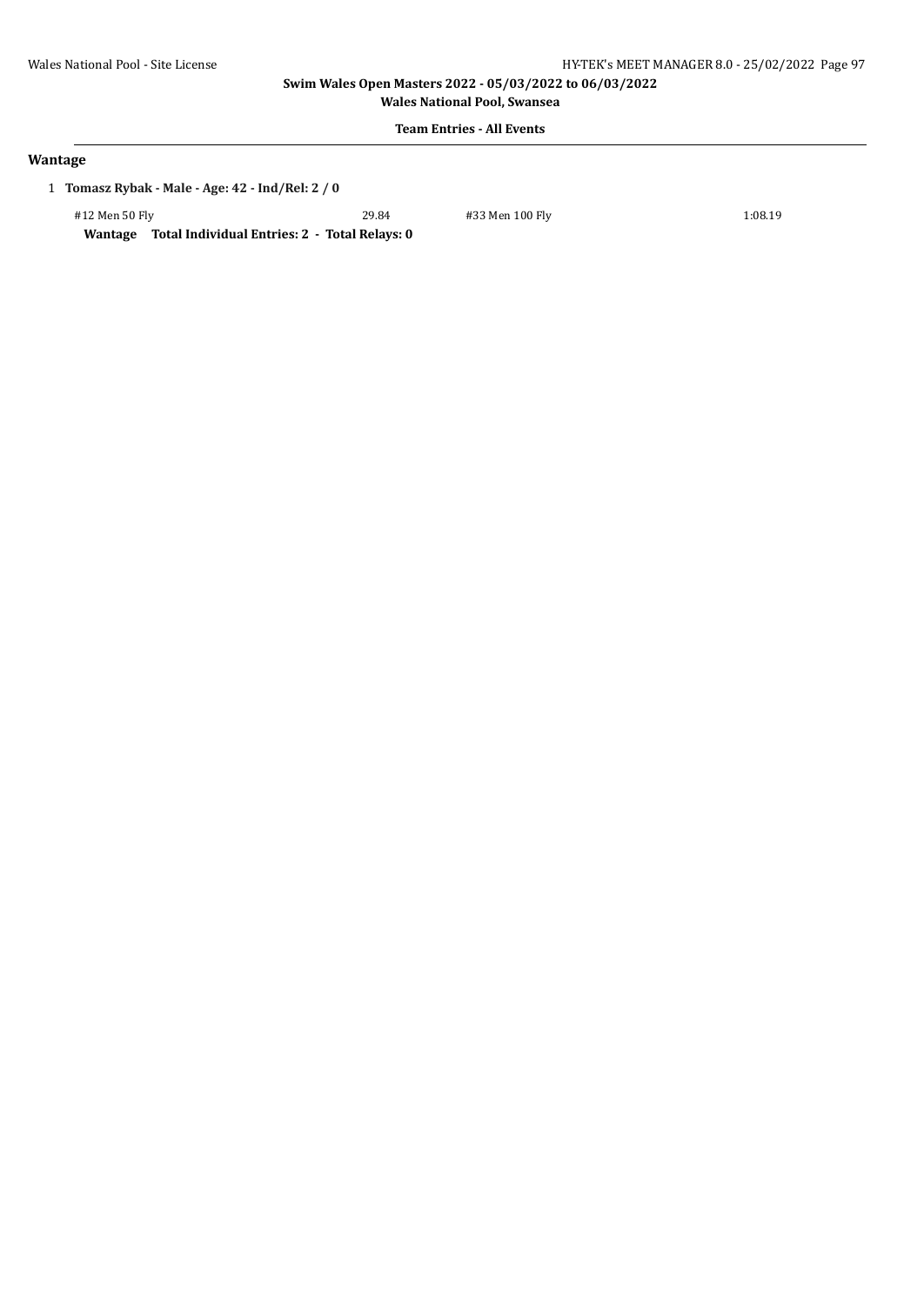**Wales National Pool, Swansea Team Entries - All Events**

# **Warrington M**

#### 1 **Mark Jones - Male - Age: 62 - Ind/Rel: 11 / 0**

| #1 Men 400 Free     | 5:05.86  | #3 Men 200 IM      | 3:03.82 |
|---------------------|----------|--------------------|---------|
| #8 Men 200 Back     | 2:58.60  | #10 Men 100 Breast | 1:32.00 |
| #22 Mixed 1500 Free | 19:53.34 | #23 Men 400 IM     | 6:15.30 |
| #25 Men 200 Free    | 2:26.25  | #27 Men 100 Back   | 1:23.53 |
| #31 Men 200 Breast  | 3:12.35  | #33 Men 100 Fly    | 1:25.37 |
| #38 Mixed 800 Free  | 10:34.47 |                    |         |

**Warrington M Total Individual Entries: 11 - Total Relays: 0**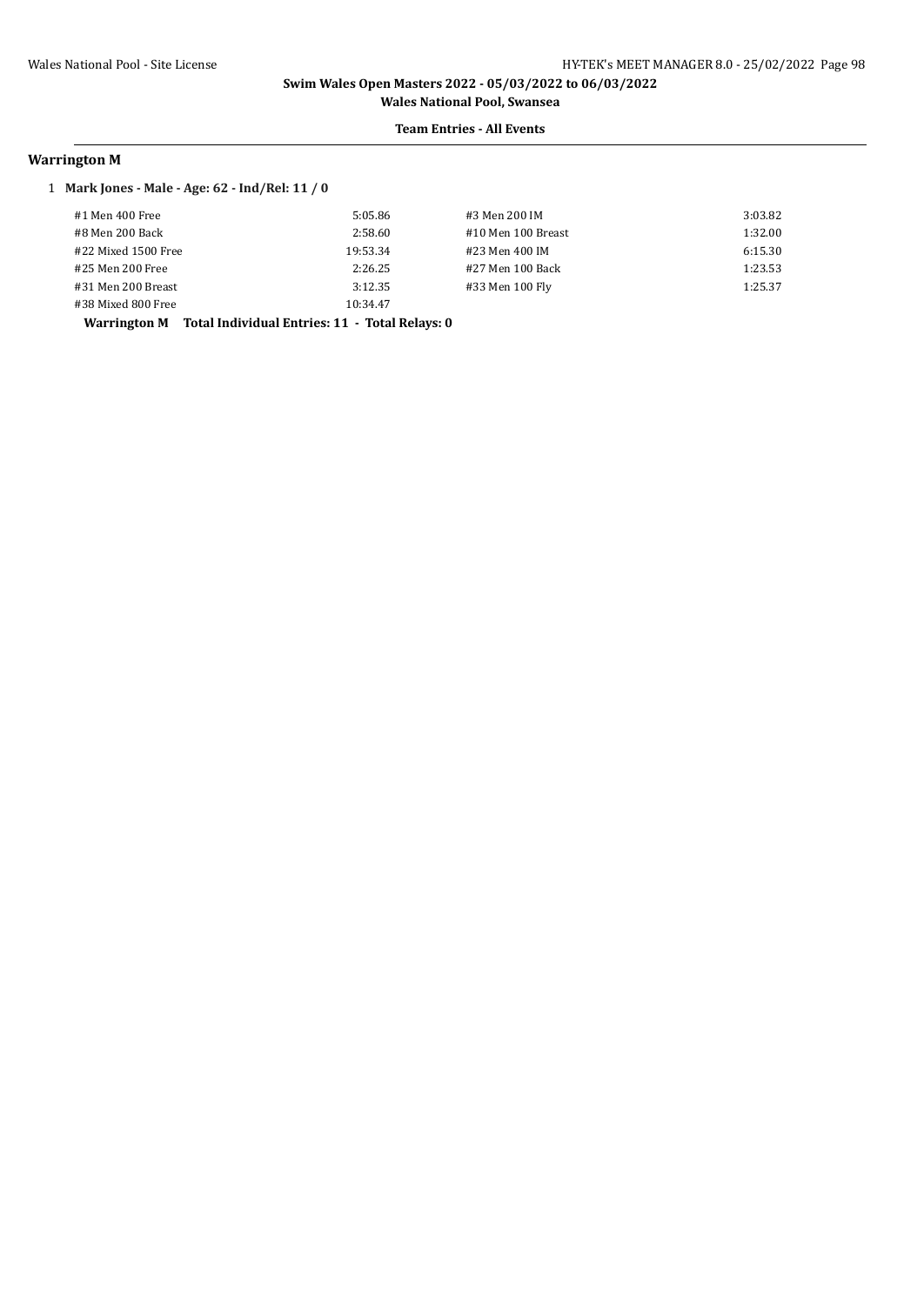**Wales National Pool, Swansea Team Entries - All Events**

## **Welsh Ind**

| 1 Apostolos Georgios Fournaris - Male - Age: 44 - Ind/Rel: 3 / 0 |                                                 |          |                   |         |
|------------------------------------------------------------------|-------------------------------------------------|----------|-------------------|---------|
|                                                                  | #12 Men 50 Fly                                  | 29.91    | $#20$ Men 50 Back | 32.56   |
|                                                                  | #35 Men 50 Free                                 | 28.12    |                   |         |
|                                                                  | 2 David Grey - Male - Age: 71 - Ind/Rel: 1 / 0  |          |                   |         |
|                                                                  | #22 Mixed 1500 Free                             | 28:30.00 |                   |         |
|                                                                  | 3 Martin Grey - Male - Age: 56 - Ind/Rel: 2 / 0 |          |                   |         |
|                                                                  | #12 Men 50 Fly                                  | 35.00    | #35 Men 50 Free   | 34.00   |
|                                                                  | 4 Ian Powell - Male - Age: 63 - Ind/Rel: 5/0    |          |                   |         |
|                                                                  | #12 Men 50 Fly                                  | 34.84    | #18 Men 100 Free  | 1:08.54 |
|                                                                  | #25 Men 200 Free                                | 2:35.71  | #33 Men 100 Flv   | 1:23.50 |
|                                                                  | #35 Men 50 Free                                 | 31.54    |                   |         |

**Welsh Ind Total Individual Entries: 11 - Total Relays: 0**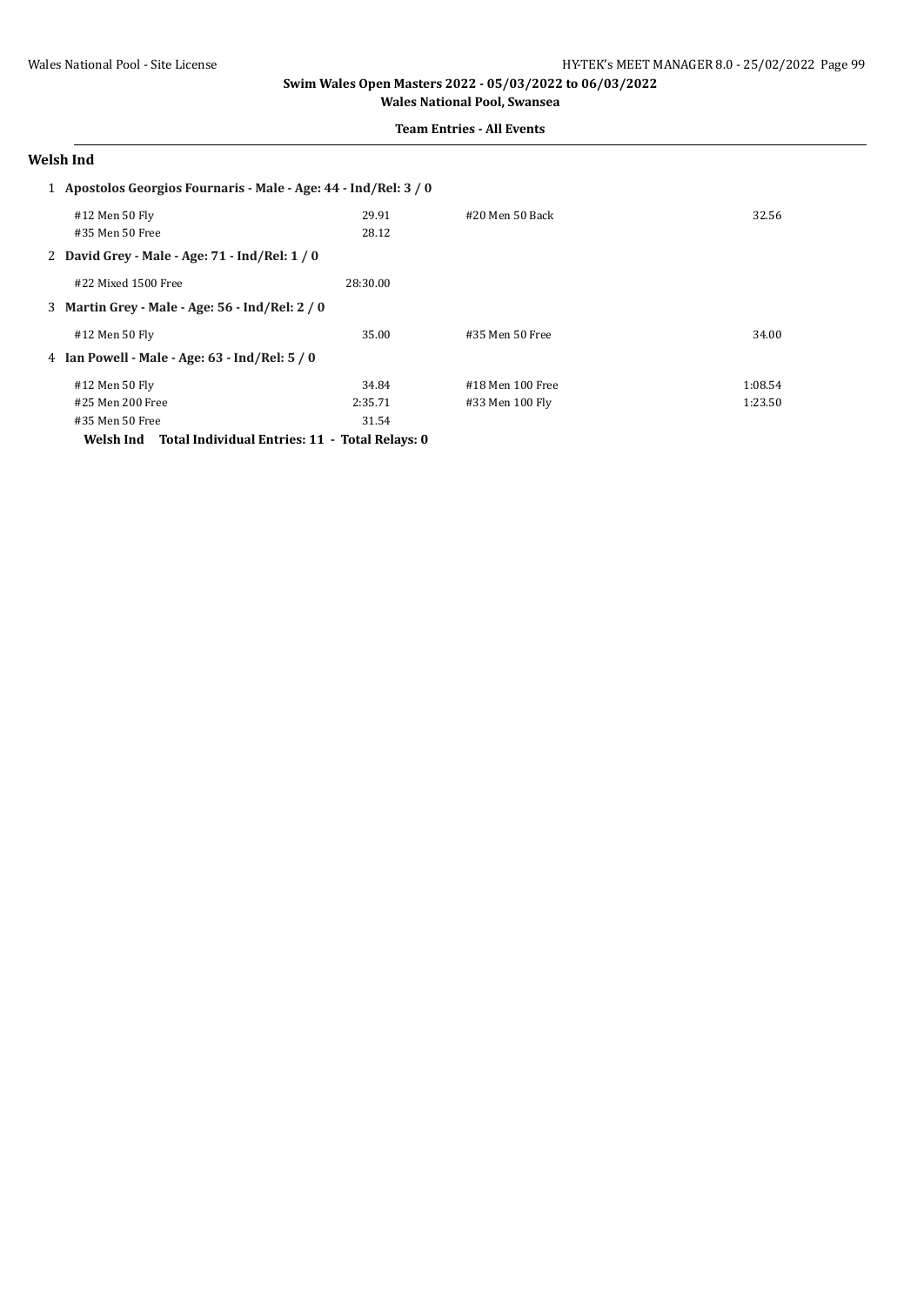#### **Team Entries - All Events**

# **Welshpool**

| 1 Joanna Collins - Female - Age: 56 - Ind/Rel: 6 / 0    |         |                      |          |  |  |
|---------------------------------------------------------|---------|----------------------|----------|--|--|
| #6 Women 50 Breast                                      | 38.72   | #11 Women 100 Breast | 1:28.82  |  |  |
| #19 Women 100 Free                                      | 1:11.59 | #32 Women 200 Breast | 3:13.15  |  |  |
| #36 Women 50 Free                                       | 33.20   | #38 Mixed 800 Free   | 12:25.00 |  |  |
| 2 Laura Shinton - Female - Age: 18 - Ind/Rel: 3 / 0     |         |                      |          |  |  |
| #6 Women 50 Breast                                      | 37.23   | #13 Women 50 Fly     | 32.00    |  |  |
| #36 Women 50 Free                                       | 29.43   |                      |          |  |  |
| Welshpool Total Individual Entries: 9 - Total Relays: 0 |         |                      |          |  |  |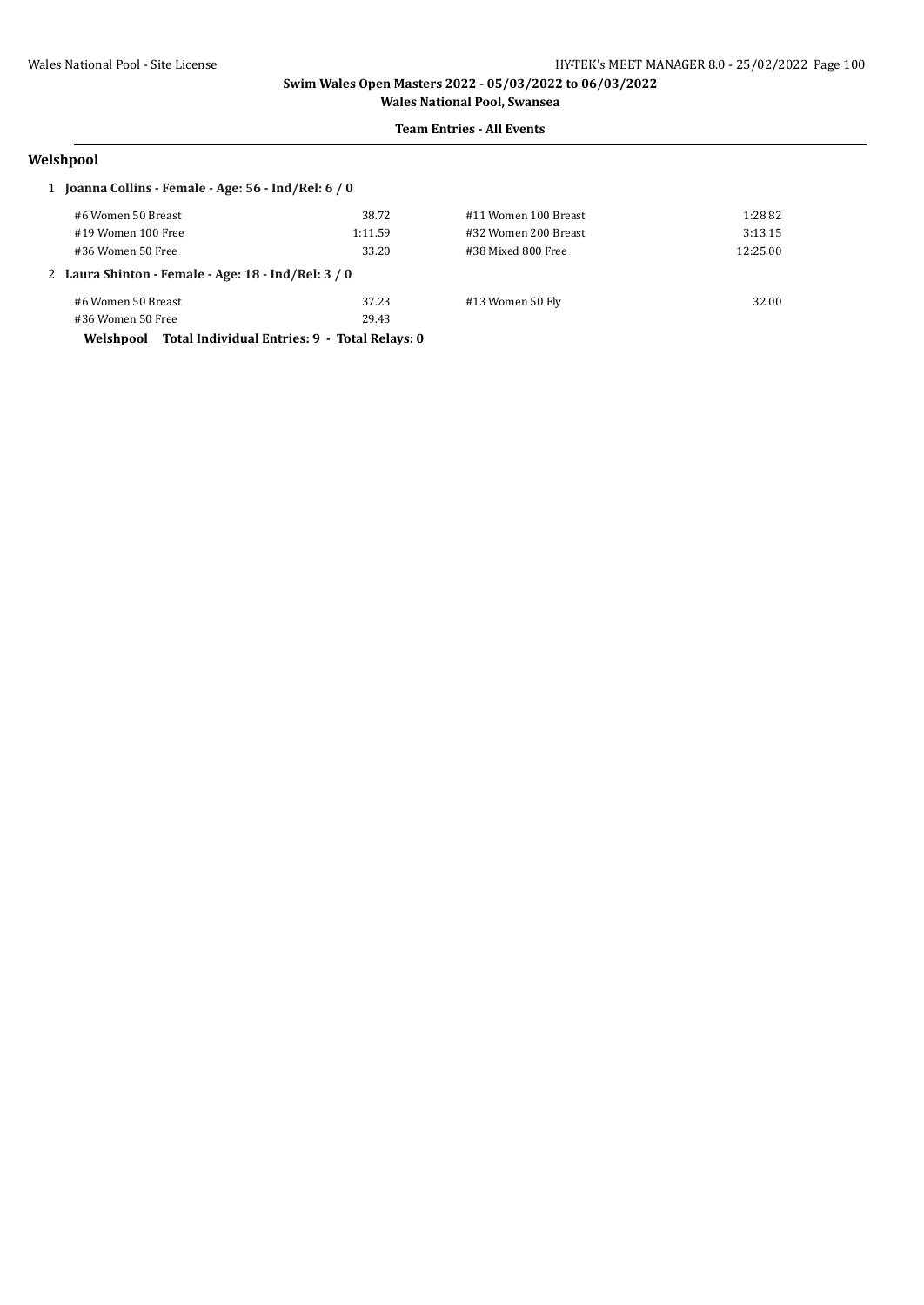# **Team Entries - All Events**

#### **Winchester**

| 1 Catherine Beckett - Female - Age: 66 - Ind/Rel: 3 / 0 |         |                   |       |  |
|---------------------------------------------------------|---------|-------------------|-------|--|
| #26 Women 200 Free                                      | 3:05.00 | #36 Women 50 Free | 36.89 |  |

#38 Mixed 800 Free 12:25.00 **Winchester Total Individual Entries: 3 - Total Relays: 0**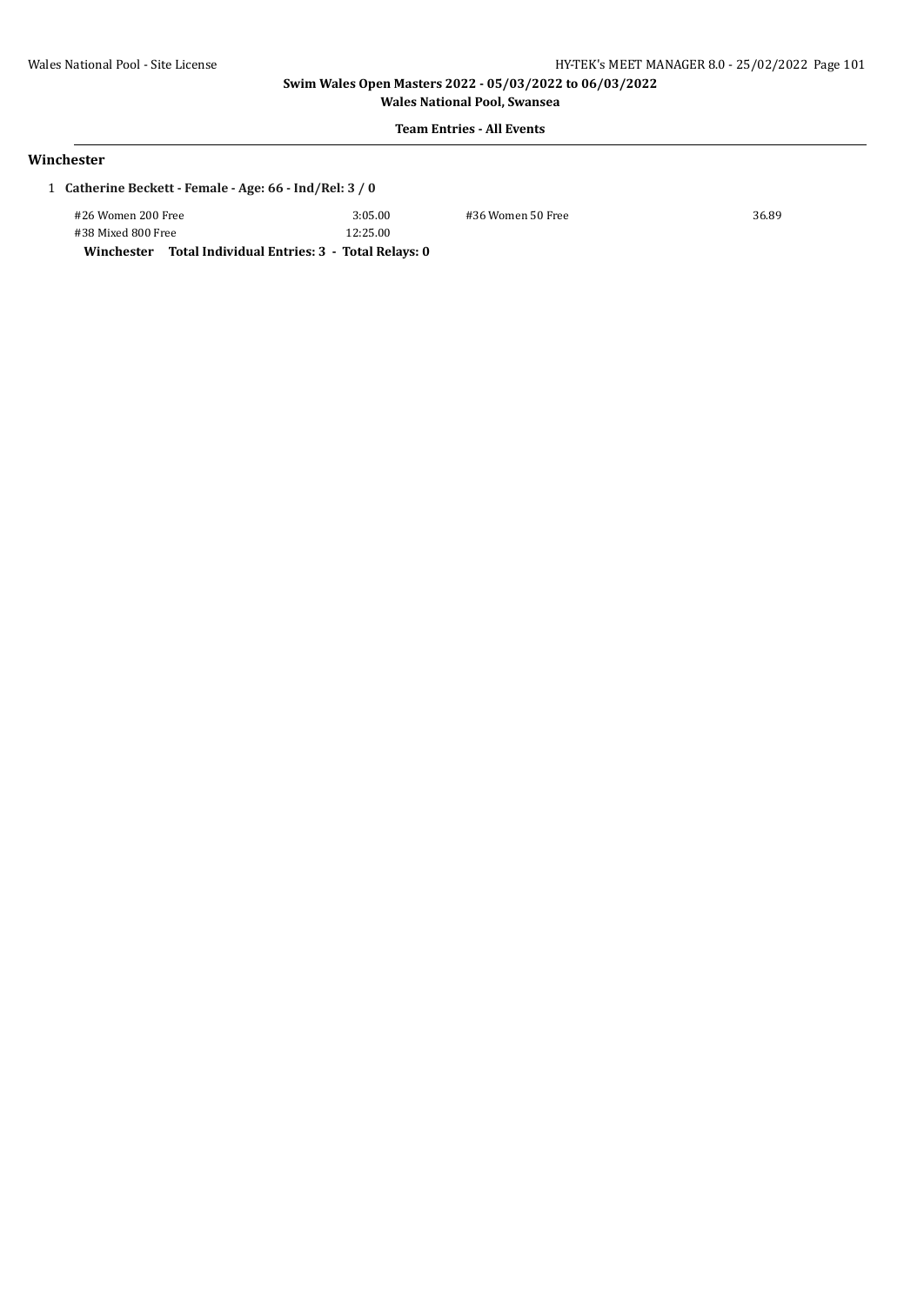**Wales National Pool, Swansea**

# **Team Entries - All Events**

#### **Winsford**

1 **Karen Bloyce - Female - Age: 44 - Ind/Rel: 2 / 0**

#6 Women 50 Breast 35.47 #11 Women 100 Breast 1:19.53

**Winsford Total Individual Entries: 2 - Total Relays: 0**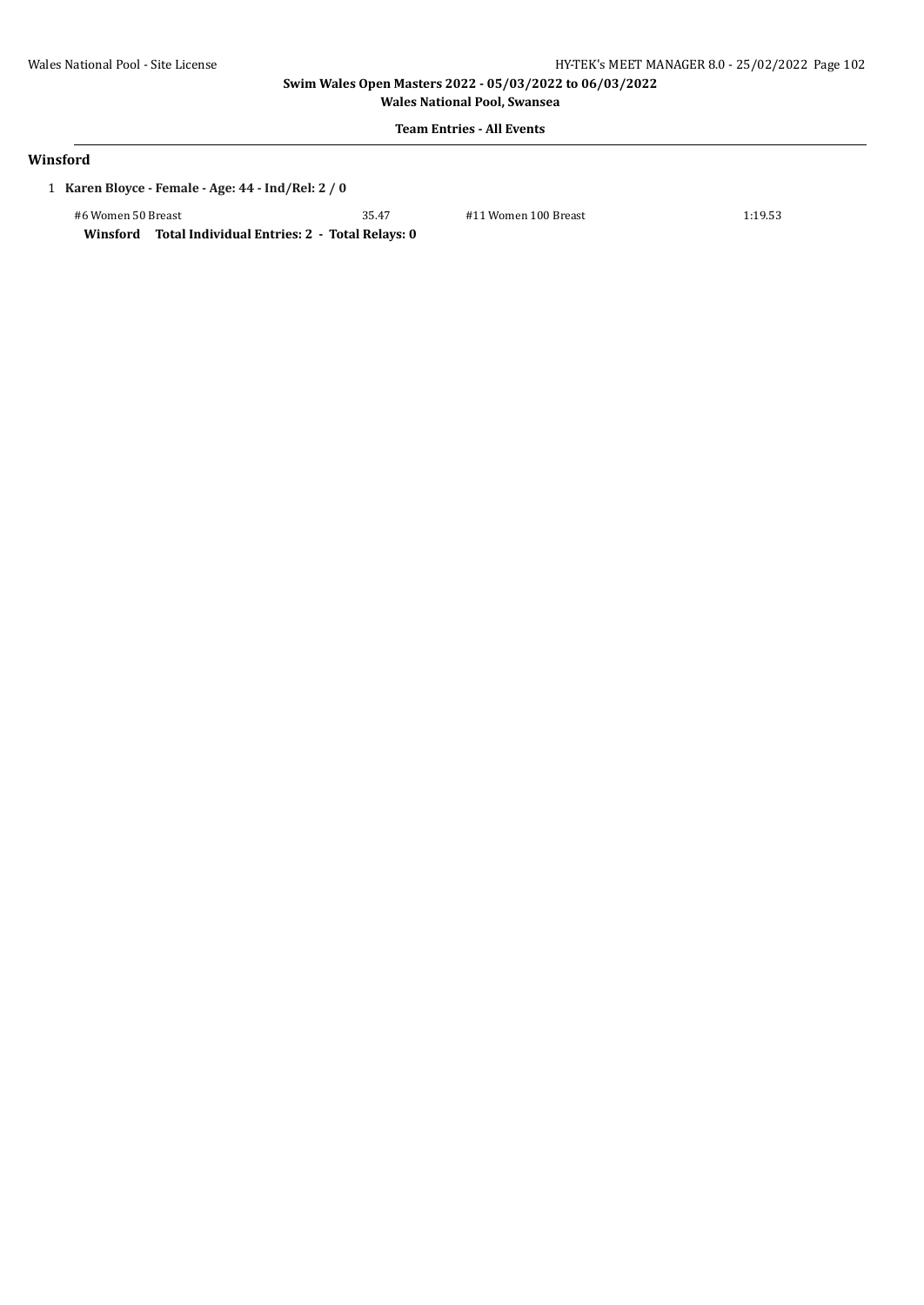**Wales National Pool, Swansea Team Entries - All Events**

# **Witham Dolph**

| 1 Hannah Ueckermann - Female - Age: 59 - Ind/Rel: 4 / 0 |         |                    |          |
|---------------------------------------------------------|---------|--------------------|----------|
| #2 Women 400 Free                                       | 5:55.52 | #6 Women 50 Breast | 44.04    |
| #26 Women 200 Free                                      | 2:58.40 | #38 Mixed 800 Free | 15:06.40 |

#2 Women 400 Free 5:55.52 #6 Women 50 Breast 44.04

**Witham Dolph Total Individual Entries: 4 - Total Relays: 0**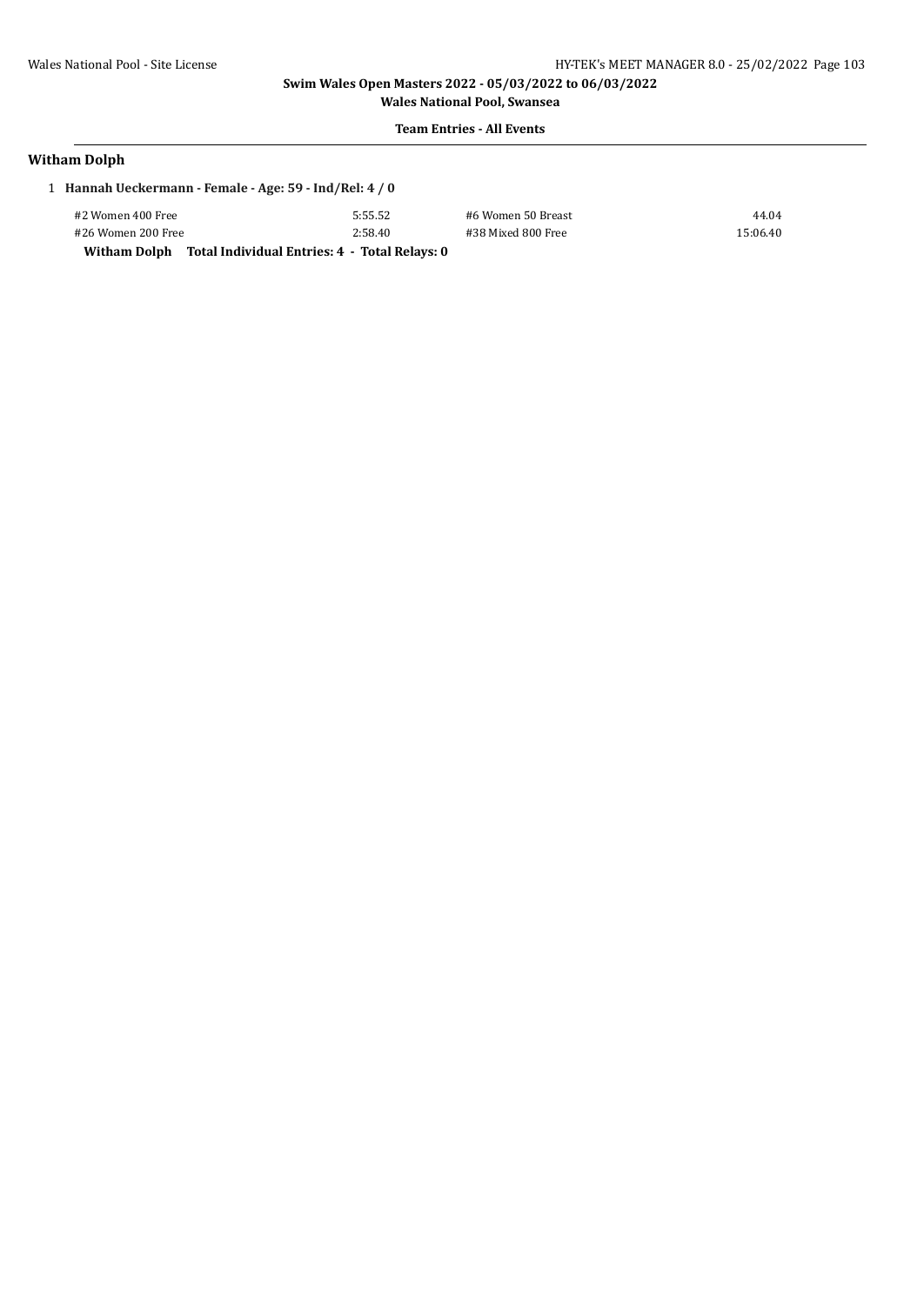#### **Team Entries - All Events**

#### **Woking**

|   | 1 Hannah Angell - Female - Age: 32 - Ind/Rel: 4 / 0       |         |                               |         |
|---|-----------------------------------------------------------|---------|-------------------------------|---------|
|   | #2 Women 400 Free                                         | 4:56.55 | #19 Women 100 Free            | 1:07.63 |
|   | #26 Women 200 Free                                        | 2:21.00 | #36 Women 50 Free             | 31.17   |
|   | 2 David Bryant - Male - Age: 61 - Ind/Rel: 9 / 0          |         |                               |         |
|   | #3 Men 200 IM                                             | 2:38.34 | #5 Men 50 Breast              | 34.44   |
|   | #10 Men 100 Breast                                        | 1:17.43 | #12 Men 50 Fly                | 30.00   |
|   | #18 Men 100 Free                                          | 1:03.77 | #20 Men 50 Back               | 35.99   |
|   | #23 Men 400 IM                                            | 5:38.28 | #31 Men 200 Breast            | 2:54.61 |
|   | #35 Men 50 Free                                           | 28.94   |                               |         |
|   | 3 Jennie Clarke - Female - Age: 37 - Ind/Rel: 5 / 0       |         |                               |         |
|   | #9 Women 200 Back                                         | 2:47.83 | #11 Women 100 Breast          | 1:28.27 |
|   | #19 Women 100 Free                                        | 1:08.81 | #28 Women 100 Back            | 1:18.79 |
|   | #32 Women 200 Breast                                      | 3:12.35 |                               |         |
|   | 4 Lynda Coggins - Female - Age: 58 - Ind/Rel: 6 / 0       |         |                               |         |
|   | #6 Women 50 Breast                                        | 39.42   | #9 Women 200 Back             | 2:58.10 |
|   | #11 Women 100 Breast                                      | 1:29.98 | #21 Women 50 Back             | 38.62   |
|   | #28 Women 100 Back                                        | 1:21.95 | #32 Women 200 Breast          | 3:15.00 |
|   | 5 Michael Hodgson - Male - Age: 55 - Ind/Rel: 5 / 0       |         |                               |         |
|   | #5 Men 50 Breast                                          | 32.00   | #12 Men 50 Fly                | 27.95   |
|   | #18 Men 100 Free                                          | 58.75   | #27 Men 100 Back              | 1:09.00 |
|   | #35 Men 50 Free                                           | 25.75   |                               |         |
|   | 6 Jerry O'Riordan - Male - Age: 48 - Ind/Rel: 4 / 0       |         |                               |         |
|   | #5 Men 50 Breast                                          | 35.00   | #12 Men 50 Fly                | 29.10   |
|   | #25 Men 200 Free                                          | 2:24.43 | #35 Men 50 Free               | 26.66   |
|   | 7 Alice Reeves-Turner - Female - Age: 24 - Ind/Rel: 6 / 0 |         |                               |         |
|   | #6 Women 50 Breast                                        | 43.75   | #13 Women 50 Fly              | 39.55   |
|   | #19 Women 100 Free                                        | 1:07.60 | #21 Women 50 Back             | 39.16   |
|   | #28 Women 100 Back                                        | 1:26.48 | #36 Women 50 Free             | 30.98   |
|   | 8 Gemma Spencer - Female - Age: 20 - Ind/Rel: 5 / 0       |         |                               |         |
|   | #6 Women 50 Breast                                        | 39.42   | #9 Women 200 Back             | 2:41.73 |
|   | #21 Women 50 Back                                         | 34.91   | #28 Women 100 Back            | 1:17.17 |
|   | #36 Women 50 Free                                         | 32.00   |                               |         |
|   | 9 Michelle Ware - Female - Age: 49 - Ind/Rel: 6 / 0       |         |                               |         |
|   | #4 Women 200 IM                                           | 2:38.00 | #13 Women 50 Fly              | 30.18   |
|   | #19 Women 100 Free                                        | 1:02.21 | #21 Women 50 Back             | 31.60   |
|   | #28 Women 100 Back                                        | 1:10.10 | #36 Women 50 Free             | 27.79   |
| 1 | Woking - 'A' - X120                                       |         | #7 Mixed 200 Medley Relay     | NT      |
|   |                                                           |         |                               |         |
| 2 | Woking - 'A' - X120                                       |         | #37 Mixed 200 Freestyle Relay | NT      |
|   |                                                           |         |                               |         |

**Woking Total Individual Entries: 50 - Total Relays: 2**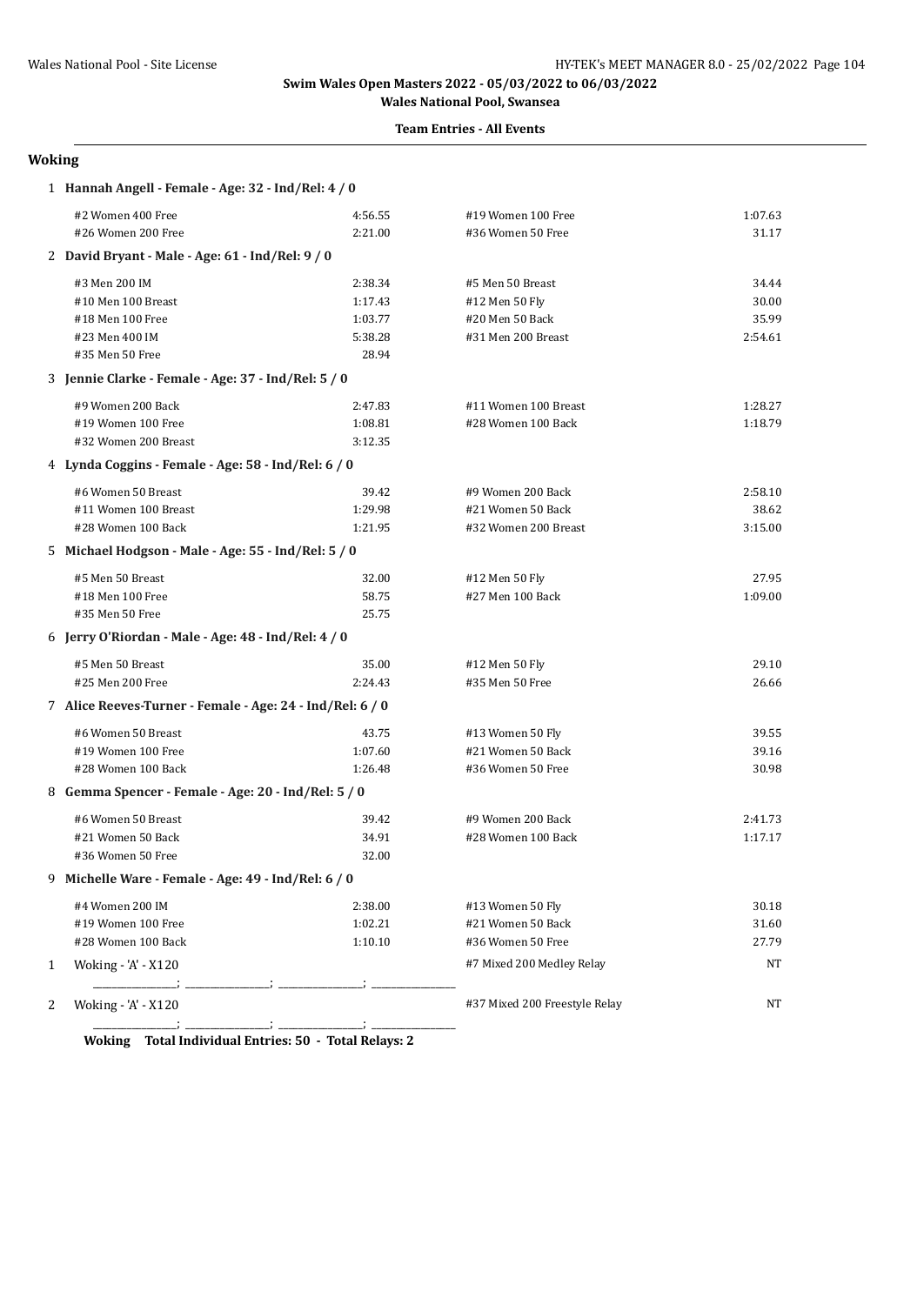#### **Team Entries - All Events**

### **Wycombe Dist**

| 1 Rebecca O'Brien - Female - Age: $33$ - Ind/Rel: $6/0$    |         |                      |          |  |  |
|------------------------------------------------------------|---------|----------------------|----------|--|--|
| #2 Women 400 Free                                          | 5:25.02 | #4 Women 200 IM      | 3:05.50  |  |  |
| #9 Women 200 Back                                          | 3:05.50 | #24 Women 400 IM     | 6:30.00  |  |  |
| #26 Women 200 Free                                         | 2:30.02 | #38 Mixed 800 Free   | 11:00.01 |  |  |
| 2 Harriet Pugh - Female - Age: 21 - Ind/Rel: 3 / 0         |         |                      |          |  |  |
| #6 Women 50 Breast                                         | 38.07   | #11 Women 100 Breast | 1:25.11  |  |  |
| #32 Women 200 Breast                                       | 3:04.02 |                      |          |  |  |
| Wycombe Dist Total Individual Entries: 9 - Total Relays: 0 |         |                      |          |  |  |